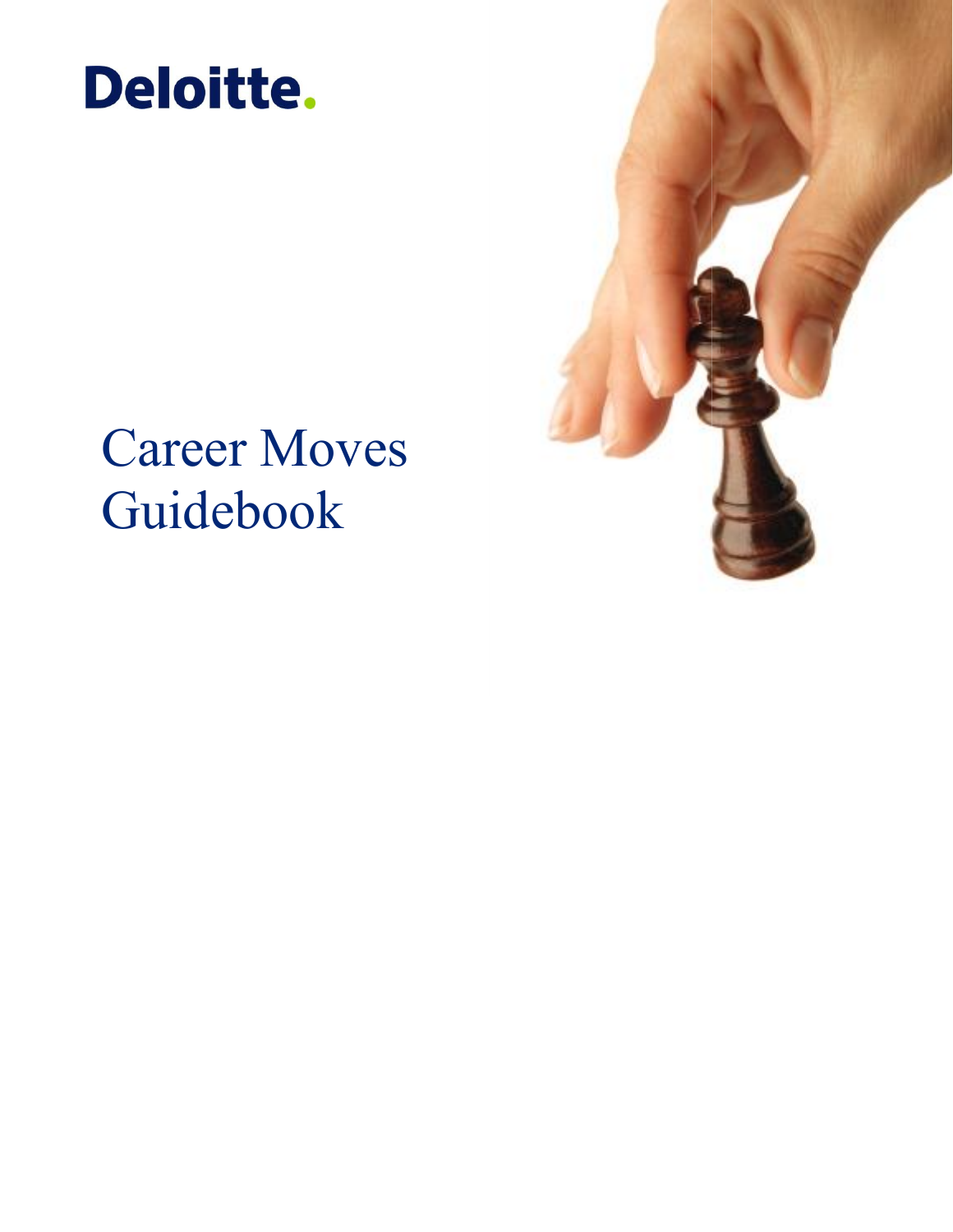## **Contents**

| Deloitte career moves guidebook overview                                   | 1              |
|----------------------------------------------------------------------------|----------------|
| First steps                                                                | $\overline{2}$ |
| Creating a job search action plan                                          | 4              |
| Building a resume                                                          | 7              |
| Job search correspondence                                                  | 20             |
| Networking                                                                 | 26             |
| Search firms                                                               | 30             |
| Using the internet                                                         | 34             |
| Interviewing                                                               | 38             |
| Offers and negotiations                                                    | 50             |
| Starting your new job                                                      | 56             |
| Sources                                                                    | 60             |
| Appendix A: Articles on managing emotions, what to tell family and friends | 62             |
| Appendix B: Action verbs                                                   | 67             |
| Appendix C: Sample resume bullet points                                    | 73             |
| Appendix D: Sample resumes                                                 | 96             |
| Appendix E: Sample cover, networking and thank you letters                 | 126            |
| Appendix F: Sample interview questions                                     | 136            |
| Appendix G: Networking tool                                                | 139            |
| Appendix H: Job offer evaluation tool                                      | 141            |
| Appendix I: Recommended book list                                          | 143            |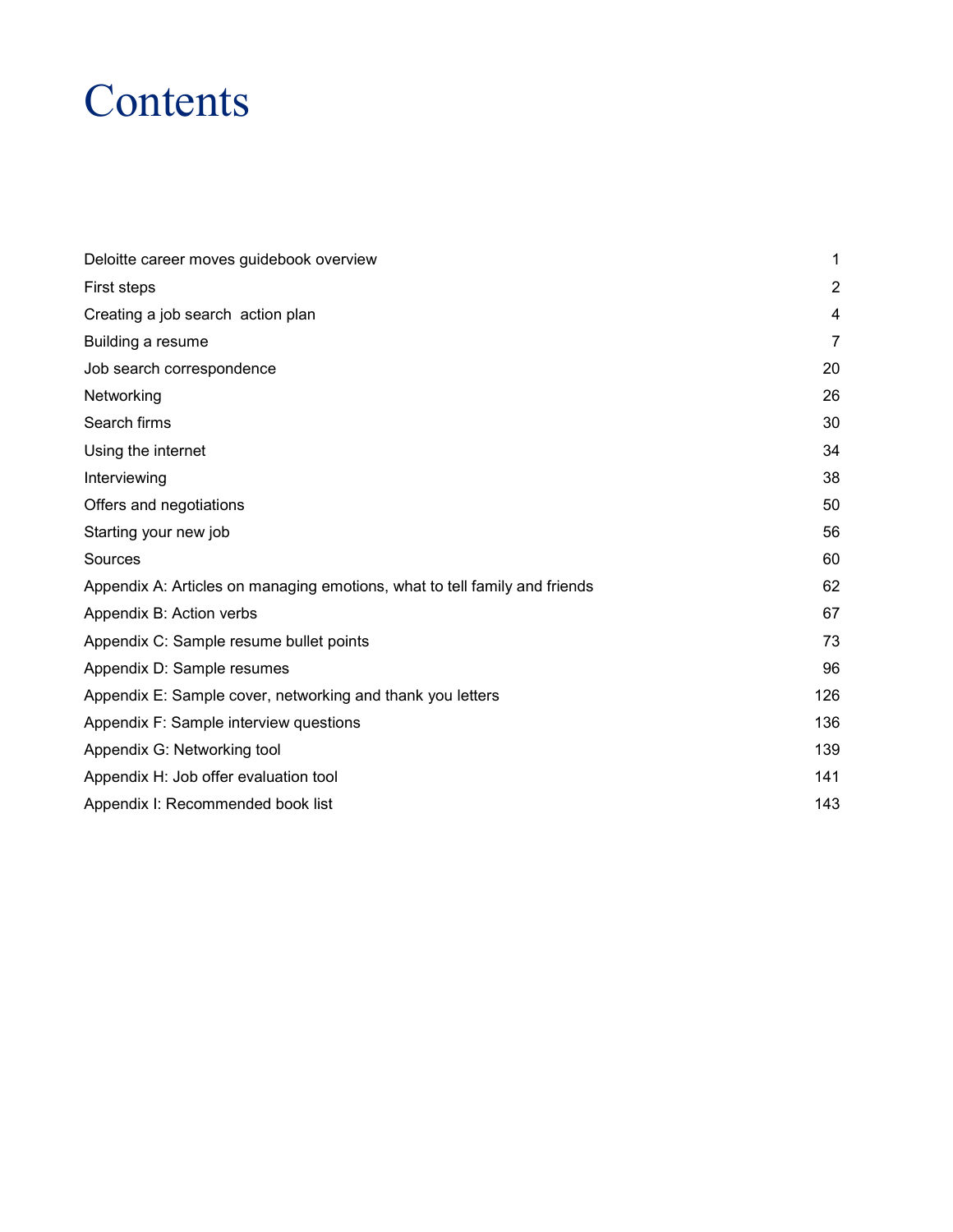# Deloitte career moves guidebook overview

The Deloitte Career Moves guidebook is a key resource providing many of the essentials you need to jump start your job search. If you are not sure where to begin, the First Steps and Create a Job Search Action Plan sections can be great places to start. As you get more into your search, you may find yourself referencing additional sections of the guide when you need specific help with resumes, networking, interviewing and negotiation.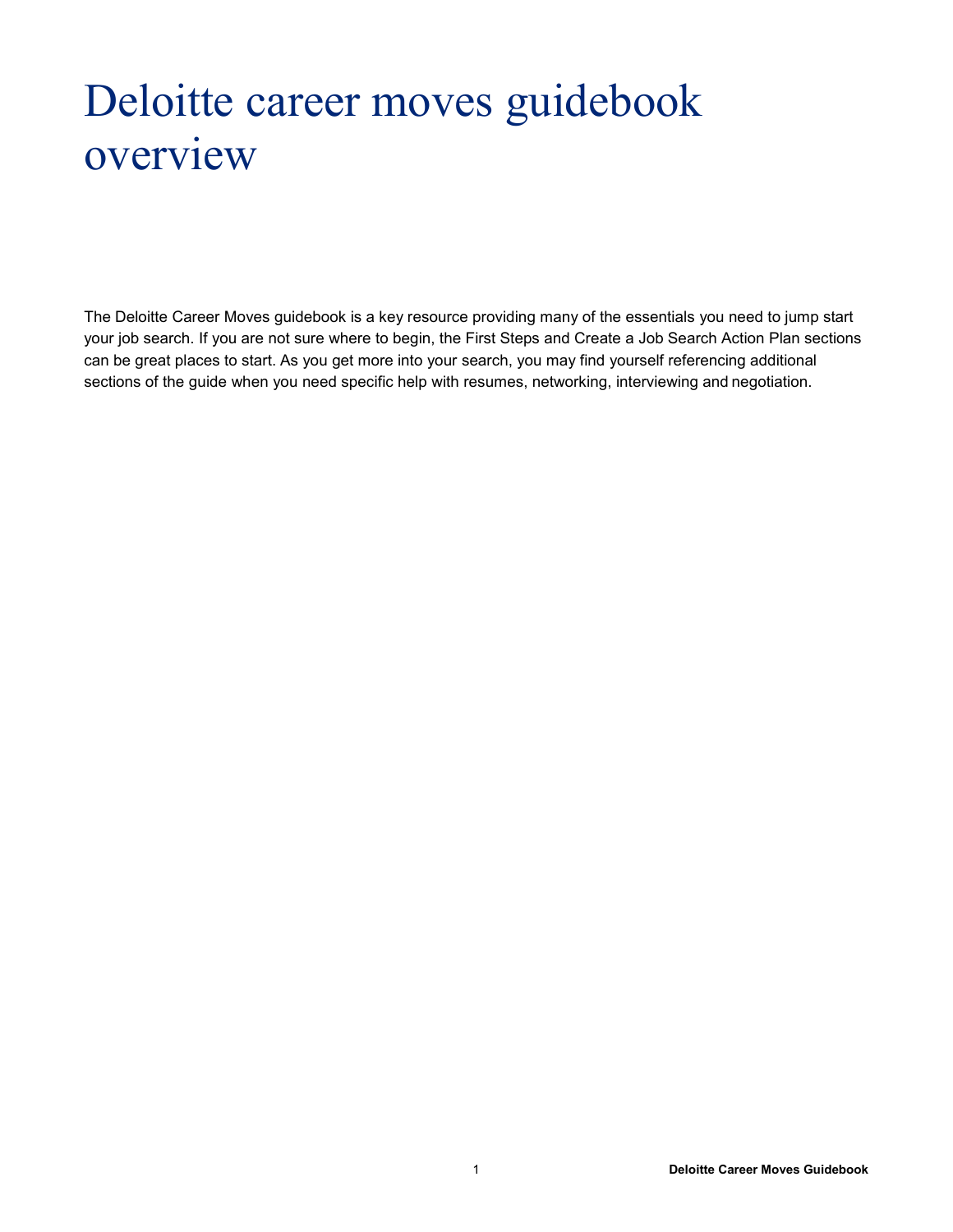## First steps

It has been said that a job search is more like a marathon than a sprint. While you may want to jump into your search with both feet, it is important to take a moment to stop and get your bearings to ensure you have the energy and resources to reach your destination.

#### **Managing your emotions**

Before you even begin to think about your search, you may find yourself dealing with some strong feelings about your current situation. Job loss can evoke a range of emotions from anger to relief to shame. Anxiety, depression, sadness, confusion and isolation may also occur; especially right after a job has ended. Mid-stage emotions typically include anger, resentment and blame. With time, these emotions will slowly be replaced with acceptance, which allows for constructive progress to take place and positive energy and momentum begins to build.



"Not in his goals but in his transitions man is great." – Emerson

As the chart above depicts, you will likely cycle through a variety of emotions and perhaps even revisit a few along the way. It is important to remember that you are a normal human being having normal reactions to an abnormal event. Learning to go with the flow of your emotional rollercoaster is the first step.

According to author Charles Maclean, 90% of the job search process is an "inside job," which means being able to control your thoughts and emotions so they serve you. For more resources on managing your emotions, please refer to the articles in Appendix A.

## **Strengthening your support system**

A key to managing the stress of looking for a job is to ensure you have a support system in place. Looking for a job is hard work and the more support you have will only help you during those times when your motivation and enthusiasm for the task begins to wane. Bolster your emotional warehouse by focusing on current relationships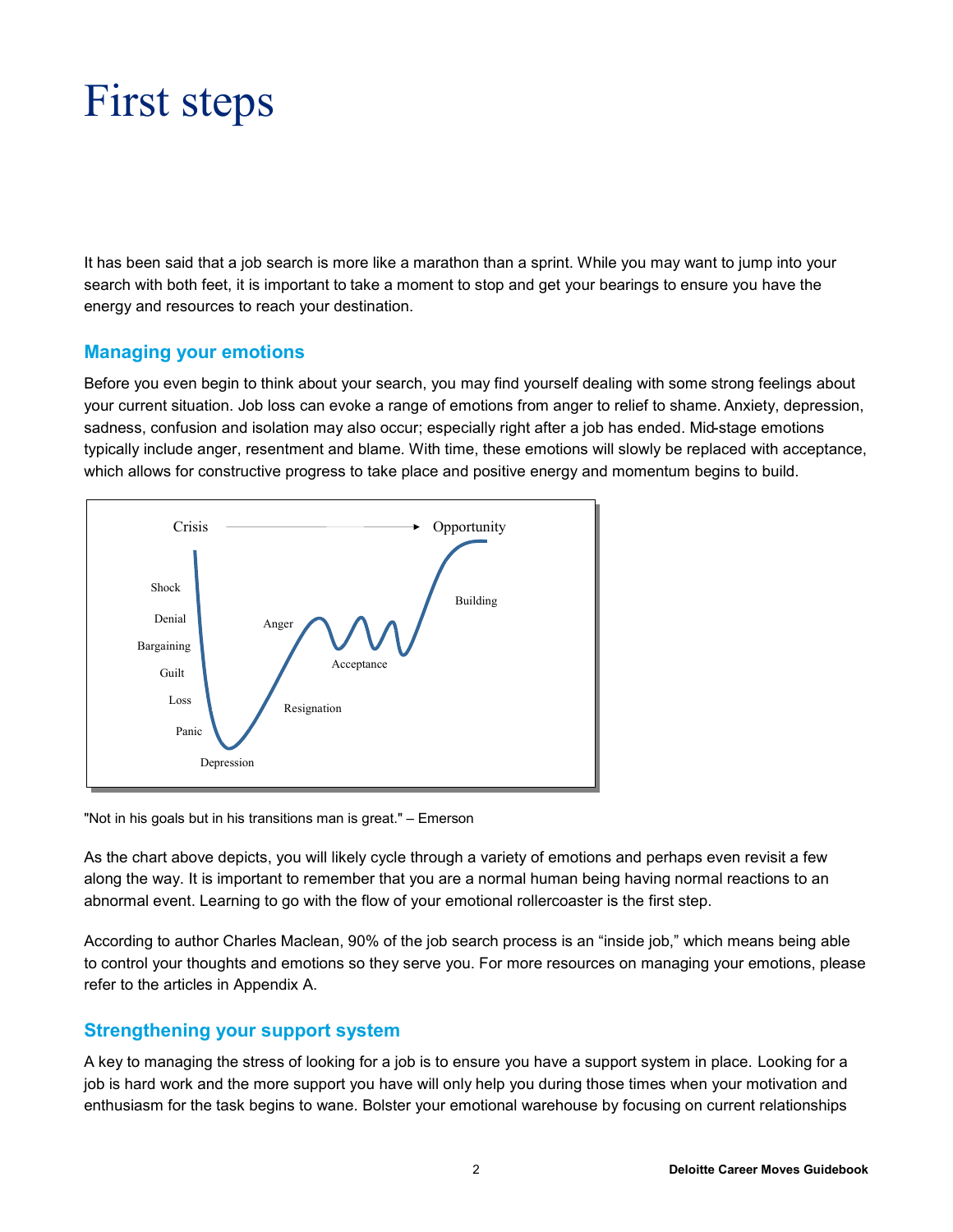and building new ones. Friends, relatives, and local religious or community groups can all be great sources of support to you as a job seeker.

## **Take control**

Establishing a routine that creates balance between personal and career-related activities will help you stay focused for the duration of your search. While you may have heard the adage that looking for a job is a full-time job, job searching for eight hours a day is generally not sustainable for most people. Four to six hours per day spent on a variety of job search activities – including networking and researching, applying and interviewing for positions – is a realistic goal. Regular physical exercise and good nutrition will also help you stay healthy and keep a positive outlook.

This is also the time to take a look at your finances, assess your benefits situation, and research your state's unemployment programs. For links to job placement and unemployment information for your state, visit [http://workforcesecurity.doleta.gov/map.asp.](http://workforcesecurity.doleta.gov/map.asp)

## **Consider your timeline**

After assessing your financial and personal needs, you should have a sense for how long you can feasibly remain unemployed – then work backwards from there. The time it will take for you to find a new job will be impacted largely by the current job market and the relative demand for your skills. The length of your search may be increased if you decide to change industries or careers and you will have to weigh whether you can afford to wait for your dream job or if the need for more immediate employment requires you to change your approach.

For most people there are two key dates: the first is when the financial pain first appears (often when severance runs out) and the second is when the financial burden becomes significant and requires major sacrifices. Deadlines may not always be financial and can have just as much to do with an emotional sense of how long you feel you can remain unemployed. As you draw close to your deadline, you may need to revisit some aspects of your plan and develop alternative solutions.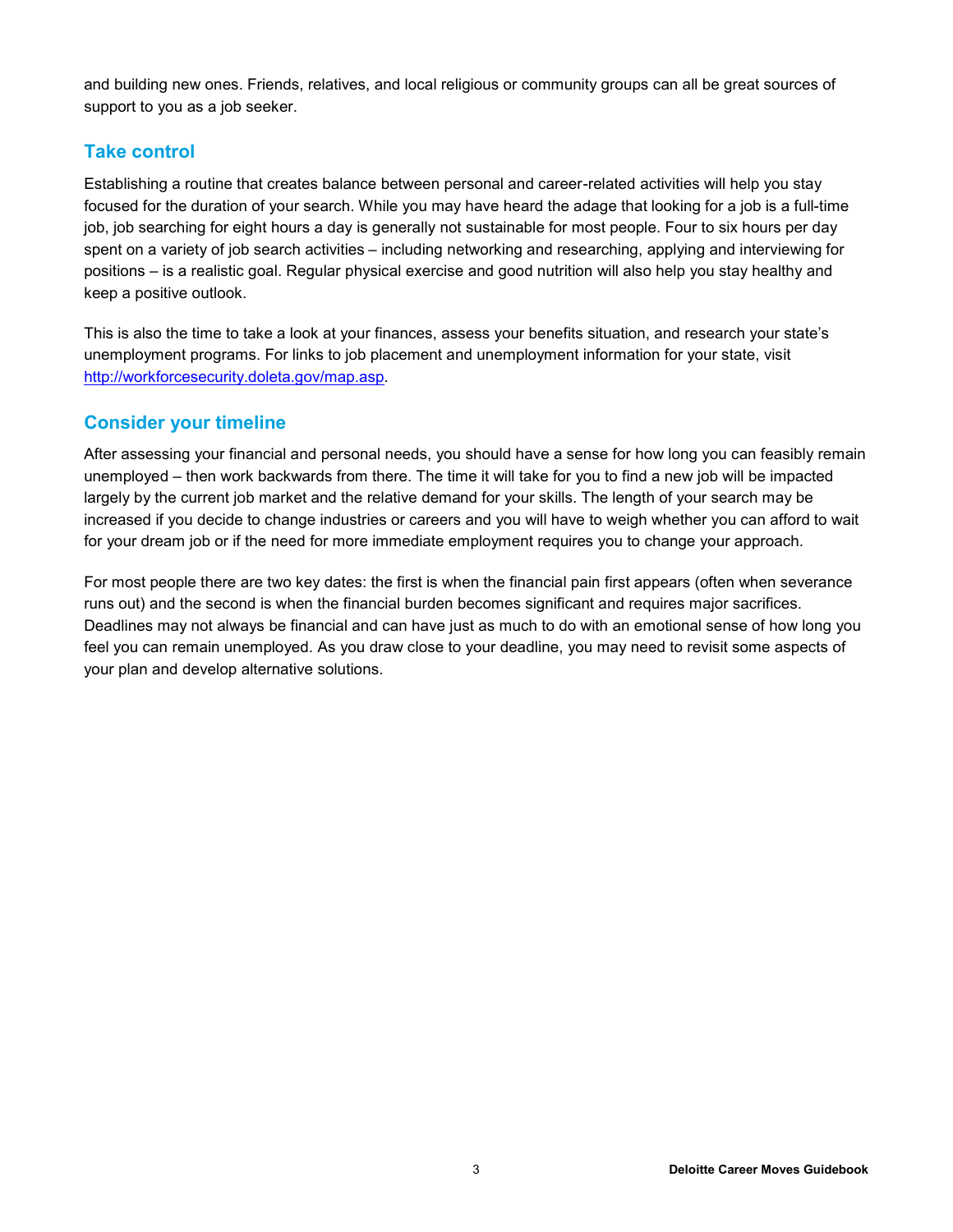# Creating a job search action plan

Following is a "roadmap," which highlights the journey you will undertake to reach your next career destination. While every search is different, the following steps provide general guidance you'll find helpful when developing your own job search plan.

#### **Creating your job search filters**

The start of any good job search begins with a thorough self-assessment. Looking for a new job is a great opportunity to reflect back on your past work experiences, to determine what worked and what did not, and to realign your goals for the future.

This introspection creates "filters" you will utilize throughout the search process to keep focused on what is important to you. These "filters" can help you market yourself appropriately, prioritize your time, focus on the right targets, prepare meaningful interview questions and make well-informed offer decisions. Spending time on these filters at the beginning of your search will bring value throughout your search.

Ask yourself the following questions:

- What skills do I most enjoy using? Which do I enjoy least? What are my key strengths?
- What are my personal and professional goals for the next few years? Five years? Ten years?
- What are my values? What guides me as I make decisions? What do I need and what level of importance do I place on factors such as:
	- With what types of people do I like to work?
	- What type of working conditions do I prefer?
	- What type of organizational culture and values are important to me?
	- What level of responsibility do I hope to undertake in an organization? What are my goals for career advancement?
	- What are my compensation, travel, overtime and commuting requirements?

Your responses to these "creating the filter" questions are extremely valuable not only when deciding what types of positions to target in your initial job search strategy, but also later when making a decision on job offers. The goal is to understand what is important to you and then to hold yourself accountable in meeting as many "filters" as possible when selecting a job.

#### **Research your options**

Now that you have established your sense of purpose, core skills, and interests, you will need to do some research to broadly explore the industries, jobs, and organizations that might be a good fit. This process can include:

Matching your preferred skills, abilities and experience with actual job titles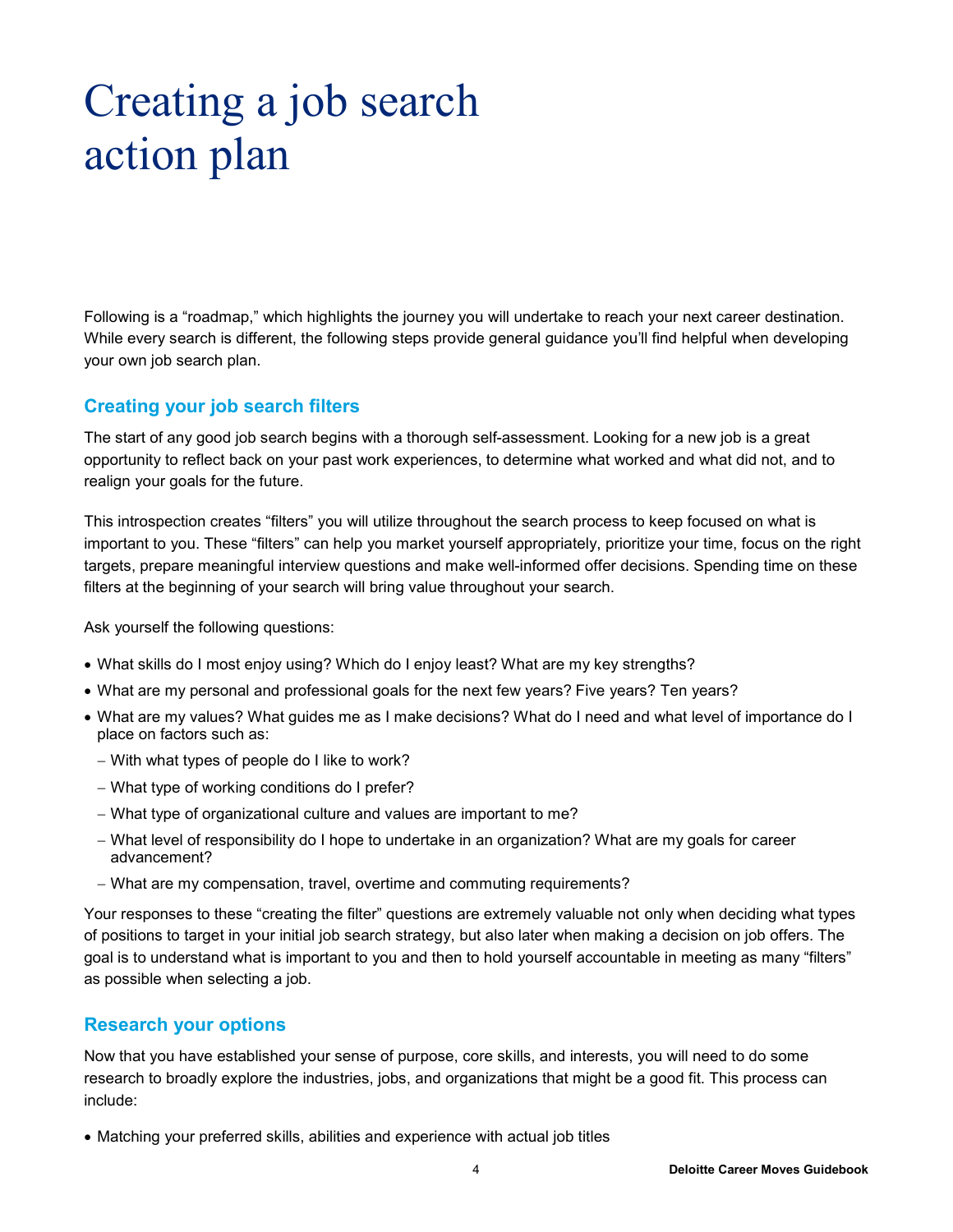- Identifying possible careers, industries and companies
- Educating yourself on career paths, opportunities for advancement, and educational requirements
- Performing market analysis for your chosen field, including potential salaries, future demand and impact changes in the economy may create
- Networking and informational interviewing to gain perspective on the opportunities

After you perform a realistic assessment of how you fit into the industries, organizations, and roles that interest you, you should narrow down your job options. Determine your top priorities along with those you will pursue as a back-up plan.

#### **Create your marketing materials**

Now the real fun begins. It is time to begin marketing your number-one product…you! To help plan your marketing strategy, think about the following:

- What is your product? What do you have to offer?
- What differentiates you from other candidates?
- What is your value in the marketplace?

A resume, cover letters and a 30-second Elevator pitch are just some of the marketing tools you will use. It is time to begin to put together the documents and information you will need for your search. It is important to have these tools done and ready to go in order to ensure you can react to opportunities as they arise. Some important steps in preparing your marketing toolkit include:

- Update your resume
- Prepare and practice your "elevator speech"
- Draft a cover letter template that can be modified as needed
- Identify references
- Prepare salary history

See the Resume and Job Search Correspondence sections for guidance on creating these materials.

#### **Develop your search methodology**

Develop a plan that includes effective use of the three main search channels: Networking, Search Firms and the Internet. Your plan should address overall strategy, specific goals and deadlines – all tailored to meet your individual needs and working style.

#### **Prepare for job interviews**

For information on how to conduct a successful interview, see the Interviewing section. This is also a good time to consider your compensation strategy. Understand the components of compensation – what can be negotiated, the tangible and intangible benefits, your minimum requirements, and how to create a win-win situation between you and your prospective employer. For more help, see the Offers and Negotiations section.

#### **Implement the plan and make adjustments as necessary**

Now, it is time to put your plan into action!

- Continue to actively build your network, creating and discovering new opportunities
- Refine your goals and search criteria, based on research and feedback from networking activities
- Identify and act upon job postings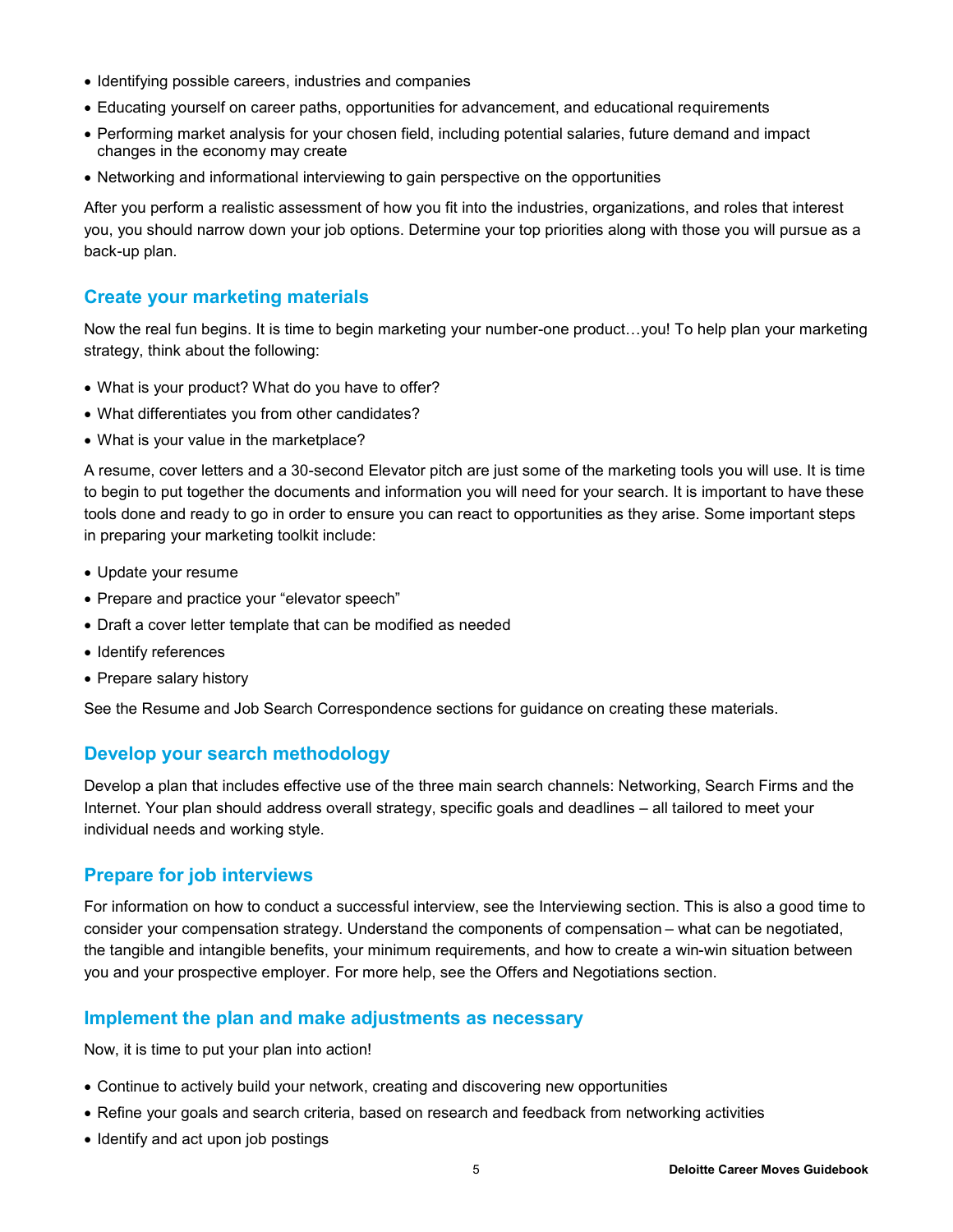- Write cover letters and send out resumes
- Build and strengthen your support system to help maintain focus and energy

As you move your action plan forward, try to get feedback whenever possible to make mid-course corrections and improve your results. Ask for feedback from those who interview you, mentors, and friends. Incorporate the constructive lessons you take from them to improve your approach. Ask yourself:

- What is working?
- What was working and now needs to be revised?
- Where can I improve?
- What help or advice do I need?

Remember to celebrate your wins and give yourself credit for what you have accomplished so far. Whether you have made just one new contact, gotten called for a second interview, or have become more comfortable with your interviewing skills – be proud of your achievements and hard work!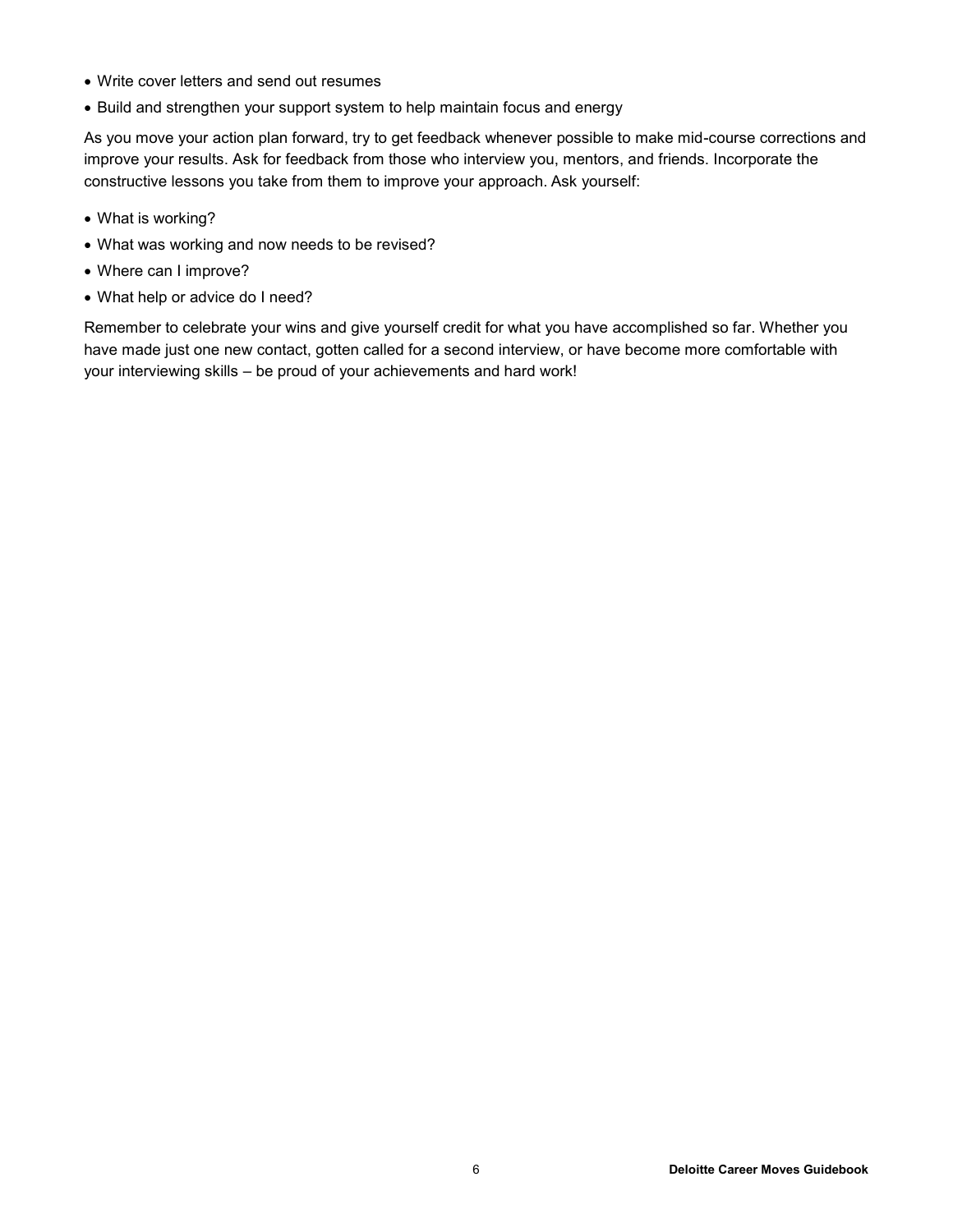# Building a resume

## **Purpose of the resume**

By definition, "A resume is a written document that lists your work experience skills and educational background. It is used as a marketing tool for job seekers." (<www.careerplanning.about.com>). Your resume is one of the most important elements of your job search. It is your opportunity to market yourself to potential employers. It should be used to open doors and make the potential employer want to invite you in to discuss your background. If written correctly, it will create an interest in you and give you the advantage when given the opportunity to interview.

The purpose of a resume is to:

- Accurately and positively describe your work experience, skills and interests (tell your story)
- Secure you an interview

A good resume can get you in the door – a bad resume can keep you from interviewing.

## **Guiding principles for writing your resume**

While the definition of a good resume can be somewhat subjective, most successful resumes follow these common guidelines:

- Always be truthful with the information you put on your resume. Present yourself accurately and positively
- Do not share too much. Your resume should read like a billboard, not an encyclopedia. A good resume should leave the prospective employer with a desire to know more
- Past performance is an indicator of future performance. Explain how you made a past employer money, saved them money or improved a process, product or staff
- Use brief, but descriptive, statements. Often, bullet points best serve this purpose, but short, concise paragraphs can also be appropriate
- Tailor the resume for the job for which you are applying create one core resume and then customize it for different career goals or targets and your related knowledge, skills and abilities
- Ensure your resume is easy to read and comprehend remember, an employer should be able to easily scan through your resume in about 30 seconds
- Make sure your resume will copy and fax well. Do a "hard copy printout" test
- While traditional advertising catches the eye with colors, unusual fonts and pictures, there is no place on your resume for these. Utilize the KISS (Keep It Simple Sweetie) rule. Stick to one format, font and please leave the picture off
- Solicit feedback from trusted colleagues

## **Getting started**

Before you begin writing your resume, you will need to do some basic preparation work:

- Determine the specific format of the resume
- Determine the content of resume and review for relevancy (see resume content later in this section)
- When considering your job description/s, remember the action, cause and effect rule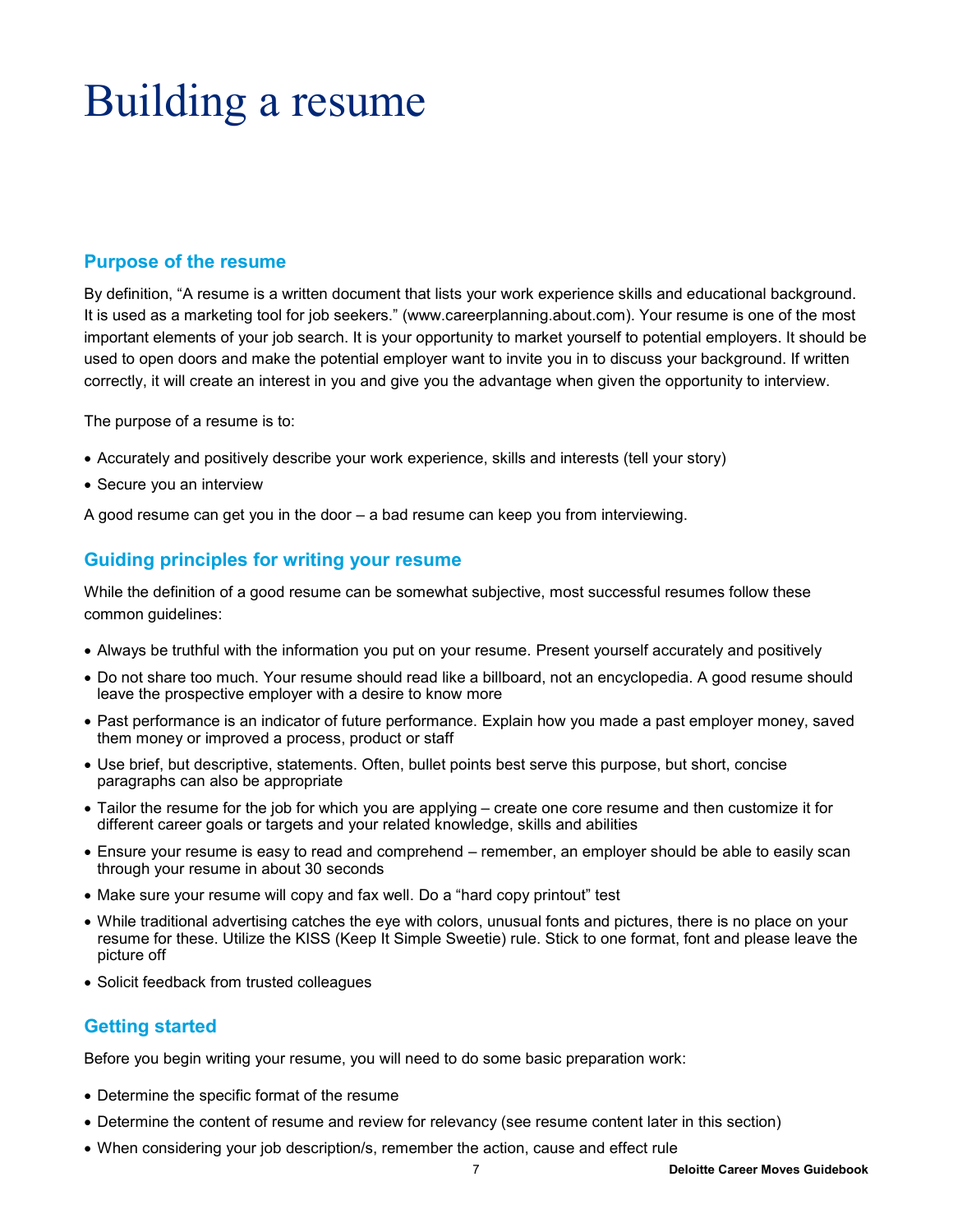- Research the company to which you are applying
- Find out as much about the position and requirements as possible
- Compose your candidate profile: the key characteristics or traits that you will bring to a new employer, the most important skills you can bring to a new employer, the most relevant experience for your new position

#### **Resume formats**

There are three basic styles of resumes:

- Chronological Lists job history in reverse chronological order
- Functional Lists experience by functional area followed by brief listing of work history
- Narrative Tells the story of the executive's accomplishments and is longer than typical resume. This style is not recommended for the typical job seeker – save the narrative for the interview

## **Chronological resumes**

The most common type of resume, and the style that recruiters and employers prefer, is the chronological resume. The chronological resume lays out your work experience by employer and job title in reverse chronological order – your most recent experience is presented first and previous jobs are listed going back in time. The information on the following pages is focused on guiding you through the process of building a chronological resume.

Resumes are composed of several standard sections and some optional sections. In other words potential employers expect to see certain things on your resume and may not necessarily expect others.

| <b>Standard</b>                     | <b>Optional</b>                              |
|-------------------------------------|----------------------------------------------|
| Heading – name, contact information | Summary                                      |
| <b>Professional Experience</b>      | Job Objective                                |
| Education                           | <b>Professional Affiliations</b>             |
| Skills - technical, language, etc.  | <b>Publications and Presentations</b>        |
|                                     | Certifications                               |
|                                     | Relevant Volunteer or Community Service Work |

## **Standard resume elements**

## **Heading**

This is the very first section of the resume and should include:

- Your name
- Your address
- Your telephone number(s)
- Your personal e-mail address
- Your fax number (if applicable)

The heading section is often a good place to be creative with fonts and layout. Graphics and photos are generally not recommended for inclusion in the header. Be sure that your personal e-mail address sounds professional – avoid using addresses such as [iamcool@hotmail.com](mailto:iamcool@hotmail.com) or [pickme@yahoo.com.](mailto:pickme@yahoo.com.)

When posting your resume to job boards, delete your address and telephone numbers from your heading and leave only your name and e-mail address. This will provide recruiters enough information to contact you while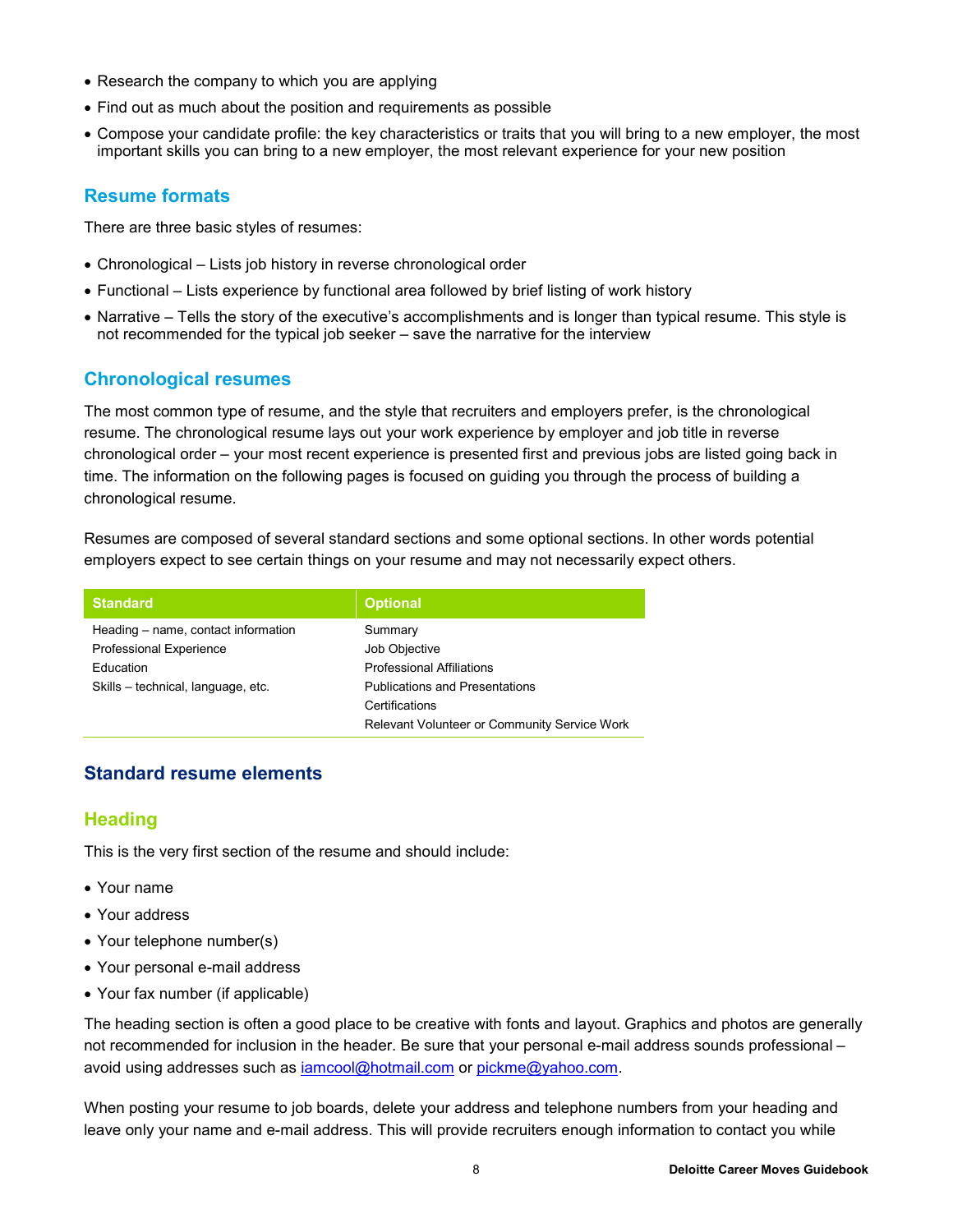protecting your safety. If you are going to post a confidential resume and attach a word format of your resume, please take personal information off your word document and rename it Confidential Resume.

## **Professional experience**

This is the meat and potatoes of your resume. This section should include information on full and part-time jobs, as well as any other experience relevant to the position you are pursuing (e.g., internships, freelance consulting). Here are some guiding principles:

- If you are using a chronological resume format; list your career experience in reverse chronological order, list job title, company name, geographical location and employment dates
- Include a brief description of your job responsibilities for each position. Use bullet points or short, telegraphic sentences
- Begin your bullet points with action verbs such as "managed," "led" and "developed." For your current position, use the present tense of the verb and for past jobs, use the past tense. For a list of appropriate action verbs see Appendix B
- Make sure your bullet points are parallel. If you start the first bullet point with a singular verb ("develop," "generate" or "formulate"), do not start others with gerunds ("developing," "generating" or "formulating")
- Within each position, list your bullet points in descending order of importance
- Your most recent position, listed first on your resume, should contain the greatest number of job responsibilities and accomplishments
- Positions earlier in your career are not as important, and therefore, should take less space on your resume. Your resume should, however, highlight all positions you have held, showing locations and dates
- List specific accomplishments or achievements, such as "increased sales by 10%" and "named employee of the month" for each position you have held. If you show that you consistently produced positive results for previous employers, you will demonstrate your potential value to the prospective employer
- Don't just tell them what you did. Move beyond that and tell the benefit of your accomplishment. A good way to do this is to include several specific ways you helped your employer make money or save money. Identify measurable results; use numbers. Remember, the only benefit you can bring to the table is past performance. When you interview (either phone or in person) this is what will be discussed

When determining what accomplishments to emphasize for each of your job roles, ask yourself these questions:

- Did I solve any challenging problems and what was the result?
- Did I implement any procedures to improve efficiency?
- Was I part of a team that was recognized with awards or accolades?
- Was I known for fast and accurate work output?
- Did I receive any awards, special recognition or promotions as a result of my work?
- How did the company benefit from my performance?

#### **Education**

If you are a college graduate or have less than five years work experience, your education is one of the most important things you have to offer a potential employer and so your education section should be listed before your work experience. If you have substantial professional experience, your education section should follow your work experience section.

List your highest degree first and follow with other degrees, in reverse chronological order. Each listing should include:

- Degree and major.
- Name and location of school.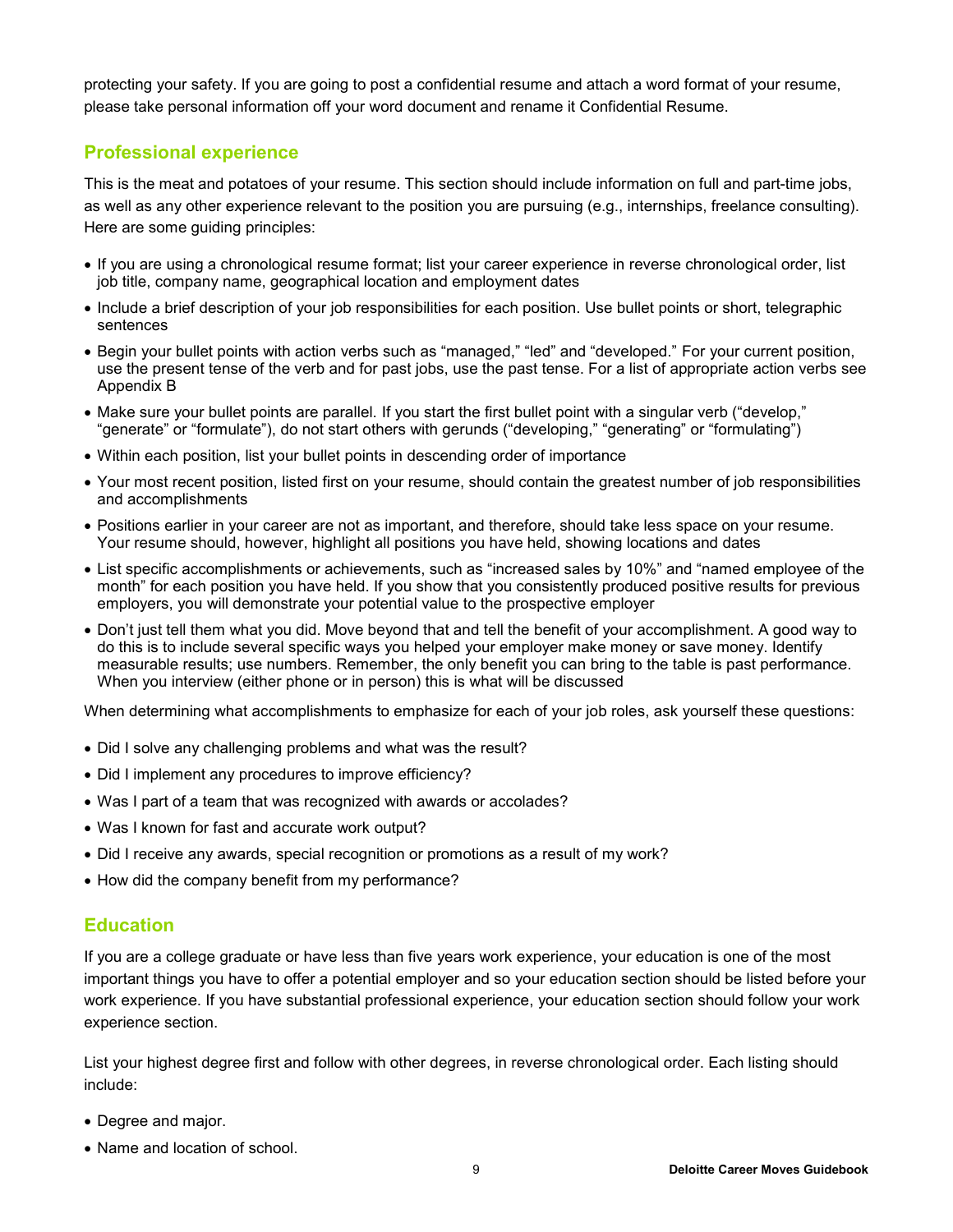- Date obtained.
- If you are submitting your resume while still working on your education, write "expected graduation date of month, year"
	- If you have significant work experience (10 years or more), consider leaving your graduation date off your resume
- Awards and scholarships (if relevant)
- GPA (if you have been out of school less than three years and it is 3.0 or better)

Do not list high school education if you have a college degree or have more than seven years work experience. If you began work toward a degree but did not complete it, you may list the name of the school, the degree you were pursuing and the number of credit hours completed.

## **Skills**

Sometimes the Work Experience and Education sections do not capture everything you have to offer. The Skills section can help convey this additional information, and can include:

- **Language skills:** Indicate fluency level by using words such as proficient and conversant. Be sure to specify the language(s) you read, write, and/or speak and your fluency in each. For example, "Proficient in conversational and written Spanish"
- **Software skills:** Companies expect computer literacy. List software with which you are familiar. Remember to list the basics such as word processing, spreadsheet and presentation software experience and Internet experience
- **Technical computer skills:** If you have deep technical expertise, list relevant hardware, software and other technical capabilities. For example, "Proficient in C++, SQL and Java"
- **Other relevant skills:** You can include skills learned in internships, jobs, team activities, and leadership roles. List skills you can perform with little or no direction

Some people include soft skills here, such as teamwork, flexibility and interpersonal skills. These are rather subjective attributes (how do you prove you are flexible?) and you may want to think twice before including them in this type of list. Rather, your soft skills should be embedded in your work responsibilities and accomplishments. For example, if you consider yourself a strong mentor, instead of listing mentoring as one of your skills, include a bullet point in your work responsibilities section. The bullet might read, "Mentored seven junior staff members and received mentoring award for contributions."

## **Optional resume elements**

## **Summary**

A summary statement is a one- to two-sentence overview that captures the essence of your skills and experience. It highlights what makes you a qualified candidate as well as what makes you different (and better) than other applicants.

Because resumes are often quickly skimmed, it is critical your resume gets right to work selling your credentials. An effective way to showcase your key qualifications is to include a Career Summary or Summary of Qualifications statement at the top of the first page. Your Career Summary should include brief information on your experience and key strengths, which tells a prospective employer what you have to offer and how you can help achieve their goals. The remainder of your resume should back up the statements made in the summary. Remember, first impressions are lasting impressions – make sure your summary is concise and persuasive.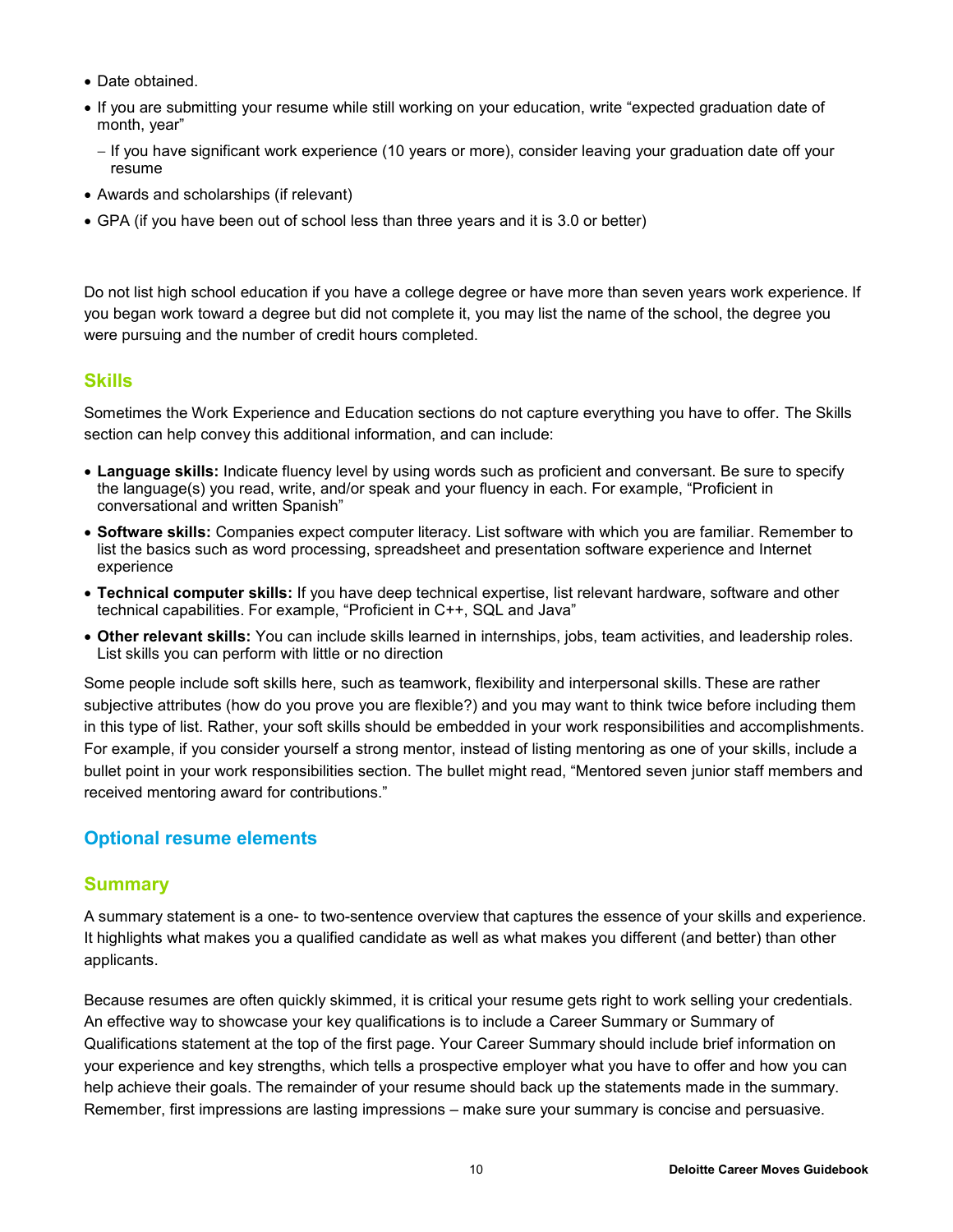## **Objective**

Having a clearly defined career objective in mind can help you write a resume that effectively conveys your experience, skills and training in order to best serve your overall professional aspirations.

It is important for your resume to include a clear career goal to set the stage for the remainder of the resume. However, you do not necessarily have to communicate it through an Objective section. If you are on a steady career track, you can incorporate your objective into a summary (see above).

On the other hand, those that are looking to change career paths should consider explicitly incorporating their objective into their resume, because their goals may not be clearly defined by their work history alone.

When writing an objective:

- Focus on how you would benefit the employer, not on how the employer would benefit you
- Avoid statements that say nothing substantial about your career goal (e.g., "seeking a challenging position with opportunity for advancement")
- Keep it concise and targeted. The best objectives contain a desired job title or target

## **Professional affiliations**

Memberships in professional affiliations indicate an interested in keeping up-to-date on the latest issues and trends impacting your profession. List any professional associations or organizations of which you are a member. If you have held any leadership roles, such as a committee chair, indicate that as well. Membership in college or university alumni associations are typically not appropriate for this section, unless you have held significant leadership roles.

#### **Publications and presentations**

Developing thought leadership pieces on topics impacting your profession, whether an article, book or presentation at a conference, demonstrates that you have developed a deep expertise in your field through research and/or experience. In this section, list the title and dates of all publications you have authored (or coauthored) and outside presentations you have delivered.

## **Certifications**

Devoting the time and effort to receive a certification related to your profession shows dedication and commitment to your professional development. List any certifications you have earned and, if they expire, the expiration date.

#### **Volunteer or community service work**

In this optional section you can list volunteer or community service work you have performed, including any leadership roles you may have held. Make sure the work is relatively recent (within the last three to five years) and demonstrates a commitment of time and effort on your part (i.e., avoid listing volunteer activities that require only a few hours of your time on an annual basis).

## **Functional resume**

A functional resume differs from a chronological resume by concentrating on skills you have used (e.g., management, technical, sales/marketing, etc.) that relate to your stated objective rather than on the jobs you have held. A functional resume is particularly effective if your work experience has not been closely related to your job objective, if you are changing careers, or if you are seeking a promotion. In this format, you elaborate on the skills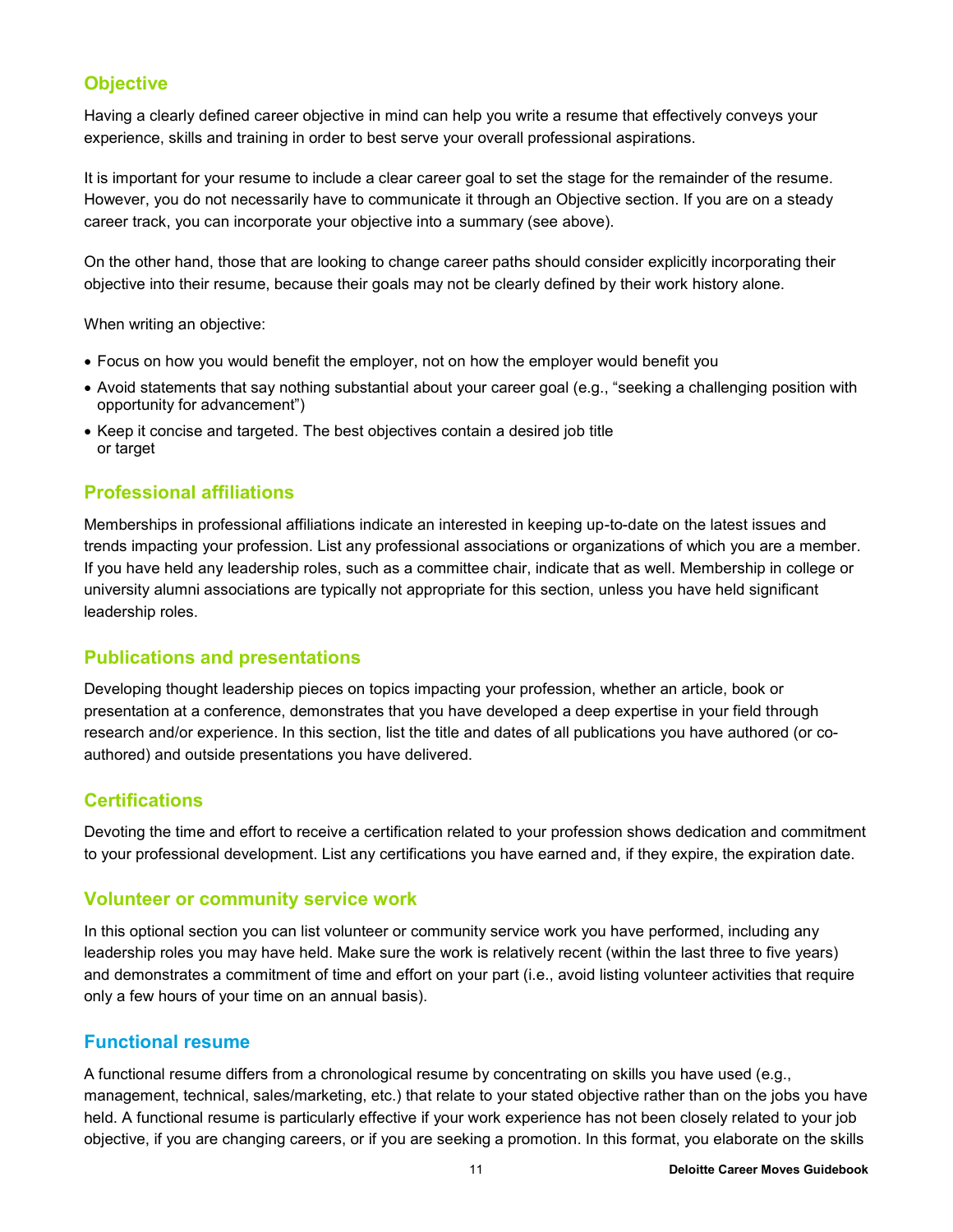necessary to perform the desired job and how you have demonstrated those same skills in different types of positions. A functional resume is not appropriate for those with a solid recent track record.

While the functional resume has some advantages, as described above, there are also a couple of drawbacks:

- Most hiring professionals assume that writers of functional resumes have something to hide in their work history
- Recent accomplishments tend to get lost on a functional resume since experience is not expressed chronologically. This can be frustrating for readers who want to see a linear progression of your career

#### **Appearance of your resume**

Here are some tips to keep in mind when looking at the overall appearance of your resume:

- Keep the format simple, attractive to the eye and easy to follow. An organized, concise layout determines whether a resume is read. Direct the reader's eye with the format. Avoid dense text, as it will discourage careful reading
- A little creativity can be good to ensure your resume does not look like everyone else's. However, too much creativity can be a bad thing. Do not use pictures or fluorescent paper to try to stand out
- Use a professional looking font that is 10 point or larger
- Utilize white space around the margins of your page to appeal to the reader's eye. Standard margins of one inch on all sides provide optimal white space. However, the margins can be adjusted slightly from the standard if necessary
- Do not overdo the use of capitals, bold type or underlined phrases
- Do not use ampersands, percent signs or foreign characters because they may not translate properly when scanned. Also, make sure that none of the characters touches another as scanners have a difficult time reading them
- **Spelling and grammar should be absolutely perfect – even one typographical error is unacceptable.** Proofread your resume meticulously and share it with a trusted colleague to make sure you have not inadvertently substituted one word for another, misspelled a word, or have punctuation or formatting errors. It is also a good practice to read your resume out loud to help catch errors you may have made. Keep in mind that your computer's spell check and grammar utilities may not catch word substitution errors (e.g., manger for manager), since the problem is one of incorrect word choice rather than misspelling
- When printing your resume, use a high-quality printer and white or off-white high quality resume paper

#### **Creating a concise resume**

One of the top concerns individuals have when they create or update their resume is length. Not long ago, job seekers followed the resume golden rule: No resume should exceed one page. Today, however, there is no rule about appropriate resume length. As a result, you may be asking yourself:

- How long should my resume be?
- How can I fit all my experience on one page?
- What can I eliminate and what should be highlighted?

The answer is simple: Use common sense and ask yourself, "Will this statement help me land an interview?" Every word should sell you, so only include information that elicits a "yes."

If you are just graduating from college, have less than five years of experience or are considering a career change, a one-page resume will probably suffice. On the other hand, some technical and executive candidates require multiple-page resumes. In general, if you have more than 10 years of experience and a track record of accomplishments, you will probably need two pages to tell your story.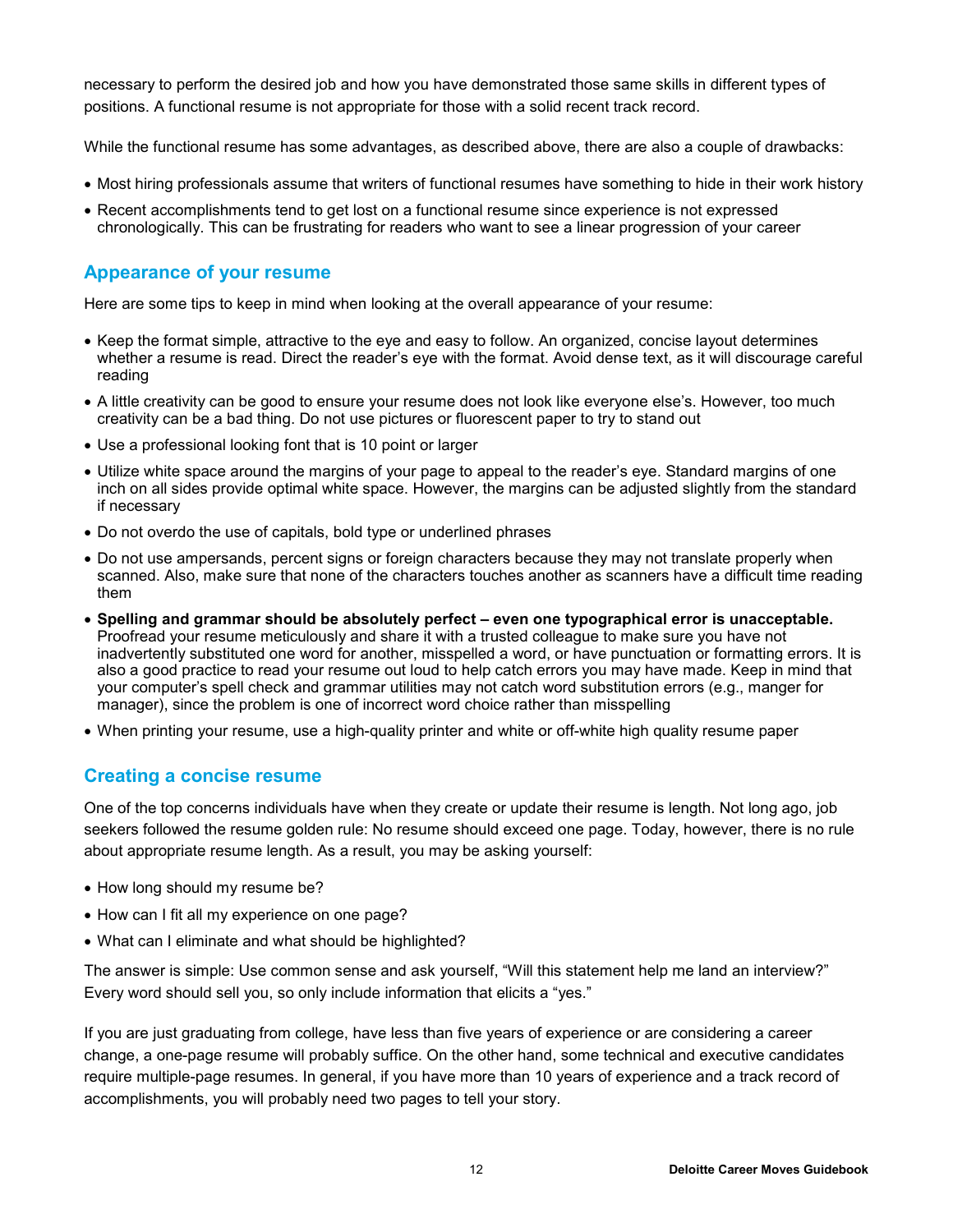However, do not confuse telling your story with creating your autobiography. Prospective employers are inundated with resumes and are faced with weeding out the good from the bad. The first step involves quickly skimming through resumes and eliminating candidates who clearly are not qualified. Therefore, your resume needs to pass the skim test. Ask yourself:

- Can a hiring manager see my main credentials within 10 to 15 seconds?
- Does critical information jump off the page?
- Do I effectively sell myself on the top quarter of the first page?

Many people are proud of their careers and feel the information on a resume should reflect all they have accomplished. However, the resume should not contain every detail – it should only include the information that will help you land an interview. Therefore, you need to edit with a critical eye. If your college days are far behind you, it probably does not matter that you pledged a fraternity/sorority or worked at the local grocery store. The editing process can be especially difficult if you have emotional ties to your past. If you find this step difficult, show your resume to a trusted colleague for an objective opinion.

Here are eight tips to keep your resume crisp:

- **Avoid repeating information:** Did you perform the same or similar job tasks for more than one employer? Instead of repeating job duties, focus on your accomplishments in each position
- **Eliminate old experience:** Employers are most interested in what you have done recently. If you have a long career history, focus on the last 10 to 15 years. If your early career is important to your current goal, briefly mention the experience without going into the details
- **Do not include irrelevant information:** Avoid listing hobbies and eliminate outdated technical or business skills. Do not include personal information, such as date of birth or marital status, as it could be the basis for discrimination and put you and a prospective employer in a bad position
- **Cut down on job duties or project listings:** Many job seekers can trim the fat off their resumes simply by removing long descriptions of job duties or projects. Instead, focus on your most impressive accomplishments. For those who have been consultants or had other roles where projects are a key component of your work, consider creating an attachment or appendix for your resume that provides detailed project summaries. With this approach, your resume remains concise, but you preserve the project-related details that may be requested at some point in the hiring process
- **Remove "references available upon request":** Many job seekers waste the valuable last line of the resume on an obvious statement
- **Use a telegraphic writing style:** Eliminate personal pronouns (I, me, we, us) and minimize the use of articles (a, an, the) when preparing your resume
- **Edit unnecessary words:** Review your resume for unnecessary phrases such as "responsible for" or "duties include." The reader understands you were responsible for the tasks listed on your resume
- **Customize your resume for your job target:** Only include information relevant to your career target. This is particularly important for career changers who need to focus on transferable skills and deemphasize unrelated career accomplishments

## **Resume dilemmas**

#### **Job termination**

No matter how unpleasant your termination, do not attempt to explain the circumstances on your resume. You will have a much better chance of impressing hiring managers if you deal with this question in a face-to-face interview.

Your goal is to wow your potential employer by highlighting your accomplishments and skills on your resume. When updating your resume, it can be difficult to put your emotions aside and write a strong description for the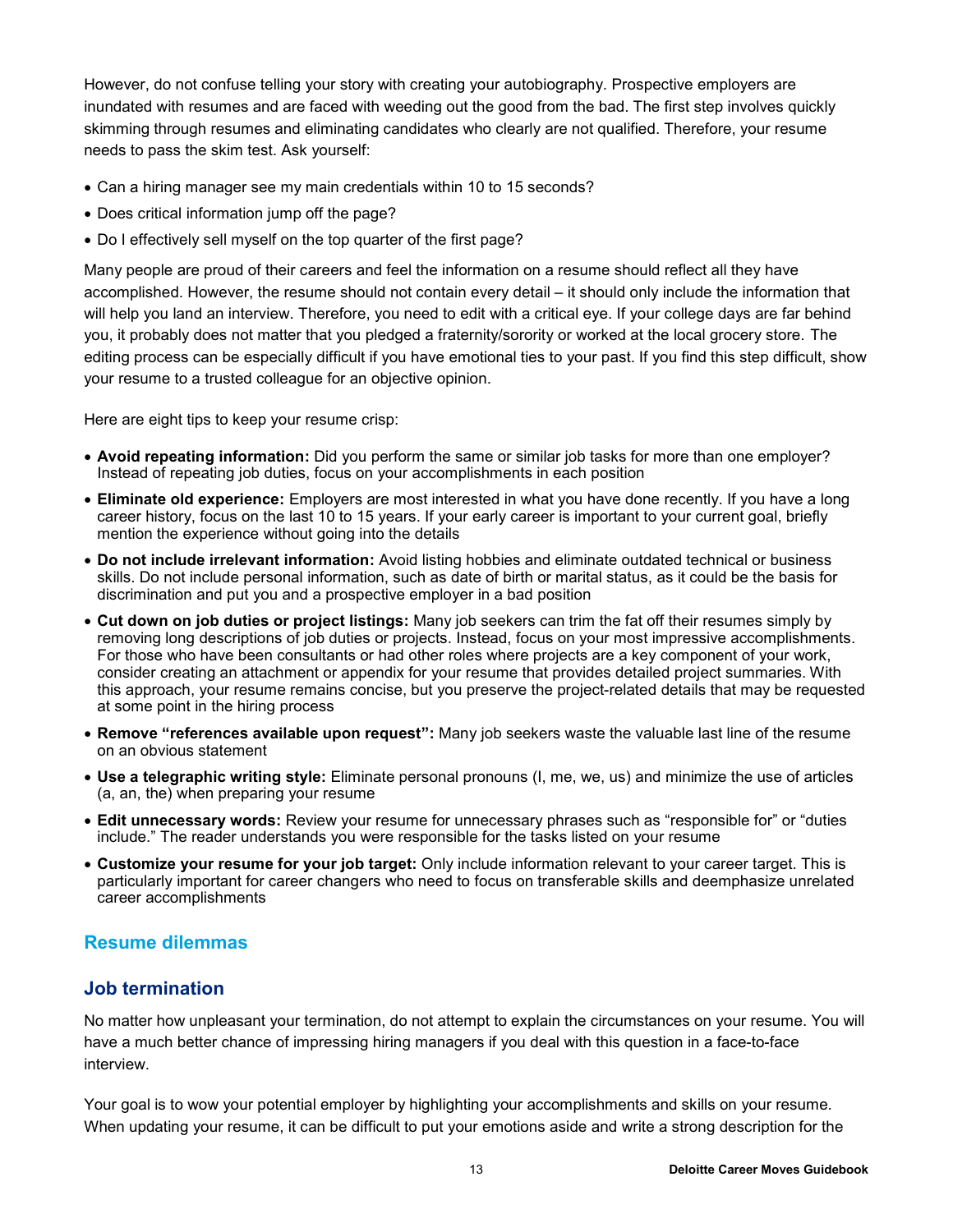employer that let you go. But, this is exactly what you need to do. If you are stuck, seek the opinions of colleagues who respected your work and ask them about your performance – they might remind you about contributions you made that you took for granted or forgot about.

Here are a few questions to ask yourself regarding your performance:

- Did you take on responsibilities outside your original position scope? Were you able to juggle multiple projects and duties while maintaining the highest emphasis on quality?
- What were your key contributions to your employer? In what ways did you excel at your job and how did your employer benefit from having you on board? Specific, measurable outcomes of your work have the strongest impact.
- Did you go above and beyond the call of duty? How did you contribute to bottom-line results?
- What types of challenges did you face? What did you do to overcome these challenges? How did your performance benefit the company?
- Were you part of a team that was recognized with awards or accolades? Did you receive positive commendations by your supervisors (or clients, vendors, coworkers, etc.)?

Even if hiring managers wonder why you left a certain employer, by focusing on your accomplishments, your resume should be strong enough for you to receive invitations to interviews. Then, in the interview, you can explain your situation in person.

## **Lack of educational credentials**

Some job seekers are concerned that their education does not measure up to the requirements of the position. If you do not have a degree but have been participating in ongoing training throughout your career, list your related courses, certifications, seminars, conferences, on-line learning and training in the Education section by creating a list called "Professional Development." Recent training may end up being more valuable than a dated degree.

## **Employment gaps**

If you have gaps in your employment history, think about other activities you can use to fill the open time period. You may have experience related to your job target, regardless of whether you were paid. Volunteer activities, community involvement, special projects, consulting engagements and continuing education can be used in the Experience section.

Keep in mind that short gaps might not be apparent if you refer to your experience in terms of years rather than months. When listing dates on your resume you don't need to list the month/year if you were in a position for over a year or if your position spans multiple years. For example, you could say 2004 – 2007 (rather than May, 2004 – April, 2007) which would give you some room to cover the gaps. Use the Career Summary to showcase your top qualifications. This will draw attention to your selling points and downplay your work chronology.

You can format your resume to minimize the gaps in your employment history. For example, don't bold the dates and/or use a smaller font than the one you use for the company name or job title. Start your resume with a Summary Statement and Career Highlights section so you are highlighting your skills and accomplishments, rather than when you did what.

If you were out of work because you raised a family, continued your education, cared for a sick family member or recovered from an injury, be sure your tone is not apologetic. There is nothing wrong with being out of work and a negative attitude might affect the quality of your resume. If you have been out of the work world for an extended period of time, show how you have kept (or brought) yourself up-to-date with changes in your profession and industry.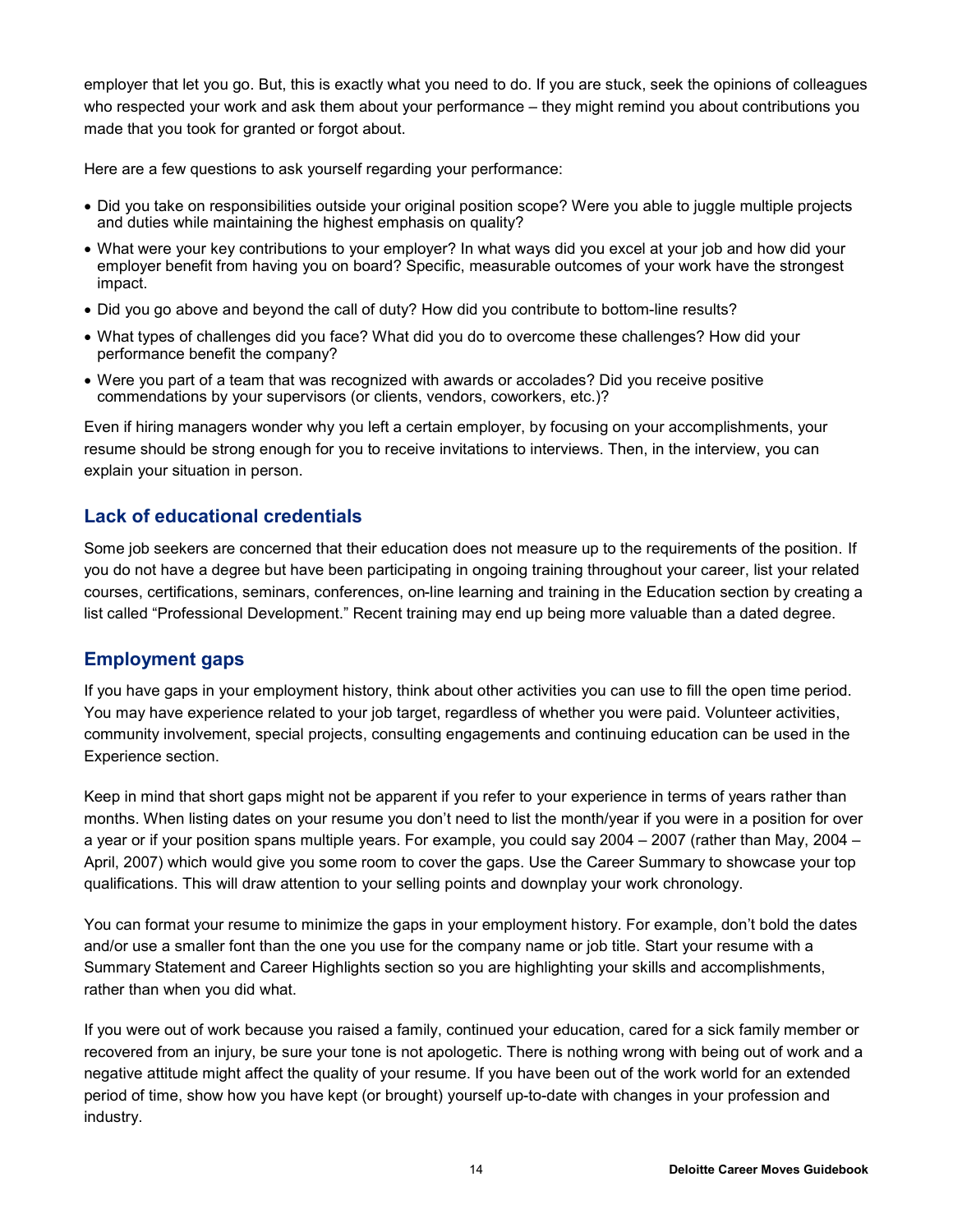## **Job hopping**

The best way to handle job hopping on your resume depends on your specific job titles and companies.

- Consider combining two or more similar positions under one heading. For example, "Internal Auditor, Acme Company and XYZ, Inc., 2/94-4/96" and then list your combined work experience highlights
- Independent contractors and temporary workers should consider grouping their experience under one-time period (such as IT Consultant/Network Specialist, 4/95-present) with project highlights
- You do not need to include every job you have ever held. Short-term positions that are not related to your career target can be omitted
- Use your cover letter to explain your work history and put a positive spin on your circumstances. Also, indicate your interest in a long-term position

Keep in mind: A resume is a marketing piece, but you will need to provide a complete work history if you are asked to fill out a job application, which is a signed legal document.

## **Changing careers**

It is hard for job seekers on a steady career path to get their resumes noticed, but if you are pursuing a new career path, it can be much more difficult to convince hiring managers to take a chance on you.

A common mistake career changers make is to use the same resumes that worked in their previous careers when they are pursuing a new one. Instead, resumes should be reworked to emphasize key qualifications for your new job target. The best way to get started is to research your target field to understand what hiring managers want from their workers; network with people in the industry and review job postings. Learn about the skills and other credentials that are important in your new career.

After doing your research, ask yourself the question: "Why should an employer take a chance on me?" You may not have the desired experience, but you probably have skills that are transferable from your former career, hobbies, volunteer work, etc. Write down a list of your most desirable, related qualifications – these should form the basis of your resume. Then, select the most appropriate resume format based on the type of career change you are pursuing (see Functional Resumes and Combination Style Resumes in this section).

## **Long-term employment**

In today's work world, it is rare for employees to stay with one employer for an entire career. Many long-term employees ask, "Am I a dinosaur?" The answer is, of course, no. You need to present your long-term work history as a positive attribute – evidence you are in for the long haul. Recruiting a new employee is an expensive endeavor, so companies are always looking for ways to promote long-term tenure. Use your longevity, dedication, commitment, loyalty and perseverance as selling points, both on your resume and in interviews.

If you have been with a company for many years, chances are that you boast a long list of achievements. However, your resume should only present the experience, skills and training that relate to your current goal. Since a resume is a marketing piece rather than a career history, do not feel that your resume must cover every detail of your career. Edit down your experience so that you are armed with a powerful resume that is tailored to your current job target.

Obsolete skills are a sure sign of a dinosaur, so omit them. If you are not sure, ask a trusted colleague or potential hiring manager whether or not a particular skill is current in the marketplace. You can also gather this information by searching job postings – if the skill is not included in the job requirements, it should probably be omitted.

Remember that promotions illustrate that your company realized your worth and offered you more responsibility. Even lateral moves indicate your employer recognized your diverse talents. Instead of grouping all of your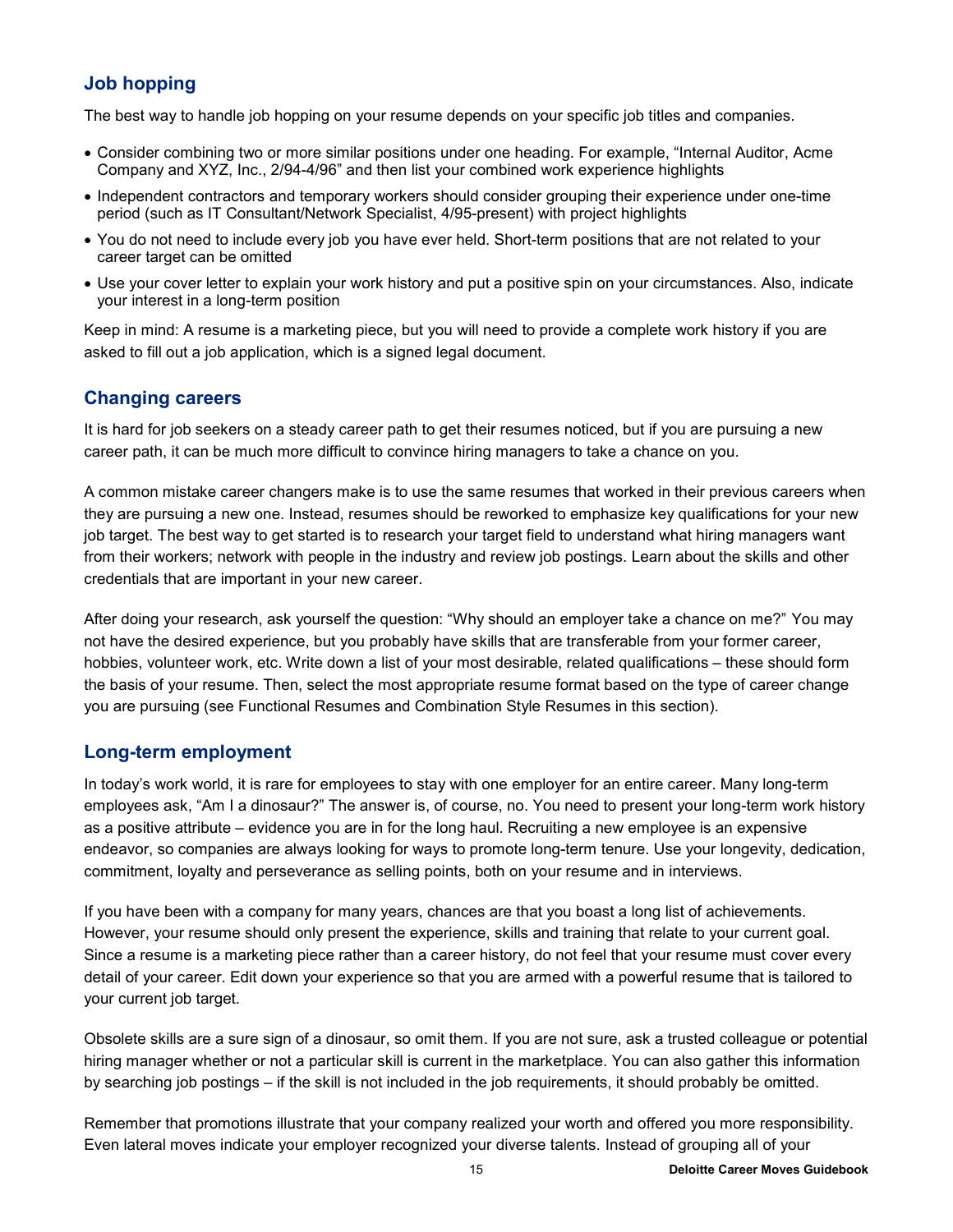positions under one heading, give your positions individual descriptions along with distinct time periods. If you have been in the same position for your entire tenure, show how you have grown in this position and made a difference to the organization – think about how your current job responsibilities differ from when you first began.

#### **Top 20 resume pet peeves**

Resume Doctor.com conducted a survey of 2,500 recruiters across the U.S. and Canada and compiled this list of Top 20 Resume "Pet Peeves." Make sure you avoid these mistakes!

- 1. Spelling errors, typos and poor grammar
- 2. Too duty oriented reads like a job description and fails to explain what the candidate's accomplishments were and how they did so
- 3. Missing or inaccurate dates
- 4. Missing or inaccurate contact information and unprofessional e-mail addresses
- 5. Poor formatting boxes, templates, tables, use of header and footers, etc.
- 6. Functional resumes as opposed to chronological resumes
- 7. Long resumes over two pages
- 8. Long, dense paragraphs no bullet points
- 9. Unqualified candidates candidates who apply to positions for which they are not qualified
- 10. Personal information not relevant to the job
- 11. Missing employer information and/or not telling in which industry or product line the candidate worked
- 12. Lying or misleading information, especially in terms of education, dates and inflated job titles
- 13. Objectives or meaningless introductions
- 14. Poor font choice or style
- 15. Resumes sent in .pdf, .zip files, faxed, web page resumes, mailed resumes anything not sent as a MS Word attachment
- 16. Pictures, graphics or URL links that no recruiter will call up
- 17. Lack of easy-to-follow summary
- 18. Resumes written in first or third person
- 19. Gaps in employment
- 20. Burying important information in the resume

## **References**

- Do not include references or quotes others have shared in reference to your performance in the body of your resume. Reference requests are made when there is actual hiring interest and not before. As mentioned previously, a line stating, "References are available upon request" on your resume is not necessary
- Be sure to ask the individuals if they would be willing to be a reference for you prior to mentioning their names to prospective employers. Be sure they will give you solid professional references
- Prepare a list of three references to provide at the interview. The list should include name, title, employer, address, and business and home phones. If the individual has moved to a different company and it is not clear where you worked together, indicate the name of the company where you worked with the individual and the nature of your relationship. See the sample reference sheet on the next page for an example of how to format your references
- When identifying references, consider selecting individuals who are familiar with your work in a variety of capacities, such as an ex-supervisor who thought highly of your work, a higher-level manager who knows your work and potentially a peer or a colleague who has worked closely with you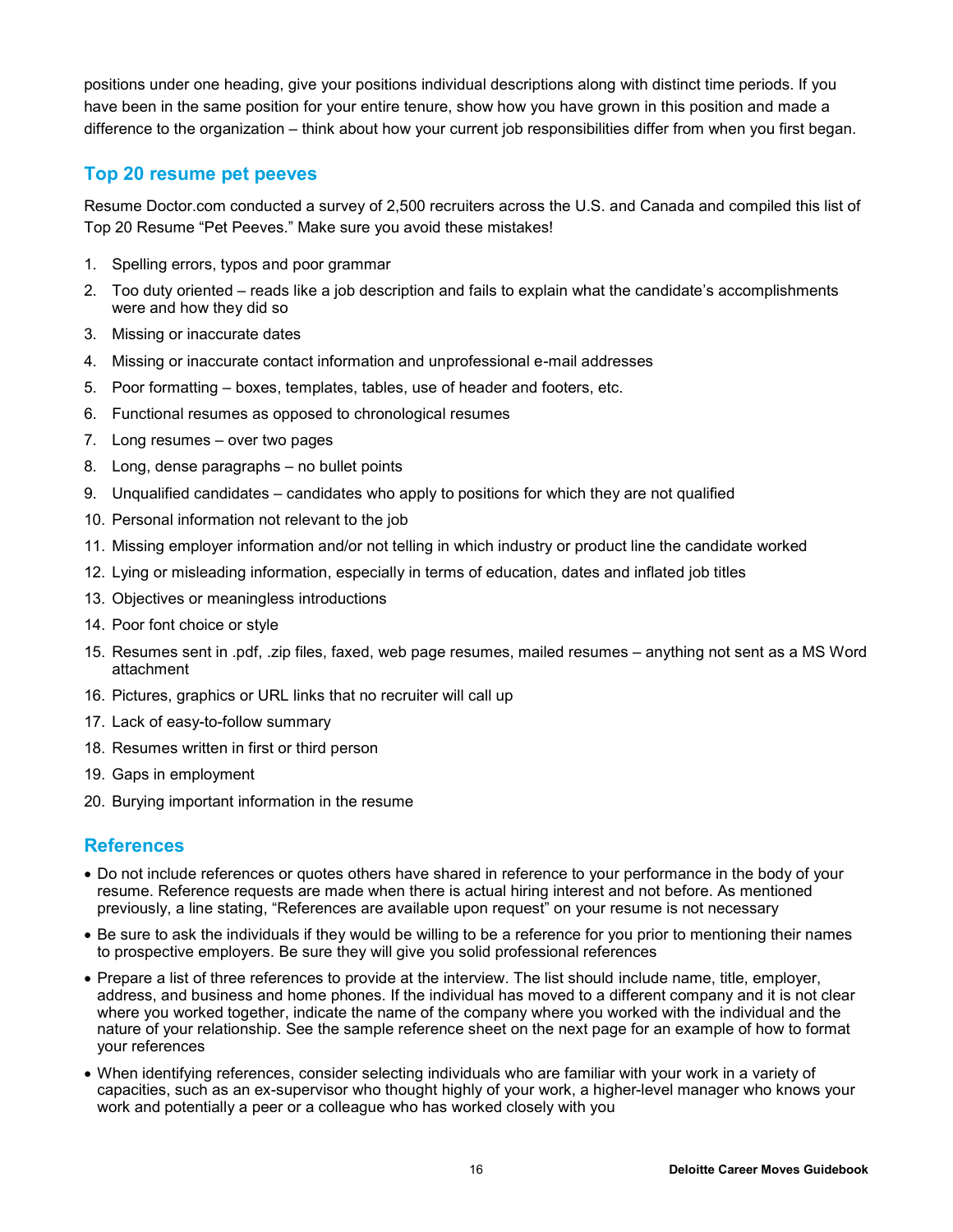When it becomes clear that a potential employer will be conducting a reference check, consider reaching out to your references to provide details about the job the employer is considering you for. Be sure to let your references know what skills the employer is looking for and examples they might provide to demonstrate how you meet those qualifications

## **Sample reference sheet**

## **References for**

#### **Jane Doe**

555 Jane Avenue Doe, CA, 91234 (555) 555-5555 [jane@janedoe.com](mailto:jane@janedoe.com)

#### **Bob Smith**

Vice President of Human Resources (former HR Director at Thompson & Co.) XYZ, Inc. 1234 Company Way Sacramento, CA 95862 (555) 555-1234 [bsmith@abc.com](mailto:bsmith@abc.com)

#### **Tom Thompson**

President Thompson & Co. 555 Thompson Way San Francisco, CA 94111 (555) 321-7654 [tomt@123.com](mailto:tomt@123.com)

#### **Robin Bird**

Membership Manager Alumni Association 5432 College Way College Town, CA 94321 (555) 987-6543 [Bird.robin@xyz.com](mailto:Bird.robin@xyz.com)

## **Salary history**

How do you respond to a job posting that prompts you to "send resume with salary history?"

Hiring managers and recruiters often sort through hundreds or thousands of resumes to find suitable applicants, and they use a salary history as a way to find a candidate who fits the position's pay range. Companies want to interview applicants they know they can afford. Some employers requesting a salary history will immediately discard applications that omit this information.

If you decide it is in your best interest to present a salary history, use the opportunity to market yourself. Include information about your key accomplishments, allowing hiring managers to see the real value you offer.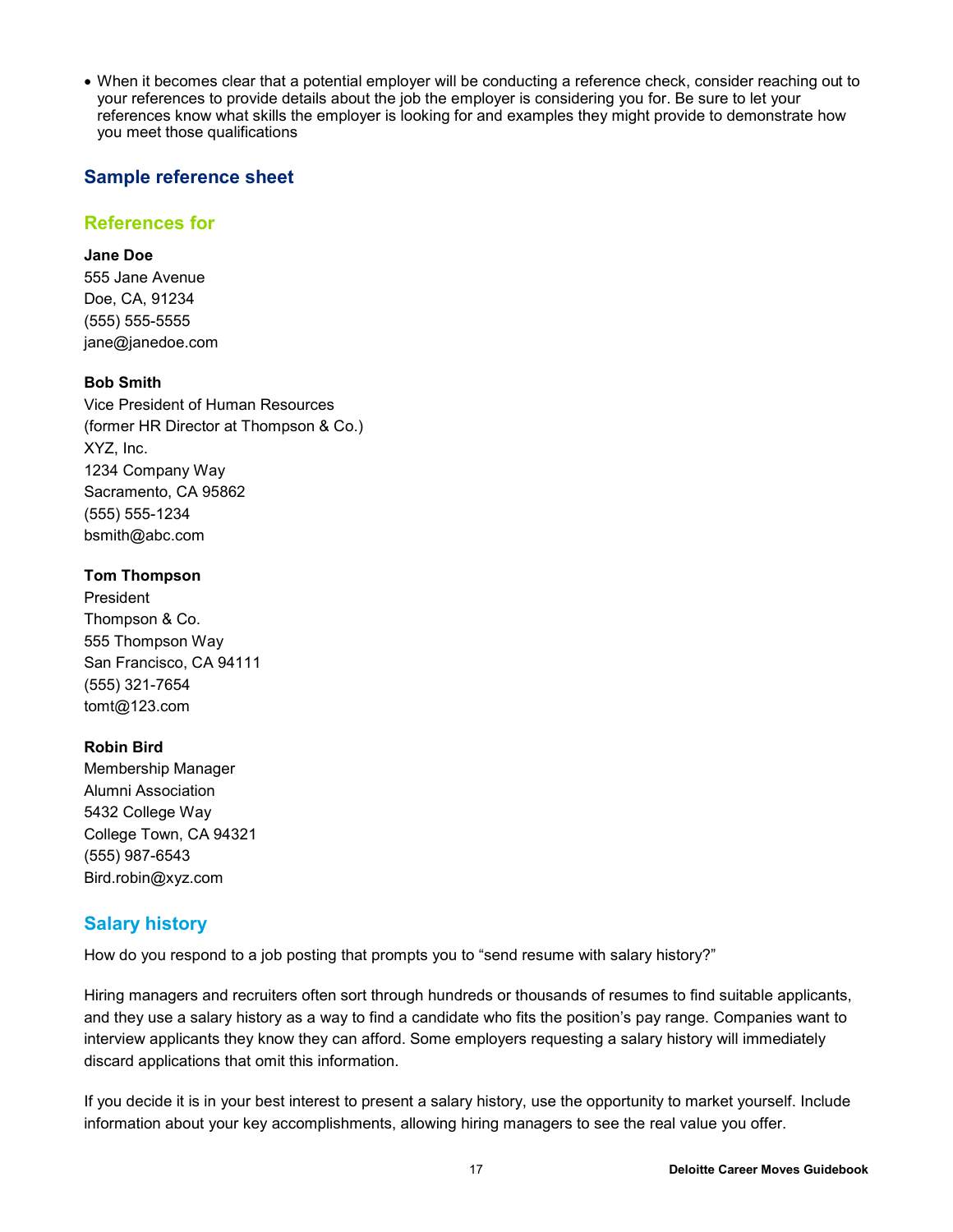There are also potential drawbacks to providing your salary history:

- If you are willing to take a salary cut, revealing an earnings history that is higher than the range for the opening may price you out of the running.
- If you were underpaid in previous positions, stating your history may lead a prospective employer to think you are an inexpensive resource and potentially cause them to shave thousands of dollars off your salary offer.
- A lower salary level may also give the impression that your work experience is not strong enough.
- You may be concerned about disclosing your income history to a complete stranger.

Even if an ad requests a salary history, many employers will still consider qualified candidates who omit this information. You can bypass the salary history request by mentioning in your cover letter that you would be pleased to discuss salary information once a mutual interest has been established.

## **Creating a salary history**

The easiest way to create a salary history is to use your electronic resume document or file. Follow these steps:

- 1. Open your resume file in your word processing program and save it as a new document (e.g., Name\_salaryhistory.doc).
- 2. Leave in the heading that contains your name and contact information so the salary history layout matches your resume layout.
- 3. Title your page "Confidential Salary History."
- 4. Remove all sections of your resume except your work history leave in employer names, dates and job titles.
- 5. Add two new lines with your beginning and ending (or current) compensation, including bonuses, stock options, tips and benefits.

## **Sample salary history**

**Jane Doe** 555 Jane Avenue Doe, CA 91234 +1 555 555 5555 [jane@janedoe.com](mailto:jane@janedoe.com)

## **Confidential salary history**

**XYZ, Inc. – Sacramento, CA Assistant Controller**, 5/99 to present

- Beginning compensation: \$51,000 annually plus commission
- Current compensation: \$62,000 annually plus commission

**Thompson & Co. – San Francisco, CA Senior Financial Analyst**, 12/97 to 5/99

- Beginning compensation: \$42,500 annually
- Ending compensation: \$49,500 annually

**ABC Co., Inc. – Oakland, CA Financial Analyst**, 7/93 to 12/97

- Beginning compensation: \$32,000 annually
- Ending compensation: \$40,000 annually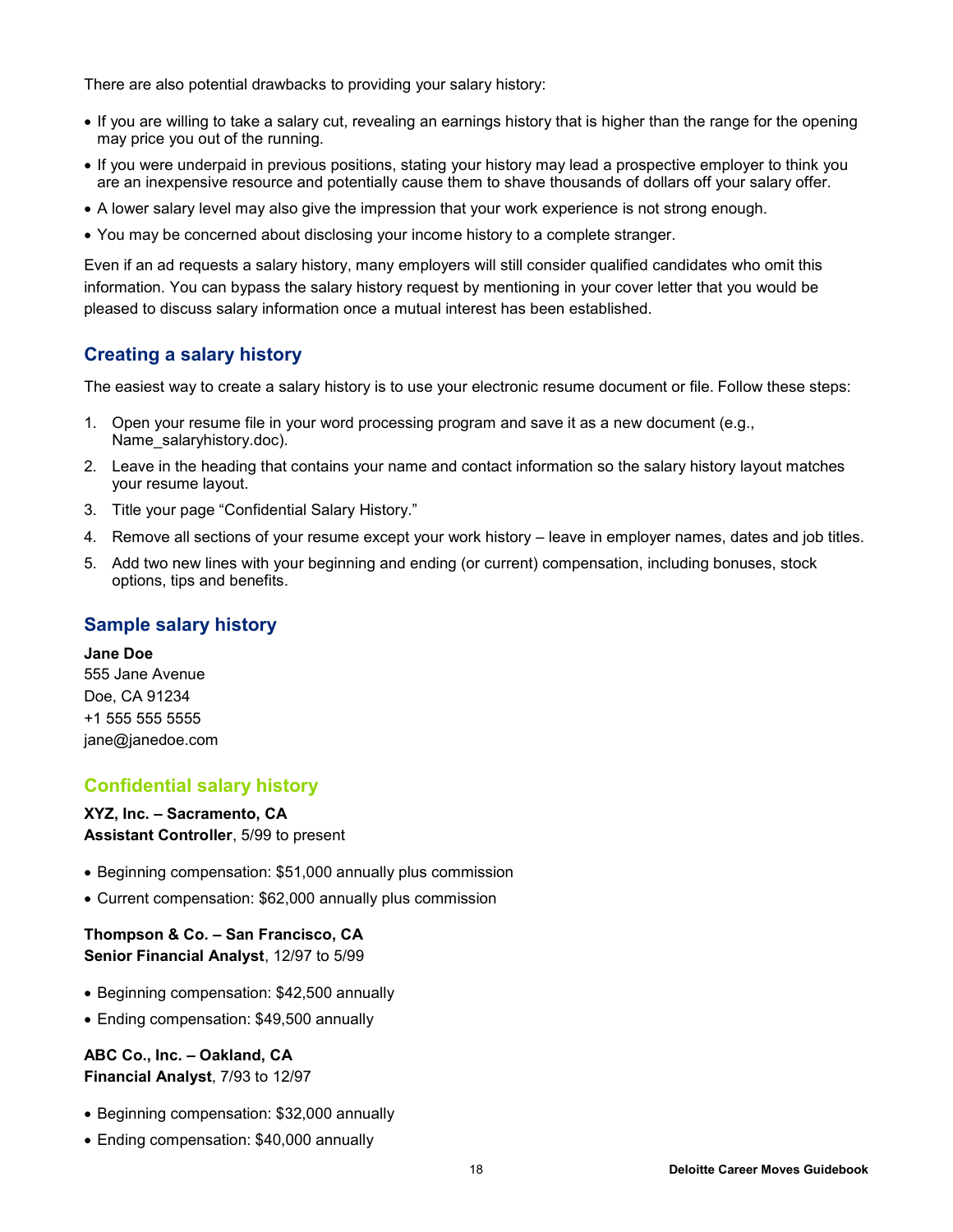**Deloitte – San Francisco, CA Staff Auditor**, 5/92 to 7/93

Compensation: \$28,000 annually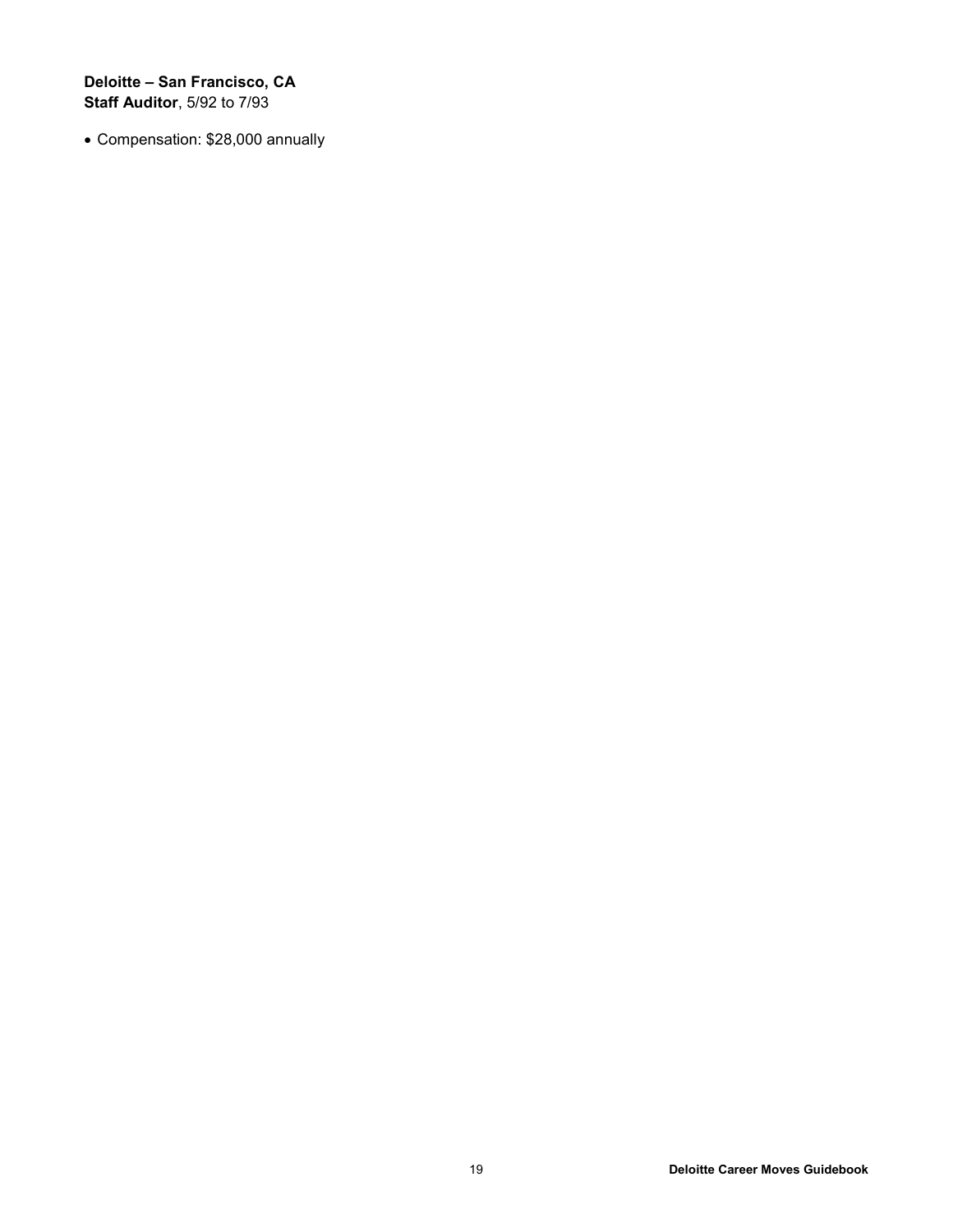# Job search correspondence

Written correspondence is a vital part of the job search process. A letter is an opportunity to showcase your written communication skills and can help differentiate you from the rest of the candidate pool.

During a comprehensive job search, you may need to create several types of letters. The three more common types of correspondence include:

- Cover Letters
- Networking Letters
- Thank You Letters

The time you spend writing letters is not wasted – it can actually pay off with big benefits in the long run by helping to get you noticed. A well crafted letter can play a key role during the job search process.

- Demonstrates that you are professional and courteous
- Elevates you above candidates that have not taken the time to correspond in writing
- Provides an opportunity to highlight your strengths and information you may have forgotten to share during an interview
- Allows you to personally connect with the reader
- Serves as a reminder of your continued interest in the opportunity

#### **Cover letters**

Marketing yourself is a critical piece of the job search process. As such, you should view your cover letter as a critical piece of your marketing strategy. While your resume reflects what you have done in the past, your cover letter is an opportunity to explain what you want in your next opportunity and what you can do for a prospective employer. Ultimately, the goal of sending your cover letter and resume is to get an appointment for an interview.

 Using the same cover letter for each application is not as effective as customizing your letter. Email has made it easy for candidates to fire off hundreds of resumes in a day. Your cover letter and resume may be stacked up against more competition than ever before. Customizing your cover letter can set you apart from other applicants

#### **Composing a cover letter**

Composing a great cover letter involves three key steps.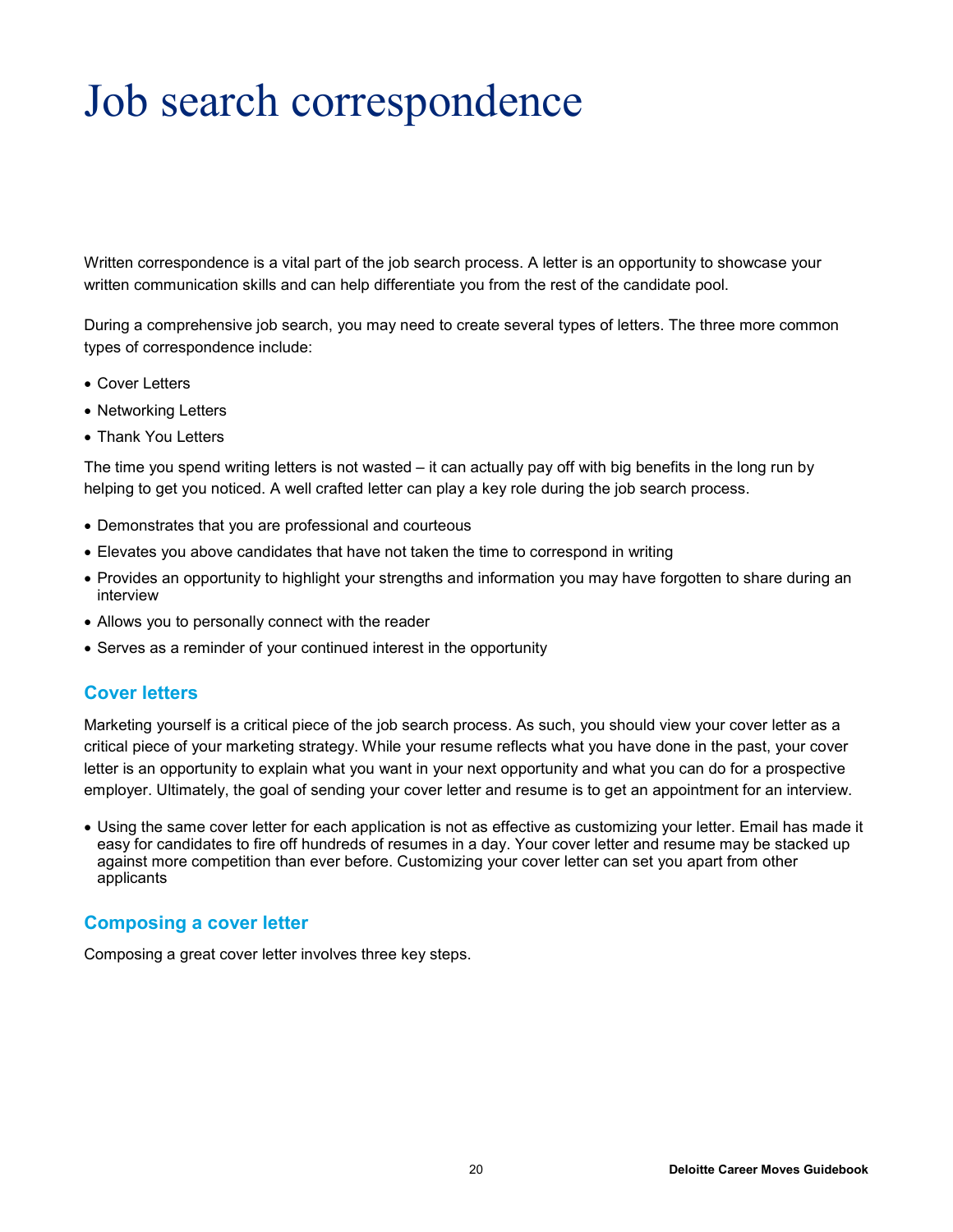#### **Research before you write**

The more you know about the employer's needs, the more compelling your letter will be, so be sure to do your research before you write your cover letter. Review company websites, brochures, sales flyers and promotional material to learn about its mission, performance, goals and culture. Newspaper archives, libraries and career center resources are also good research resources.

It may also be helpful to speak with current employees to get their perspective, so use your network to find contacts. Deloitte LLP AlumNet website can help you expand your network at your target organization by helping you identify former Deloitte employees currently working there.

Resources for company-specific information include:

- Hoover's, Inc. Online
- EDGAR® Online
- Dun & Bradstreet
- Securities & Exchange Commission

You may also wish to refer to the Using the Internet section of this guidebook for more information on company and industry research. The Deloitte LLP AlumNet website also has tools to assist you with the research process under the heading "Career Research."

#### **Determine your unique selling points**

Take time to perform an inventory of your talents, skills and achievements. You will use this information in writing the body of the cover letter.

- How will you help achieve organizational goals?
- What sets you apart from the other candidates?
- How are you the best match for the position?
- What are your top five selling points?

#### **Construct your letter**

Job seekers often spend numerous hours developing their resumes and then treat their cover letters as an afterthought. This can be a critical mistake, as the cover letter can help your resume get noticed. Follow this outline for creating a professional cover letter.

#### **Heading**

- Select a standard business letter format
- Letter design (font, paper, etc.) should match your resume

#### **Salutation**

- Address your letter to the hiring manager. If the posting doesn't list a name, do some research to identify a contact person. However, do respect ads that state "no phone calls please"
- Keep the salutation professional by using the contact person's last name, not their first name (e.g., "Dear Mrs. Johnson", not "Dear Mary")
- If you do not have the hiring manager's name, use "Dear Hiring Manager" or "Dear Selection Committee" instead of "Dear Sir/Madam" or "To Whom It May Concern"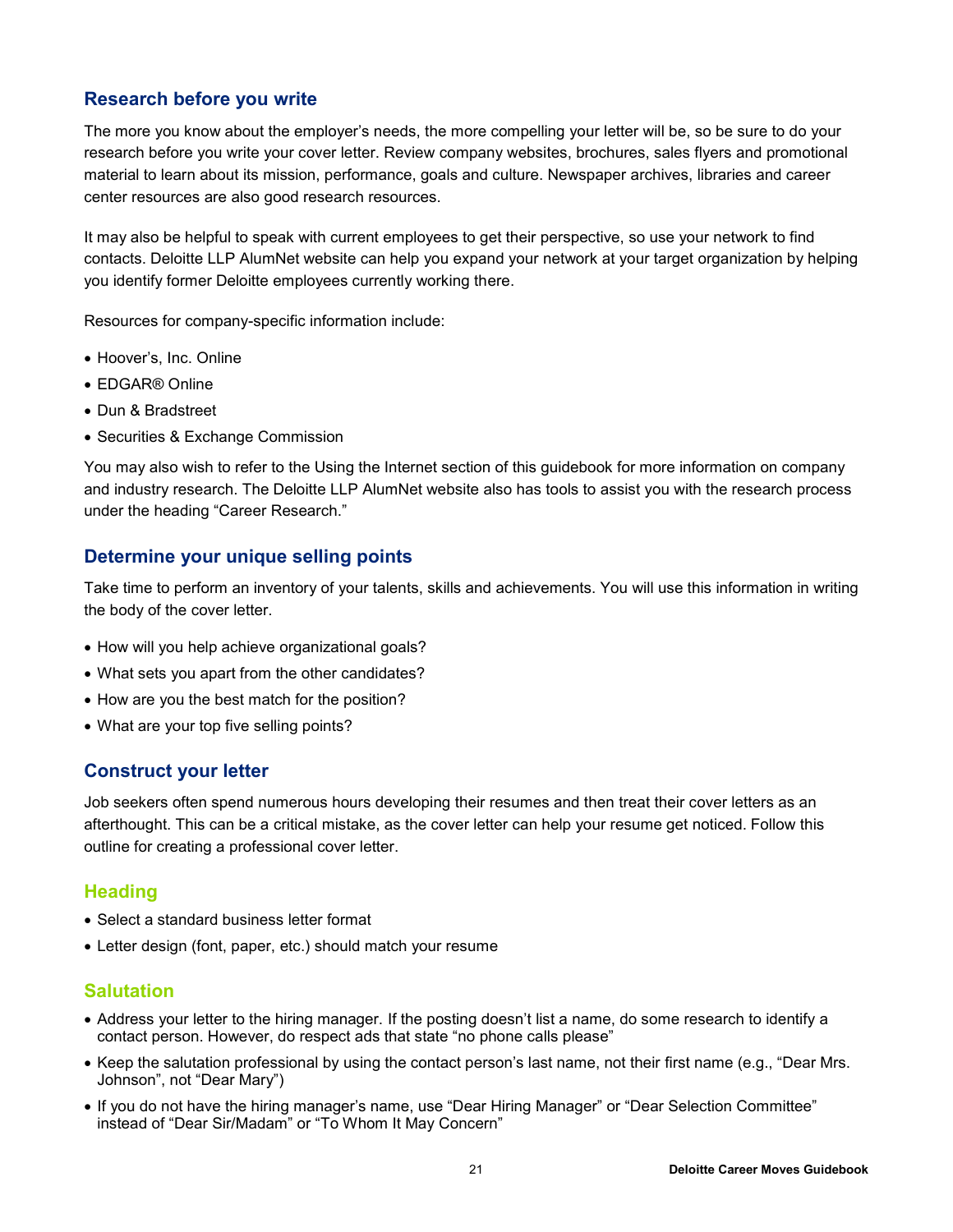## **Opening paragraph**

- Clearly state the name of the position for which you are applying
- Include the referral source (e.g., recommendation from current employee, Internet job posting, newspaper ad, etc.)
- Provide a synopsis of why you are a top candidate for the position

## **Body – The pitch**

- Outline the top reasons you are worthy of an interview
- Focus on how you can meet the prospective employer's needs relate how your top five selling factors align to the requirements of the position
- Minimize your use of the word "I" to avoid the perception of being self-centered
- Support your listed achievements with specific examples of your past successes
- Keep your letter positive and upbeat

## **Closing**

- State that you will follow-up soon to confirm your resume was received and discuss the potential for setting up a meeting
- End with a professional close such as "Sincerely," "Regards," or "Respectfully Yours"

## **Special circumstances**

#### **Salary requirements**

Often when candidates are asked to include salary requirements when submitting their resume and cover letter, they find themselves in a "no-win" situation. Stating a number that is too high, may cause the employer to automatically screen you out. Stating a number that is too low, could position you for pay you less than what the position is worth.

So what is the best way to respond? Give the prospective employer a reasonable salary range. You can state something like, "My salary requirements are in the mid \$40,000 – \$50,000 range, based on the job responsibilities and the total compensation package." See the Offers and Negotiations section for information on determining your salary range.

Including your salary requirements can actually work to your advantage. The cover letter gives you the chance to emphasize you are worth the money. Let your reader know that your range is negotiable. Your chances of being considered will increase if the employer knows you are flexible and willing to negotiate.

## **Confidentiality issues**

If you need complete confidentiality, this may be noted on the cover letter. On the line above the salutation, type in caps and underline 'PERSONAL AND CONFIDENTIAL.' At the end of your letter, you can type a brief explanation and request that your application be kept in confidence.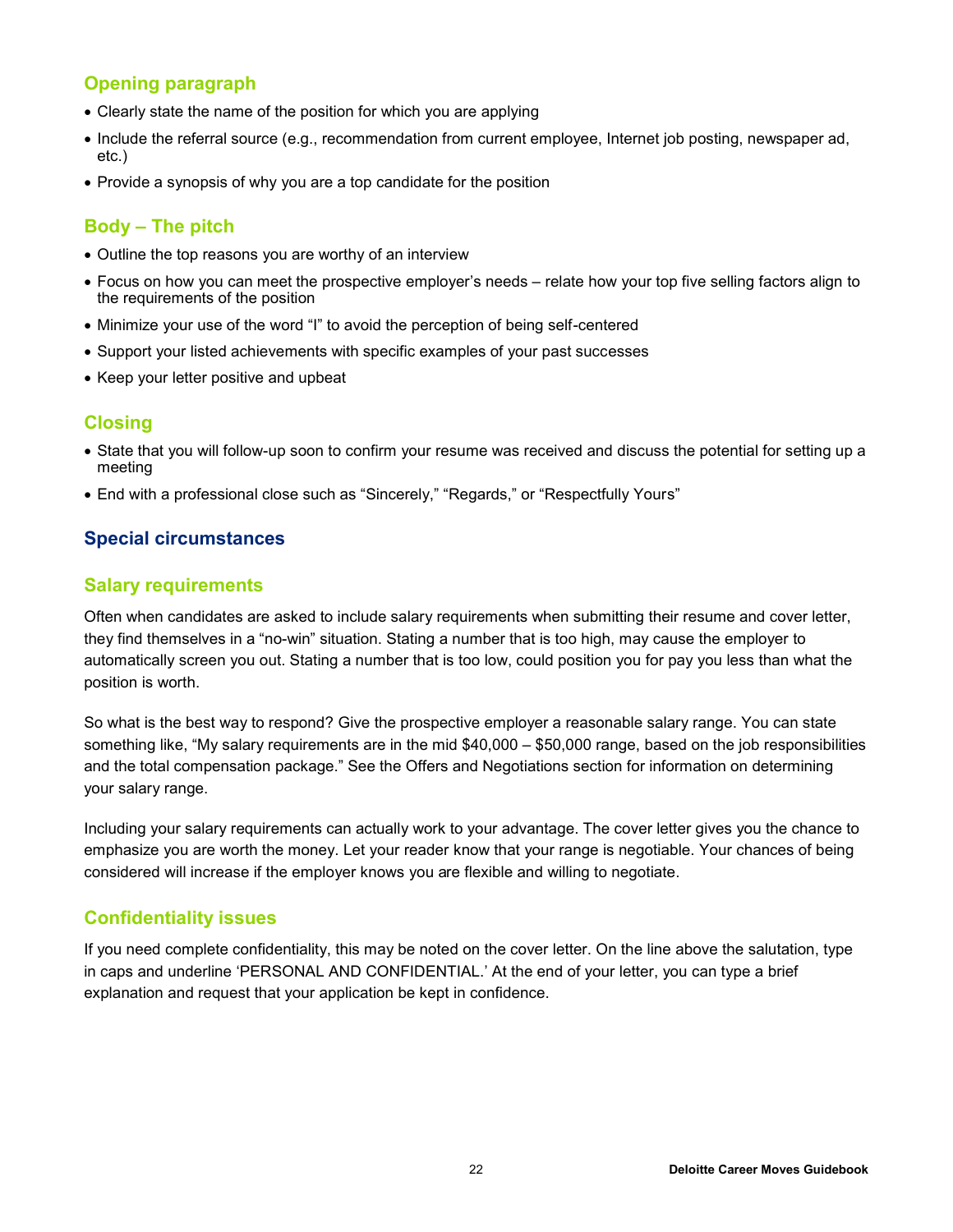## **Top 10 list for cover letter etiquette**

To make the best impression when composing a cover letter, be sure to follow these ten rules:

- 1. Always send a cover letter! It is proper business etiquette to accompany a resume with a cover letter and it gives you the opportunity to sell yourself for the position
- 2. Use a strong opening. For example: "Your need for a top-performing account representative is an excellent match to my seven year history as a #1 ranked, multimillion dollar producer"
- 3. Keep your letter professional, but friendly. The cover letter gives you a chance to reveal your personality and show you are a good fit for the position. You want the reader to like you
- 4. Be concise and respectful of the reader's time. Keep your letter to three to four paragraphs. Get to the point as expeditiously as possible and break any paragraph of seven lines or longer into short, easily readable ones
- 5. Use your letter to tell a brief story. Do not restate your resume, instead tell the reader about your "Toughest Challenge" or "Most Innovative Solution"
- 6. Let your cover letter stand out by using some creativity. You could incorporate excerpts of performance reviews to highlight your record of success or you could create two columns in your letter to demonstrate exactly how you meet the employer's requirements:

| Your ad specifies                   | $\parallel$ and I deliver                                               |
|-------------------------------------|-------------------------------------------------------------------------|
| Five years experience in accounting | Seven years of top rated performance as an<br>auditor with a Big 4 firm |

- 7. Customize. If you are using one letter to apply to a number of similar positions, remember to customize it each time. Remember to update the company, job title and hiring manager information, so your letter is addressed to the right person!
- 8. Be polite. Thank the reader for his/her time and consideration.
- 9. Thoroughly proofread your letter before sending cover letters should be completely free of errors. Also, make absolutely sure you have the correct spelling of the hiring manager's name.
- 10. Sign the letter. It is proper business etiquette and shows attention to detail to sign your letter.

#### **Cold cover letters**

A cold cover letter is an uninvited inquiry to an employer, recruiter or other hiring manager regarding possible job opportunities. The potential advantages of a cold cover letter include creating a job that did not previously exist, gaining early consideration for a position that has not yet been advertised and expanding your network of contacts. By sending a letter to an employer who is not looking for candidates, your resume will not be buried in a pile of hundreds of others.

When writing a cold cover letter:

- Know yourself: What do you offer? Why should the company take an interest in you? What skills, abilities and credentials do you have that would be desirable to the organization?
- Research the employer: Find out as much as you can about the target company so you can write knowledgably about how you could benefit the organization
- Address your letter to a particular person: This is crucial since you are writing an unsolicited letter. Do some research so you can get your resume in the hands of the manager most likely to be interested in hiring you
- Open your letter with a value proposition (e.g., "Your company goals are \_\_\_\_\_\_\_ and I am an experienced that can help you achieve those goals") or a news angle (e.g., "After reading about your company's growth plans for the division in this week's Anytown Business Journal, I am excited to join your team as a  $\frac{1}{2}$
- Summarize the key strengths you bring to the table: Include a bulleted list of achievements and qualifications that would benefit the company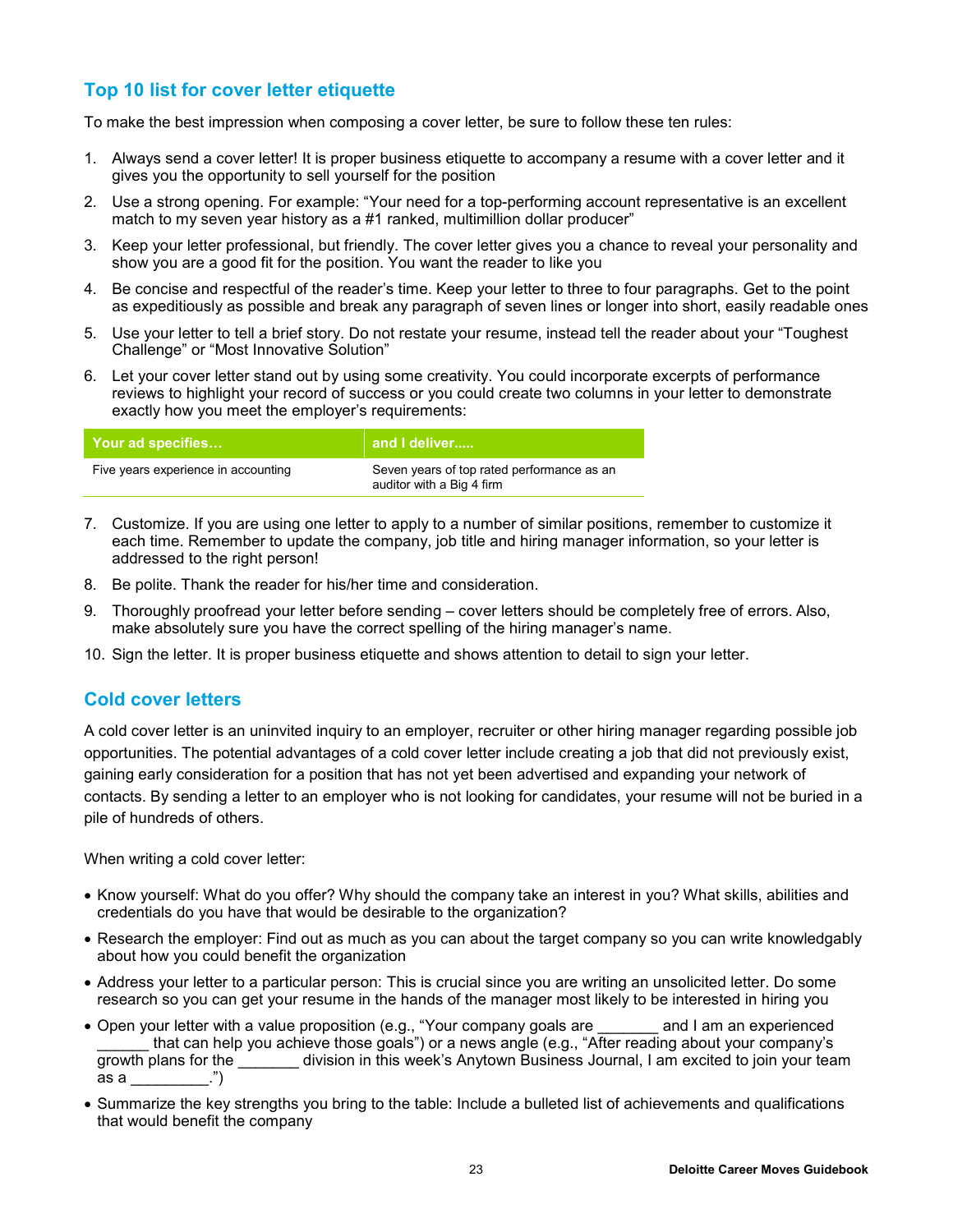## **Networking letters**

A networking letter reaches out to friends and professional contacts to ask for career advice, referrals and introductions. Your job search will be more effective if you connect with and expand your network of contacts, rather than just respond to job postings.

The focus is not to ask your contacts for a job, but to request their assistance in your job search by connecting you with new people and opportunities. Through networking, you may also be able to uncover hidden job opportunities. See the Networking section for tips on how to develop a network.

When writing a networking letter, be mindful of the following:

- Be friendly the tone of the letter should be casual but professional.
- Have a message provide a brief summary of your key strengths and include examples of how you benefited your previous employers.
- Respect the reader's time be concise.
- Ask for leads and information do not be afraid to ask for advice.

A good networking letter should follow the same format as a cover letter:

- Heading
- Salutation
- Opening paragraph
- $\bullet$  Body The pitch
- Closing

Keep in mind that the most effective networks exist beyond a job search. Once you have found a job, keep in touch with the network of contacts that helped you during your search. Continue to network after your job search and if someone has helped you, express your thanks and return the favor if possible.

#### **Thank you letters**

Writing thank you letters is not just a formality. Thank you letters are marketing tools that can have significant value in solidifying your candidacy and positioning you above the competition. Although much of what you include in your thank you letter may have already been communicated during your interview, there is nothing more effective than the written word to imprint those thoughts in your interviewer's mind.

## **Purpose of thank you letters**

- Overcome Objections. If there were specific objections raised regarding your candidacy during the interview, use your thank you letter to respond to and overcome those concerns. Demonstrate that the concerns are not an obstacle but an opportunity and you are prepared to meet the challenge
- Reiterate Your Expertise. If an interviewer communicated specific needs, issues or challenges, use your thank you letter to demonstrate how you can meet those needs
- Highlight Your Core Professional Competencies and Successes. If the interviewer revealed the qualifications of their ideal candidate, use your thank you letter to outline how you meet or exceed each qualification

## **What to say in your thank you letter**

Your exceptional cover letter and resume landed you an interview. Now it is time to thank everyone you spoke to that day. What do you say in your thank you letter? Here are some thoughts:

Thank the person for the opportunity to interview with the company and for spending time with you.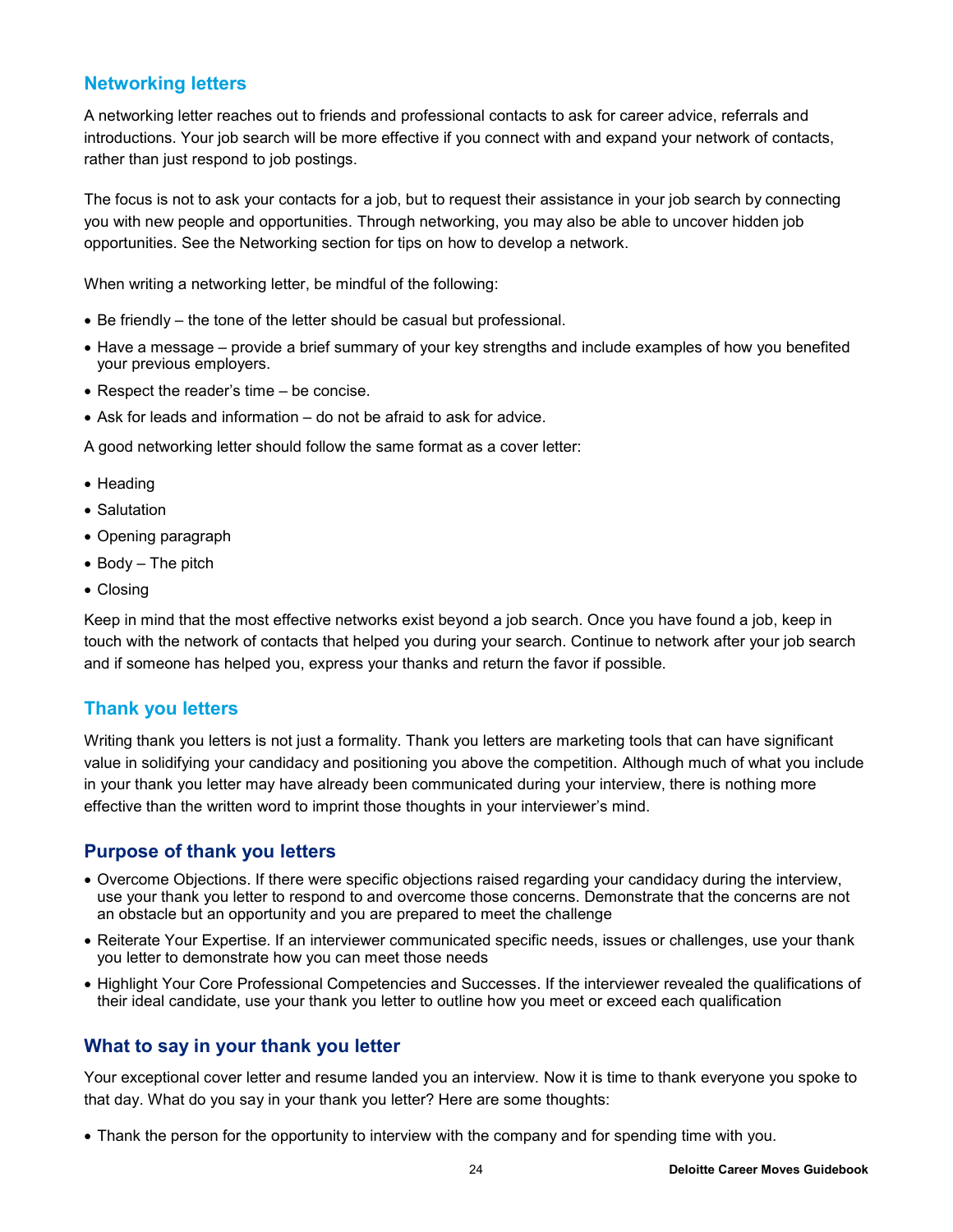- Personalize the letter by recapping some of your conversation. This is particularly effective to demonstrate you were listening to the interviewer and understand what they are looking for in a candidate.
- Clarify and/or follow-up on any outstanding items or pending questions from the interview.
- Most importantly, market yourself one more time. Use the last paragraph as the chance to state, "The position is a good fit for me because I have experience in

## **Thank you letter etiquette**

To make a good impression when writing a thank you letter, follow these guidelines:

- Send a thank you letter to each person with whom you interviewed
- If you are interviewed a second or third time with the same company, send a thank you after each interview
- Keep your letter professional in tone and style
- A typewritten thank you letter is standard. It will demonstrate your professionalism and prove you know how to write and format a letter. However, you should keep in mind the type of company with which you interviewed and use your judgment to determine the right medium for your thank you letter (for example, e-mailing a thank you letter to a technology company is appropriate; using regular mail might suggest you are not up-to-date with technology)
	- If you have always corresponded with the prospective employer via e-mail for setting up the interview and answering questions, then it is acceptable send an e-mail thank you
	- If the prospective employer you interviewed with is more formal and traditional, use regular mail to send your thank you letter
- If sending your thank you via e-mail, avoid shorthand, acronyms icons and symbols like happy faces
- Handwritten notes are appropriate if you would like to extend your thanks to those in the office who provided assistance in some way (e.g., administrative assistant who showed you around the office)
- Proofread your thank you letter meticulously. Spelling and grammar should be perfect just one typographical error can be detrimental. Keep in mind that your computer's spell check function often will not catch word substitution errors (e.g., manger for manager), since the problem is one of incorrect word choice rather than misspelling
- Send the letter **promptly** Thank you letters should be forwarded to the interviewer(s) as soon as possible after you interview, but no more than five days later

Keep in mind that you already have the company's interest and use your thank you letter as a tool to communicate valuable information. The entire job search process is marketing your product – YOU.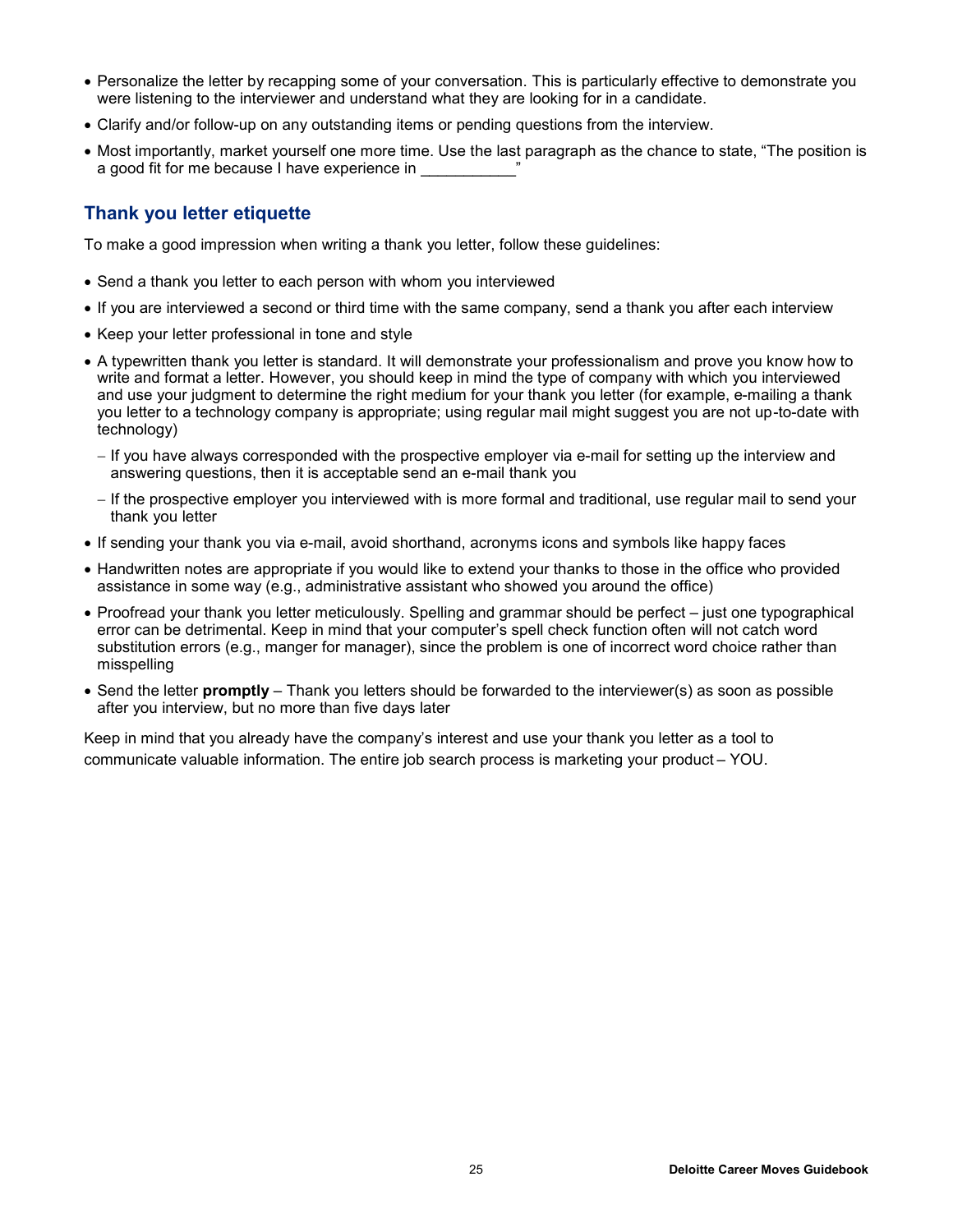# **Networking**

## **What is networking?**

According to the dictionary, networking is "To make contact with others for the purpose of obtaining information and assistance related to one's career goals." Simply put, networking is talking to people – something we do every day. But with networking, it helps to have an agenda in mind, so you can maximize your conversational efforts and walk away with information you did not have before.

## **Why should you network?**

- Networking allows you to obtain and share information
- Networking increases your visibility on the marketplace
- Networking assists with additional developing contacts, leading to potential opportunities
- Networking helps you practice communicating and selling yourself, which are skills everyone should continue to improve upon

Do not mistake "finding a job" with networking – instead, consider it a research tool. Using this tool will increase your awareness of the market as well as increase the market's awareness of you. Networking is probably the most effective method for finding the right job opportunity.

#### **Steps to creating your network**

- 1. Create a contact list of people you know; Use the "3 minutes 30 colleagues" worksheet in Appendix G
	- Your list might include current and former co-workers/supervisors, clients, vendors, friends, family, members of professional associations, religious organizations and/or community groups to which you belong, people in the information business (resource centers and libraries), and community service agencies
	- Expand your network by using a virtual networking web site, such as LinkedIn.com or Spoke.com. Utilize these tools to locate and reconnect with individuals from your past and identify new connections. Many people from Deloitte, current and alums, participate in these types of networks
- 2. Take your contact list and detail how you know each individual, where they work, and how to contact them
- 3. Prepare a 30-second elevator pitch that succinctly states:
	- Who you are
	- Your reason for exploring other opportunities
	- A summary of your experience starting with the most recent
	- The types of opportunities and organizations you are targeting
	- Why you have reached out to the individual with whom you are speaking
- 4. Research
	- Be able to define and articulate what kind of opportunities and organizations you are targeting, and conduct research on these companies. Be prepared to share your knowledge
	- Preparation prior to reaching out to your network is crucial
- 5. Reach out to those on your contact list for advice and/or informational interviews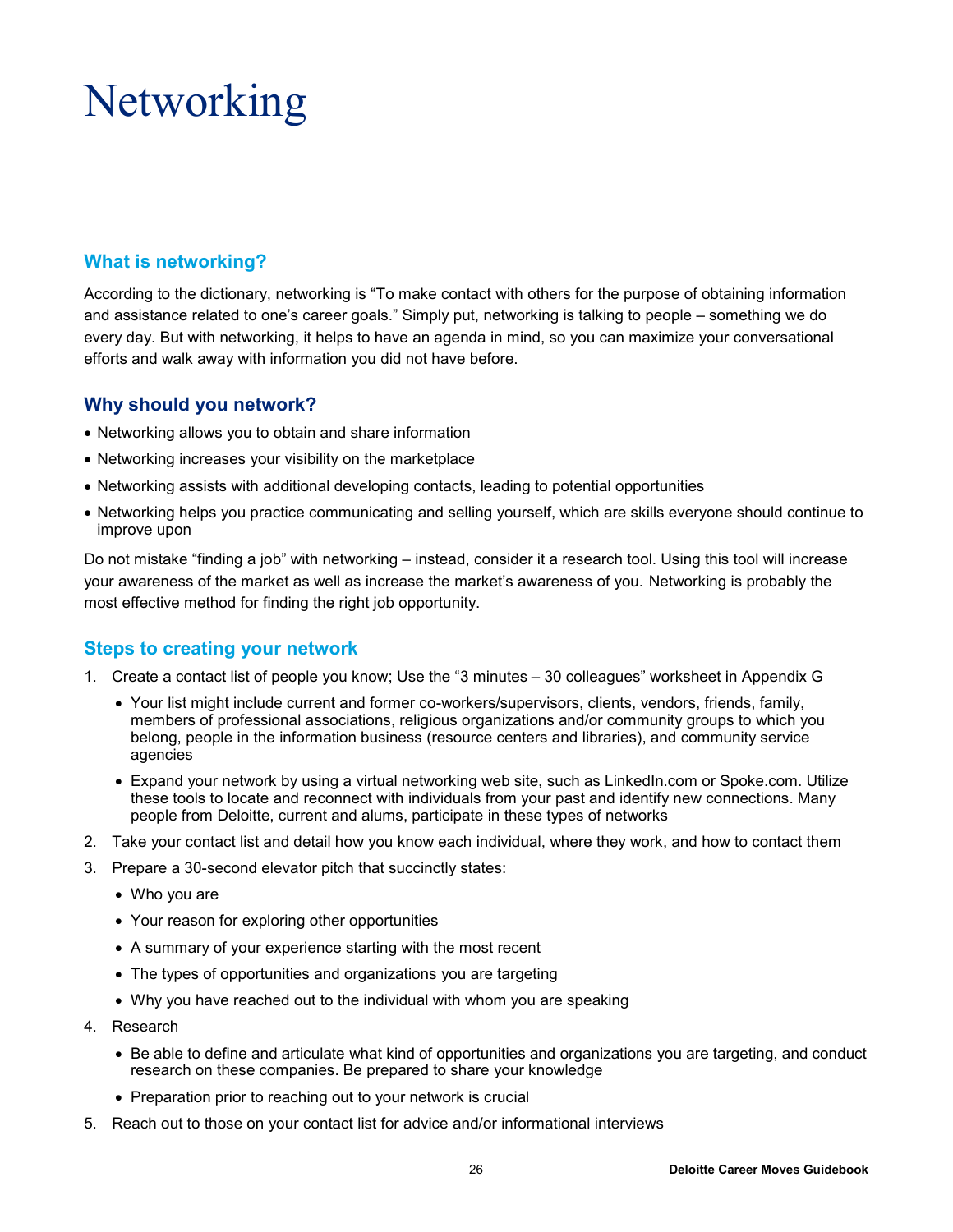- See sections below about how to reach out to a contact and the purpose of informational interviews
- 6. Establish protocol for follow up
	- Offer to follow up with your contact and ask how long they will need to reach out to their network. Gives you control over the follow-up piece of the process
- 7. Track Results
	- Develop a system that will help you track your networking activities; who you have spoken with, when to follow up, and the deliverables they have promised
	- This tracking tool could be Outlook, a paper-based system or whatever tool is most comfortable for you
- 8. Reciprocate, if possible
	- Try not to always be on the receiving end. Try to give as much as you are getting maybe not now, but in the future
		- Send an article about their company, industry, client, or even a competitor providing them with some competitive intelligence
		- Offer to do some research, regarding a topic that is of interest to them
		- $-$  If an opening is not fit for you, refer another candidate/friend who you would endorse
- 9. Thank your contacts
	- Make sure you let the people in your network know how much you appreciate their help

#### **Informational interviews**

What is an informational interview? It is a way to gather information about a company, industry, or job function through the firsthand experiences and impressions of someone who is close to that occupation or organization. Informational interviews are an important piece of your overall job search action plan and can help you validate whether your target job(s), industry or company will be a good fit for you.

While you should never ask for a job during an informational interview, these types of conversations can uncover hidden job opportunities or help you expand your network and cultivate relationships in organizations that may lead to a job sometime in the future. Informational interviews are also a great way to practice real life interviewing skills in a less stressful setting, since you are in control of the conversation.

## **Preparing for an informational interview**

Before requesting an informational interview, you should spend some time reflecting on your core skills, interests and values. This will help you prepare a line of questioning that will address the issues most important to you. For more information on self-assessment, please refer to the Self-Assessment and Reflection section of Creating a Job Search Action Plan.

While it is important to be prepared with a list of questions before you arrive at the interview, you should focus first on building rapport with the individual with whom you are speaking. Even if you hope to come away from the conversation with a specific piece of information or lead, you should focus on the person first. The best informational interviewers are active listeners who hear not just the words being said but also the feelings and attitudes behind the words. It requires that you really listen, not prepare for what you are going to say next, and that you ask follow-up questions to understand what the other person is really saying. There will come a time in the conversation for you to introduce your own skills and experience, but first you want this person to believe that you contacted them to learn about them and their role.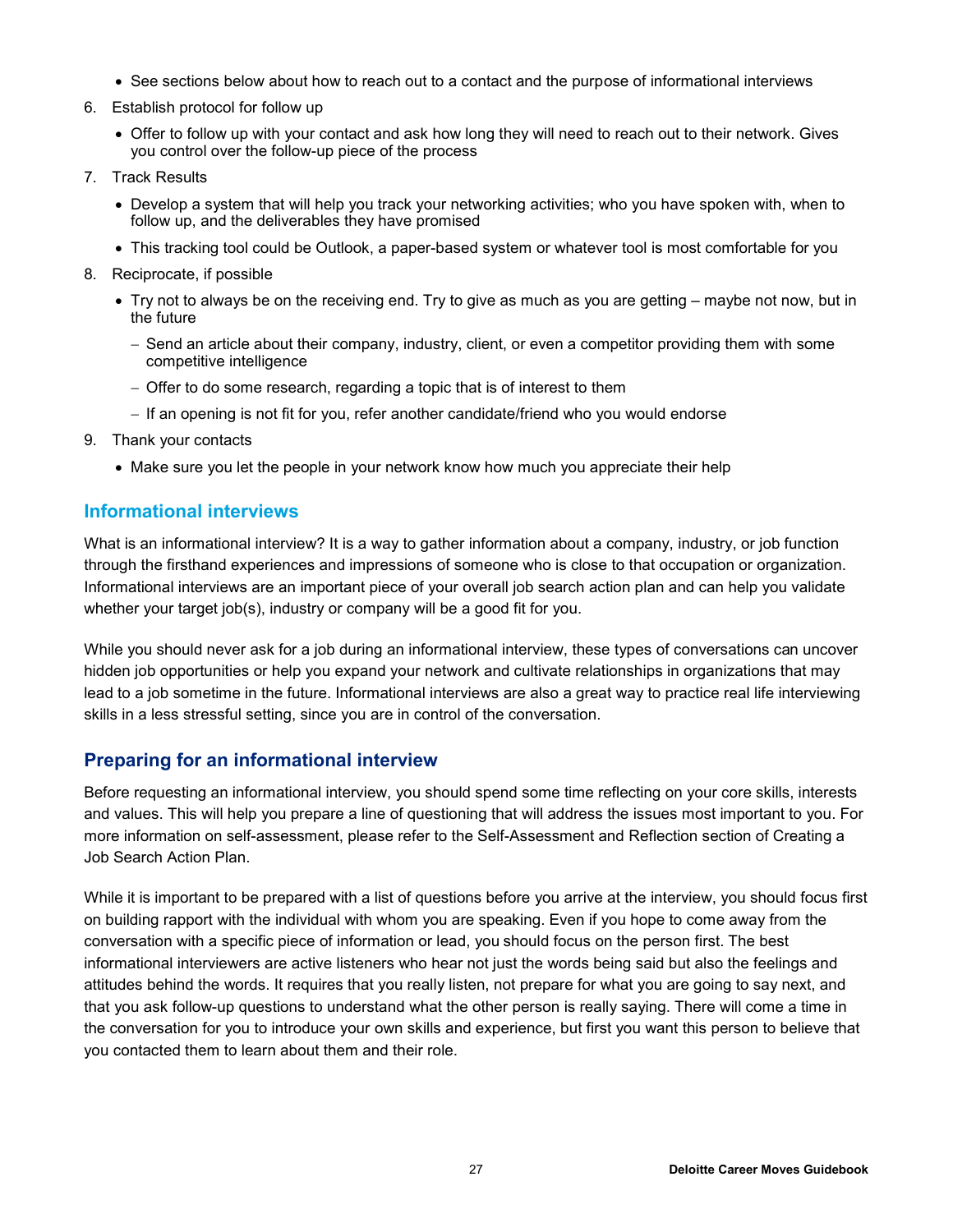## **Questions to ask during an informational interview**

So what kinds of questions should you ask? Try to structure your interview around open-ended questions, which cannot be answered with a single word (e.g., "yes," "no," or "seven"). This type of questioning requires thought and engages the answerer's mind. When questions focus on the other person's experience, interests or expertise, both of you will be more comfortable during the conversation, and the other person will often open up to you about what and whom they know (your objective for networking). After all, who doesn't enjoy talking about themselves?

Some questions you might ask the individual that you interview include:

- Tell me about your role.
- What does a typical day look like for you? Typical week?
- How has your educational background (degrees, training, certifications) prepared you for this job?
- What types of courses would you recommend to someone who is entering into the profession?
- What types of experience are necessary for the job?
- How does one obtain the necessary work experience?
- Are there opportunities for advancement? What are they?
- What characteristics should an individual who is interested in this line of work possess?
- What kinds of challenges do you see in your role or organization?
- What are the salary ranges?
- Does the company offer training?
- What are the demands and/or frustrations of the job?
- Who do you report to?
- What are the prospects for advancement?
- What is the typical career path?
- What kind of continuing education might be necessary for success in your role?
- What associations or organizations do you recommend joining for someone in your field or role?
- Is there work-life balance?
- Are you expected to have "extracurricular" activity, such as community involvement?
- What is your opinion of X market/industry?
- Who do you think are the major players in your market/industry?
- How have you built your network in this industry?
- How did you come to find your current position?
- Where would you recommend I focus my job search efforts (specific web sites, associations, recruiters, etc.)
- Is there anyone else I can talk to who has a similar title at another company?
- Is there anyone else with whom you would recommend I speak?
- What kind of opportunities do you see being a fit for my background?

When you are able to introduce yourself into the conversation, try to keep it short and to the point. Your 30 second elevator pitch can be a great way to help leave the individual with a clear understanding of your skills and experience and the kinds of opportunities in which you are interested. You should be prepared to give the person you interview your resume, and possibly a memo or letter, defining your key selling points; however, you should not provide these materials unless asked.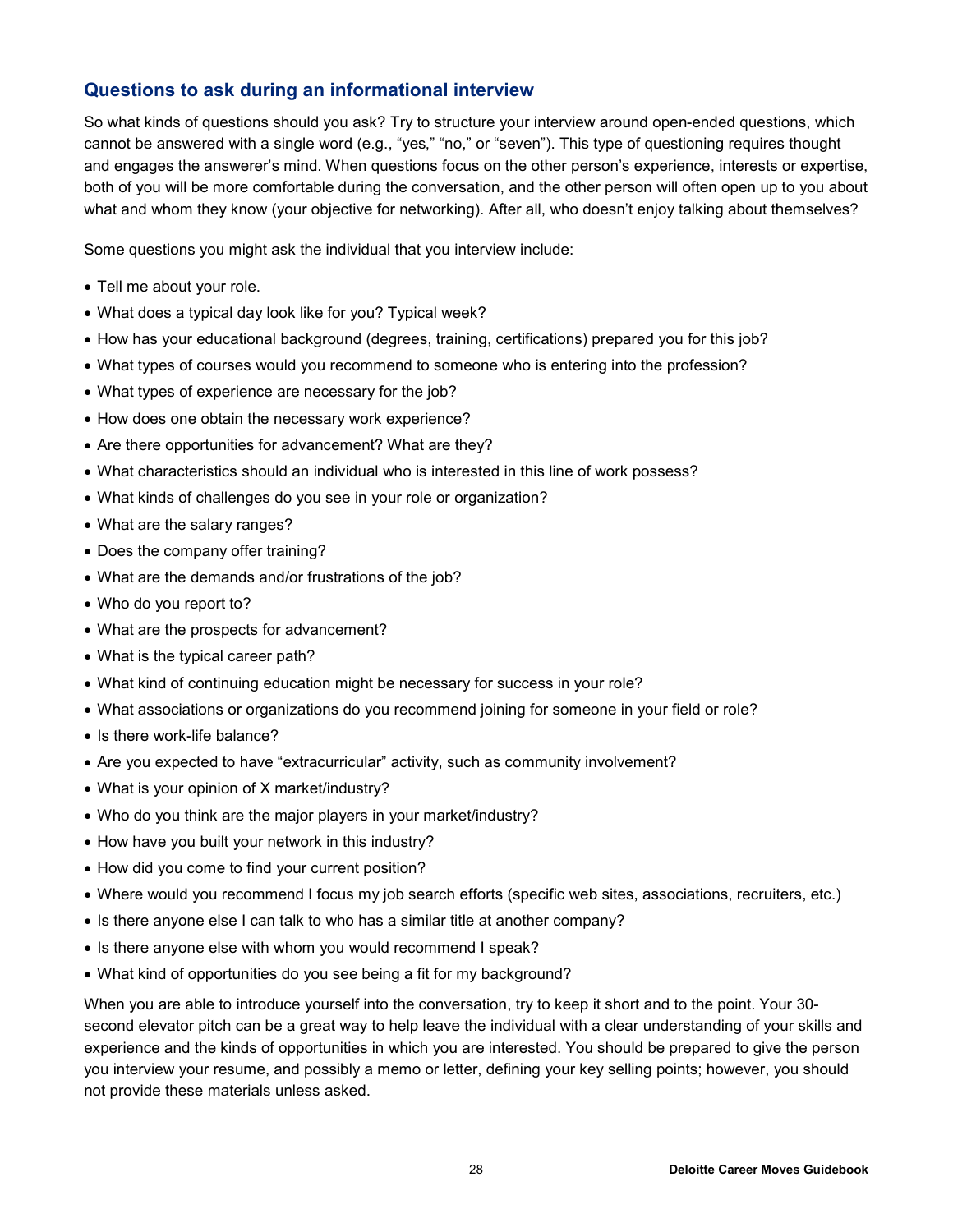While most job seekers hope they will strike gold with an informational interview, it is important to remember that not all conversations will end with a job opportunity. You are building your network and every conversation will bring you that much closer to your next opportunity. If the person you interview refers you to others in his or her network, you should treat these contacts with respect – follow-up with them and thank the person who referred you after you speak with their contact. Every contact is an opportunity to sell yourself and distribute your marketing message.

## **Four guiding principles for networking**

In order to maximize networking as a tool, remember these four principles:

- **Ask for advice or direction, not for help.** While few people will go out of their way to help a complete stranger, most people are happy to offer their opinion. Own the work of your job search, but leverage your network for their expertise and experience.
- **Don't ask for a job.** Learn as much as you can about your target job, industry and organization and leverage this information as you uncover and pursue opportunities.
- **Be courteous of your network's time.** Get the information and get out. Do not make unnecessary repeated calls to check in. Only make contact for a genuine purpose.
- **Don't play games within the network.** Make solid decisions quickly and then move on. Your network will not find a job for you – that is your job. Your network provides an avenue to uncover opportunities that you can pursue.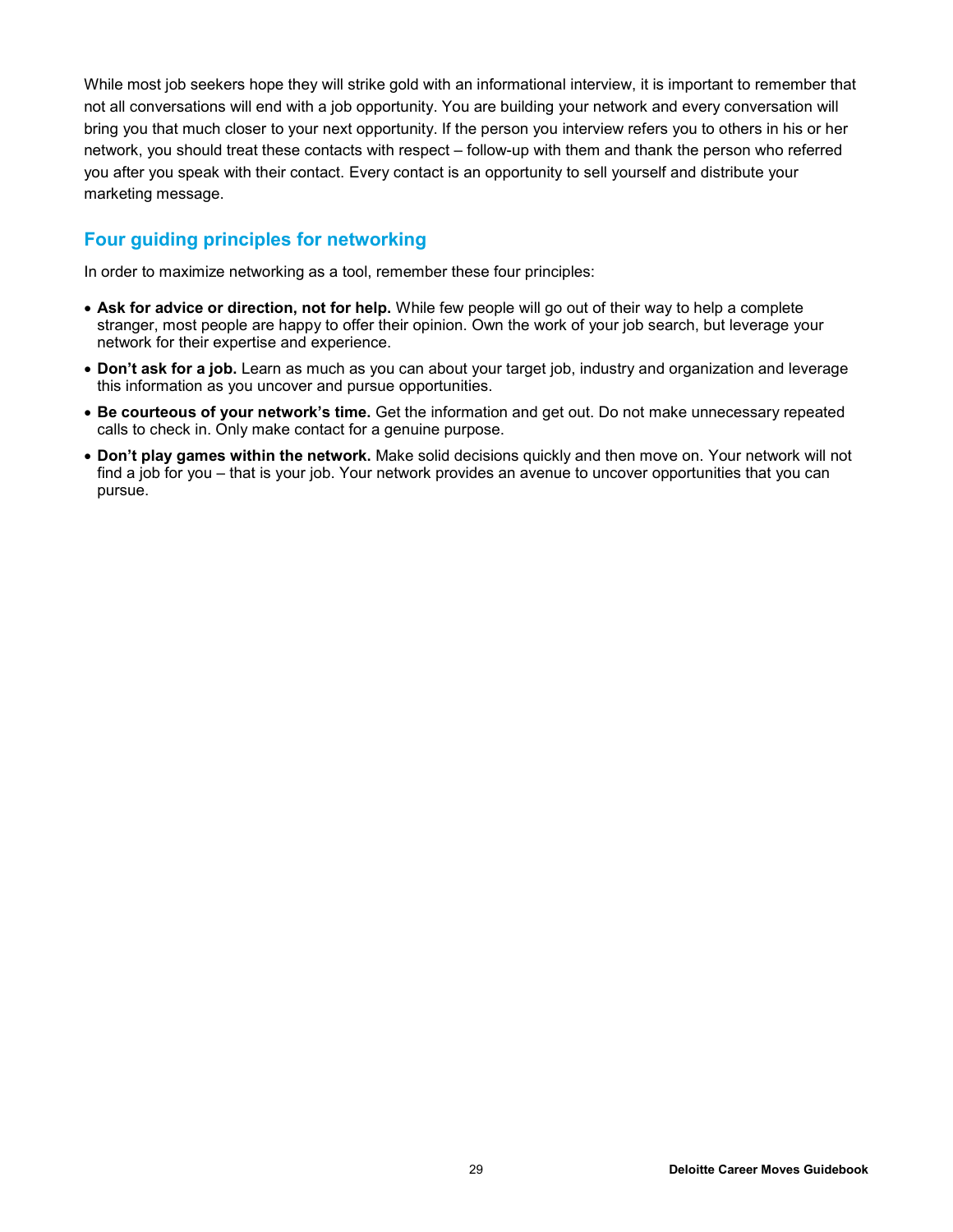## Search firms

The probability of attaining a new position via a search firm depends on several factors including the marketability of your skill set, the reputation of the search firm, and the state of the economy. In a "candidates' market" or a booming economy, companies are competing to find candidates and will most likely utilize multiple search firms. In a down economy, however, many corporations will bypass the use of search firms and solicit resumes or post positions on their own, in order to save money on search fees.

That being said, some companies will always choose to use search firms, regardless of the economy. This could be due to limited resources to cull through resumes and coordinate interviews or presence in an industry that is less impacted by the state of the economy. For executive level positions or highly specialized fields, most corporations have no choice but to use a nationally recognized search firm in order to find top candidates and to be able to draw from a national pool of people. While they should not be relied upon to the exclusion of other methods, search firms can play an important part in a balanced search strategy.

Search firms can also be a great source of information regarding how best to market yourself, appropriate salary ranges for your background and target companies, and feedback on your resume. Be aware that some search firms may not be as strong at providing career related advice, as they prefer you take one of their positions than see you go elsewhere. Remember that ultimately, the search firm is working for their client and not for you, the candidate. However, reputable firms will express and exhibit a true interest in the needs and desires of the candidate as well.

## **Types of search firms**

- **Retained:** These firms are retained by a company and receive payment regardless of the outcome even if the client changes their mind and fills the job internally or decides not to fill the position. Retained firms typically work on higher-level positions, have a minimum salary requirement (usually \$100k or more) and receive higher fees. Many times, retained firms specialize in a particular industry and are very selective about their candidates. In general, they prefer to find candidates on their own through research and networking, but will sometimes work with individuals who contact them as well. The goal of the retained firm is to find the best candidate in the most efficient manner
- **Contingency:** These firms or agencies receive payment only when they deliver a candidate who is hired and who stays in that position for a predetermined amount of time (typically, 30 to 90 days). They typically work on positions with salaries less than \$100K; however, they can handle higher level positions as well. Their objective is to identify as many candidates as possible with the hope that one gets the job
- **Retingency:** This is a fairly new concept. The retingency engagement is similar in structure to a traditional contingency search; however, there is an initial retainer (typically no more than 25% of the total fee) that is intended to ensure that both sides have a commitment to the process. A retingency approach is designed to adopt the best aspects of the retained search without the large upfront cash investment

## **Identifying a search firm**

The most ideal way to identify a search firm is by referral – reach out to your personal and professional network to identify reputable recruiters. Because firm reputations and quality of service can vary greatly, having a recommendation can be extremely helpful. Being referred by a former client may also make the recruiter more comfortable working with you.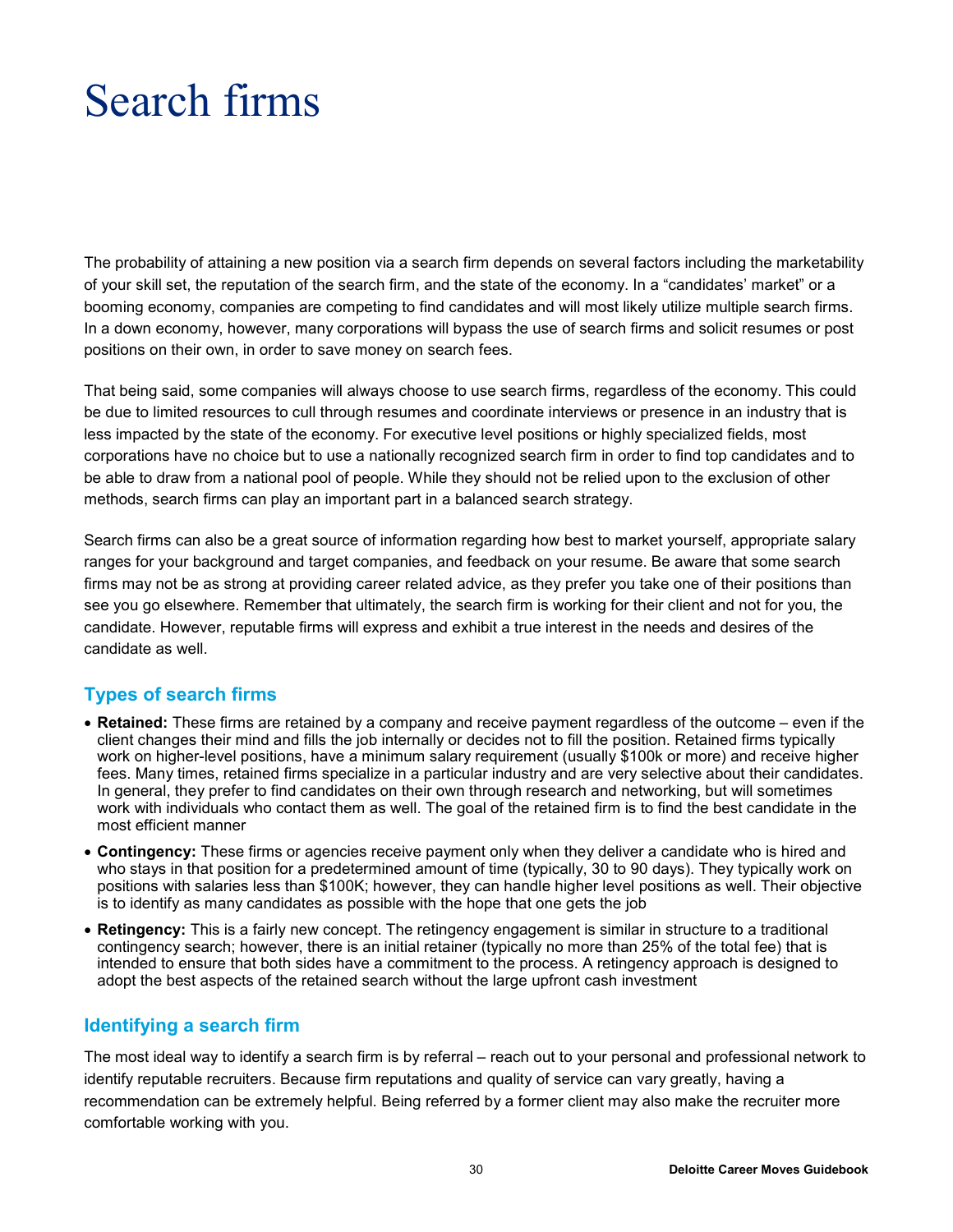If you are unable to identify a recruiter through a referral, consider searching for a suitable search firm online. Another option is the National Directory of Executive Recruiters by Kennedy Publications. This hard-copy book is a fairly comprehensive listing of all national firms and they can be sorted by industry, geography, name, etc. The book is printed and is available at most public libraries.

#### **Interviewing search firms**

Treat your initial meeting with a search firm like any other interview. In this meeting, their goal is to evaluate you on your appearance, interview skills, communication skills and other personal traits and characteristics important to their clients. The firm wants to determine if you will make a good impression on their client – their reputation is based on the quality of the candidates they present. It is very uncommon for a search firm to present you to a client prior to meeting you in person.

#### **Questions to ask when you are first speaking with a search firm**

- Is this a retained, contingency or retingency search firm?
- What industry or career field do you specialize in? How many years of experience in that area?
- Would you mind sharing with me the names of the firms with whom you do the most business?
- How many open positions are you currently handling? How many is your firm (or a particular division of the firm) handling right now?
- What types of positions have you recently filled?
- How many candidates are you currently working with?
- Will you contact me prior to sending my resume on to a potential employer?
- Will you contact my references at the front end of the process or regarding only the opportunities for which I might be a fit? Will you be asking them to provide you the names of other candidates as well?

## **Developing relationships with search firms**

In addition to writing an excellent resume and cover letter, you need to work hard to make personal contact with search firms. Even the few who diligently read the resumes and cover letters they receive will quickly lose you among the stack of papers on their desk or e-mails in their in-box. A good 15-minute conversation with a search firm can distinguish you from the pack and help you stand out. On-going communication is key to building a relationship with the recruiter and helping to ensure that you will come to mind when an appropriate position comes along.

#### **30-second elevator pitch**

When you get on the phone with a search firm, do not be offended if it turns out that they have not read the material you sent them. You should be well prepared and practiced at verbally delivering a description of your background, interests and capabilities in five minutes or less. Do not forget that the impression you make on them helps them determine if they would be comfortable putting you in front of one of their clients — be professional and prepared for these discussions.

## **Call search firms back**

Start returning calls from search firms even if you are not interested in the position. When looking for a new opportunity, it is important to explore all options. Take the time to hear about the opportunities they have and if they are not a fit now, there may be an applicable opportunity in the future. Search firms can also be a great source of general information, so this could be a way to get their ideas on appropriate compensation ranges for your level, etc.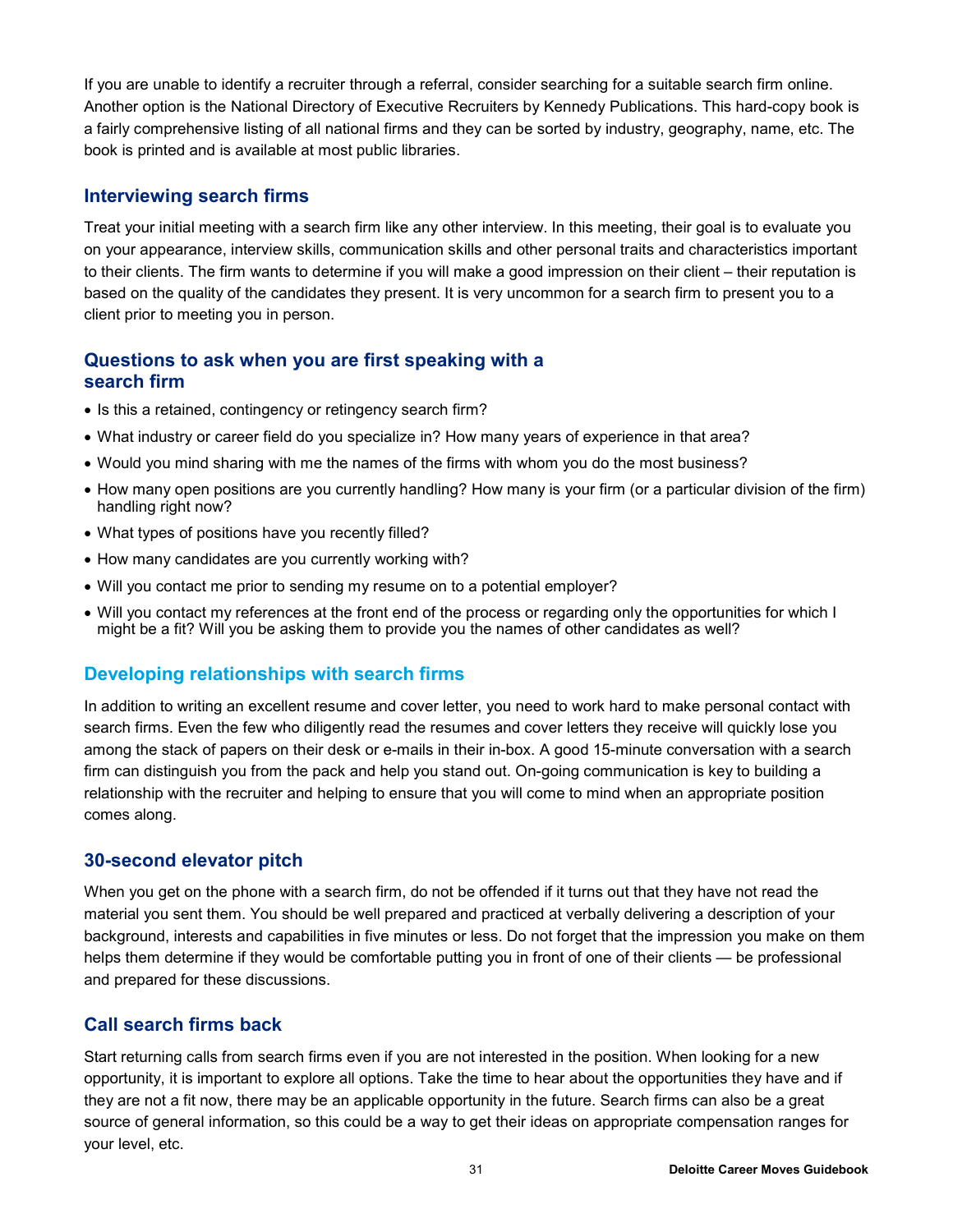## **Questions to ask when a search firm first presents an opportunity to you**

- Does the opportunity match the requirements outlined in your "Creating the Filter" exercise? (Keep in mind that contingency search firms may sometimes try to persuade you into applying for positions that do not fit your criteria, e.g., you are no longer interested in Big 4 Audit, but they want you to interview for an audit position with PWC. They are looking for an easy fit and may not always consider your needs ahead of their own)
- What is the target compensation for the position?
- In what timeframe is the employer looking to make a decision?
- How far along in the interviewing process are they? (This can be important because there could be other candidates so far ahead of you in the process that you do not really have a fair chance to complete the process – many companies do not interview all the candidates and entering the process at the end of the process usually indicates a search firm's long shot submissions)

## **Things to consider**

As with any business, you will find that there are reputable search firms and those that may not have your best interest in mind. Additionally, you want to make the best impression possible when speaking with a recruiter. When working with search firms, consider the following:

- It is important to partner with only those recruiters that you feel are experienced in your field, understand your career objectives and will represent you professionally in the marketplace
- Don't feel like you need to maintain a relationship with every recruiter that contacts you this can be a significant drain on your time. An effective job search strategy will incorporate the use of 2-3 highly effective recruiters that are ideally covering different aspects of your search. For example, you may have recruiters focusing on different locations or industries
- The volume of resumes that search firms receive is huge it is always best to follow up or lead with a personal phone call
- Be honest with your recruiter. Make sure you are very clear in explaining the type of position you are looking for. This will help to prevent misunderstandings that could arise between you and the search professional as to the kinds of positions they present to you vs. the kinds of positions you are targeting
- It is OK to be candid about your compensation requirements the recruiter wants to help you get the highest salary possible because they are typically paid a commission based on your compensation. Ask them for feedback on a salary range that would be appropriate for your skill set and the kind of positions you are targeting
- If you come across to the search firm as indecisive about the kinds of positions you are targeting, they may not be as comfortable presenting you to clients. Narrow your targeted positions and present them clearly and confidently
- Remain professional throughout your dealings with your search professional. If you are frustrated with some of the clients they have presented you to or that you have interviewed with, be sure to temper your feedback remember, they are evaluating your professionalism and determining if they are comfortable presenting you to clients
- Make sure that they will contact you prior to sending your resume to a company. This is important because you do not want a company to receive your resume from multiple search firms (assuming you are working with other contingency firms) or from multiple sources (e.g., a friend or a relative who works at that firm). This can cause you to be "disqualified" from the interview process, as the company may not want to deal with a legal fight between presenting entities. It can also alienate you from the search firms involved
- If a search firm contacts you directly, they may have seen your resume on the internet or received your name from a contact of yours. Be sure to clarify how they got your name. Keep in mind that based on your skill set, they may try to present you to a company who has not hired them, hoping that they may be able to get business this way. Many companies are not open to unsolicited resumes and these search firms may not be very useful to you. In cases like this, it would be better to apply to the company directly than to hope that the company will accept your resume from an unsolicited search firm
- In order to stay informed and to remain in the mind of your search professional, establish a protocol for future contact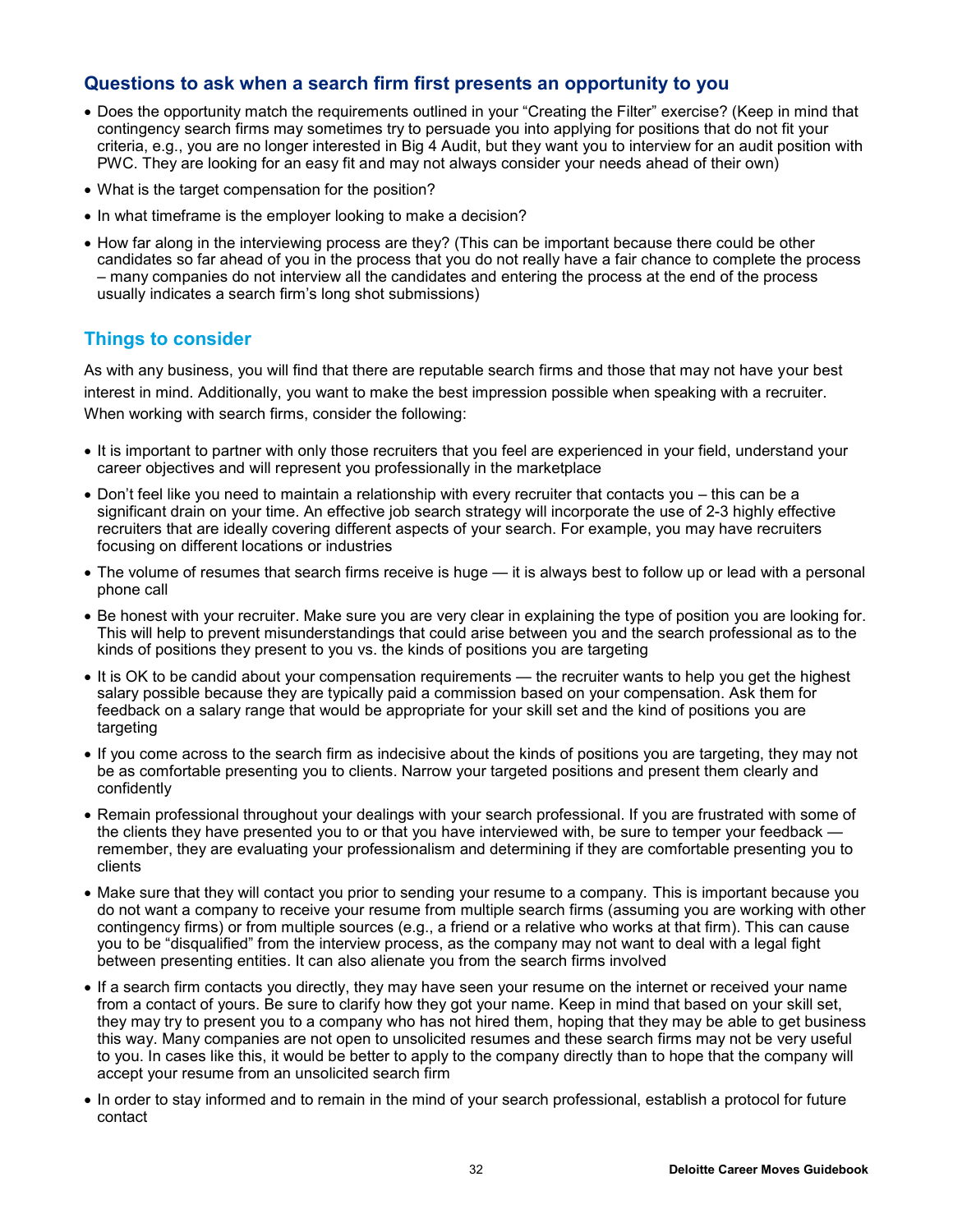- In registering with a search firm you may be asked to complete an application, so be prepared with your basic information, including companies worked for, titles, dates, supervisors, references and salary history
- In preparation for an interview that your search professional sets up for you, your search contact can typically provide a wealth of information about the company and sometimes even the hiring manager. He/she may be able to give you first hand information about the corporate culture, the position, and the people that you may not be able to uncover on your own
- After the interview, the recruiter will give you honest, straightforward feedback from their client. Take advantage of this opportunity to get some constructive feedback. What did you do well and what could you improve upon? Be sure to consider the feedback as you prepare for future interviews
- Never pay a search firm a fee for working with you. In very rare instances of extremely high-level candidates, it may be appropriate to hire a marketing firm to present you. In virtually all other cases, the firms who are hiring should pay any fees
- Utilizing search firms should be only one piece of your overall job search strategy be sure to continue with a multifaceted approach to your search. Only dedicate the percentage of time to search firms that is proportional to the chance of success in using them (approximately 7-15% depending on the job market). Networking is still the number one way that individuals get a new position
- If at any point during the process you feel uncomfortable, angry, disenchanted or just have a gut feeling that something is not right, do not work with that firm anymore. Thank them for their time, but let them know that you would not like to be a candidate any longer. There are plenty of recruiters who will treat you with respect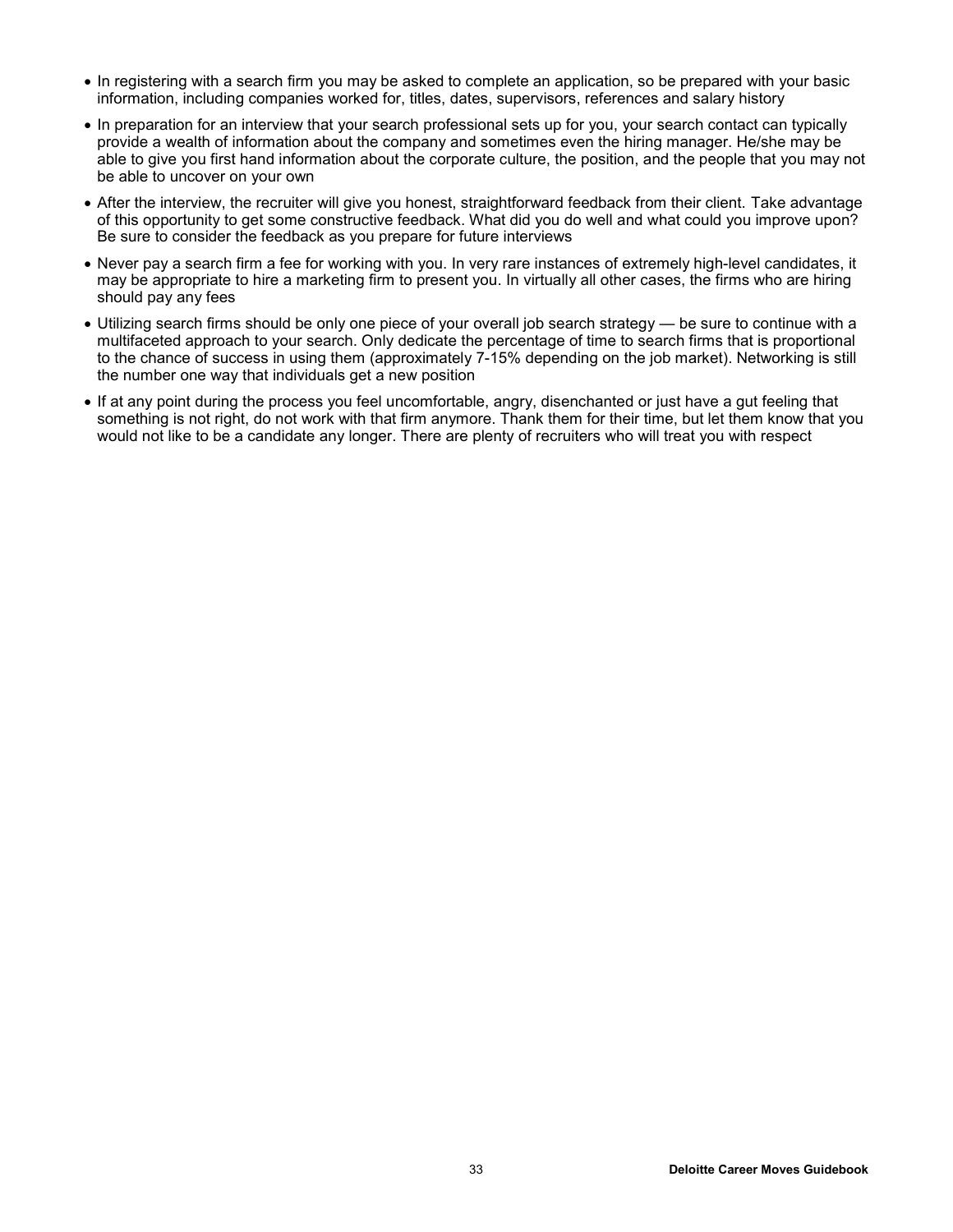# Using the internet

The Internet can play a significant role in your job search. While online job postings tend to get the most attention from job seekers, there are many resources available on the web to help you with your search. This section highlights the ways in which the Internet can be a powerful tool in your overall job search strategy.

#### **Online job boards – An obvious first step**

There are numerous sites where individuals may search open positions and post their resumes for employers and recruiters to view. Most sites offer job postings which are free to job seekers. Many of these sites also offer additional resources including company and industry research. Another resource offered on many job boards is a personal "Job search agent." Job search agents continually look for jobs based upon specified criteria, and notify the candidate by email when matching jobs are found. After entering job search criteria in the job search agent, job seekers will begin to receive emails from these sites containing jobs, which match the criteria entered. Most sites let job seekers decide how often they wish to receive notification of matching jobs. Typical options are daily, or every 3-7, 14 or 30 days. Most sites allow you to set up more than one agent for multiple positions. Taking five minutes to set up a job search agent can ensure a regular flow of potential opportunities, and free you up for more important activities such as networking.

While searching for jobs is usually free, posting your resume can be free or fee based. The fee-based sites are not always the best, so focus on the free ones first – particularly if you are uncertain as to whether organizations in your target industry utilize online resume sites. Online job boards fall into three main categories: general job boards, niche job boards, and meta-search tools.

#### **General job boards**

General job boards such as Monster.com, CareerBuilder.com and HotJobs.com, are extremely popular with both job seekers and employers. General job boards literally list thousands of open positions across all locations, industries and career specializations. These sites also allow job seekers to post one or several versions of their resume. While searching for positions on general job boards can be effective, keep in mind that there is typically a high-volume of applicants for each position. It is not at all uncommon to submit your resume for a position and never hear back. A better strategy might be to search for positions on the job boards, but instead of applying online, attempt to "break in" to the company through an individual in your network. Having your resume submitted directly to HR by someone that currently works for the company (and will receive a referral bonus) or is connected to someone that does, is typically more effective than applying to a general mailbox online.

#### **Niche job boards**

Niche job boards are similar to general job boards in that they typically list open positions and allow you to post your resume. However, instead of focusing on all locations, industries and career specializations, niche job boards focus on one specific segment. For example, there are niche job boards that focus on areas such as: specific cities, career fields such as accounting, certain technologies such as Oracle®, different ethnicities, etc. There are also niche job boards that cater to individuals either coming from or looking to get into the "Big 4" – for example, Big4.com. There are also niche sites that focus specifically on executives earning \$100K+ such as theladders.com and sixfigurejobs.com. The advantages of the niche sites are that the types of positions listed are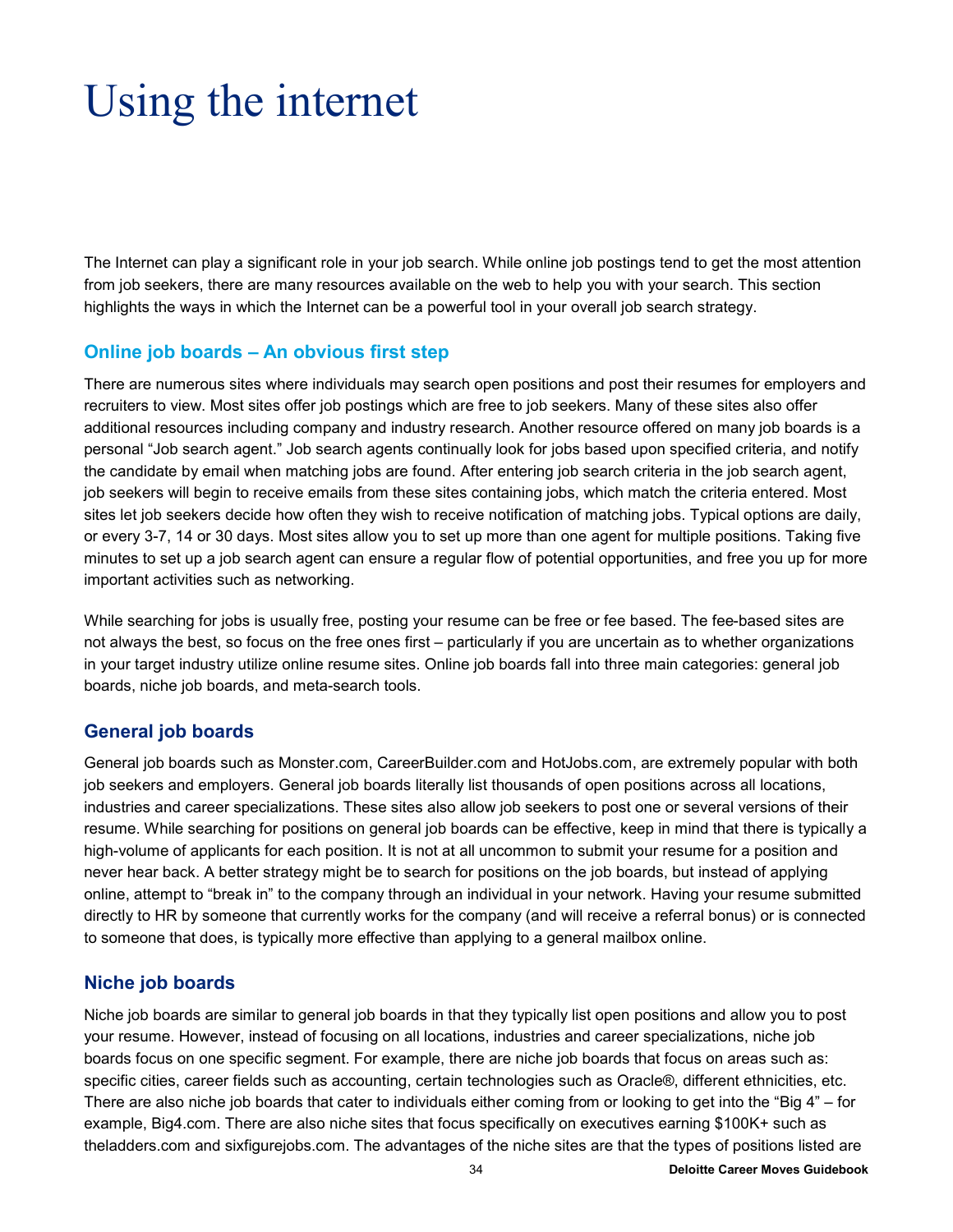more targeted and that there may be fewer applicants for each position. However, the niche sites may not list all of the positions in your area of interest, so it is always best to balance your use of niche sites with at least one general job board.

#### **Meta-search tools**

The third type of online job board is a meta-search tool. Meta-search tools search and pull positions from a variety of locations on the Internet and combine them on one comprehensive site. For example, a meta-search tool such as Indeed.com, FlipDog.com or TopUSAJobs.com will pull positions from general job boards, niche boards and company's career pages and place those jobs all in one place. While meta-search tools can save a lot of time, you also need to be aware that technology is not perfect – some crucial jobs/sites can be missed. It is always best to search a couple of sites to make sure you have adequate coverage.

## **Recommendations for searching job boards**

Strategically using job boards can be a very effective part of your overall job search strategy. When using job boards, keep the following recommendations in mind:

- **Set aside "limited" time** Many job seekers feel that they could literally spend all day, every day searching dozens of job boards for positions. However, keep in mind that your time is limited – you need to balance the time you are spending on the Internet with time focused on other channels such as networking, working with search firms, etc. Work to determine what amount of time each week is reasonable to spend searching job boards.
- **Be selective** there are literally thousands of jobs posted online everyday. The trick to efficiently managing your time is to be selective in determining the job boards you search on. At the beginning of your job search, experiment by searching on multiple sites. However, once you have found a few key sites that have returned good results, focus your efforts there.
- **Narrow your search strings** using extremely broad search strings on job boards will likely return hundreds of positions to sort through. You can safely narrow your search by using Boolean search strings, searching job titles only, the use of quotation marks and asterisks, etc. For a tutorial on Boolean Searching you may also refer to:<http://library.nyu.edu:8000/research/tutorials/boolean/boolean.html#>
- **Keep track** Because you will likely be posting your resume on multiple sites and responding to several job postings, it is extremely important to keep track of this information. Keep a detailed list (including dates) of which sites you have posted on, as well as the positions you have applied to. If you have multiple resumes, it is important to track which version of your resume was posted or sent to employers. Many job seekers actually print off a copy of the position that they applied to – when an employer contacts you, you can easily refer to the position they are calling about as well as the requirements for that position.

#### **Posting your resume online**

Many job seekers have successfully found employment by posting their resume online. Take time to determine which sites would be most effective for you. Keep in mind that your resume becomes public the moment it is posted. If you are conducting a confidential job search it is recommended that you remove identifying information, such as your name and instead include your e-mail address only. Be sure to avoid using an e-mail address that may appear unprofessional for example: [ilovedogs@yahoo.com](mailto:ilovedogs@yahoo.com) or [babydoll5@gmail.com.](mailto:babydoll5@gmail.com.) Also be aware that the information that you are posting needs to be accurate – many employers will eventually compare your background investigation results to the resume you originally posted online. Finally, understand that many of the individuals contacting you in response to your online resume may be search firm recruiters. If that is the case, please refer to the Search Firm section of the Guidebook for tips on working with recruiters.

## **Resume style and file format**

Before posting your resume, finalize your resume style and file format. Most online posting tools prefer resume data to appear in chronological order, so if you currently use a functional resume you may need to convert it to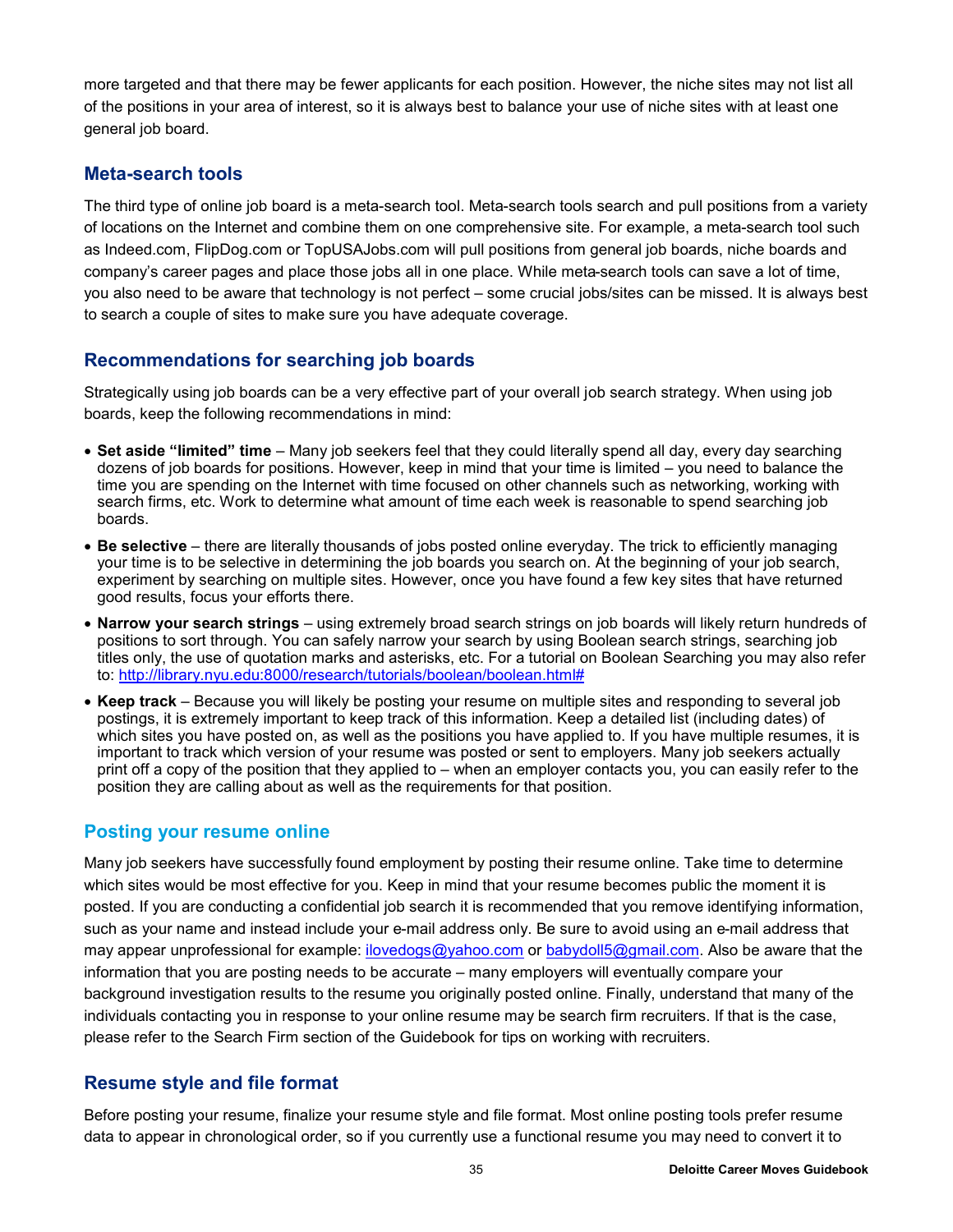chronological style. The file format you use for your resume will depend how the resume is used once you upload it online. Generally speaking, online posting mechanisms do not deal well with fancy formatting and symbols, so it is best to keep things simple.

When recruiters and hiring managers search a database for resumes, they often perform a search using keywords to find candidates with appropriate skills and experience. Many job seekers create a box on their Internet resume where they list words that are particularly relevant to their experience. For example, if you are submitting your resume for a consulting position requiring Oracle implementation experience, you might create a key word box including the words, "consulting," "Oracle," and "implementation." This method creates a better chance of your resume being picked up by the searcher. Typically, this box would be removed when sending your resume directly to an employer and in the hard-copy version.

## **Posting personal information**

Caution! It is important to do your research before posting your resume on a job site. Read the site's Privacy Policy. Some sites promise they will not sell your personal information, while others will reserve the right to sell your personal information to others. To safeguard your privacy and identity, remove all personal information from your resume such as your phone number and address. A current email address is enough contact information for a potential employer to contact you. If you are worried about spam, you might want to set up another email account for your job search.

Most importantly, never give your social security number to anyone online – even if they ask.

#### **Removing your resume when your search is over**

When your search is complete, and you have found employment, make sure that you remove your resume from those sites where it has been posted (this is where keeping track comes in handy). Do not leave your resume up for your new employer to see and wonder if it is an old posting or new. You might also want to consider putting a posting date on your resume to avoid the risk of any miscommunication.

#### **Other ways to use the internet**

In addition to job boards, there are several other ways to effectively utilize the Internet in your job search.

## **Virtual networking**

One way to further build your professional network is to search for potential contacts online. There are many different options for building your network by using the Internet:

- Professional Association/Organization sites: There are many association web sites, which allow you to post questions or ask for help on bulletin boards. These sites may also list the direct contact information for members
- Alumni web sites: Many employers maintain active alumni web sites including Deloitte LLP AlumNet website ([www.alumni.deloitte.com\)](www.alumni.deloitte.com). Alumni web sites are a great virtual networking tool. Some sites will actually post jobs; others just have a directory of alumni who have taken the time to fill out a profile. In some cases, you will see that individuals have not listed their current company name, but might have listed their profession. This can still be of benefit to you as you seek to build your network
- Online Networking Communities: Networking Communities such as LinkedIn.com and Spoke.com create professional networks of linked contacts. Members invite their professional contacts to join, who invite their contacts and so on. Users can search for prospective job candidates, employers, or information linked to contacts and acquaintances. Online Networking Communities allow you to search for potential contacts by their current employer – if you are looking for a contact at a particular company, using these types of sites is a great strategy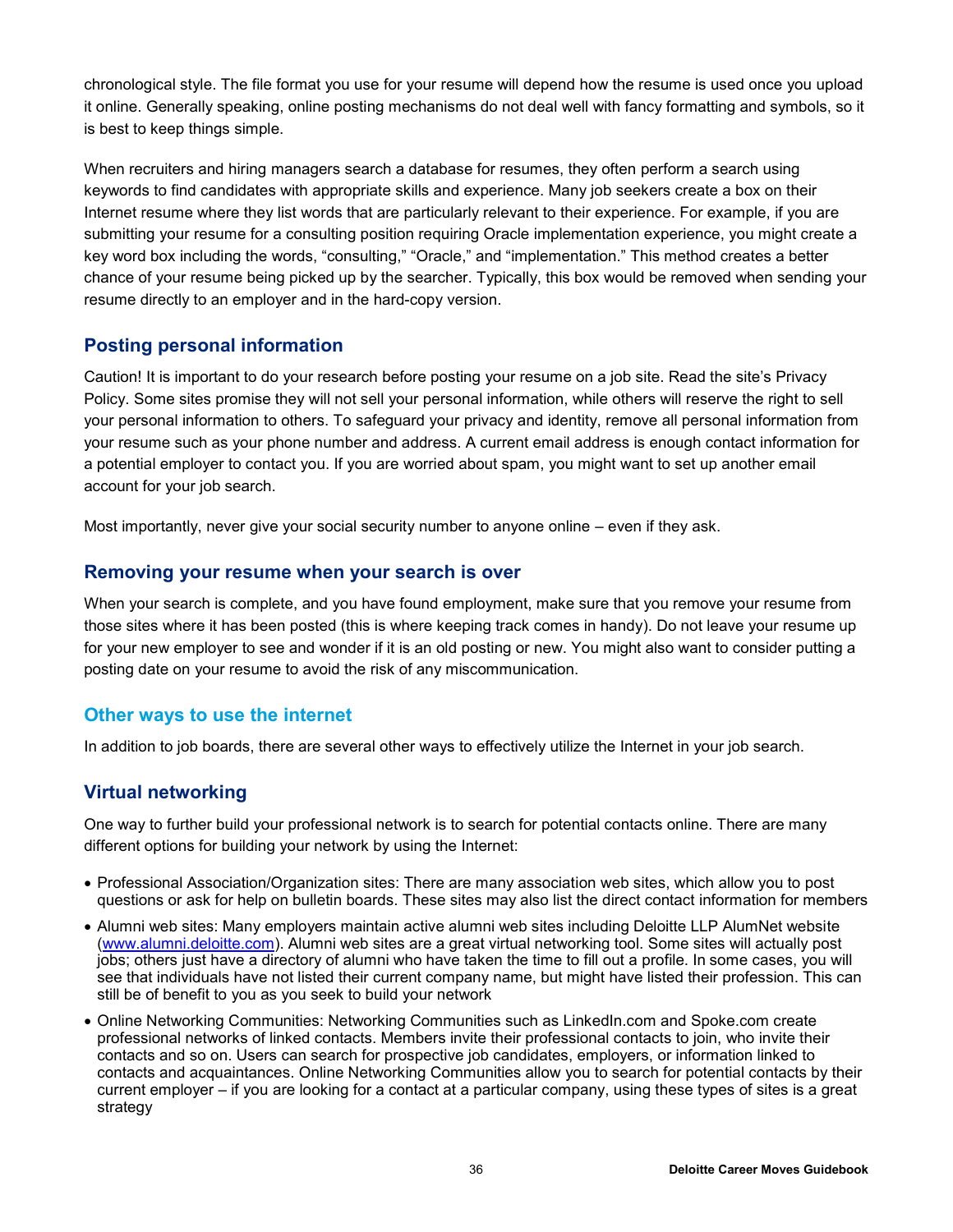When reaching out to individuals you have identified via virtual networking, always let them know how you came across their information and your purpose for contacting them. It is also important to conduct yourself in a professional manner and to thank them for their time. Always offer to reciprocate in any way that you can. For additional tips, see the Networking section of the Guidebook.

### **Company research**

Company research can take place during all stages of a job search – in the beginning when you start to identify and research potential job targets; in the middle as you research these targets and pursue networking conversations within these organizations; and towards the end when you secure an interview and want to be prepared for your conversation.

Company research can help you answer questions such as, "What is the company's profile?" "Is the company financially secure?" "Who are the decision makers?" "Who are the company's key competition and customers?" "What is the business model?" "Has the company been in the news recently?"

Don't forget to consider company career pages as part of your company research strategy. Company career pages often offer information on company culture and benefits as well as job postings that may not be available on other job boards. Work to identify a list of key companies and plan on visiting their career pages on a regular basis.

#### **Industry research**

Like company research, industry research can take place during all stages of a job search. As you develop your job search action plan, industry research can be an important part of the exploration process to understand the types of industries in which you may be interested and to validate whether or not moving to one of these industries is a viable career option. As you get deeper into your search, industry research can help you learn more about the key players, trends, and news that can help you find opportunities, land positions and be successful in your new position.

## **Occupational research**

If you're considering changing fields, the Internet can be a good source for basic information on different careers including requirements, earning potential, occupational outlooks and trends, etc. Occupational sites can be a good start when researching a new career option, providing you with data needed to conduct an Informational Interview to help determine your interest and aptitude for a particular field.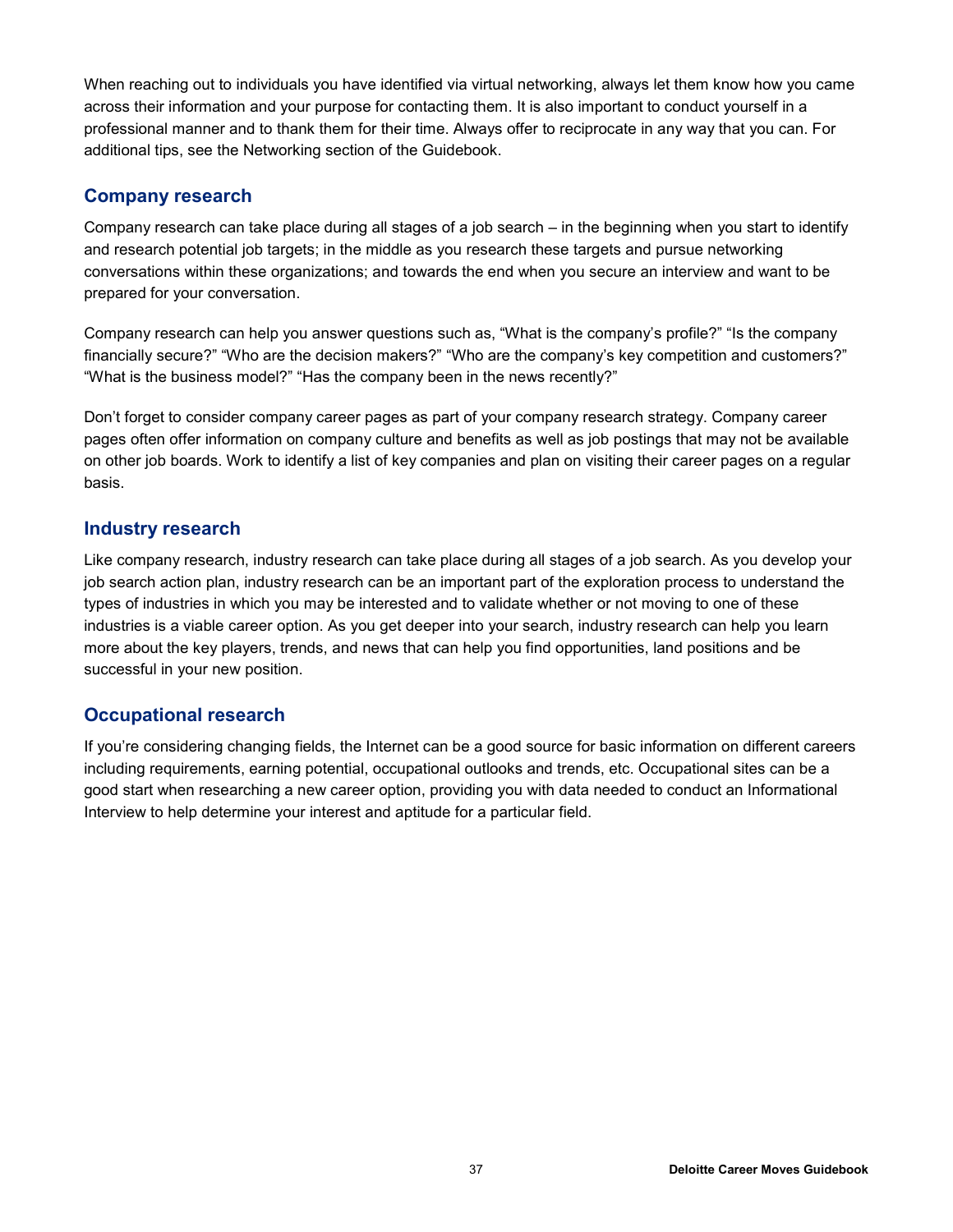## Interviewing

The interview is undoubtedly one of the most important aspects of your job search. The impression you make on an employer will likely be the reason you do or do not get a job offer. As previously discussed, the purpose of your resume is to obtain an interview – it is the interview that actually gets you the job. Preparing for an interview in advance can help lower your stress level and help you perform better during the process.

This first part of this section covers information on a wide array of interview formats, including:

- Phone Screens
- One-on-One Interviews
- Behavioral Interviews
- Case Interviews
- Panel interviews
- **.** Lunch interviews
- Second Interviews

For information relevant to Informational interviews, please refer to the Networking section of the Guidebook.

The second part of this section contains information on preparing for an interview, questions to ask, interview attire, interview etiquette, ending the interview, evaluating your performance after the interview and dealing with rejection.

## **Types of interviews**

#### **Phone screens**

In many cases, companies will use the phone screen interview as a first interview. This interview typically determines how you measure up against a profile of the ideal candidate. Individuals conducting phones screens tend to proceed in a logical, systematic fashion and often the interviewer must report their findings and opinions to the decision maker.

To prepare for the phone screen, make a list of your major attributes (e.g., problem-solver, financial expert, team player, cost-cutting specialist) and two or three specific examples to illustrate those qualities. This will help you promote yourself in response to any question you are asked. Also, review the list of requirements contained in the job description. Be prepared to discuss how your background and qualifications meet these requirements.

You will also want to prepare a set of questions to ask the interviewer, based on in-depth research into the organization and the outcome of the "Creating the Filter" exercise. It is as important to assess your filters and prepare corresponding questions as it is to gather information about the company. Some general guidelines for a phone interview include: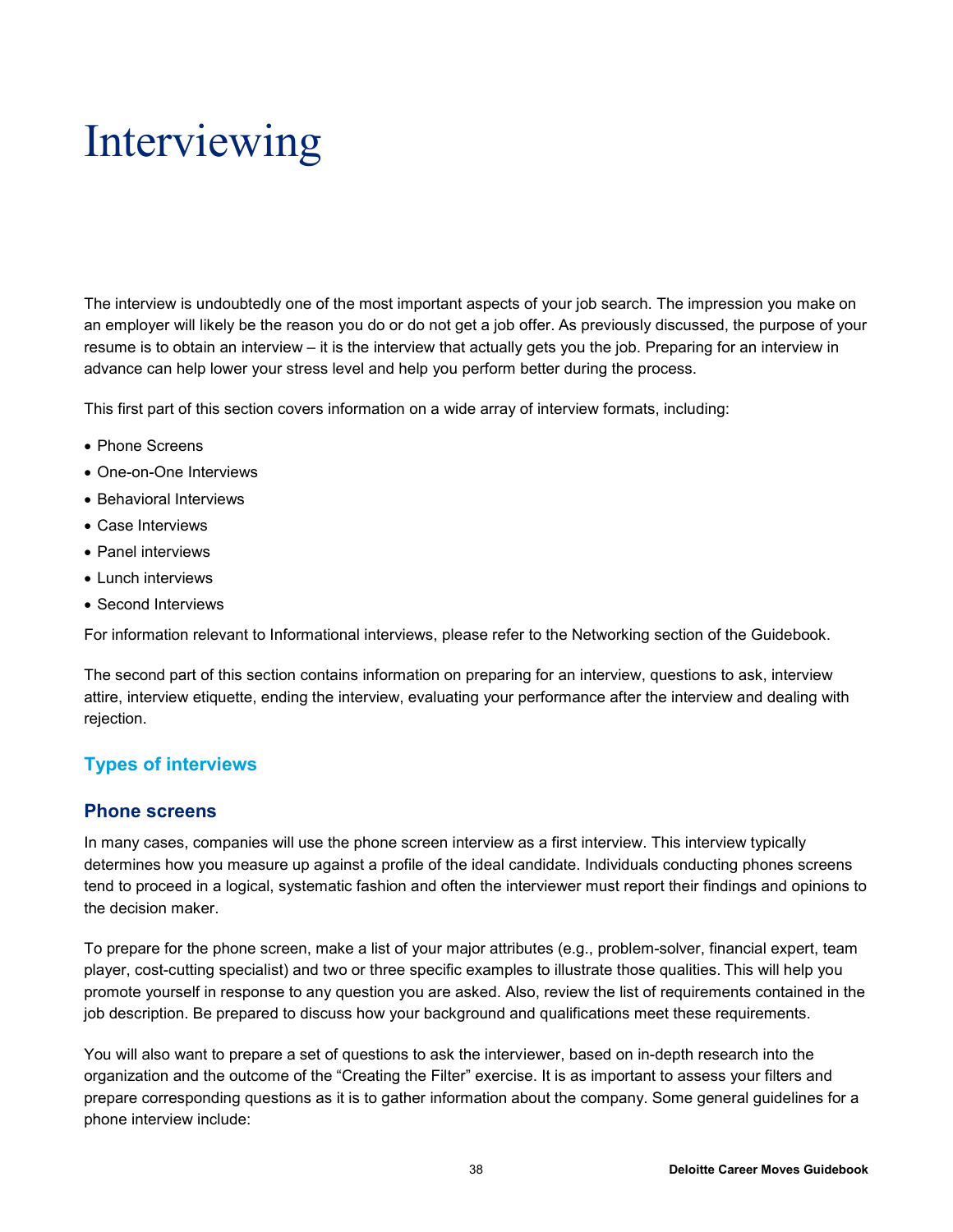- Make sure you are in a quiet location
- Use a land line whenever possible. Cell phones tend to cut out and make conversation difficult
- Ignore or disable call waiting!
- Be direct and concise in your replies and be sure you understand exactly what information the interviewer wants before you answer a question. If you are not sure, restate the question and ask if you have understood it correctly
- Give positive, short answers and do not ramble. The interviewer can always ask you to expand, but it can be difficult for them to interrupt if you are talking too much
- At the end of the interview, you may be asked, "Is there anything else you would like to know?" One potential response: "I would be curious about any hesitations you might be having about my candidacy. I'd like an opportunity to address any concerns you might have?" However, always proceed with caution; you need to consider your audience and how this question will be perceived
- Don't forget to ask what the next steps are; and the time frame around the interviewing process. This will let you gauge your timeline and be able to remain focused on the interviews, instead of worrying whether someone is going to call you back or not
- If the interviewer mentions that an in-person interview is the next step, ask what the interview style of the group will be (behavioral, panel, etc.). This will better help you prepare for an in-person interview

#### **One-on-one interviews**

The one-on-one format is the most familiar and common format in job interviewing. One-on-one interviews involve a conversation between two people to determine whether there is a natural fit between the interviewer, the applicant and the available position. Both parties will leave this conversation with some kind of a judgment. The interviewer will know whether you can fulfill the responsibilities of the position, and you will know whether or not this is the right position, and company, for you to utilize and expand upon your talents.

The interview begins the second you and the interviewer first meet. This is the crucial time when nonverbal judgments are made. Lasting impressions are made within the first 10 seconds of meeting someone. Chemistry, or lack thereof, is determined and an opinion is formed based on appearance and body language. Basically, the interviewer is sizing you up: Are you dressed appropriately? Are you well-groomed and pleasant? Do you have a firm and comfortable handshake? A lot of close scrutiny takes place in those initial moments, and the interviewer can get a good idea as to how well the interview will or will not go based on his or her first impressions of you. After a bit of chitchat or warm-up, the questions begin.

In the one-on-one interview, recruiters and/or hiring managers are attempting to get a picture of your abilities to perform in the position that is available. They are also looking to see how you would fit in with the corporate culture. Often there will be a succession of one-on-one interviews within the same company. The process may begin with the human resources department, then move on to an interview with the hiring manager. It may then continue down the line to other members of a department.

In each one-on-one conversation, you must be prepared to discuss specific examples of situations which highlight your strengths. By doing this, you can leave the interview having confidence that you have communicated a positive and accurate picture of yourself.

In a one-on-one interview (and all other types of in-person interviews), it is extremely important to maintain eye contact throughout the conversation. A lack of eye contact can lead to a negative impression of you on the part of the interviewer.

Finally, after each interview ask the interviewer for a business card and promptly follow up with a Thank-you letter.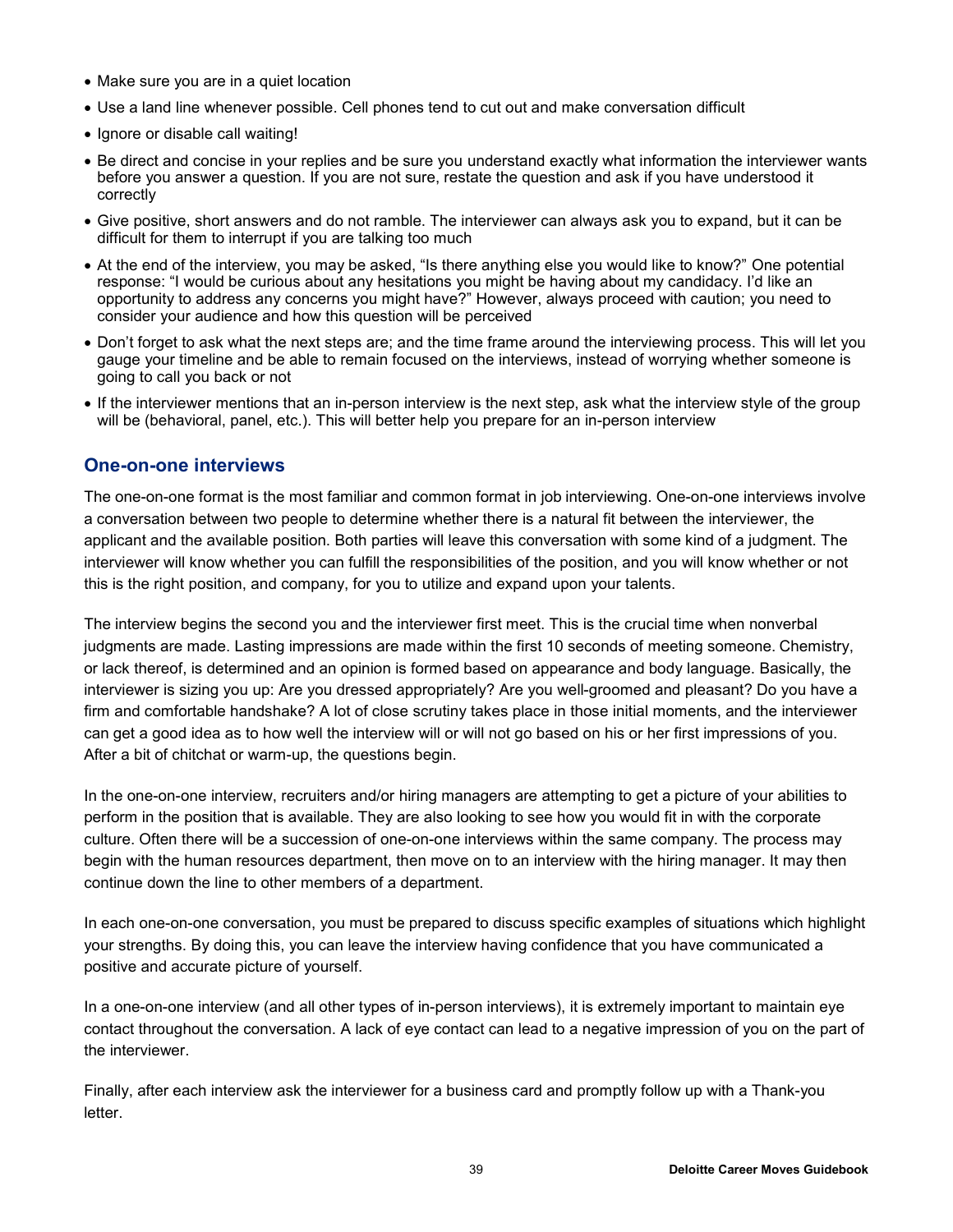See Appendix F for samples of interview questions.

### **Behavioral interviews**

Behavior-based interviewing is built on the premise that past behavior predicts future performance. This approach to interviewing focuses on how the candidate has applied his or her skills in prior job functions. Instead of asking how you would behave in a particular situation, the interviewer will ask you to describe how you did behave. The interviewer is listening for specific examples of how you have handled situations or problems in the past. Expect the interviewer to question and probe (think of "peeling the layers from an onion"). The interviewer will ask you to provide details, and will not allow you to theorize or generalize about several events.

When presented with behavioral questions beginning with phrases like, "Tell me about a time when…" or "Give me an example of…," the interviewer wants to hear your real-life examples. When interviewers ask such questions, they are listening for examples of how you handled situations similar to the ones you may handle for their company. This is your chance to talk about your accomplishments. If you can demonstrate through examples (preferably recent ones) that you have succeeded in certain areas of interest, you will position yourself to be considered a strong candidate for the position. After all, if you did it somewhere else yesterday, you can do it for this company tomorrow.

## **Preparing for a behavioral interview**

To be successful with behavior-based interviewing, you must have analyzed your experiences and know how to relate them to the current position the company is seeking to fill. If possible, obtain a job description for the position for which you are applying. Ask yourself, "What skills does the employer require?" Your success stories should include the situation, the action you took and the result.

- Analyze your own background. What skills do you have that relate to your job objective? That relate to the job description for the position?
- Consider competencies that are common from company to company: leadership, teaming, creativity, working under tight time constraints, client service, management effectiveness, and decision making
- Identify examples from your past experience where you demonstrated those skills. How can you tell a story about your use of particular skills or knowledge? Concentrate on developing complete STAR (Situation, Task, Action, Result) answers and remember that a good story has a beginning, middle and end
- Wherever possible, quantify your results. Numbers illustrate your level of authority and responsibility
- Be prepared to provide examples when results did not turn out as you planned. What did you do then?
- Before starting the interview process, identify two to three of your top selling points and determine how you will convey these points (with demonstrated STAR stories) during the interview
- Be detailed yet concise when providing your response do not ramble, provide a lengthy back-story or use language/acronyms that the interviewer would not be familiar with
- Practice the delivery of each specific example, until it is smooth and you feel confident

And remember, you can use the stories you prepare even when the interviewer does not ask behavioral questions. If you are asked a traditional question, you can use your prepared story prefaced with, "I can give you an example of a time when I used that skill on a previous job."

By preparing ahead of time and recalling your past successes, you will be able to have examples in mind and will not be caught off guard. There is no way you can predict what the interviewer is going to ask you, but you can prepare what you want to convey about your past and how it might relate to your future performance at the new company.

See Appendix F for sample behavioral interview questions.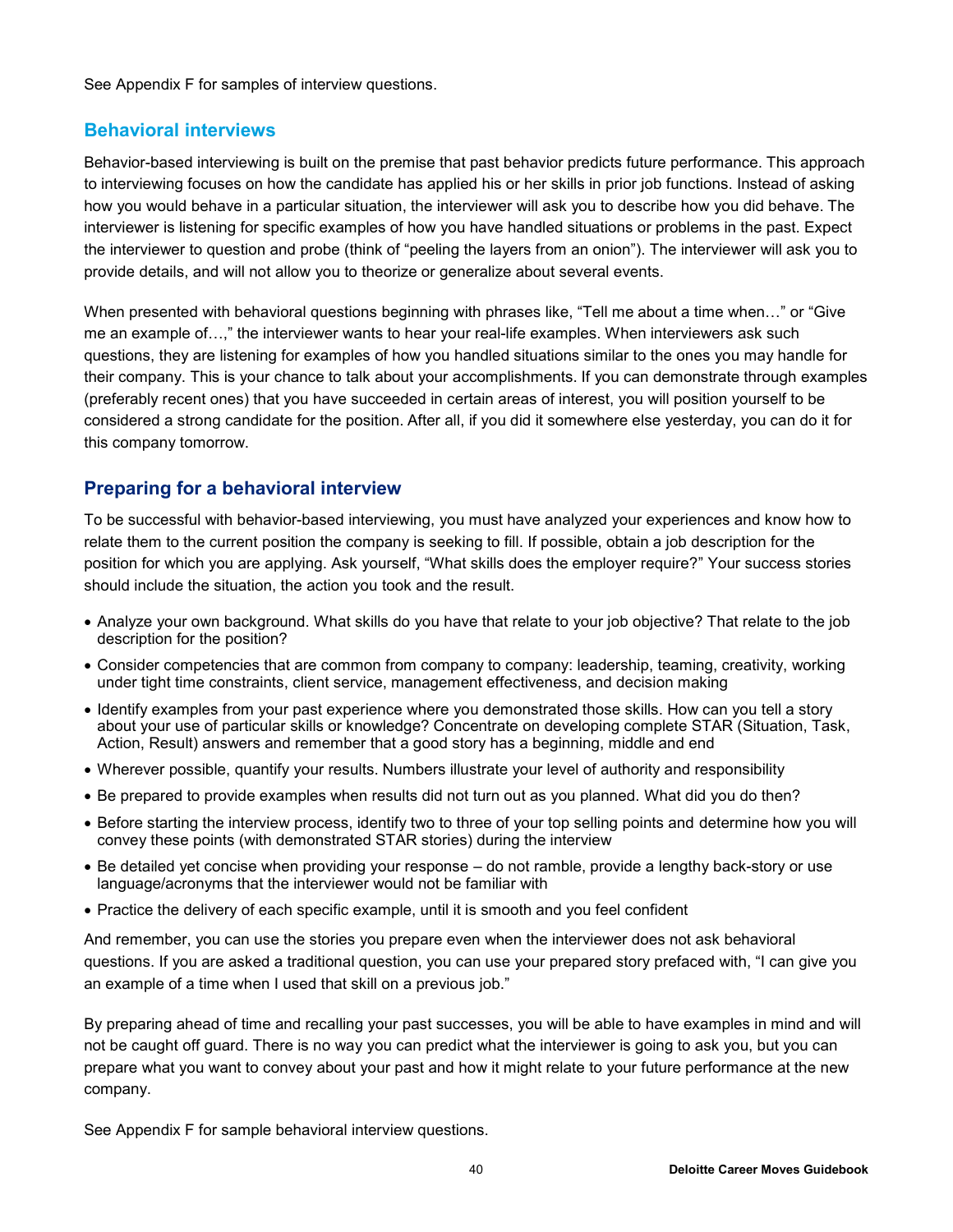## **Case interviews**

The case interview evaluates applicants' analytical skills while introducing them to the kind of tasks they may confront in the job. Case interviews are common in several industries, including business consulting, investment banking, technology, law, marketing and finance.

In the case interview, the interviewer presents you with a real or simulated problem to consider. When faced with this type of question in an interview situation, you must remember that what interviewers are looking for is how the job candidate breaks a problem down into manageable pieces, thinks under pressure, and their ability to be convincing and persuasive, not whether they get the correct answer. Therefore, focus on how you are going to approach the problem rather than finding the right answer. You should also realize that these cases are designed to be challenging and it is likely you do not have enough information to provide/find the correct answer anyway.

#### **Case types**

There are several different kinds of cases that may be presented in an interview setting. The two most typical kinds of cases are Actual and Theoretical client questions. Interviewers sometimes also design case scenarios relating to the work experiences described on your resume.

## **Actual or theoretical client questions**

A standard type of case question you can expect is an Actual or Theoretical client situation. These cases may be presented in a written or verbal format. The types of questions you can expect are similar to the following:

- The New York City Public Schools are running a deficit. What would you suggest they do?
- Ford is considering the release of a new model. What issues need to be thought about?
- Two engineers want to start an interactive multimedia business. What is your advice?

#### **Preparing for a case interview**

- Practice! You can practice with friends, family, a tape or video recorder, in your car, or in front of a mirror
- Read business periodicals. When you see a news story about staff reductions or an acquisition that a company is announcing, ask yourself, "Why would a firm do this?" and then read on to see if you hit on some of the key reasons
- Contact people in your network who are in consulting. They can give you advice on the case interview
- Check out consulting firm websites such as McKinsey or Bain for hints and sample case interview questions
- Review books on case interviewing. These books give sample case questions, approaches and answers: The Harvard College Guide to Consulting Case Questions; The Vault Reports Guide to the Case Interview; Ace Your Case! The Essential Management Consulting Workbook

## **Approach to answering case interview questions**

When approaching either type of case interview question, you should ask yourself the following:

- What additional information do I need to know?
- What are the key issues to be addressed?
- What are the key findings from the analysis?
- What is my hypothesis for the solution?
- Have I summarized my thoughts?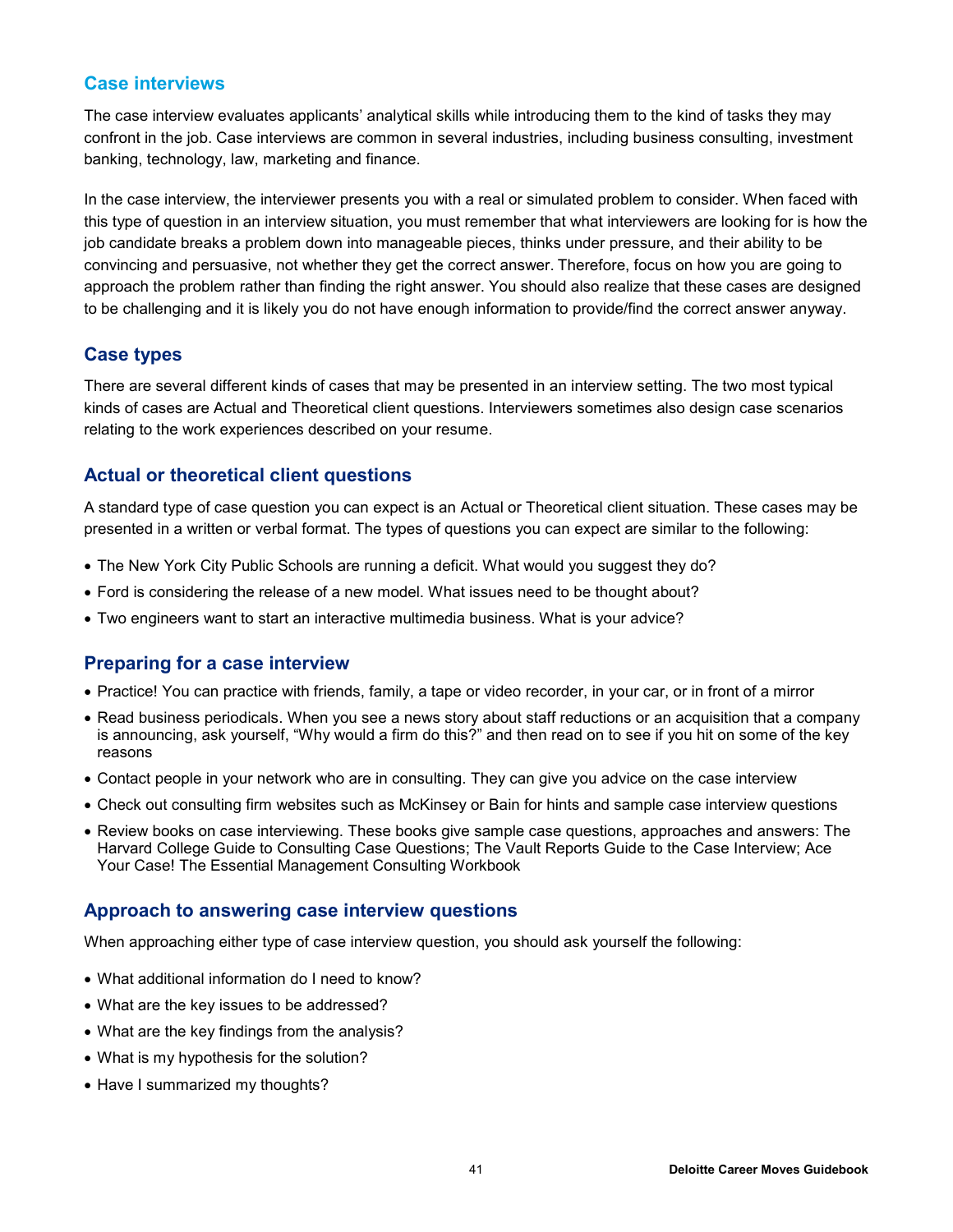Then, use the following steps to help guide your response to the case interview question:

- **Clarify the question:** After listening carefully to the case description, you can clarify the question by repeating it back to the interviewer or even asking questions to clarify the case. A case interview is a conversation, so clarifying questions are encouraged
- **Structure your response:** Once you understand the case, identify the key issues and organize your response. "The key issues I am focusing on are..."
- **Develop a framework:** Keep in mind that the focus is as much on your approach as your solution. Approach the problem first in terms of breadth, then depth
- **Analyze issues and test hypotheses:** Discuss potential findings, present alternatives and hypothesis for future testing and discussion. You can use a sketch here (i.e. matrix or flow chart) if it is helpful
- **Summarize the case**

In solving any real-world problem in business, you typically have to go through the process of brainstorming some ideas, some of which are not going to work. If you can demonstrate to the interviewer that you can do that with the case question you give them useful information, even if you do not actually come up with the answer.

Just remember that smart interviewers will care most about how you approach, analyze and break down a problem – not the answer itself.

#### **Panel interviews**

During the course of your job search, you will likely face situations which involve interviews with more than one person. Board or panel interviews are usually rather formal and organized, using a standard set of questions for all applicants. This type of interview is typically used in academia, government or for high-level executives, but can be used for any other type of position in any company. In some instances, a panel interview can occur when a group of interviewers takes a candidate out to lunch (see next section). A common mistake candidates make is forgetting that the lunch is actually a formal panel interview in disguise – do not let your guard down or conduct yourself in an overly casual manner.

In a panel interview, be sure to shake hands with each person. Ask for business cards and if possible, jot the names of the interviewers down in the order they are seated in your notes. This will help you with remembering names and will allow you to address the members of the panel by name when they ask you a question.

It is also important to make frequent eye contact with all interviewers so that they feel included. When asked a question, look at the person as they ask you the question and continue to look at them for about 30 seconds or so. Then, shift your eye contact to each member of the interview panel as you continue to provide your answer. Just remember that the interviewers are working together toward the same end and therefore, you should treat them equally, not favoring one over the other.

Finally, after the interview, remember to send thank you notes to each panelist.

#### **Lunch interviews**

On the first or second interview you may be asked to go out to lunch. A lunch interview provides an opportunity to interact with the interviewer/s in a different environment. During a lunch interview, the "interview team" may seem more relaxed; however, you need to continue to conduct yourself as you would during a typical one-on-one or panel interview. Avoid becoming overly casual or friendly. Also, avoid saying something you would hesitate to say in an office environment. When in doubt about saying something, it is best not to. Finally, don't forget to use your table etiquette and order something that is easy to eat.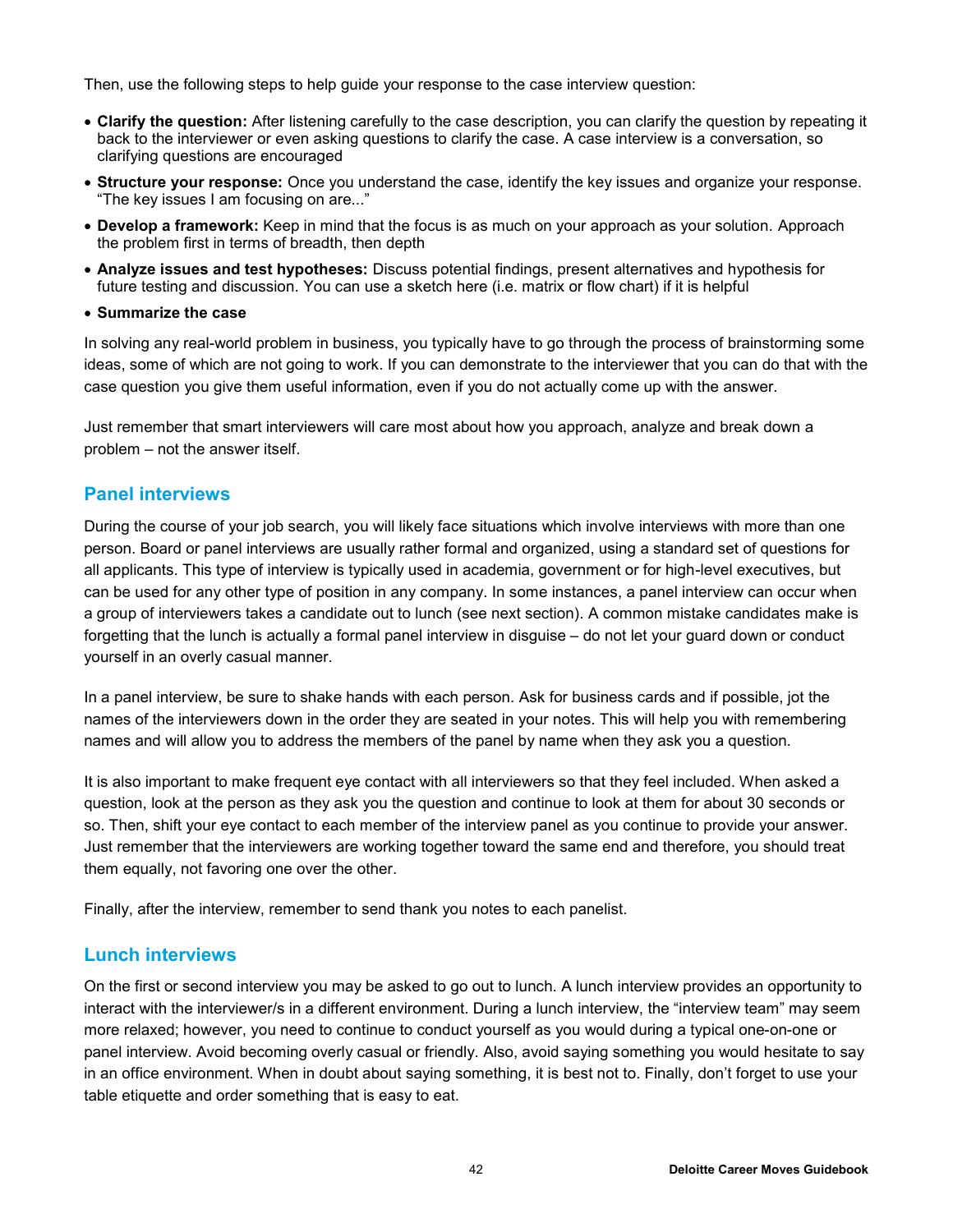## **Second interviews**

Second round in-person interviews indicate serious interest in you on the part of the company. The first interview often focuses on whether you are a fit with the company, while the second interview focuses on whether you are the best candidate for the job. Therefore, in a second interview you will share your qualifications in greater depth with one or more individuals at the company. You can ask the HR/Recruiting Manager what the style of the interviews is going to be and prepare accordingly. As with all interviews, you must do your homework and prepare your responses and questions in advance. If you feel you did not have the opportunity to highlight a certain characteristic or strength, then this is your chance to adjust your interview style and "bring your A game." However, since you are likely meeting different people, you can also expect to be asked some of the same questions, such as "Tell me about yourself", and you should be prepared to answer these questions as well.

If testing is required, it may be scheduled before or after your interview.

If travel or an overnight stay is involved, be sure to keep your receipts as most employers will reimburse any expenses you incur.

After each interview, it is imperative that you send a thank you note. Thank you notes can be emailed or hand written. Be sure to proof-read your thank you notes and take your time writing them.

See Appendix E for sample Letters.

#### **Preparing for an interview**

Being well prepared for the interview is the most important thing you can do towards ensuring your ability to communicate to the interviewer that you are the best candidate for the job. Here are some key things to consider for your preparation:

- Make sure that you have done your research on the company with which you will be interviewing. Start by going to the company website. Besides telling you about financials, products and services, it will also give some insight into the company culture and commitment to technology. Use the information to demonstrate your knowledge and interest during the interview
- Ask your HR Manager or Recruiter if they could supply you with basic information (biographies) on your interviewers. If biographies are not available, try to find out their names ahead of time so you can Google the interviewers. That way, you will be prepared to ask them questions about their career with the specific company
- Prepare your 30-second Elevator pitch; it is a 30-second commercial about yourself. Utilize this information in response to the "Tell me about yourself" question
- Prepare answers to 10 of the most common interview questions:
	- Why did you leave or are you leaving your last position?
	- What do you know about this company?
	- What are your goals?
	- What are your strengths and weaknesses?
	- Why are you interested in this position?
	- Why do you want to work for this company?
	- What has been your most significant achievement to date?
	- How would your last boss and colleagues describe you?
	- Why should we hire you?
	- What are your salary expectations?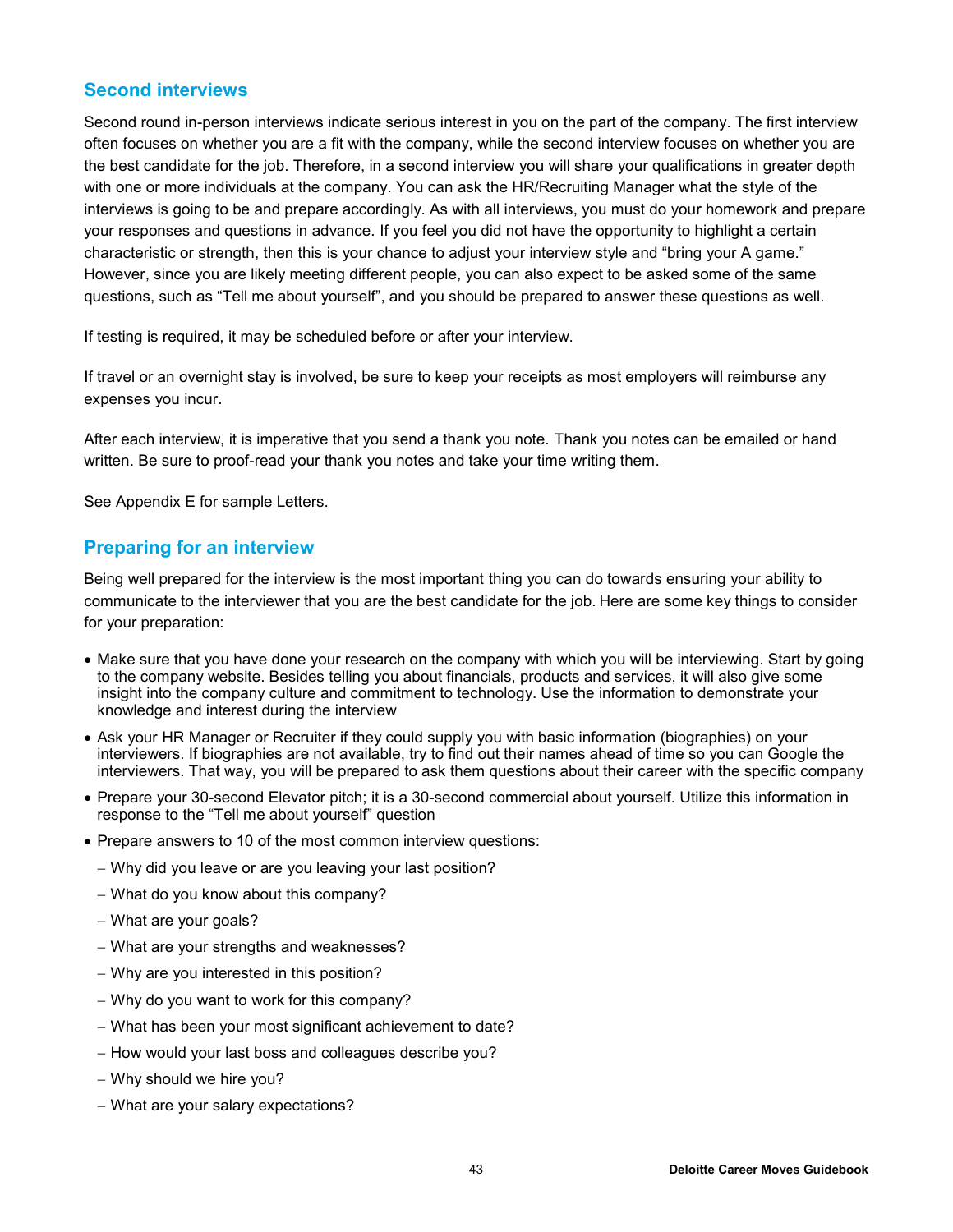- Prepare answers for any topic that you are concerned or feel uncomfortable about. If there is something that you do not want an interviewer to inquire about, you can be sure that somehow the interviewer will sense it and ask. Practice your answers out loud often enough to feel confident when saying it. Maintain poise and selfcontrol. Consider how that difficult issue has been a learning opportunity and has made you a better person
- Rehearse, rehearse, and rehearse. Develop your Behavioral Interviewing question responses and practice your facial expressions, eye contact, handshake and body language. Review likely interview questions and practice answering them. You may consider a mock interview with a friend or colleague. A mock interview will not only help you perfect your technique, but it will also allow you to get valuable feedback and coaching on your performance. Working with a friend and getting feedback will enable you to learn where your strengths lie and where you may need work to improve your performance
- Make sure that you have reviewed your resume thoroughly, studied the chronology of events (if there are any gaps in your resume be thoroughly prepared to answer those questions), as well as be able to highlight one to two accomplishments from each work experience. Remember to organize your accomplishments in the STAR model: Situation, Task, Action, and Result. Be prepared to explain in detail, each event, affiliation, certification, etc., that you have listed, particularly if you have borrowed words and phrases from the internet and/or resumes of others. Know your resume
- Allow at least two hours for the interview. Some employers want to spend the better part of a day with you, have you meet a number of people, tour the facility, take pre-employment screening tests and so forth. It is a mistake to seem rushed, constantly checking your cell phone or to leave the impression you have more important things to do than participate in the interview
- Review the Interview Attire/Etiquette portion of the Guidebook: Dress as though you are ready to go to work. Professionals tend to dress professionally
- Make sure you know where the company is located if it is a face-to-face interview. Get directions a day prior leave early, so you do not run the risk of being late
- Take these items with you to the interview:
	- Several copies of your resume on quality paper.
	- A copy of your references.
	- $-$  A pad of paper on which to take notes.
	- Directions to the interview site.
- Go alone do not bring a friend or relative. It may sound obvious, but it has been known to happen. If someone needs to drive you to the interview, leave him or her outside the building. Arrange to meet after the interview

Arrive a few minutes early. Always make sure you allow extra time if you are unfamiliar with the location.

## **Asking questions**

Asking insightful questions sets you apart from the rest of the pack of applicants. Not asking questions during an interview is a missed opportunity to find out information about the company. Questions demonstrate that you have done your homework about the company, and that you are as interested in finding out how you will fit in, meet the job's challenges and achieve your career goals as they are in learning if you are the right person for the job. In many cases, the questions you ask in an interview can be more revealing than the answers you give. Recruiters and hiring managers are looking for candidates who ask insightful questions throughout the recruitment process. They see your questions as clues about your analytical skills.

In preparing questions for the interview, you need to discern what information you need in order to decide whether you want to work at this company. You should make a list of at least 10 questions to take with you to the interview. To determine which questions are important to you, collect your Creating The Filter list of less/important, salary, benefits, travel reqs, etc., and work your questions backwards. However, you should also realize that the best questions will come as a result of your listening to what is asked during the interview.

Depending on who is interviewing you, your questions should vary – always consider your audience when formulating questions: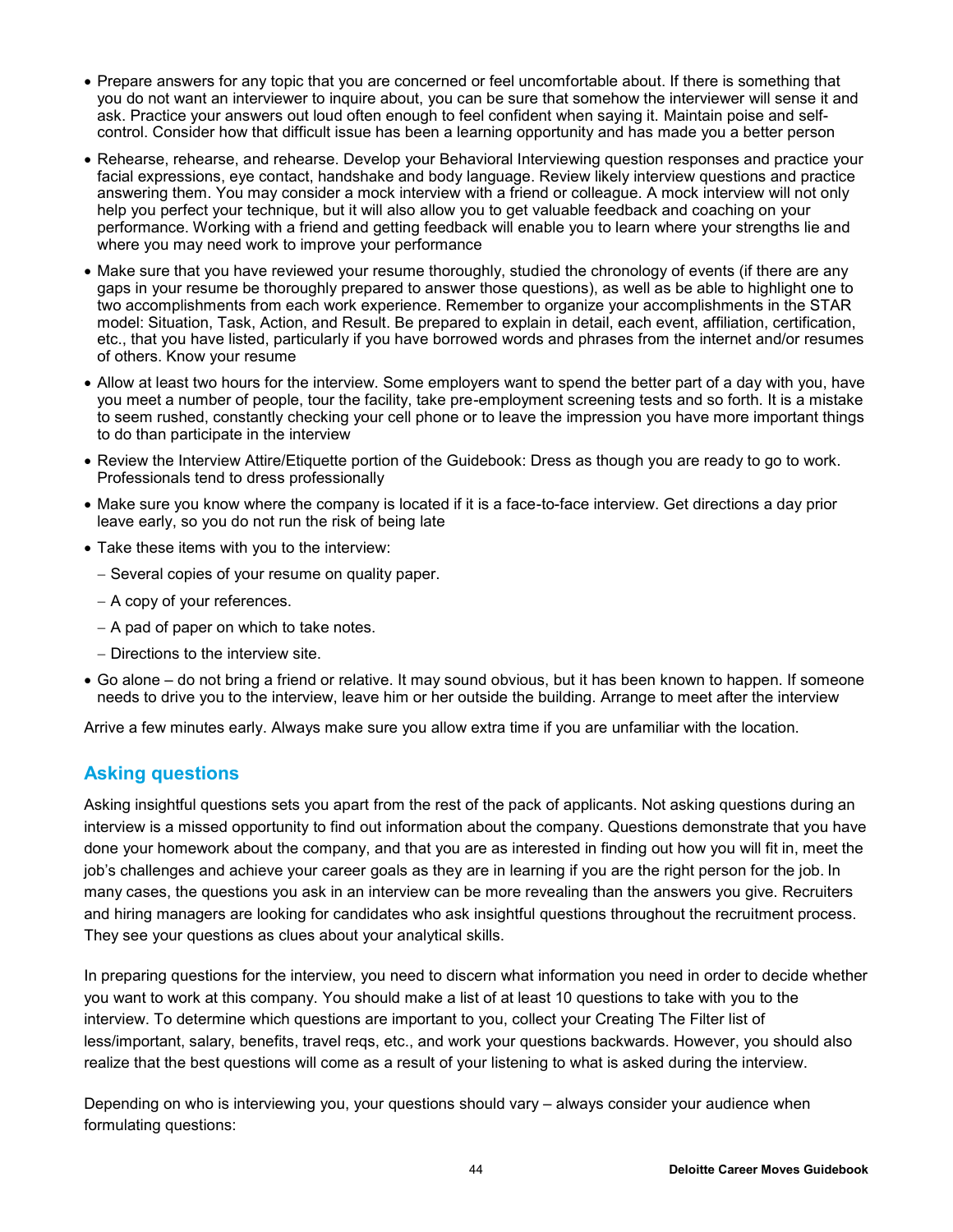- If you are interviewing with the hiring manager, ask questions about the job, the desired qualities in the successful candidate and the challenges of the position
- If you are interviewing with the human resources manager, ask about the company and the department
- If you are interviewing with management, ask about the industry and future projections. This is your chance to demonstrate your industry knowledge

To be on the safe side, it is best to concentrate on questions about the job's responsibilities and how you fit the position until you get the actual offer. Particularly during the first interview, it is premature to ask about benefits. "What's in it for me?" type questions can be interpreted as self-centered and a sign of your lack of interest in the job. However, if compensation and benefits are a part of your "Creating the Filter" exercise, then these are important questions to ask the HR Manager/Recruiter at the tail end of the interview process.

While it is best to customize your questions to each company and position based on your pre-interview research, here is a list of general questions to help get you started:

- Can you tell me about the culture here?
- How do you see me contributing to the success of the firm?
- What would you see as the top priority for me if I were hired for this position?
- What is the career path for this position (opportunities for promotion)?
- What qualities are you most hoping to find in the people that you hire?
- Do you have any concerns about my ability to do the job? (If so, then you can follow-up with response to counteract their concerns)
- How would you describe the relationship between the executives of the company and the staff?
- What would you say are the three major responsibilities of this position?
- What would you say are the three major attributes a person would need to succeed at this position? In this organization?
- What are the travel requirements of the position?
- What training is available that would assist with this role/function? What training could I take on my own that would assist me to succeed in this role/function? Are there opportunities for cross-functional training that would allow me to move into other roles within your corporation?
- Would you tell me about how your career got you to this point?
- Why did you (the interviewer) select this organization? How long have you been with them and what is it about this organization that keeps you here?
- What is your greatest source of job satisfaction?
- What do you see as the opportunities for greatest growth in this position or within this organization?
- Describe a typical day for someone in this role?
- Why is this particular position open? (Who held it last, why did they leave?)
- What will be the biggest challenges for someone taking on this position?
- Do you have a formal performance evaluation process? (What method is used and how often are evaluations held, are evaluations linked to merit pay increases or is process separate?)
- What will my first assignment be in this position?
- What do you see as the outlook for the organization over the next five years? (Are you aware of any major changes on the horizon – impact of legislation, specific new clients, etc.?).

You may not have as much time as you would like to ask all your questions, so plan to ask your most important questions first, in case the interviewer closes the interview before you reach the end of your list.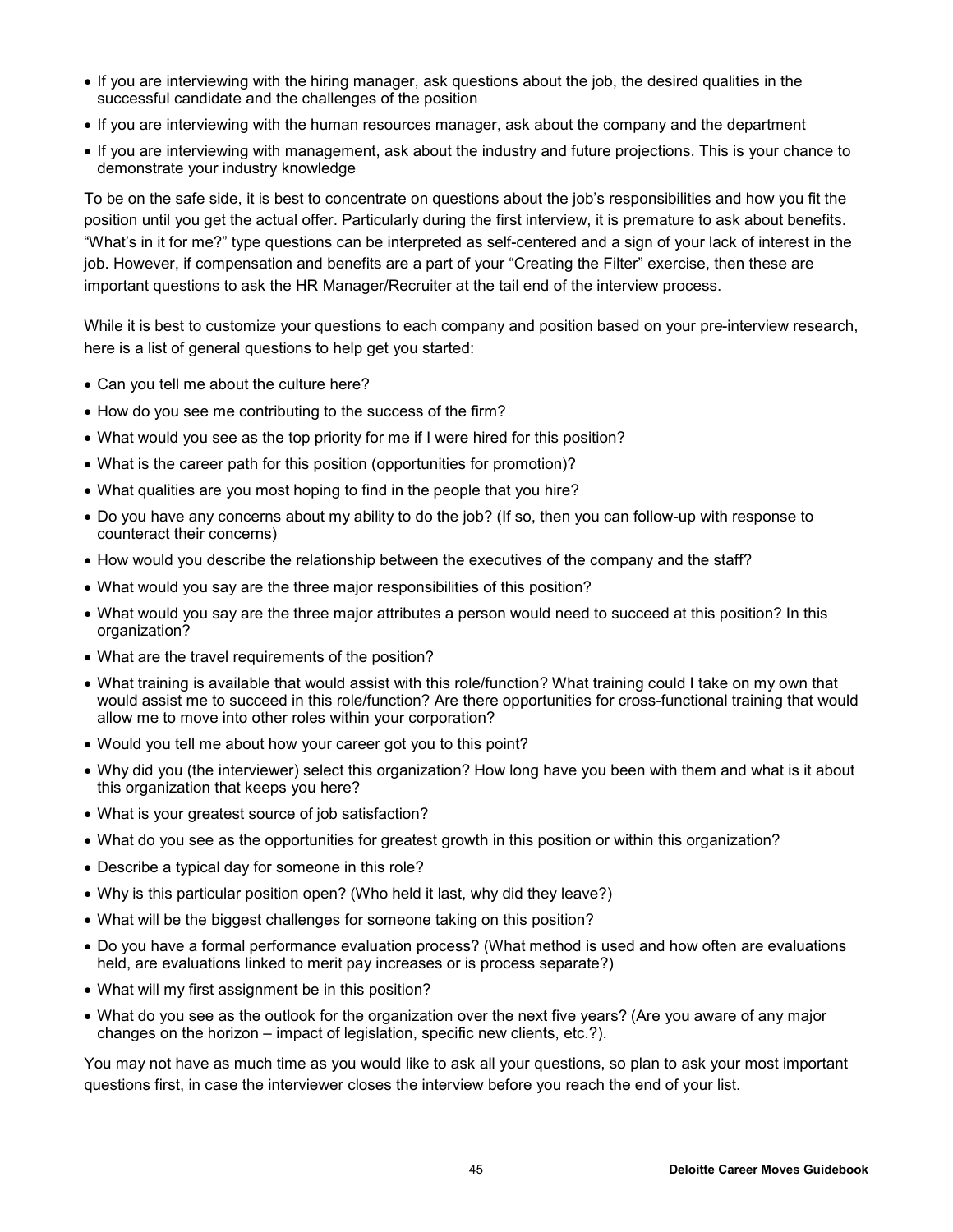When you begin to think of the interview as a two-way process, you will see it is important for you to find out as much as possible about the company. Questions will give you the opportunity to find out if this company is a good place for you to work before you say "Yes" to the job offer.

#### **Interview attire**

Many companies have changed their dress policy to include business casual dress. However, for interviewing, appropriate attire usually means business attire in most situations. You should dress in a conservative and professional manner. Remember, you only have one chance to make a good impression.

### **Guidelines for men:**

- A two-piece suit is appropriate in most instances
- Solid colors and tighter-woven fabrics are safer than bold prints or patterns
- Bright ties bring focus to the face, but a simple pattern is best for an interview
- Wear socks high enough so no skin is visible when you sit down and cross your legs
- Refrain from wearing earrings or other jewelry for body piercing

#### **Guidelines for women:**

- A suit with pants or a knee-length skirt and a tailored blouse is most appropriate
- Although even the most conservative organizations allow more feminine looks these days, accessories should be kept simple
- Basic pumps and modest jewelry and makeup help to present a professional look
- Make sure there are no runs in your hosiery if you choose to wear a skirt

#### **Guidelines for both genders:**

- Make sure your hair is neatly trimmed
- Do not wear perfume or aftershave the interviewer may be allergic to the scent or you may be wearing a fragrance that evokes an unpleasant memory
- Be sure your shoes are polished (consider wearing your sneakers on the way to an interview and changing before you enter the interview site)
- Check to make sure you do not have missing buttons, crooked ties, lint or pet fur
- You want your experience and qualifications to shine. Your appearance should enhance your presentation, not overwhelm it

#### **Interview etiquette**

- Acknowledge introductions with a smile and a firm handshake. Remember not to break the interviewer's hand. Maintain good eye contact and smile when appropriate.
- Be enthusiastic and responsive. Radiate energy. If you tend to be a quiet person remember that passion and energy can be communicated both through the words of your stories and your body language (e.g., sparkling eyes and tone of voice).
- Sit comfortably without slouching. Do not put anything on your lap or in your hands as it will restrict your natural body movement or you may be tempted to play with it. Keep your clipboard, note pad, or portfolio on the floor beside your chair or on the interviewer's desk, with their permission, for easy retrieval. Take notes when you are obtaining clarification about your questions.
- Respond to questions specifically and concisely but give sufficient details to enable the interviewer to evaluate your credentials. Remember your STAR stories. Interviewers become frustrated when they have to listen to long rambling answers.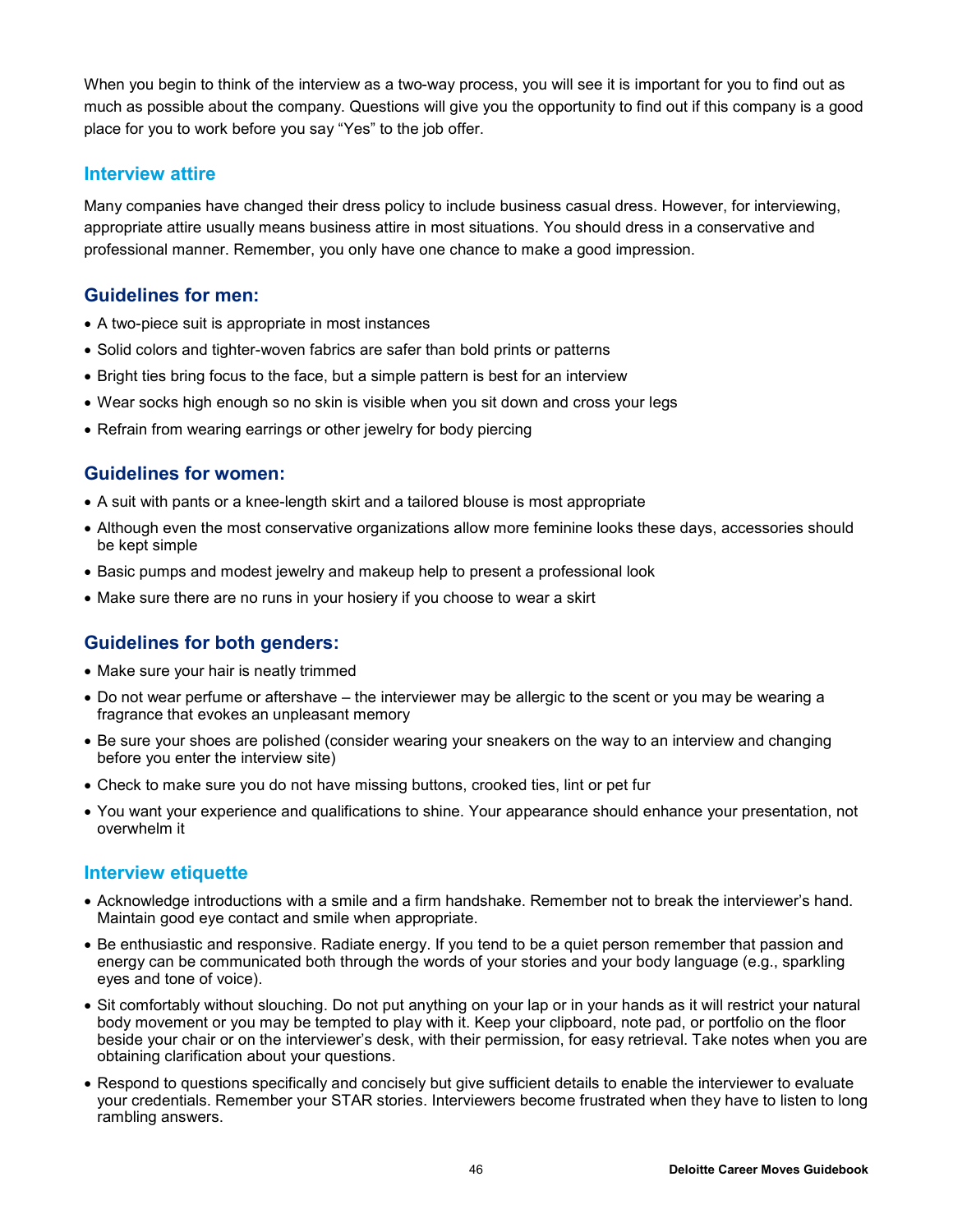- Think before you speak. It is quite acceptable to pause before talking in order to organize your thoughts, but **think quietly**. Avoid verbal fillers such as "um," "ah," or "you know" and repeating the question in order to provide thinking time. Use business language. Speak clearly. Avoid slang. If you would not use the word in front of your grandmother, do not use it in an interview.
- Answer questions truthfully. If you are playing a game in order to get hired, you will be found out once you are on the job.
- Be polite. Show respect to everyone you meet, whether it is the boss, the receptionist or a prospective coworker.
- Think about what the interviewer really wants to know. Think of yourself as a retail product with features and benefits you want to sell, and gear your answers accordingly.(Remember your elevator speech and creating your story.
- Never, ever ask about salary, vacation or other benefits during a job interview. Doing so communicates that you are only interested in what you are going to get out of the job. Remember, the point of the interview is to communicate what you have to offer the employer, not the other way around. The time to talk about money and other goodies is after the employer has offered you the job.

#### **Ending the interview**

When it appears that the interviewer is about to end the interview, there are certain points you should make sure you have covered before you leave the room:

- Reiterate the timeline that was given to you. Understand the complete interview process (e.g., another interview in same/other location, meetings with other individuals in organization, etc.)
- Express your interest in the position and thank the interviewer for taking the time to interview you
- Ask for a business card or ensure that you have the interviewer's name, title and address so that you can send a thank-you letter
- Follow up regardless of whether you thought the interview went well or not, be sure to send a thank you note or email to the interviewer expressing your gratitude for the opportunity as quickly as you can. Within a day is preferable

## **Evaluating your performance**

Evaluate how well you did after each interview. Ask yourself the following questions:

- What challenges did I face?
- What could I have done differently?
- What did I learn during the interview?
- What points did I make that seemed to interest the employer?
- Did I present my qualifications in the best manner possible, giving appropriate examples as evidence?
- Did I pass up opportunities to sell myself, to demonstrate the work I do, and to show how profitably I could do it for both the organization and myself?
- Did I talk too much? Too little?
- Was I too tense? Passive? Aggressive?
- What do I need to learn for future interviews?
- What feedback do I need to give my career consultant to better help me and others prepare?

#### **It's been a week and no word from the Interviewer?**

If it has been over a week since the interview and you have not received word yet from the company, call the person with whom you interviewed or the HR Manager/Recruiter. Remember to speak only with them, since they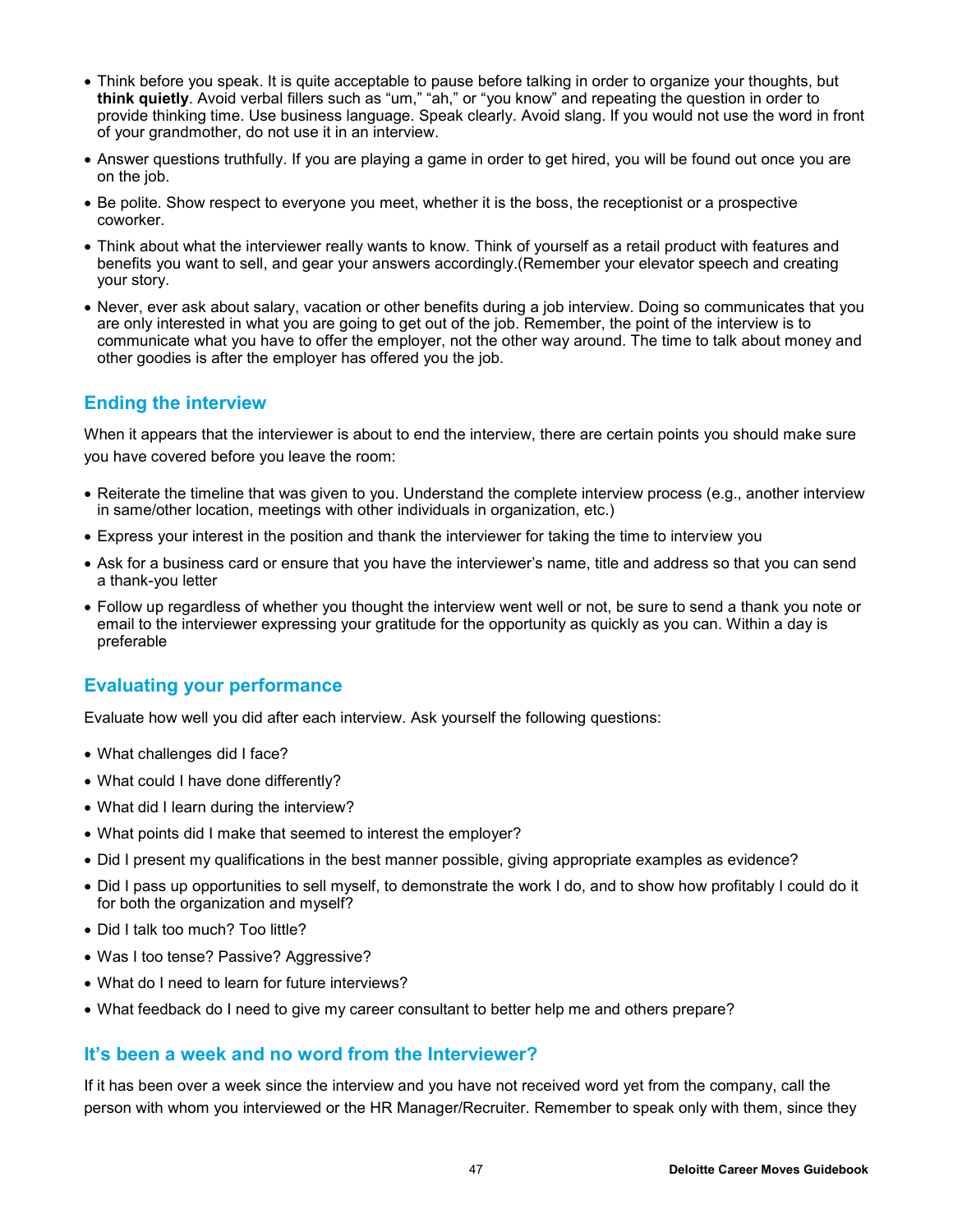are the one that knows the particulars of your situation. On the phone, keep the same professional attitude that you had in the interview. Tell them again how interested you are in the position and ask what the next steps are.

Keep in mind that the interviewers, HR Managers/Recruiters are busy a full work week may go by and you do not receive any feedback, each painstaking hour is ticking by, however, it is not the same for them. They are continually busy and hiring for multiple positions with multiple candidates, consider "no news is good news". It is acceptable within three business days to follow up with the HR Manager/Recruiter. If you do not hear anything in a business week you can follow up again.

#### **Dealing with rejection**

You have remained upbeat during the process, hoping to get an offer any day, and instead you receive a form letter or a call saying you have not been chosen for the position. If you feel let down, you are not alone. Remember to remain polite and respectful even if you decide that you are no longer interested in the job or will likely not be offered the position. You never know when you will meet the interviewer again, or a better opportunity will arise at the company.

When you receive a rejection, you need to keep things in perspective and give yourself some credit. Recruiters often receive more than 100 resumes for an open position and yours was chosen as one of the top few for an interview. Therefore, you likely beat out more than 90-95% of the applicants to be one of the top candidates interviewed in person. True, someone else got the job and you did not.

When rejection happens, it may cause feelings of being ignored, inadequate, powerless, isolated, humiliated or depressed. Any combination of these emotions is quite normal. You may feel hurt angry after being put through a long interview process, only to end up on the rejection list.

Instead of allowing a feeling of rejection to act as an obstacle, try to stay positive and focus on what you have gained from the experience. Consider the following gains:

- Opportunity to practice your interview technique. There is nothing like first-hand experience to learn how to talk about yourself in clear, honest, effective ways.
- Obtain referrals to other people: Ask the interviewer to suggest names of other organizations where you might inquire.
- Get feedback on your strengths and weaknesses: Ask the interviewer to tell you what you did well and what he/she would recommend you do better.
- Gather more information about the field of work every contact increases your body of information about the field where you want to be employed.
- Maintain emotional resilience: Toughness and having a positive attitude come from bouncing back from rejection by not taking it too personally and recognizing you are a survivor.
- Find out what you do not want. Truthfully, 90% of what is out there we do not really want. It is better to find out first-hand instead of being surprised later.

Remember to keep your pipeline full: If you have your game plan in place and a full pipeline of jobs then the rejection is easier to take since you can just cross it off and move onto the next one on your list. Review your interview performance. If you were unsure of one of your answers, review it and rethink it, with some practice you will hit it out of the park next time. Continue to work on your interview skills and evaluate yourself after each interview (see above). Remember the old adage "Practice Makes Perfect." Eventually, you will find the right position for you.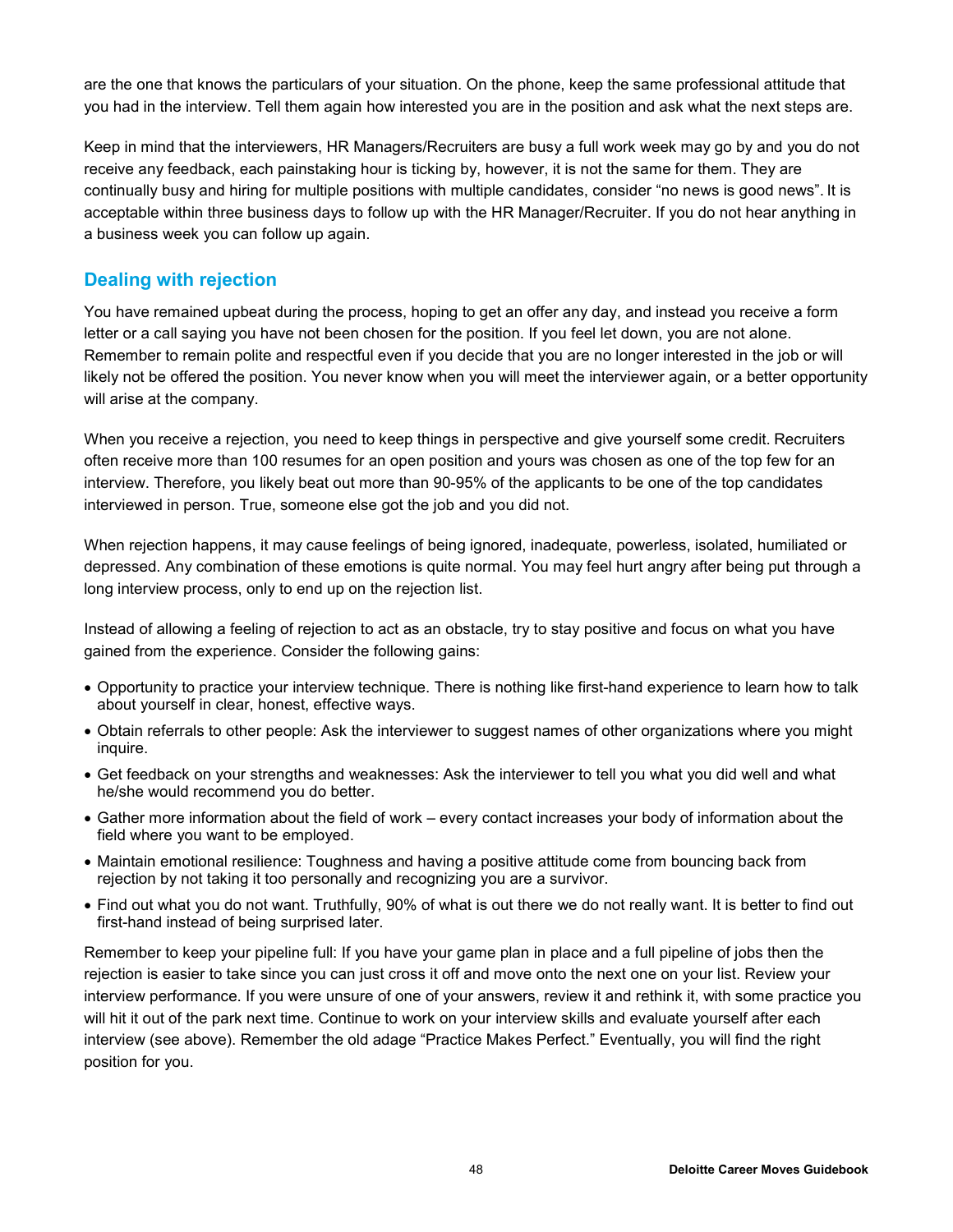## **Interview prep at a glance**

#### **What to do the night before:**

- Do you have a portfolio/pad of paper and pens ready?
- Are you prepared with your responses (STAR examples), questions and information about the company?
- Do you have your 30-second Elevator pitch memorized?
- Do you have multiple copies of your resume, printed on quality paper?
- Did you confirm the directions and time of the interview with HR/Recruiter?
- Do you have your interview attire ready?
- Do you have the name of the person you are interviewing with?

#### **During the interview**

#### **The Interview**

There are numerous things to remember during your interview, and nerves can get the best of all of us. However, remain calm and confident, and follow these tips to make the best impression in your interview:

#### **Give a firm handshake**

When entering and when leaving the interview, give the interviewer a firm, professional handshake.

#### **Maintain eye contact**

Look at the interviewer when talking or listening. This shows that you are interested in the conversation and have respect for the other person.

#### **Take your time answering questions**

If you are unsure of how to answer a question that is asked of you, take a minute to think about it and formulate the best response. It is better to wait before answering and then answer intelligently than to jump immediately at the question with a poor answer.

#### **Remain professional**

Sit with an upright posture, speak and answer questions clearly, listen when the interviewer is speaking, and stay professional regardless of how you feel the interview is going.

#### **Thank the interviewer**

Do not forget to thank the interviewer for their time when the interview is over.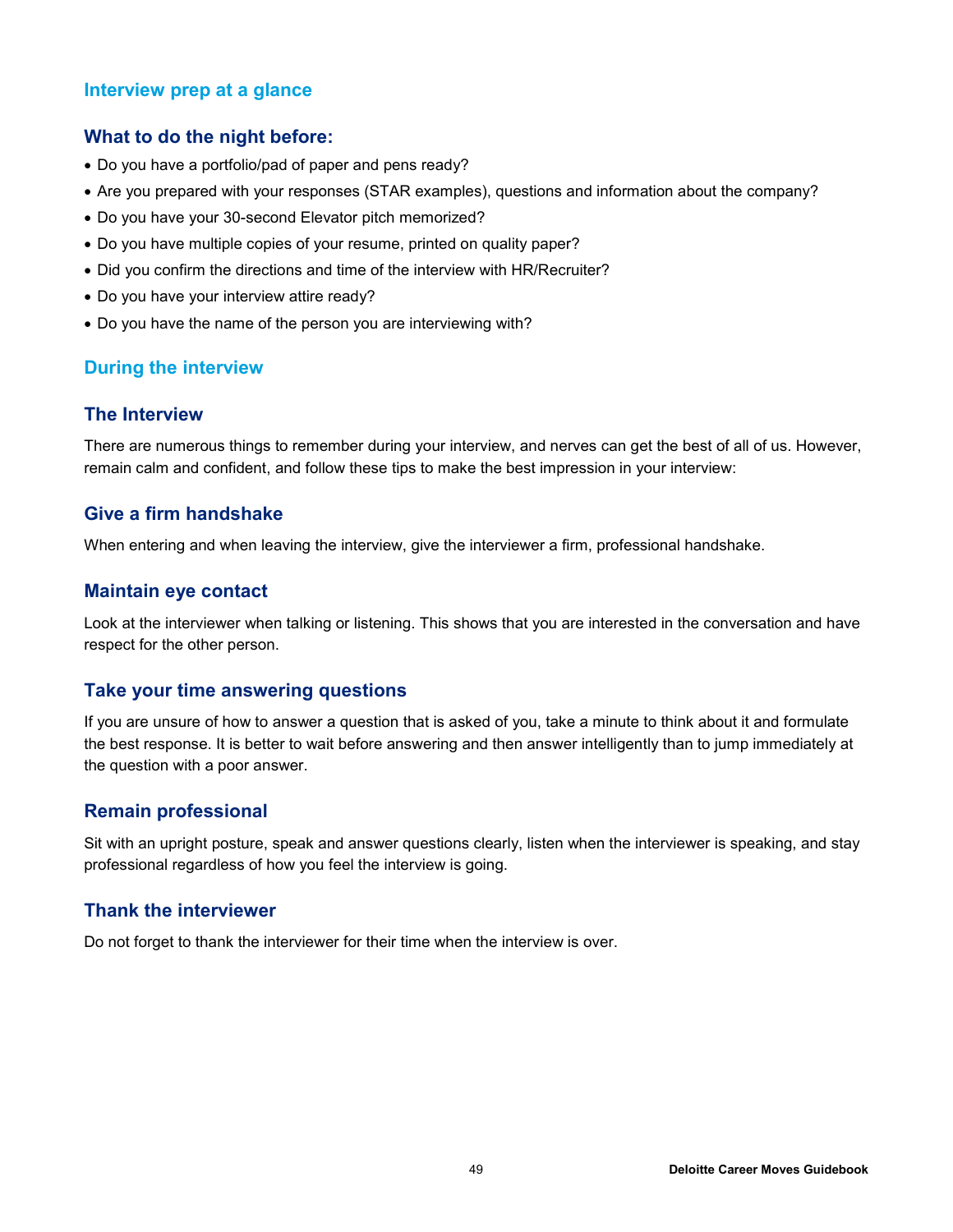## Offers and negotiations

## **Salary negotiation**

During the prescreen process, it's likely that a recruiter or potential employer requested your salary requirements and you provided current salary and a range for your expectations. In general, after that, it is best to let the prospective employer initiate any further conversations around compensation. Once you have been identified as the desired candidate for a position, you have more negotiating power and should arm yourself with information to successfully negotiate any job offers.

## **Planning for salary discussions**

There are three key steps in preparing and planning for salary discussions with prospective employers:

- **Determine minimum salary requirements.** You should know your bottom line or minimum financial requirements to meet your household budget and expenses. Never discuss this figure with anyone during the recruiting process.
- **Understand your competitive market value.** Be prepared and know what your skills are worth in the marketplace. Sources for this information include:
	- Salary-related websites
	- Search firms
	- Salary surveys in professional journals

**Online resources for salary information**

Here are some websites that can help you establish salary norms for the type of position you are pursuing:

| www.bls.gov      | www.wageweb.com |
|------------------|-----------------|
| www.jobstar.org  | www.salary.com  |
| www.homefair.com |                 |

**Determine your ideal salary.** Think about a salary that would put you on cloud nine, but keep it realistic.

At the conclusion of this exercise, you have three salary figures – a minimum, a realistic desired salary that is your midpoint and an ideal salary, which is your maximum. As mentioned, your minimum salary is for your information only, and should not be discussed with anyone. The two remaining figures make up your salary range, albeit that the range is really the top half of what you would accept. Using this range gives you an advantage in the negotiation process, since it is always easier to negotiate down than up.

## **Negotiating the salary**

These guidelines can help you be successful in the salary negotiation process:

- Prepare thoroughly for salary negotiations, including conducting research on the salary you should expect for the specific type of position you are seeking
- Try to market yourself to more than one employer to compare offers and career opportunities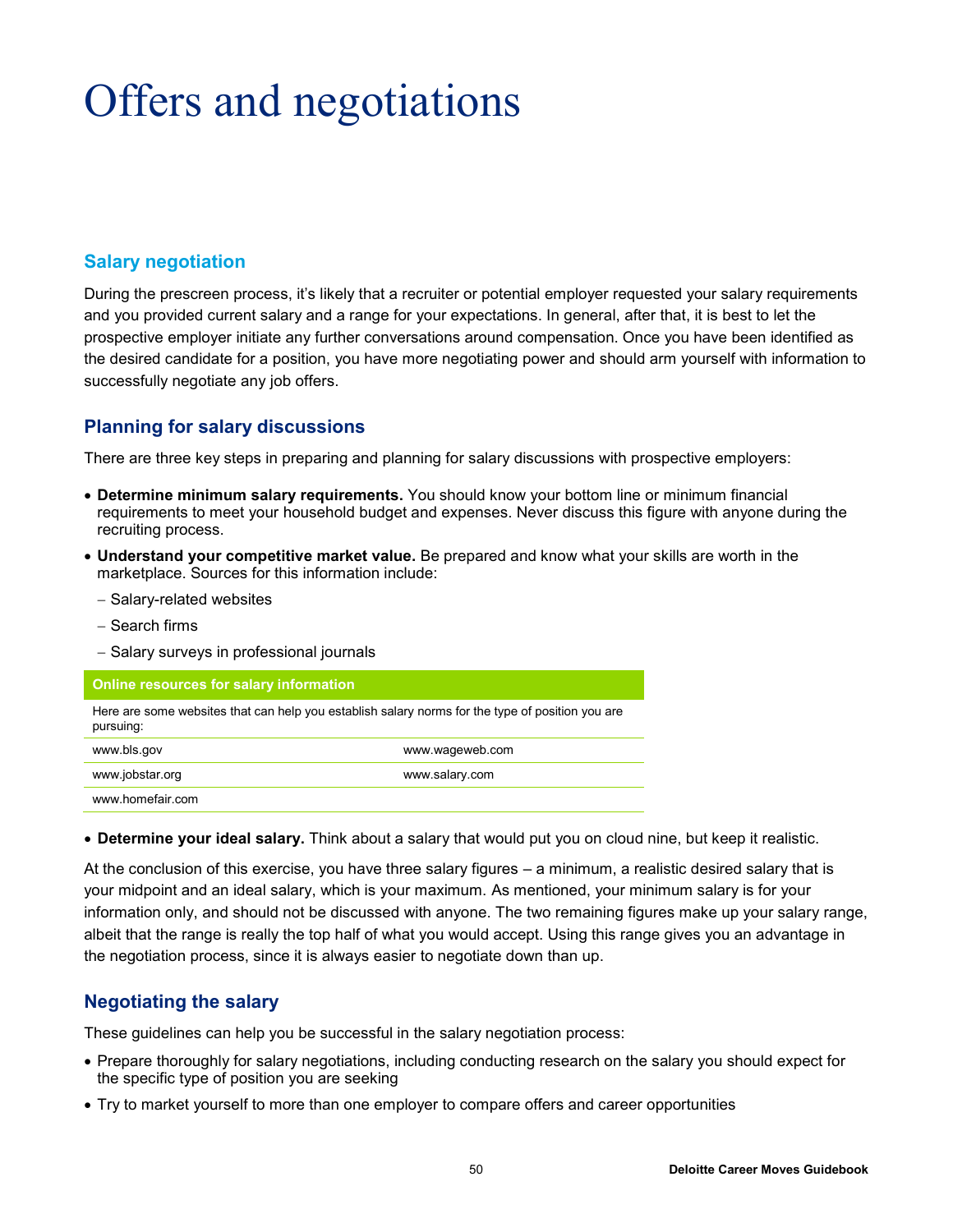- Let the employer make the first salary offer. If asked, say you expect a salary that is competitive with the market – or give the salary range you determined in the planning phase. Do not feel obligated to accept the first salary offer, negotiate salary if the offer made is inadequate
- Do not accept the first viable salary offer you receive if you are not sure about the job or the company. Delay salary negotiations until you know exactly what the position entails – clarify responsibilities, health benefits, 401K, pension, bonus potential, paid training, etc. as much as possible
- Try to obtain other concessions (shorter review time, sign on, moving expenses) or benefits (other bonuses, vacation time) if you are not successful at negotiating the salary you want
- Get the offer, including all the details, in writing
- Do not accept the first acceptable salary offer you receive if you are not sure about the job or the company
- Ask for time to consider the offer of employment to evaluate salary and benefit options

When an offer is extended, ask any remaining questions. Responses that were received during your interview process along with the following can impact your salary expectations and your consideration of the overall job offer.

## **Department and company**

- Do you anticipate any expansion plans for this department?
- What market areas does the company anticipate developing?
- Are there any plans for mergers or acquisitions?
- What production and employee lay-offs and cutbacks have you experienced in the last three years?
- Do you anticipate any production cutbacks or employee layoffs? How are they likely to impact this department?
- When was the last corporate reorganization? How did it impact this department?
- When will the next reorganization occur? How will it likely impact this department?
- Is this department a profit center? How does that affect remuneration?

#### **Future salary**

- When discussing future compensation as a part of an offer negotiation, here are some arrangements to consider:
	- $-$  Lump-sum signing bonus
	- Short-term performance review with salary adjustment attached
	- Title promotion and raise after two to four months
	- Year-end bonus
	- $-$  Items other than cash

## **Evaluating an offer**

When an offer is made, be sure to evaluate the entire compensation package – not just salary. Benefits can add up to 30% to your total compensation! Here are some commonly offered benefits or perks to factor into your evaluation process:

- Medical insurance consider co-pays, deductibles, percent coverage, employer paid premiums vs. employee contributions
- Dental insurance consider co-pays, deductibles, percent coverage, employer paid premiums vs. employee contributions
- Vision care insurance consider co-pays, deductibles, percent coverage, employer paid premiums vs. employee contributions
- Life insurance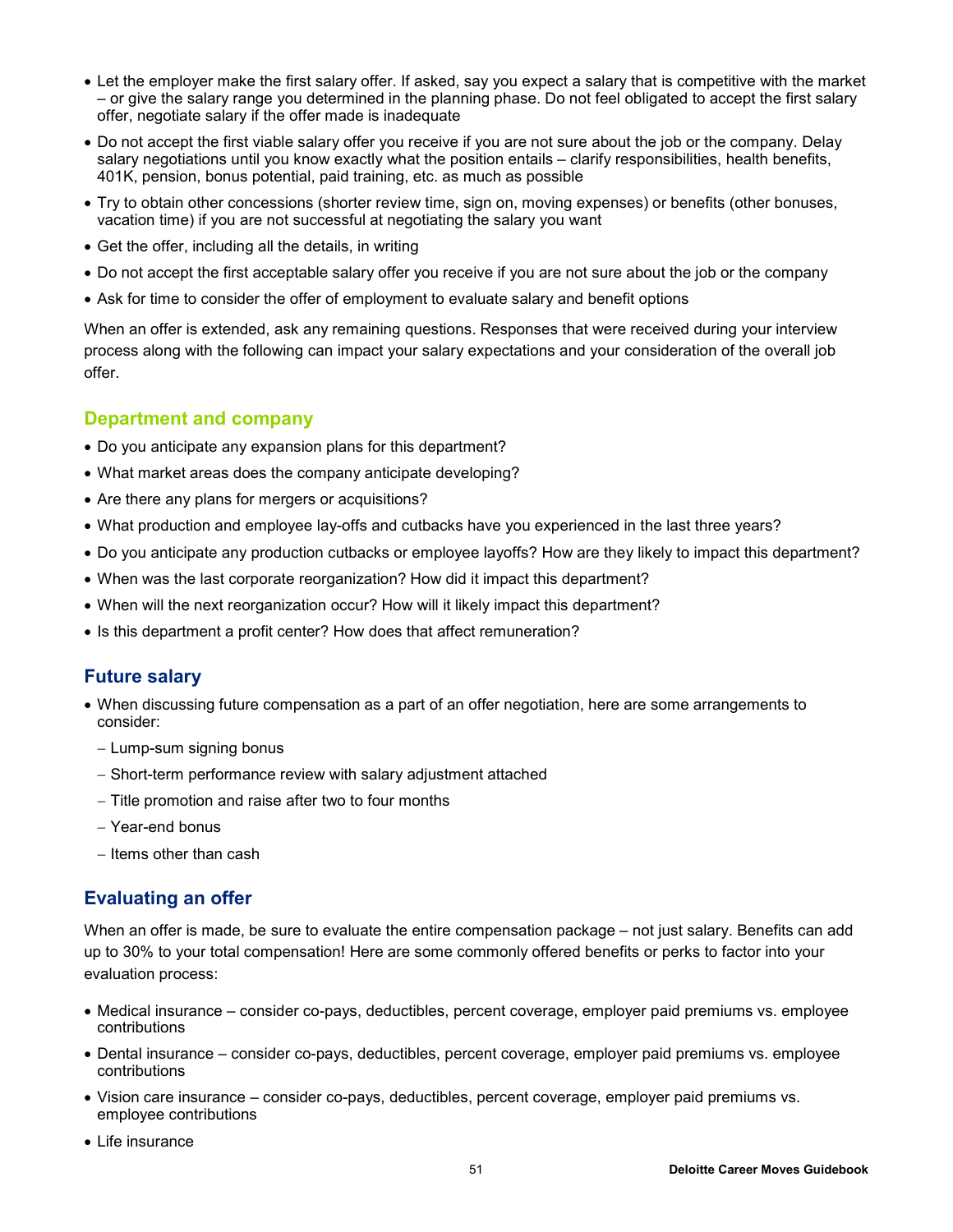- Accidental death insurance
- Business travel insurance
- Disability insurance and company sponsored disability plans
- Vacation days
- Paid holidays
- Paid sick leave
- Personal days
- 401(k) plans, including employer matching
- Pension plans
- Profit sharing
- Stock options/ESOPs
- Deferred compensation
- Tuition reimbursement
- Health clubs allowances
- On-site/back-up childcare assistance
- Car or car allowance
- Dependent care
- Employee assistance program
- Overtime/travel premiums/compensation time
- Parking, commuting, expense reimbursement
- Relocation expenses
- Flexible work arrangements

As you evaluate the offer, consider the following questions and their relative importance to you. Your results from the "Creating the Filter" exercise can serve as a useful resource to help you assess relative importance.

- Do you like the work?
- Can you be trained in a reasonable period of time and therefore, have a realistic chance of success?
- Are you able to transfer skills and experience from previous jobs to contribute to your success in the new organization?
- Are the responsibilities likely to provide you with a challenge? Will you have sufficient autonomy in your role?
- Is the opportunity for growth and advancement compatible with your needs and desires?
- Will the company provide support for your professional development, including support for continuing education, training and mentoring?
- Are the company's location, stability and reputation in line with your needs?
- Is the stability and growth potential of the industry in line with your needs?
- Is the culture of the company conducive to your enjoying working there?
- Can you get along with your new manager and immediate co-workers?
- Is the senior leadership of the organization a reputable and high-quality group?
- Will the position provide you with a lifestyle, including work hours and travel requirements, that is suitable for you and your family?
- Is the salary and total compensation package the best you can get?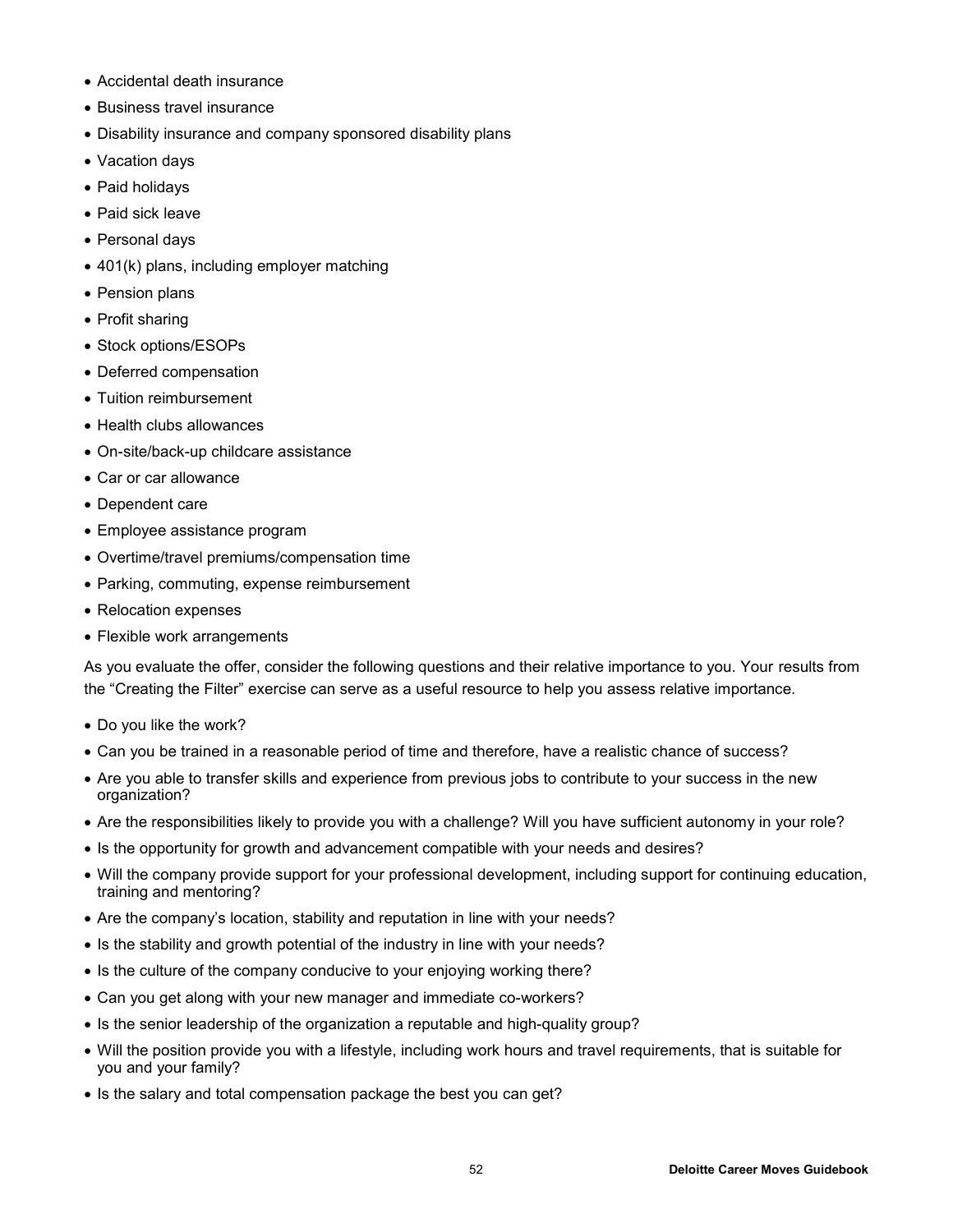## **Multiple offers**

In a tight job market, multiple offers sound too good to be true. However, if you find yourself considering more than one offer, do take time to evaluate the offers carefully or else you could find yourself searching for a job again soon.

How do you choose the right one? You have done your research and know the backgrounds of the companies, but there is something more you need to do before you make your decision.

You need a strategy to evaluate the offers. A simple way to do this is to put together a spreadsheet with the company names across the top and your values and needs listed down the left hand side. Under each company's name, assign a score from 1 to 10 for each of the items in your values/needs list. A sample of the spreadsheet with your top five values might look like this:

| <b>Value</b>                                                                                                                                                                                                       | <b>Company 1</b> | <b>Company 2</b> |
|--------------------------------------------------------------------------------------------------------------------------------------------------------------------------------------------------------------------|------------------|------------------|
| <b>Security and Stability:</b> Laid off twice in the<br>past five years, and looking for a home with a<br>solid company.                                                                                           |                  |                  |
| Personal, Family and Work/Life Balance: A<br>top personal value is family. Worked over 60<br>hours each week in last job. Not eager to get<br>back into that work frenzy again.                                    |                  |                  |
| <b>Meaningful Work, Make a Contribution:</b><br>Want to feel work means something in the<br>bigger picture, and that I am contributing and<br>making a difference.                                                 |                  |                  |
| Location: Goes hand-in-hand with balance. If<br>I have to spend three to four hours a day<br>commuting, it means time spent away from<br>my family. Telecommuting a couple of days a<br>week may be a possibility. |                  |                  |
| Salary and Benefits: Important, but not as<br>important as the other values. I want to be<br>paid what I am worth, but would be willing to<br>negotiate to get some of my other needs met.                         |                  |                  |
| Total                                                                                                                                                                                                              |                  |                  |

Total the columns and compare overall scores. You may find, for example, that although one of the companies offers more money, the risks are higher and the time away from your family may not be worth the extra dollars. This approach allows you to see how your priorities affect your decision. You do not necessarily have to accept the offer with the highest score. The purpose of evaluating the job offers in this manner is to understand how your values and needs are addressed by each position and then being able to make a decision with your eyes open to the trade-offs you may be faced with making. See Appendix H for a copy of a blank worksheet and a sample of a completed one.

There are always variables that cannot be predicted when accepting an offer, but using an analytical approach can help you make a more informed and objective decision. Making a bad decision can result in your being miserable and feeling unfulfilled, but unable to leave because you have only been in the job for a few months. It is always best to evaluate any offer, but if there is more than one offer to choose from it is essential.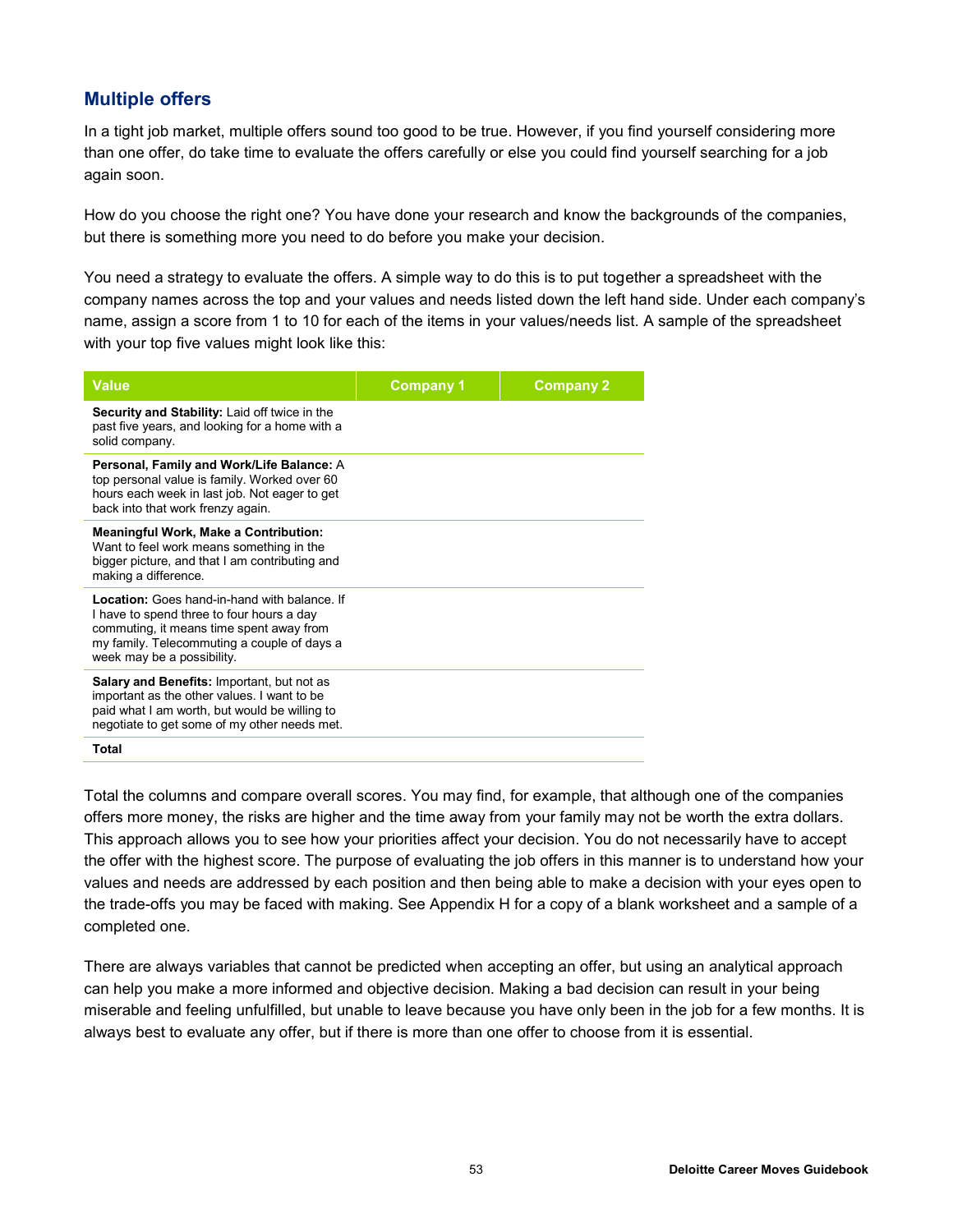## **Declining an offer**

Many job seekers feel lucky to receive any job offer, especially when unemployment levels are high. But whether the compensation is too low, the location is inconvenient or the job is not the right fit, sometimes you need to say, "No thanks."

In a stress-filled job search, it is tempting to only turn down an offer verbally; however, it is more professional to decline the offer verbally and in writing. Keep these four tips in mind:

- **Be Prompt:** As soon as you have made your decision, call the hiring manager and write a letter declining the offer. The company will need to offer the position to someone else, and you do not want to hold up the process.
- **Be Courteous:** Your letter should be professional and courteous. You may be turning down this position, but you might want to be considered for future opportunities. Smart job seekers use every possible chance to network, so thank each person with whom you interviewed and wish them and their company continued success.
- **Be Diplomatic:** If you have received another, more generous offer, avoid mentioning the details of the position you are accepting. Let the hiring manager know that you were impressed by the company and carefully considered the offer, but you are accepting a position that better suits your career objectives.
- **Be Concise:** This is not the place to tout your credentials and career accomplishments. The company already realizes your value, so keep your letter short and sweet.

## **Reneging on offers**

At some point during your job search, you may find yourself considering multiple job offers. While it is great to feel in demand, multiple offers can pose a dilemma. What do you do if the first offer received, while representing a good career move, is not your ideal position and you believe the dream job could be just a phone call away? How long can you hold out before accepting or declining the other offer?

Not treating any offer or future employer with full respect can mean that two job offers quickly turn into none and you create bad feeling along the way with potential employers. It is safe to say that industries are small enough to have a close knit group of recruiters and you do not want to be the name that everyone remembers; and not for a good reason.

Once you have decided on a specific employer, you should accept the offer in good faith, notify other employers of your decision, and withdraw yourself from the recruiting process. If you renege on a job offer, you may be "burning your bridges" and it could come back to haunt you later.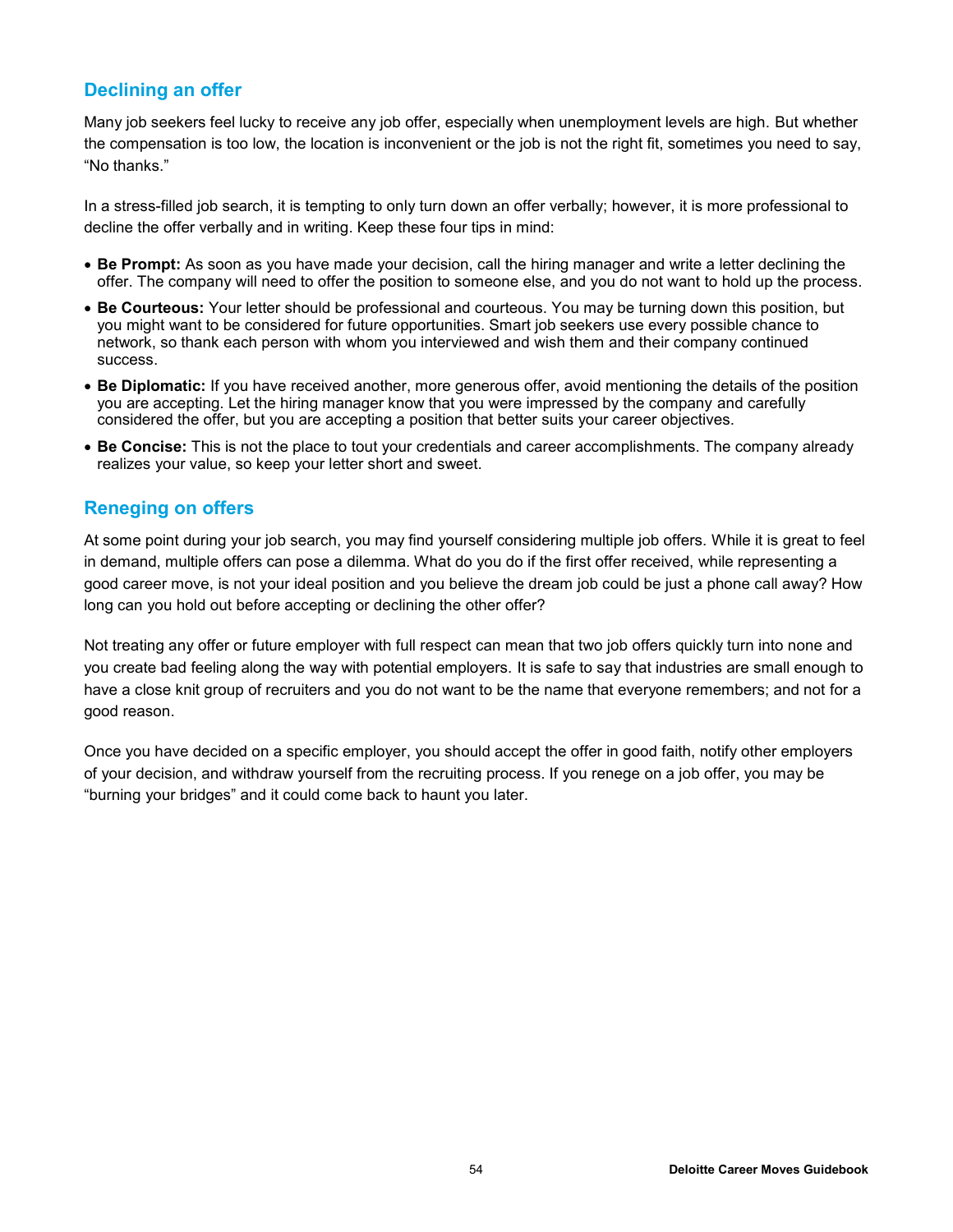## **Sample decline letter**

September 7, 2004

Judy Larson Director of Human Resources ABC Company 1200 Grand Avenue Kansas City, MO 64106

Dear Ms. Larson:

Thank you for offering me the assistant manager position in warehouse operations. Regretfully, I must decline your offer as I have accepted a position with another firm. While I was very interested in the opportunity and working with your team, the position I accepted is better matched to my credentials and career aspirations.

Thanks, again, for taking the time to meet with me and for the generous employment offer. I am impressed by ABC Company's mission, values, goals and commitment to quality and service. I wish you and your colleagues much continued success and hope that we meet again in the future.

Kind regards,

Tim Woods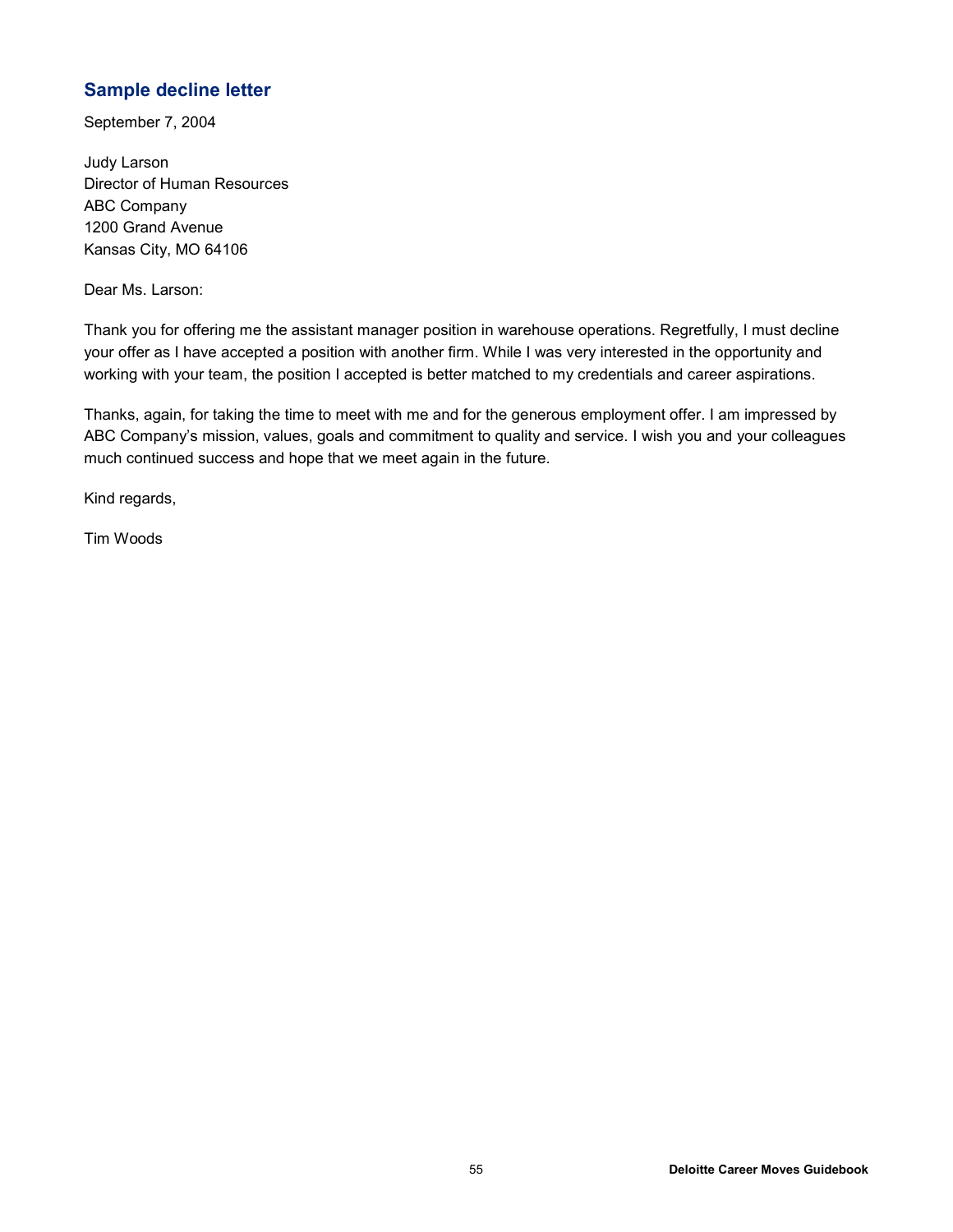# Starting your new job

Starting a new position is an exciting process, but also a critical one. Taking a few key steps in the beginning can be invaluable in setting the stage for your success. First impressions are key and your reputation with your new organization will be built, in part, on the way you are perceived during the first weeks in your new role. Setting expectations and goals upfront can also make a positive impact and get you started on the right foot. Here are a few important things to keep in mind.

## **Preparing for the first day**

Be well rested and prepared for your first day at your new company. You might want to pick out what you plan to wear and get your brief case, etc., ready the night before so that you are not rushed or running late. Be on time or even early. It is also a good idea to prepare mentally for the big day and write down your thoughts on the following:

- What are the top three things you hope to learn or accomplish?
- What is your understanding of your new role?
- What projects do you perceive to be the most important?
- What projects or aspects of your position are you most excited about?

## **The first week**

Again, you will be making your first impression on many of the people you will be working with during your first week with the organization. A good rule of thumb is to give 110% in your first weeks — this will help to set a positive tone and positively influence the way others view your work ethic, attitude and effectiveness.

## **In general**

- Be sincere, positive, eager and energetic.
- Recognize that your co-workers will be busy, so may not be able to readily devote time to you be patient.
- Do not offer your life story to new co-workers. Take time to get to know them.
- Be on time to meetings or appointments, as well as to the office each day.
- Carefully complete all paperwork for your new position.
- Be open, willing, and start learning.
- Ask questions and take notes on what you learn. This will prevent you from having to ask the same questions over and over.
- Be positive and do not engage in negativity, even if your co-workers are.
- Make an effort to establish relationships. If confronted with a personality clash with another co-worker, make every effort to find a way to work effectively with that individual. Recognize the contributions and areas for improvement that you each bring to the table.
- Obtain a job description if available, if not, offer to create one.
- Learn your chain of command.
- Acknowledge others for the assistance and guidance that they provide you.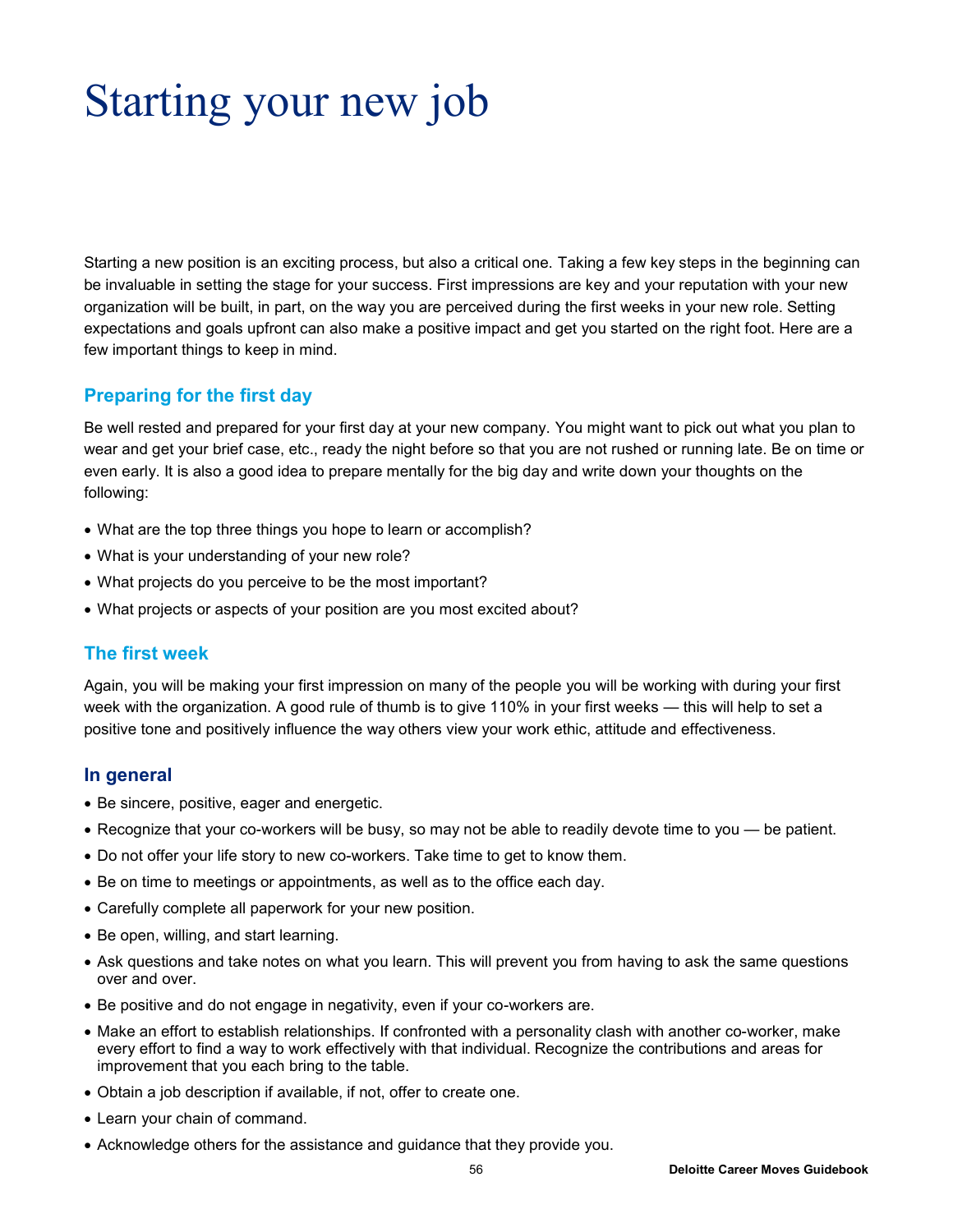## **Regarding your manager**

This is a great time to set expectations and make sure that you and your boss are going to be on the same page moving forward. Talking through work styles and best means of communication can be helpful too. This will be a good time to help frame and mold your new position to whatever extent you can, rather than having that done for you.

- If it is not done already, schedule time with your new manager to discuss and define goals and expectations of your new position.
- Establish goals for your new position. Nail down expectations of the first ninety days, six months, and first year, if possible.
- Using what you wrote down the night before your first day, compare notes about your goals for this week.
- What general learning about your position and the company are important for you to focus on?
- What projects demand your immediate attention and what are some longer-term projects you can get a head start on? Be sure to understand key deadlines and milestones as well as expected communication points.
- Who are the key people you should introduce yourself to and/or schedule meetings with?
- Are there discrepancies between your manager's expectations/assumptions/perceptions/style and yours? Now would be a good time to discuss those and reach consensus. Get to know your manager's style by having a conversation around the following questions:
	- How would you like me to update you on my work progress? Do you just like to see finished products and projects, or would you rather be updated periodically throughout a project? How often would you like to be updated?
	- Would it be beneficial to schedule weekly/monthly one-on-one meetings?
	- What are the top three projects I should focus on right now?
	- Of all my job responsibilities, which one(s) do you feel are most important for me to master quickly?
	- If I need to communicate with you, do you prefer e-mails, voicemails, phone calls or face-to-face meetings?
	- Given the company culture, how can I best follow the correct "chain of command" when suggesting new ideas or taking action?
	- What is your preferred style for conducting meetings?
	- Are there any political issues in our department or division of which I should be aware? How will these issues affect my job?
	- In addition to you and my immediate co-workers, are there other employees with whom I will be interacting on a regular basis?
	- How can I contribute to a positive atmosphere in our department or team?

## **Staying organized**

You will likely be presented with a lot of new information during the first week of a new job. You need to get yourself organized using whatever method works best for you to avoid becoming overwhelmed. Establish a system to manage your time, tasks, deadlines and meetings effectively. If you have not done so already, be sure to get exposure to the systems used in the office voicemail, e-mail, databases or any proprietary software. These things may take time to learn and slow you down a bit initially.

## **Building new relationships**

Based on discussions with your manager and some of the exposure you have already gotten, make a list of some of those key people you have identified who you should begin to meet with. Start getting those meetings scheduled. There are multiple benefits to this: First, it will begin to establish relationships and possibly friendships with your co-workers. Second, it will show your initiative and desire to be successful. Third, it will hopefully provide you with some key information that will serve you well in your new role. Fourth, it will help you in forming your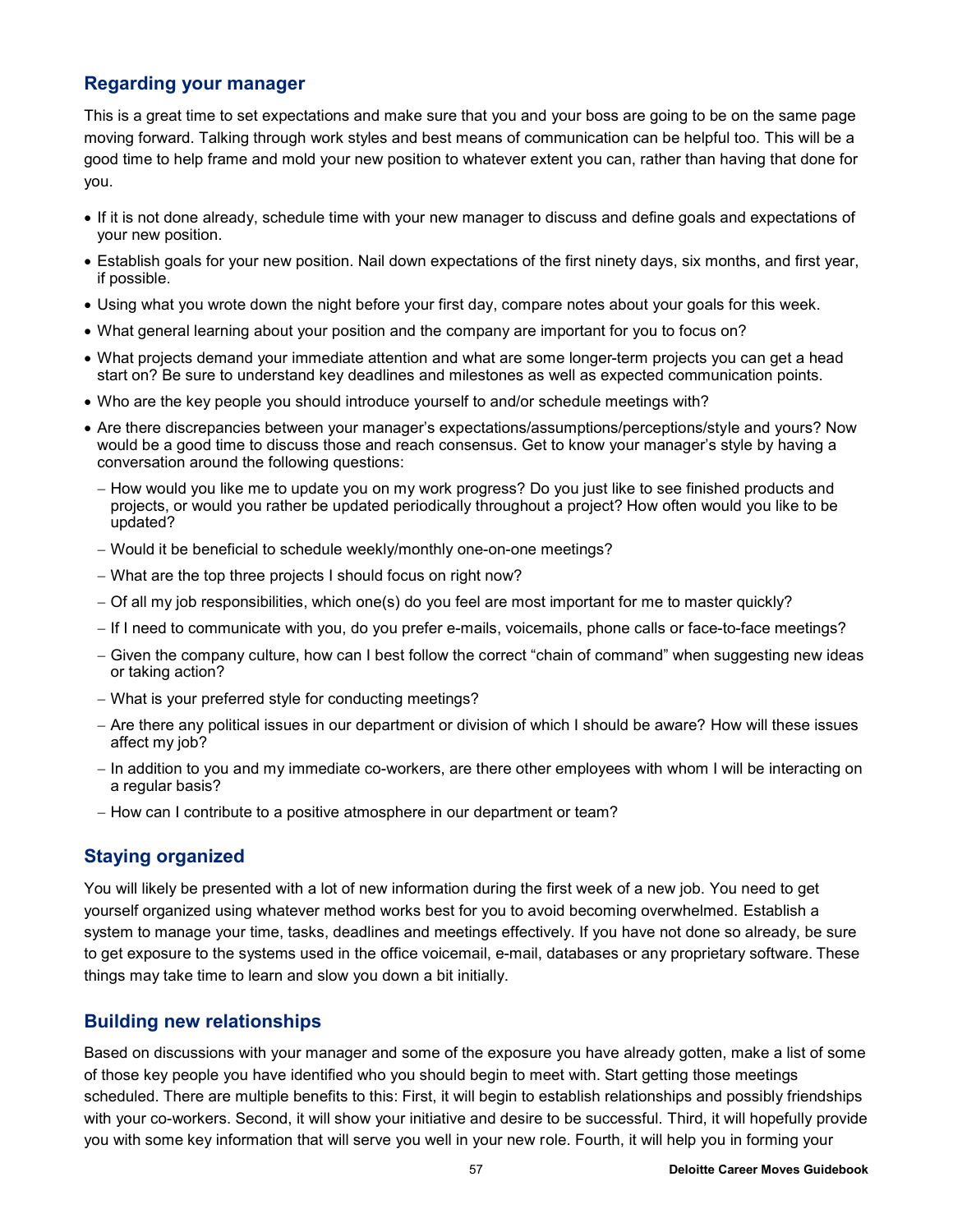internal network, which can be invaluable throughout your tenure with the organization and even beyond. Here are a few ideas of things to cover:

- How does your role interface with their role and what expectations should be discussed?
- What can they share with you regarding the culture of your function/division, their function/division and the company as a whole?
- What key advice can they share with you that will help you to be successful?
- What should you know about your boss and ways to best be successful with him/her? What is the best way to approach your boss for feedback or assistance (hopefully this was covered to some degree during your previous meeting with your boss, but it can be helpful to get another perspective)

#### **Key company information**

If you are not well versed in some of the office logistics yet, now would be a good time to make sure you are familiar with key processes and systems. A few things to get information on if you need to:

- Who do you need to contact regarding benefits, W2, 401K, etc.?
- Is there required training you need to be aware of?
- How do you obtain any required items such as a cell phone, calling card, corporate credit card, etc.?
- How do you make travel arrangements? Who is the key contact and what are the key policies tied to that process?
- Where do you go when you have an IT issue?
- What's the procedure for ordering office supplies or requesting expense reimbursements?
- Anticipate individuals/departments you will need to work with and understand how best to facilitate that. Contact them and ask questions

#### **Regrouping with your supervisor**

Now that you are about to finish your first week with your new organization, it would be a good time to reconvene with your manager to fill him/her on what you have accomplished this week and to see how you are doing in meeting his or her expectations. If there is a breakdown, it is best to understand it and remedy it as soon as possible. Your efforts will also show your boss how proactive you are and how seriously you are committed to being successful in your role. Be sure to take notes on specific ideas and feedback that you receive, especially for areas of improvement.

- How are you doing compared to the goals that you and your manager established earlier in the week?
- What other key actions can your boss think of that you have not already accomplished?
- If it was not covered during the interviewing process, are there any informal evaluation points that are standard practice (e.g., a 30-day review)? When are the formal review points (e.g., Mid-Year and Annual Reviews)? Are there key competencies that you are evaluated against and what is the best way to learn about them? (This could also be covered at a slightly earlier or later point, depending on what makes sense for your situation.)

#### **The first month**

As you near the completion of your first month, here are a few more things to keep in focus:

- Know the organizational structure and strategy
- Discover the needs of your function
- Know your manager, peers, and subordinates. Volunteer for business related extracurricular activities. Join the department for social events or business associates for lunch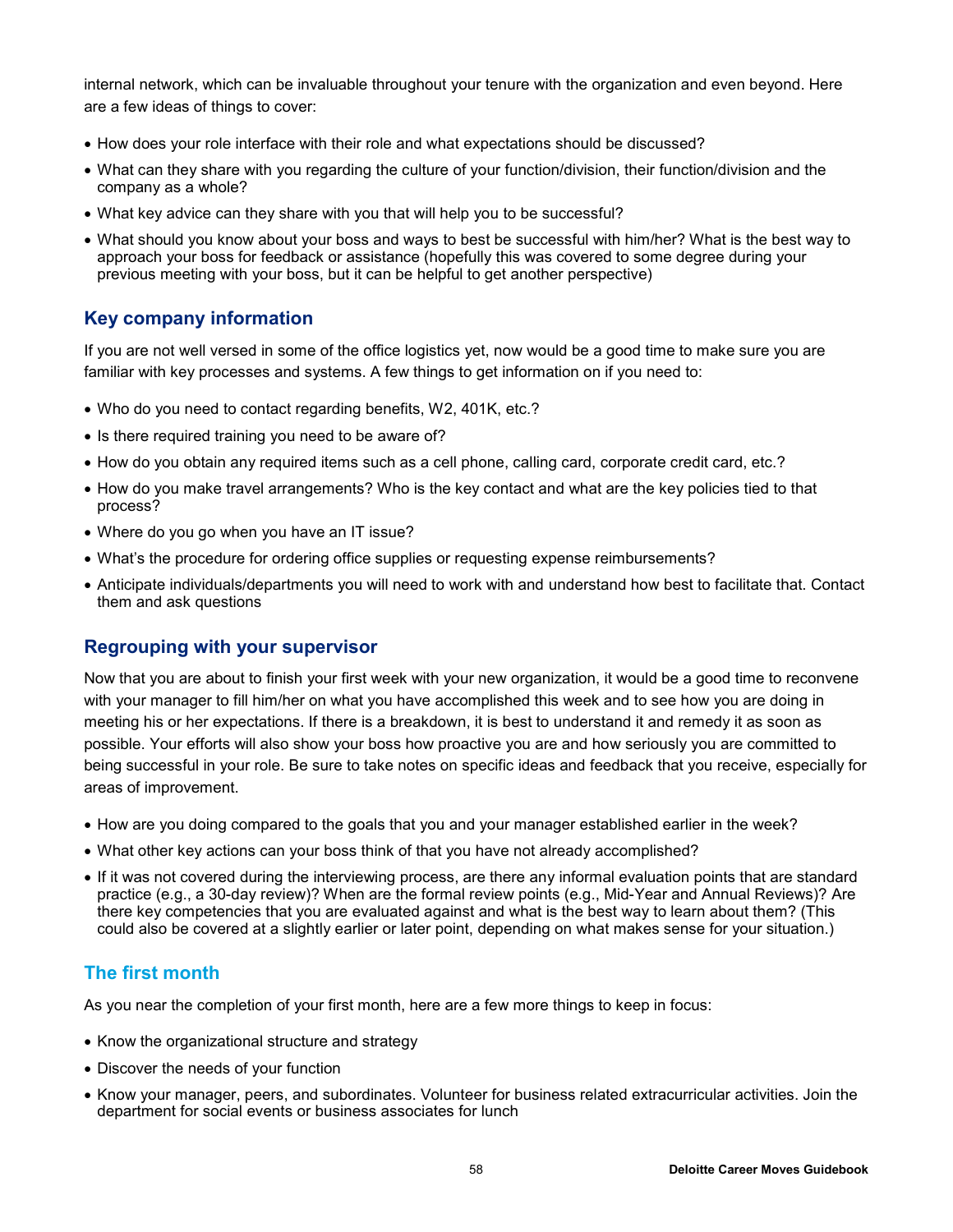- Evaluate the personalities of those with whom you work. Discover how they work together and what makes them a successful team
- Study other successful individuals what do they do right? Identify what makes them successful and how you can do the same
- Learn the various modes of communication within the organization. For instance, does everyone communicate via memos, e-mails, or verbally?
- If it has not been discussed already, what form of communication does your manager prefer?
- Make your best attempt to understand strategic initiatives and vision well in terms of capabilities, finance, budgeting, existing strategies and priorities
- Know the vision, mission, and values of the firm or department/function/service line. Discover how much these concepts are followed
- Be sure to stay in contact with key individuals within your network that you communicated with prior to starting your new position – let them know how things are going and ask them if there is anything you can do for them

Many of the action steps you have taken thus far will be activities you should continue over the next two months. Be sure to revisit the questions and steps above, as many of them will take time to complete.

## **The first year**

- Draw on your past experiences, look at your successes to help plan for your future
- Discover obstacles in your way and come up with an action plan to overcome and tackle those obstacles
- With the help of your manager, create a personal development process. What types of training or additional education might you need to be more productive?
- Always be prepared for changes within the industry and train yourself for your next position
- Create and maintain a development journal. List areas for self-improvement, evaluate accomplishments and develop networking contacts. Ask yourself how you might address any areas for development
- Continually assess your strengths and weaknesses within the position
- Apply active listening skills and questioning techniques to observe and gather information from subordinates and colleagues
- Develop relationships with other supervisors or executives besides your direct boss or manager
- Achieve results that are important to your company and ensure that the accomplishments are known to key decision makers
- Continually work on improving critical skills such as: communication, leadership, teaming taking initiative, networking, etc.
- Remain disciplined in your work habits by setting goals and consistently achieving or revising them to fit your situation

Manage your time as well as you can. If you do not seem to accomplish what you believe you should seek development in these areas.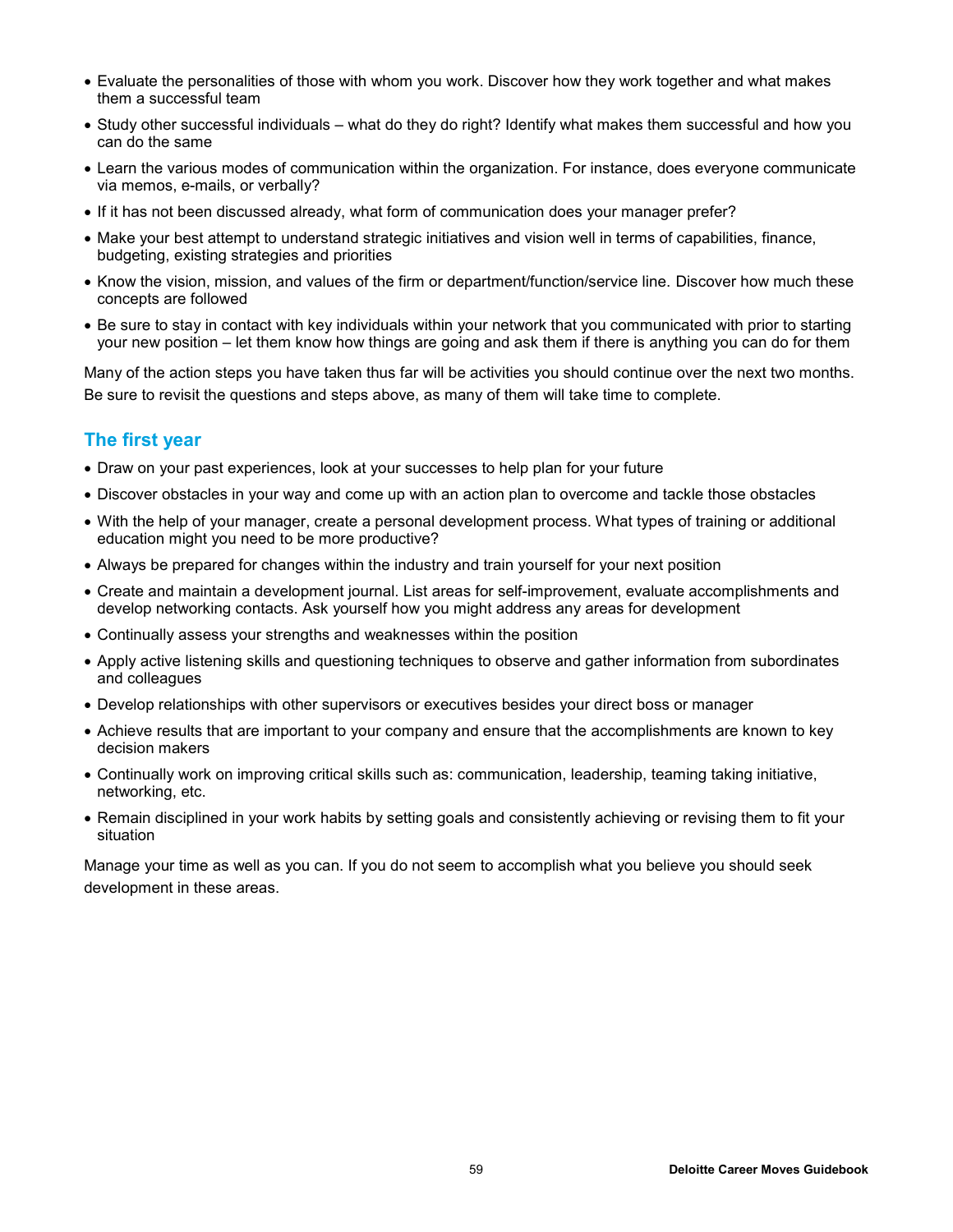## Sources

## **First steps**

- "Telling Your Family and Friends You've Been Laid Off," Ceridian ([www.lifeworks.com\)](www.lifeworks.com)
- "Emotional Rollercoaster" graph, Darlene Davis, The Ryan Group

#### **Creating a job search action plan**

- What Color is Your Parachute, Richard N. Bolles
- "The Career Counselor's Handbook," Richard N. Bolles and Howard Figler
- "6 Steps to a Job Search Action Plan," Sherrie Gong Taguchi (<www.wetfeet.com>)

#### **Building a resume**

- "How to Write a Career Summary," Kim Isaacs [\(www.monster.com\)](www.monster.com)
- "Tips for Creating a Concise Resume," Kim Isaacs (<www.monster.com>)
- "Use Numbers to Highlight Your Accomplishments," Peter Vogt (<www.monster.com>)
- "Top 20 Recruiter Pet Peeves About Resumes," Michael Worthington [\(www.ResumeDoctor.com](www.ResumeDoctor.com))
- "Spotty Work History Resume Tips," Kim Isaacs (<www.monster.com>)
- "Job Termination and Your Resume," Kim Isaacs (<www.monster.com>)
- "Revamp Your Resume for a Career Change," Kim Isaacs (<www.monster.com>)
- "Long-Term Employment on Your Resume," Kim Isaacs (<www.monster.com>)
- "Resume Dilemma: No Degree," Kim Isaacs [\(www.monster.com](www.monster.com))
- "Create a Salary History," Kim Isaacs [\(www.monster.com](www.monster.com))

#### **Job search correspondence**

- "Cover Letter Etiquette," Kim Isaacs [\(www.monster.com](www.monster.com))
- "Cold Cover Letters," Kim Isaacs [\(www.monster.com](www.monster.com))
- "Networking Letters 101," Kim Isaacs ([www.monster.com\)](www.monster.com)
- "Write Winning Thank-You Letters," Wendy S. Enelow (<www.monster.com>)
- "The Power of a Simple Thank-You Note," Peter Vogt (<www.monster.com>)

#### **Networking**

- "Networking: The Key to Successful Marketing," Robin Throckmorton, M.A., SPHR (SHRMFORUM<www.shrm.org>)
- "Job Hunters Should Learn Role-Reversal Networking," Tom Englander [\(www.careerjournal.com\)](www.careerjournal.com)
- "Broaden Your Network," David DeJean (<www.monster.com>)
- "Open New Doors," Wendy S. Enlow (<www.monster.com>)
- . "Toxic Networking," John Rossheim ([www.monster.com\)](www.monster.com)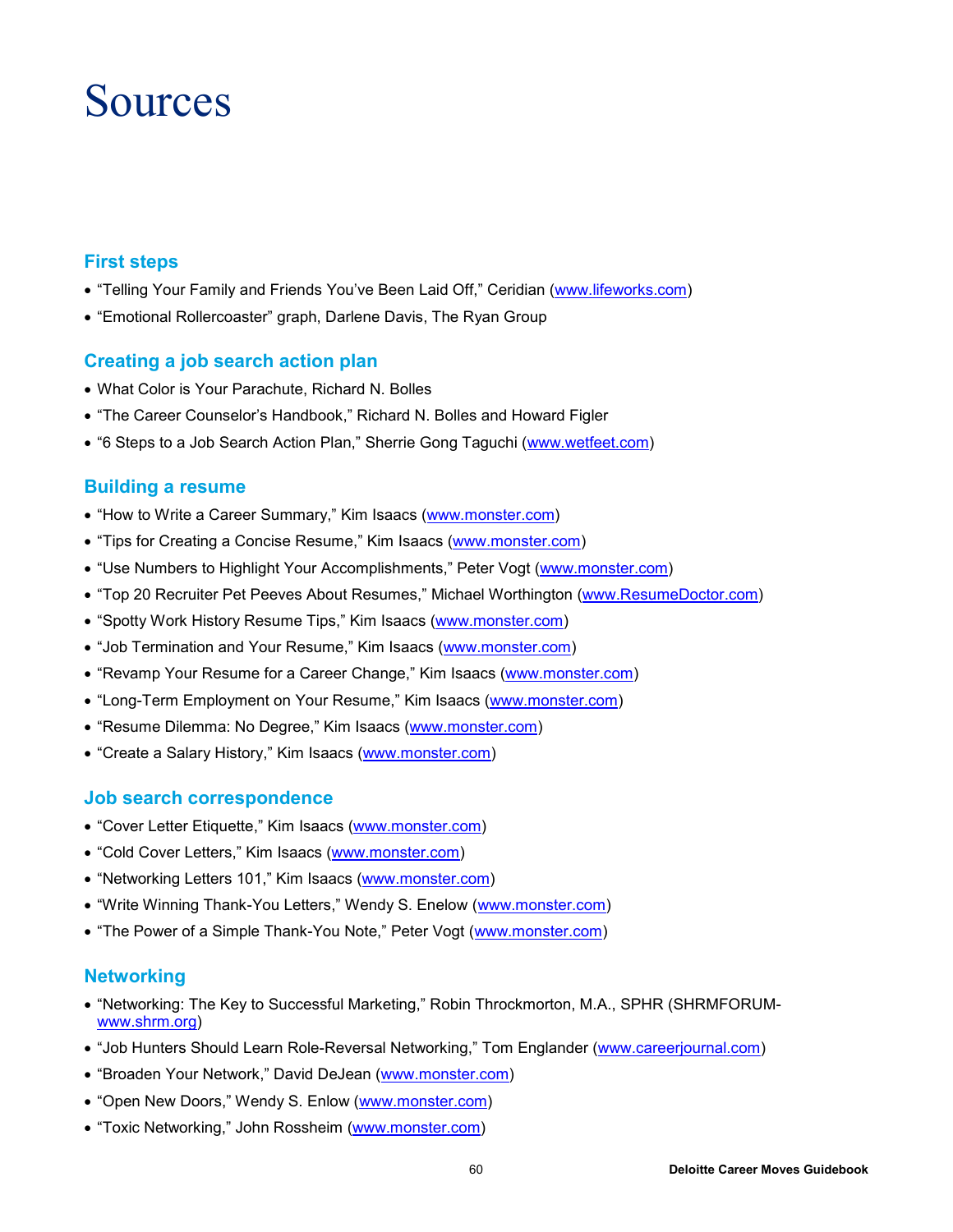"Informational Interviewing, The Neglected Job Search Tool," Carole Martin [\(www.monster.com](www.monster.com))

## **Search firms**

- Knock 'em Dead 2002, Martin Yates
- Don Wilson, Allerton, Henegan, O'Neil, and Wilson LLP

## **Using the internet**

- "Using the Internet For Your Job Search," Karen Silins, ACP Forum
- Career Xroads The World's Leading Reference Guide to Job Resume Websites, Gerry Crispin and Mark Mehler, 2003 Edition
- <www.job-hunt.org>

## **Interviewing**

- "The One-on-One," Carole Martin [\(www.monster.com\)](www.monster.com)
- "You Can Survive the Behavioral Interview," Carole Martin [\(www.monster.com\)](www.monster.com)
- "Your Turn to Ask Questions," Thad Peterson [\(www.monster.com\)](www.monster.com)
- "Interview Cheat Sheet," Carole Martin [\(www.monster.com\)](www.monster.com)
- "Interviewing 101," Valerie Lipow (<www.monster.com>)
- "Handling Multiple Interviewers," Carole Martin [\(www.monster.com\)](www.monster.com)
- "Beat Interview Brainteasers," Thad Peterson (<www.monster.com>)
- "Do You Have Any Questions?" Carole Martin (<www.monster.com>)
- "Gains from the Rejection Experience," Howard Figler, March 1991
- "The Rejection Letter," Carole Martin (<www.monster.com>)

## **Offers and negotiations**

- Knock 'em Dead 2003, Martin Yates
- "Select the Best Offer," Carole Martin [\(www.monster.com](www.monster.com))
- "Declining an Offer," Kim Issacs [\(www.monster.com](www.monster.com))

## **Starting your new job**

- "Wow 'em in a Week: How to Make a Winning Impression Your First Week on the Job" by Aparna Kumar (<www.wetfeet.com>)
- "Atlantic OnBoard," Atlantic Mutual Companies, 2000
- <www.deloittetransition.com>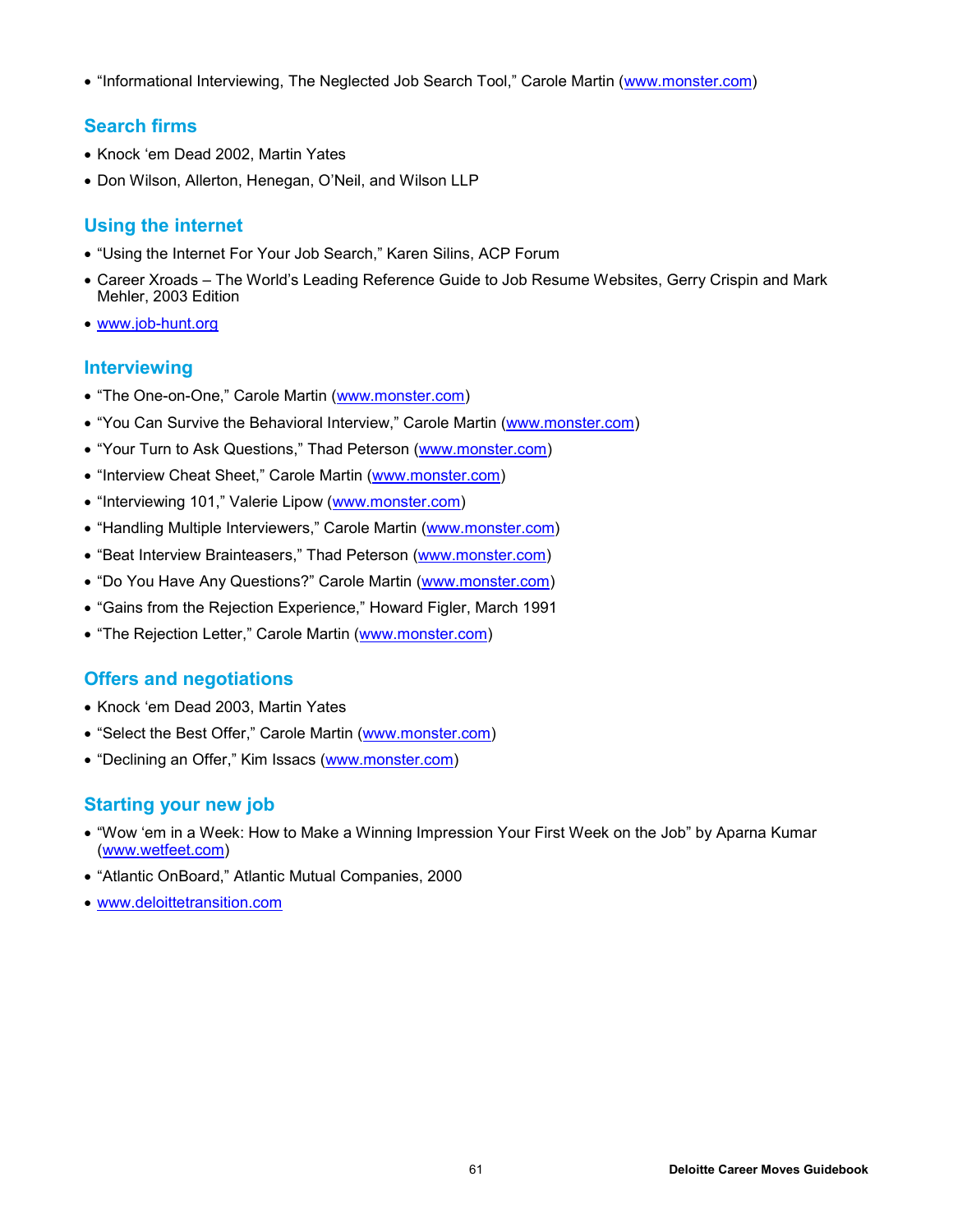## Appendix A: Articles on managing emotions, what to tell family and friends

#### **Emotional stages of a job transition**

#### **Initial stage emotions**

Job loss can come as a shock resulting in a feeling of disbelief and/or denial. Anxiety, depression, sadness, confusion and isolation may occur especially right after a lay-off. Oftentimes, these emotions are not only felt by the affected individual, but they are also felt by the individual's family and friends.

#### **Mid-stage emotions**

Mid-stage emotions typically include anger, resentment and blame. Displacing these emotions onto others is very common.

## **Final stage emotions**

Eventually a feeling of acceptance occurs, allowing for constructive progress to take place. At this stage, the previously negative emotions are transformed into positive energy and momentum begins to build.

## **Proactive emotion management**

- Take control establish a routine that creates balance between personal and career-related activities; exercise for your health and mental well-being.
- Establish a plan create goals and deadlines; prioritize your goals; this creates a sense of accomplishment and control which combats negative emotions.
- Strengthen your support system focus on current relationships and building new ones; these resources will bolster your emotional warehouse.
- Build your knowledge seek outside information to learn how to best handle the emotional ups and downs of a transition.
- Manage the process proactively managing your career transition process yields an overall sense of control and well-being.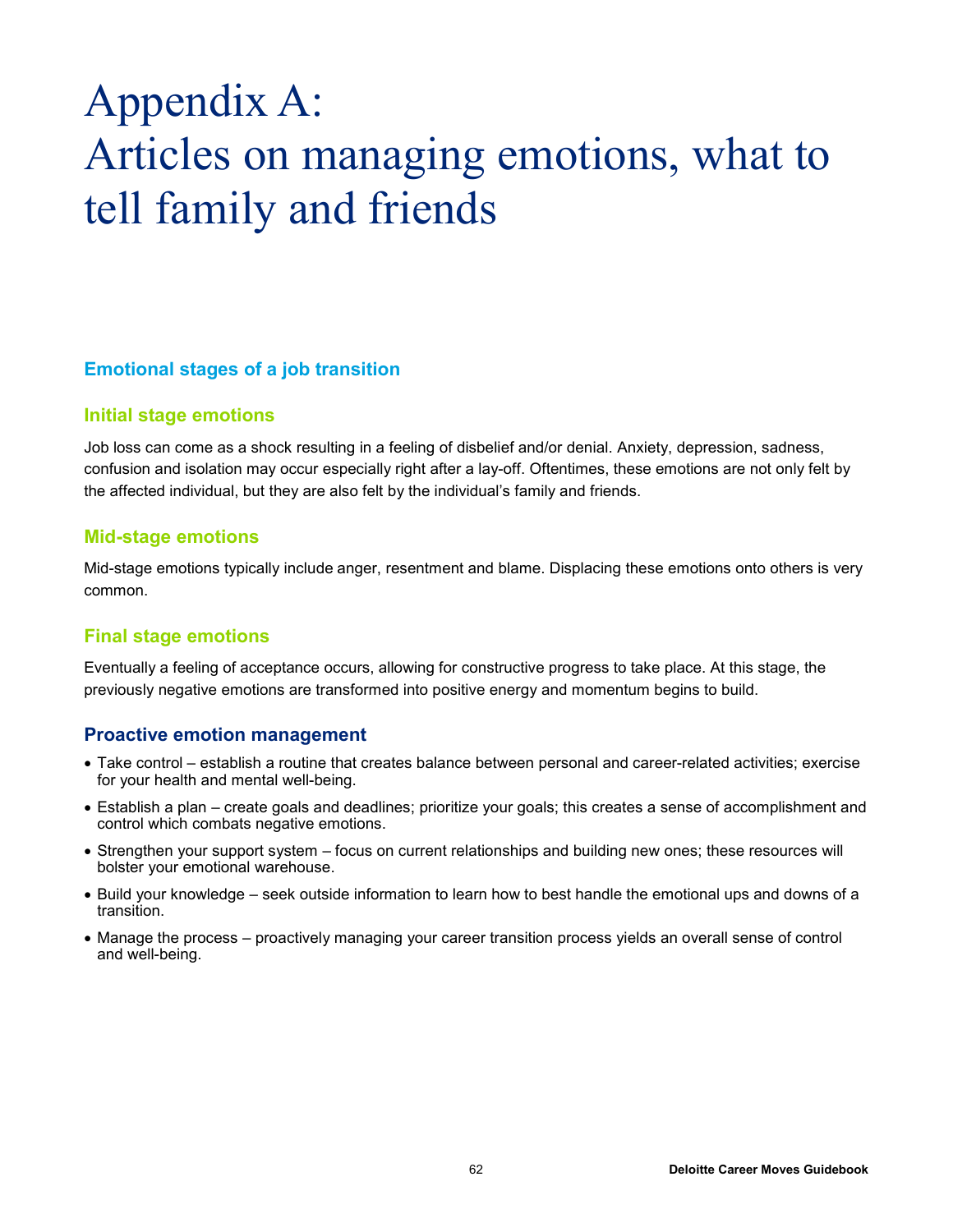## **Resource articles for managing emotions during a transition**

#### **Keeping the family calm after a job loss**

Learn tips for managing daily routines, domestic duties, financial worries, emotions, children's concerns and more.

#### **Learn how to manage job search stress**

Job loss can evoke a range of emotions from anger to shame. Learn strategies for managing emotions during a career transition.

#### **Managing anger during a job search**

Were you laid-off or fired? At some point, you will probably be told to "get past your anger" before interviewing for a new position. Learn strategies for doing so.

#### **How to support a partner who's just been laid off**

Will your relationship survive the stresses of unemployment? A partner can play a critical role in a job search. Learn ways partners can help during the process.

## **Finding family support after losing your job**

Learn about ways your family can support you during a job transition.

### **Picking up the pieces after the ax falls**

Gain access to financial advice for those who have lost their jobs.

## **Telling family and friends that you have been laid off**

Telling people close to you that you have been laid off can be very hard. You may worry that your spouse or partner will become emotional or angry, or blame you for events you could not control. You may worry that the layoff will be put a strain on your marriage or relationship or your family life. You may wonder what to say to your children, to other relatives, and to friends. It's important to talk openly and honestly with the people close to you about losing your job and to share what you are feeling and going through. Most people will be very understanding and will want to offer support, especially those who are closest to you.

#### **Telling your spouse or partner**

When you learn that you have lost your job, the first person you may want to tell is your spouse or partner. You may decide to pick up the phone right away and share everything that you know and are feeling. Some people wait to share the news until they get home. However, you choose to share the news, it's best to tell your spouse or partner that you have been laid off as soon as you can.

- Make sure your spouse or partner hears the news from you. Doing this is a way of showing your spouse or partner how important your relationship is to you and that you need and value his or her support.
- Take a deep breath. If you feel worried about the conversation, go for a walk or sit quietly for a few minutes and plan what you'll say before you go home.
- Be direct. Share the company's decision as a statement of fact. You might say, "I received some bad news at work today. The company announced layoffs and my job was eliminated. The layoff is effective….I have all the information for us to review together."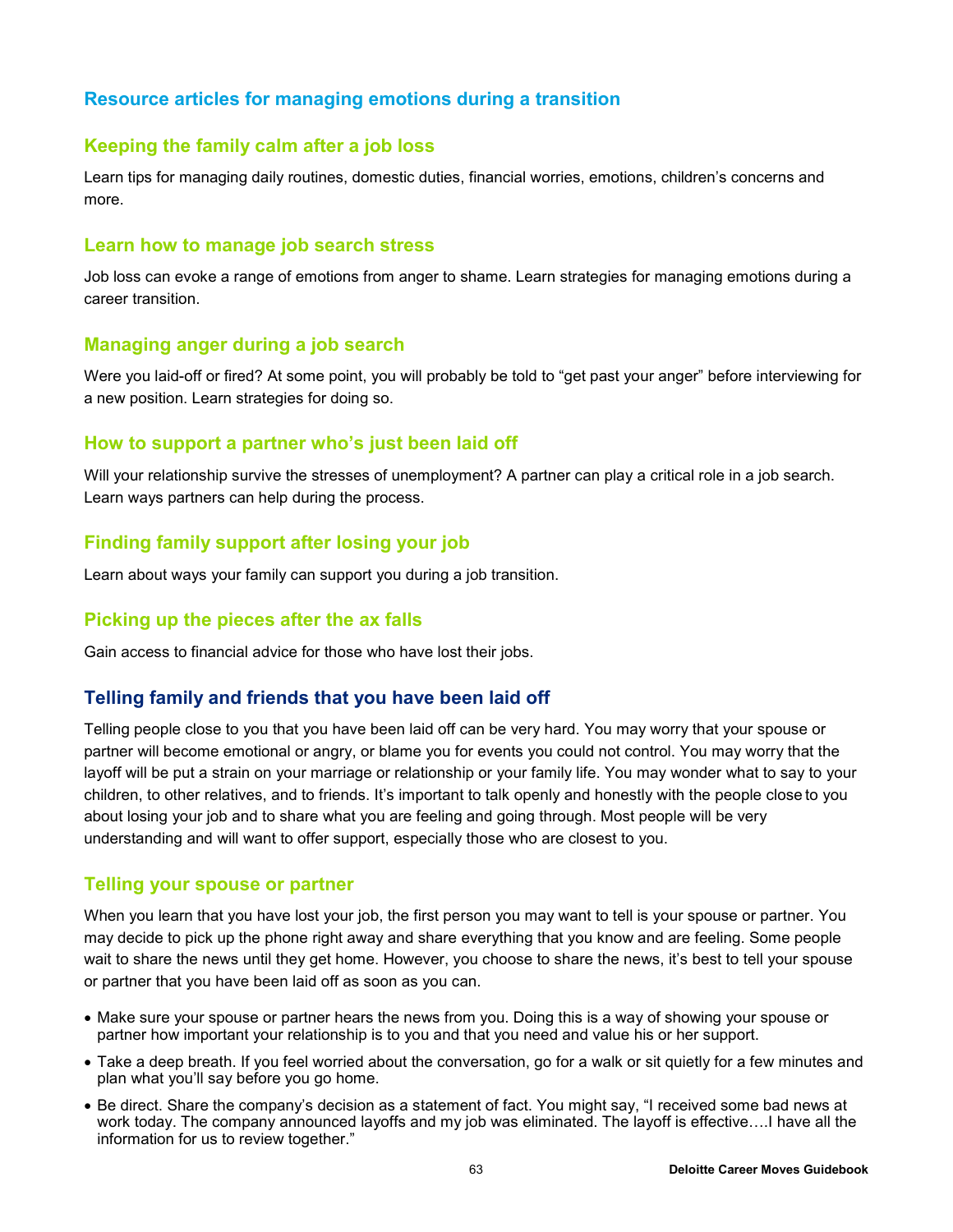- Share as much information as you have. Your spouse or partner may ask questions like these:
	- Why were you laid off?
	- $-$  Is there any chance that you'll be rehired if conditions change?
	- How much severance or other compensation will you receive?
	- How will you receive the money? Will you get a lump-sum payment, or get the money over a period of weeks, and if so, how many?
	- How long will your medical coverage continue?
	- How will this affect any life insurance or pension funds?
	- Will you receive any support in finding a new job?

You may have received answers to some or all of these questions in a letter you got from your manager or human resources department when you found out you were losing your job. Showing your spouse or partner the letter will help the two of you work together to deal successfully with all the uncertainties that you face.

- **Be truthful.** Don't suggest there's a chance that the company will hire you back if you know this won't happen. You both need accurate information to make plans for the future.
- **Remember how you felt when you heard the news.** If you were angry or numb when you found that you had lost your job, your spouse or partner may feel the same way. Be understanding if he or she has similar feelings and needs some support too.
- **Have the conversation with your spouse or partner in a private place where your children cannot hear.** This will allow the two of your to talk about and agree on what to say to the children about the layoff. Learning that a parent has lost a job can be unsettling for a child of any age. Getting a clear and consistent explanation from the two of you will help your children adjust to the news.

#### **Telling your child and helping your child adjust to the news**

The ages of your children will play a role in how much you tell them about your job loss and how they respond to it. Toddlers and preschoolers may not even understand what it means to have a job. All they may understand is that "Daddy goes to his office," or "Mommy can't play with me when she's working." So they may be very happy when a parent loses a job, because they may believe this means they will spend more time with you.

School-age children understand the link between jobs and money. A parent's job loss may affect them much more. They may be afraid that the job loss will mean they won't be able to enjoy their favorite activities, get birthday presents, or have enough to eat. If they have friends whose parents have lost jobs, they may assume that they'll have similar experiences – for example, if a friend had to move to another city, they may think they'll have to move, too. Teenagers may worry that you'll want them to get a job or that the layoff will mean they won't be able to go to college.

No matter what their ages, children tend to worry more about their parents' emotions than about money. They need their parents to provide a safe and secure world for them. If they sense that you are very upset, they may become upset, too.

The way to keep your children from worrying isn't to keep the news of your job loss from them or to pretend that everything will be exactly the same. If you act as though nothing will change, your child may feel betrayed if this turns out not to be true. Your child will feel confident and secure if you are truthful and if you prepare him or her for any expected changes.

Here are some guidelines when you talk with your child about job loss:

If you are in a two-parent family, have the conversation together with your spouse or partner and children.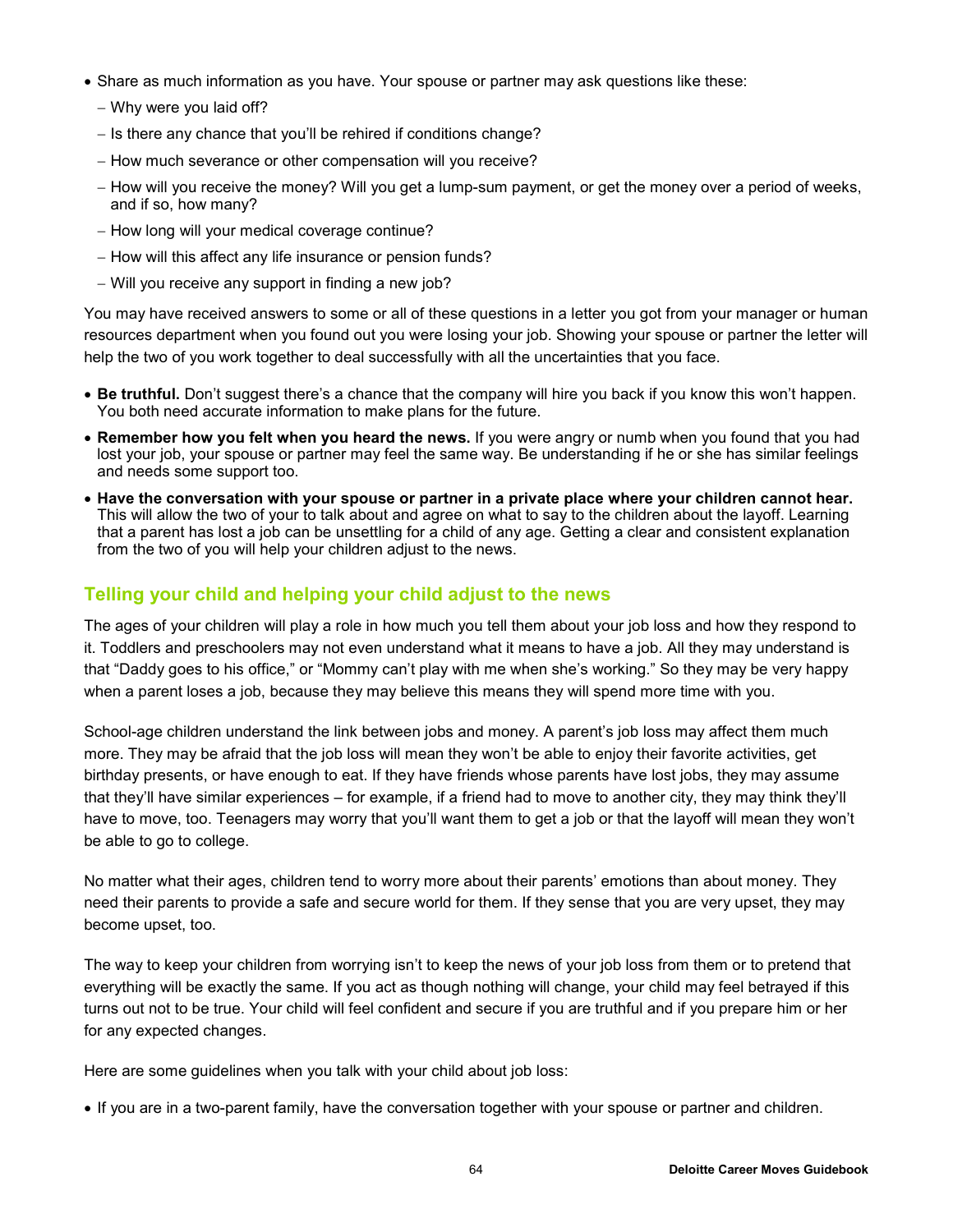- Be honest about the situation. If you try to hide the truth, your child may worry that things are worse that they are or wonder what else you are hiding. Explain what happened without overwhelming your child with too many details.
- Try not to become too emotional when you talk with your child about the job loss. Try to stay in control of your emotions so that your child doesn't become overly worried or frightened by the news.
- A preschool child doesn't need a lot of information. You might say to a child who is 4 or 5 years old, "Daddy lost his job. He won't be going to his job anymore. He's going to be looking for a new job, and when he finds one, he will go to a new place to work."
- A school-age child can handle more information. To a child who is 8 or 9, you might say, "Mommy isn't going to her job anymore." Unfortunately, the company cut back on the number of people who work there, and they cut mommy's job. But don't worry. She's going to look for another job, and she find something she likes even better. You'll keep going to your school and doing the things you usually do, like playing with Justin and Maria."
- A preteen or teenager needs even more information. You might tell a teenager, "I lost my job today. I feel sad because I liked the company and my work. I'm going to look for a new job. Until I find one, you can expect things to stay pretty much the same. If we find we need to cut back on our spending for a while, we will all pitch in and get through it together. So don't worry."
- Help your child find ways to explain to friends what happened. Older children worry a lot about what their friends think and what to say to them about a parent's job loss. They may feel embarrassed about what happened and, if they don't know how to explain it, may even pretend to friends that a parent didn't get laid off. ("My father is home on vacation.") Talk with your child about what to say to friends who ask why you are suddenly home during the afternoon. Your child might say, "My dad's company laid-off a lot of people and he lost his job. He's looking for a new job."
- Avoid making promises you may not be able to keep. It may take longer than you expect to find a job. If your child asks in the fall if he'll be able to go to camp next summer, don't promise him that he can go if there's a chance that you may not be able to afford it. It's better to say, "We'll try our best to send you to camp next summer. But let's wait to decide until we see how quickly I find a new job."
- Be realistic. Don't take trips or buy your child gifts that you can't afford, hoping that these will make life easier. Actions like these may send the message that the way to deal with a crisis is to spend money you don't have. Instead, show your children more helpful ways of coping with unexpected change. Look for inexpensive ways to have fun such as borrowing videos from the library or going to free activities in the park together as a family.
- Encourage your child to help out at home. Knowing they are helping out in tough times makes children feel good about themselves.
- Don't burden your child with adult worries. As you encourage your child to help out, make sure you don't involve your child in adult worries or talk about these in a place where your child can overhear you. Say that you're watching your money carefully, not that you're worried about the electric bill. Children who hear too many details about family problems may think that they caused them or have to solve them.
- Stick to your usual routines as much as possible. Children like and need predictable routines eating meals at certain times, having a story at bedtime, going to a family reunion like you always do. Familiar activities like these can be a great comfort to children who are going through a confusing time, so it's important to preserve as many as you can. It's better to give up an expensive annual vacation than to end the music lessons that your child loves.
- Be a positive role model. Show your children that it's possible to get through tough times with love, a positive attitude and a sense of humor.

## **Telling relatives and friends**

Figuring out what to tell other relatives and friends can be hard. You and your spouse or partner may have different ideas on how much information you want to reveal. And your relatives and friends may ask more questions than you feel comfortable answering.

To avoid problems, work out an agreement together about what you'll tell friends and family, and stick to your plan. Remember that you don't owe anyone an explanation for why you left your job or what financial arrangements this involved. But if you anticipate needing to ask your parents or in-laws for help later, it may be best to tell them the truth up front.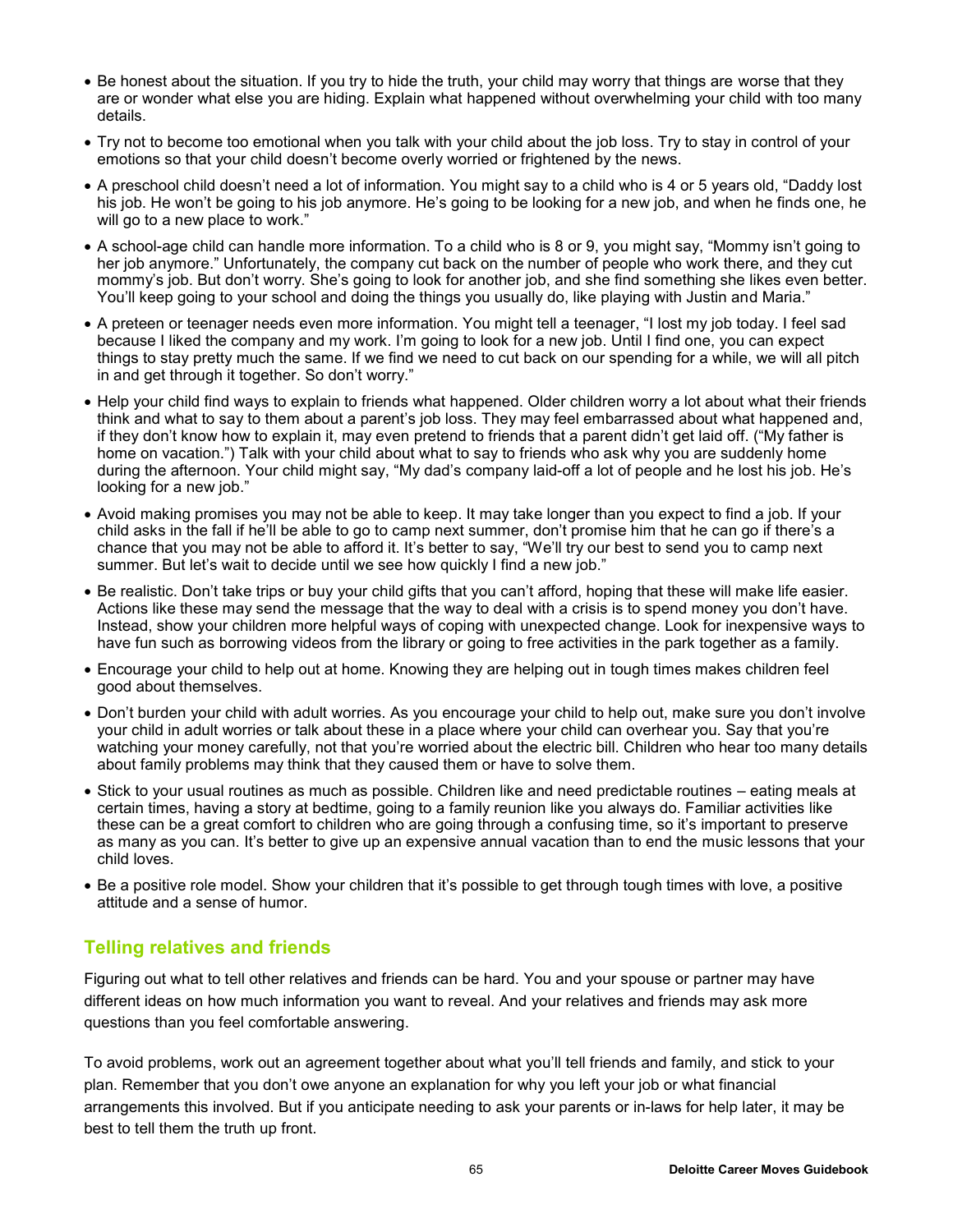If you feel comfortable telling friends and relatives that you were laid off, you might say, "My company eliminated many jobs last month, and mine was one of them. It's too bad, because I really liked my work. But I have several good leads for new jobs, and I'm hoping to be able to find work in the same field soon." If friends or relatives know people in your field, don't be shy about letting them know you would appreciate any leads they might have.

If you don't feel comfortable saying you were laid off, you might say, "I left my company, and I'm looking for a new job in the same line of work. I hope to find one soon."

No matter what you decide to say, focus on how you're moving forward. Talk about the kinds of opportunities that you're interested in exploring, so that your friends and family can pass along any information that might be helpful. Keeping in mind that layoffs have become very common and people may respond much more sympathetically than you imagined they would. Good friends and loving family members will want to help.

© 2001 Ceridian Corporation. All rights reserved. Reprinted with permission

| <b>Read</b>                    | Journals, books, newsletters in your chosen field                                                                                              |
|--------------------------------|------------------------------------------------------------------------------------------------------------------------------------------------|
| <b>Meet People</b>             | Who do the kinds of work you would like to be doing?                                                                                           |
| <b>Practice the Skills</b>     | Of this field of work; find ways to improve the skills you will need to be effective                                                           |
| <b>Attend Conferences</b>      | Of people who belong to this profession and become members yourself                                                                            |
| <b>Volunteer</b>               | Your services; participate in this kind of work in whatever ways you can; two or more hours<br>per week                                        |
| <b>Write</b>                   | Articles, newsletter pieces, or other items and submit them for publication                                                                    |
| <b>Acquire Training</b>        | In this profession through conferences, institutes or other professional development                                                           |
| <b>Visit Work Sites</b>        | Where people are involved in this field; observe the work environment and ask questions                                                        |
| Do Research                    | About this field, either on your own or in cooperation with someone who shares your<br>particular interests                                    |
| <b>Be a Customer or Client</b> | In this field so that you can experience the services offered or sample the products                                                           |
| <b>Form a Support Group</b>    | Of people who have similar interests in this career; include some who are employed the field<br>and others who are not yet but will be one day |

#### **Ways to be in your desired career right now**

© 1991 Howard Figler, "Zen and the Art of Careering."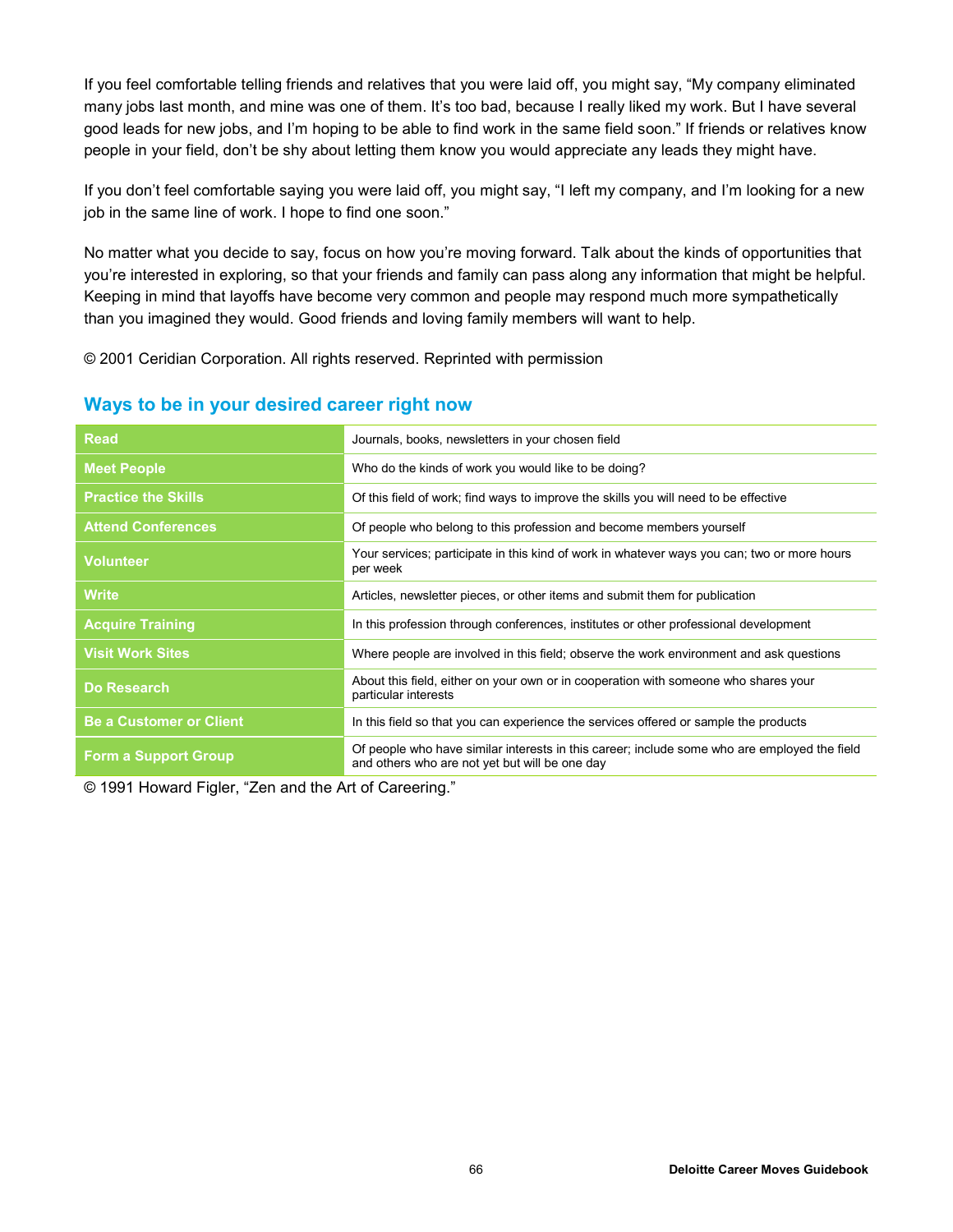# Appendix B: Action verbs

The following list will assist you in selecting appropriate action verbs that best describe the activities involved in your job. Some verbs may apply to more than one category, but are listed only once for brevity.

| <b>Plan</b> | (to develop)                                                               |
|-------------|----------------------------------------------------------------------------|
| analyze     | to separate into elements and critically examine                           |
| anticipate  | to foresee and deal with in advance; to forecast                           |
| compose     | to put or set down in writing                                              |
| correlate   | to establish a reciprocal relationship                                     |
| create      | to bring into existence; to produce through imaginative skill              |
| define      | to determine or identify the essential qualities or meanings of            |
| design      | to conceive, create, and execute according to plan                         |
| develop     | to disclose, discover, perfect, or unfold a plan or idea                   |
| devise      | to invent, to form new combinations or applications of ideas or principles |
| estimate    | to forecast future requirements                                            |
| evaluate    | to determine or fix the value of                                           |
| examine     | to inspect closely                                                         |
| forecast    | to calculate or predict a future condition                                 |
| formulate   | to develop                                                                 |
| identify    | to establish the identity of; to associate with some interest              |
| organize    | to arrange by systematic planning                                          |
| plan        | to devise or project the realization or achievement of a course of action  |
| predict     | to declare in advance; to foretell                                         |
| research    | to inquire specifically, using involved and critical investigations        |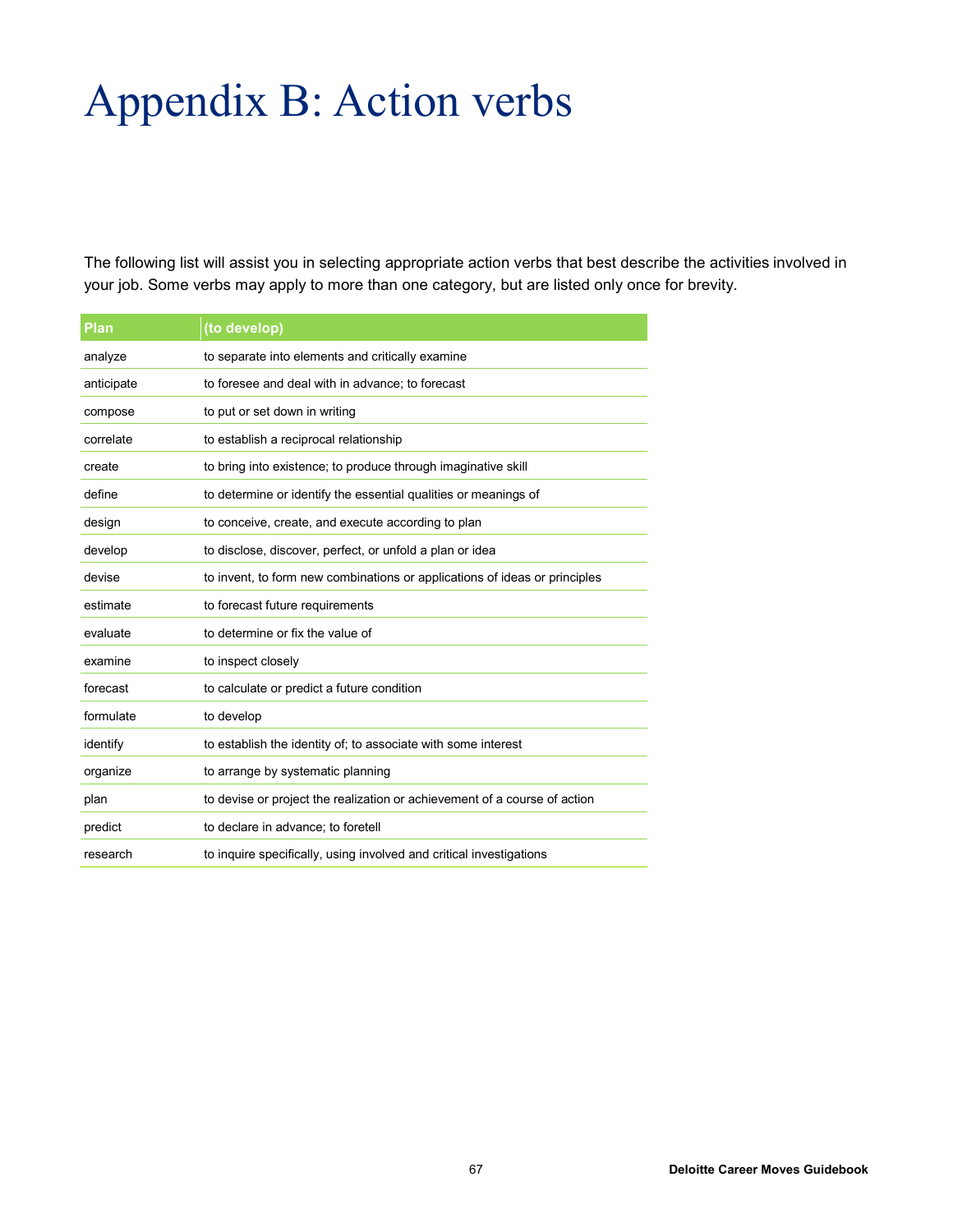| <b>Direct</b> | (to manage)                                                                  |
|---------------|------------------------------------------------------------------------------|
| administer    | to manage or direct the execution of affairs                                 |
| approve       | to exercise final authority; to accept as satisfactory                       |
| authorize     | to approve; to empower through vested authority                              |
| conduct       | to carry on; to direct the execution of                                      |
| confirm       | to give approval to; to assure the validity of                               |
| control       | to measure/interpret/evaluate actions to conform with plans/desired results  |
| decide        | to arrive at a solution; to bring to a definitive end                        |
| delegate      | to commission another to perform tasks or duties                             |
| determine     | to resolve; to fix conclusively or authoritatively                           |
| direct        | to guide work operations through establishment of objectives, policies, etc. |
| guide         | to direct or influence in a way or course                                    |
| initiate      | to start; to introduce; to originate                                         |
| instruct      | to teach                                                                     |
| issue         | to put forth or distribute officially                                        |
| lead          | to guide or channel others on a course or direction                          |
| manage        | to handle, control; to succeed in accomplishing; to alter by manipulation    |
| oversee       | to watch; to supervise or superintend                                        |
| schedule      | to plan a timetable                                                          |
| supervise     | to personally oversee, direct, inspect, or guide work of others              |
| train         | to teach, demonstrate, or guide others                                       |
| transact      | to carry out; to execute                                                     |

| <b>Service</b> | (to supply goods/services)                                     |
|----------------|----------------------------------------------------------------|
| deliver        | to convey; to send to an intended destination                  |
| disseminate    | to spread or disperse information or ideas                     |
| distribute     | to deliver to proper destination                               |
| expedite       | to accelerate the process or progress of                       |
| forward        | to send; to dispatch; to convey                                |
| inform         | to make known                                                  |
| notify         | to make known                                                  |
| provide        | to supply what is needed                                       |
| refer          | to send or direct information or decision; to direct attention |
| report         | to give an account of; to furnish information or data          |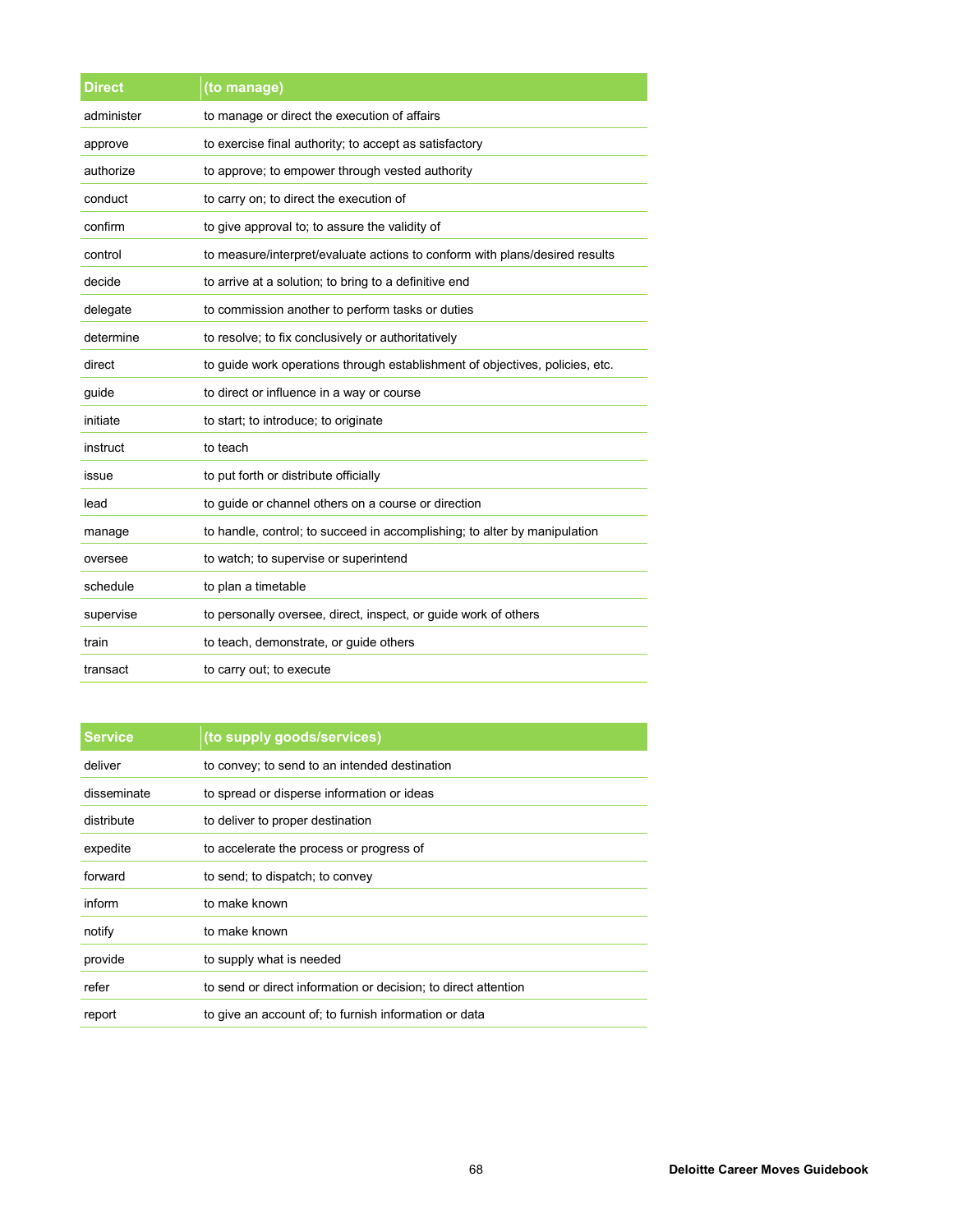| l Service | (to supply goods/services)                                    |
|-----------|---------------------------------------------------------------|
| send      | to forward; to dispatch; to convey                            |
| service   | to perform services for; to repair or provide maintenance for |
| submit    | to yield or present for the discretion or judgment of others  |
| supply    | to provide what is needed                                     |

| <b>Advise</b> | (to counsel or recommend)                                                 |
|---------------|---------------------------------------------------------------------------|
| advise        | to counsel or recommend; to give advice                                   |
| appraise      | to give an expert judgment of worth or merit                              |
| apprise       | to inform: to make aware                                                  |
| confer        | to compare views; to consult                                              |
| consult       | to give professional advise or services; to seek advice of others         |
| contribute    | to supply or furnish a part; to cooperate                                 |
| counsel       | to give advice                                                            |
| interpret     | to give the meaning of; to explain to others                              |
| promote       | to cultivate; to advance to a higher level; to elevate                    |
| recommend     | to advise or counsel a course of action; to offer or suggest for adoption |

| <b>Interface</b> | (to interact with others)                                               |
|------------------|-------------------------------------------------------------------------|
| answer           | to speak or write in reply                                              |
| arbitrate        | to settle differences between two parties in controversy                |
| assist           | to help or aid others in the performance of work                        |
| communicate      | to transmit verbal or written information                               |
| contact          | to communicate with                                                     |
| cooperate        | to work together in unison; to take part; to act jointly or in concert  |
| coordinate       | to regulate, adjust, or combine the actions of others to attain harmony |
| correspond       | to communicate with                                                     |
| discuss          | to exchange views for the purpose of arriving at a conclusion           |
| enlist           | to engage or secure the support and aid of others                       |
| interact         | to act upon one another                                                 |
| interface        | to interact or coordinate harmoniously                                  |
| interview        | to obtain facts or opinions through inquiry or examination              |
| market           | to sell; to expose for sale                                             |
| mediate          | to interpose with parties and reconcile differences                     |
| negotiate        | to confer with others with a view of reaching agreement                 |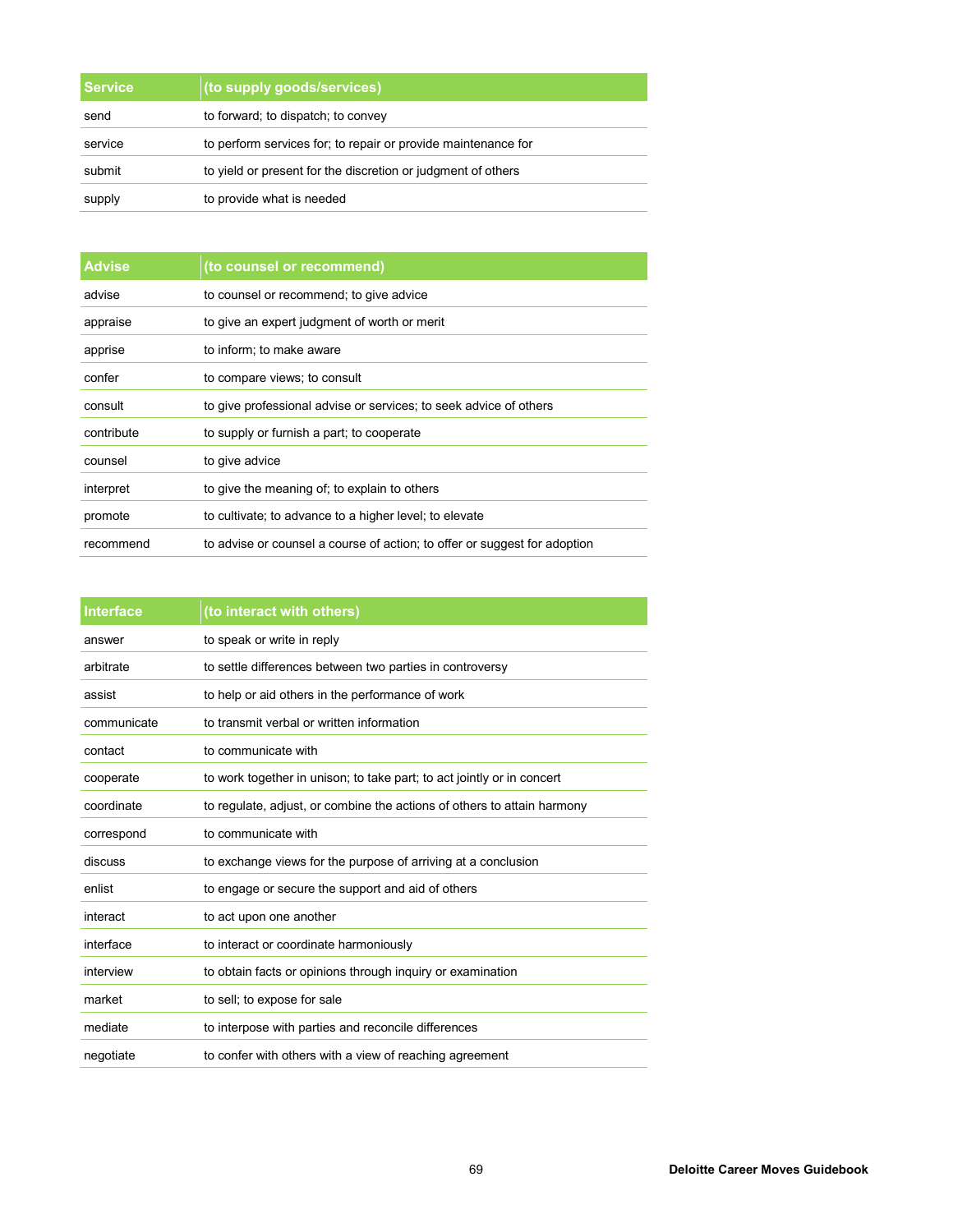| <b>Interface</b> | (to interact with others)                                                  |
|------------------|----------------------------------------------------------------------------|
| participate      | to take part in                                                            |
| persuade         | to move by argument or entreaty to a belief, position, or course of action |
| respond          | to give an answer                                                          |
| visit            | to call upon                                                               |

| Execute     | (to do personally)                                                          |
|-------------|-----------------------------------------------------------------------------|
| allocate    | to distribute; to apportion                                                 |
| arrange     | to put in proper order; to prepare for an event                             |
| assemble    | to collect or gather together in a predetermined order from various sources |
| audit       | to examine officially with intent to verify                                 |
| balance     | to compute the difference between debits and credits                        |
| calculate   | to make a mathematical calculation                                          |
| check       | to verify; to compare with a source                                         |
| code        | to put into words or symbols used to represent words                        |
| collect     | to gather                                                                   |
| compare     | to examine for the purpose of discovering resemblances or differences       |
| compile     | to put together information; to collect from other documents                |
| compute     | to determine or calculate mathematically                                    |
| consolidate | to bring together                                                           |
| correct     | to make or set right; to alter or adjust to conform to a standard           |
| draft       | to prepare papers or documents in preliminary form                          |
| ensure      | to make sure, certain, or safe; to guarantee                                |
| establish   | to bring into existence                                                     |
| execute     | to perform; to carry out                                                    |
| extract     | to separate; to determine by calculation                                    |
| facilitate  | to make easier                                                              |
| file        | to arrange in a methodical manner                                           |
| finalize    | to put in finished form                                                     |
| follow up   | to pursue closely in order to check progress                                |
| furnish     | to provide with what is needed; to supply                                   |
| gather      | to collect; to accumulate and place in order                                |
| generate    | to bring into existence; to produce                                         |
| implement   | to carry out; to execute a plan or program                                  |
| input       | to enter into a database                                                    |
| inspect     | to examine or determine; to critically examine for suitability              |
| install     | to place, establish, or set up                                              |
|             |                                                                             |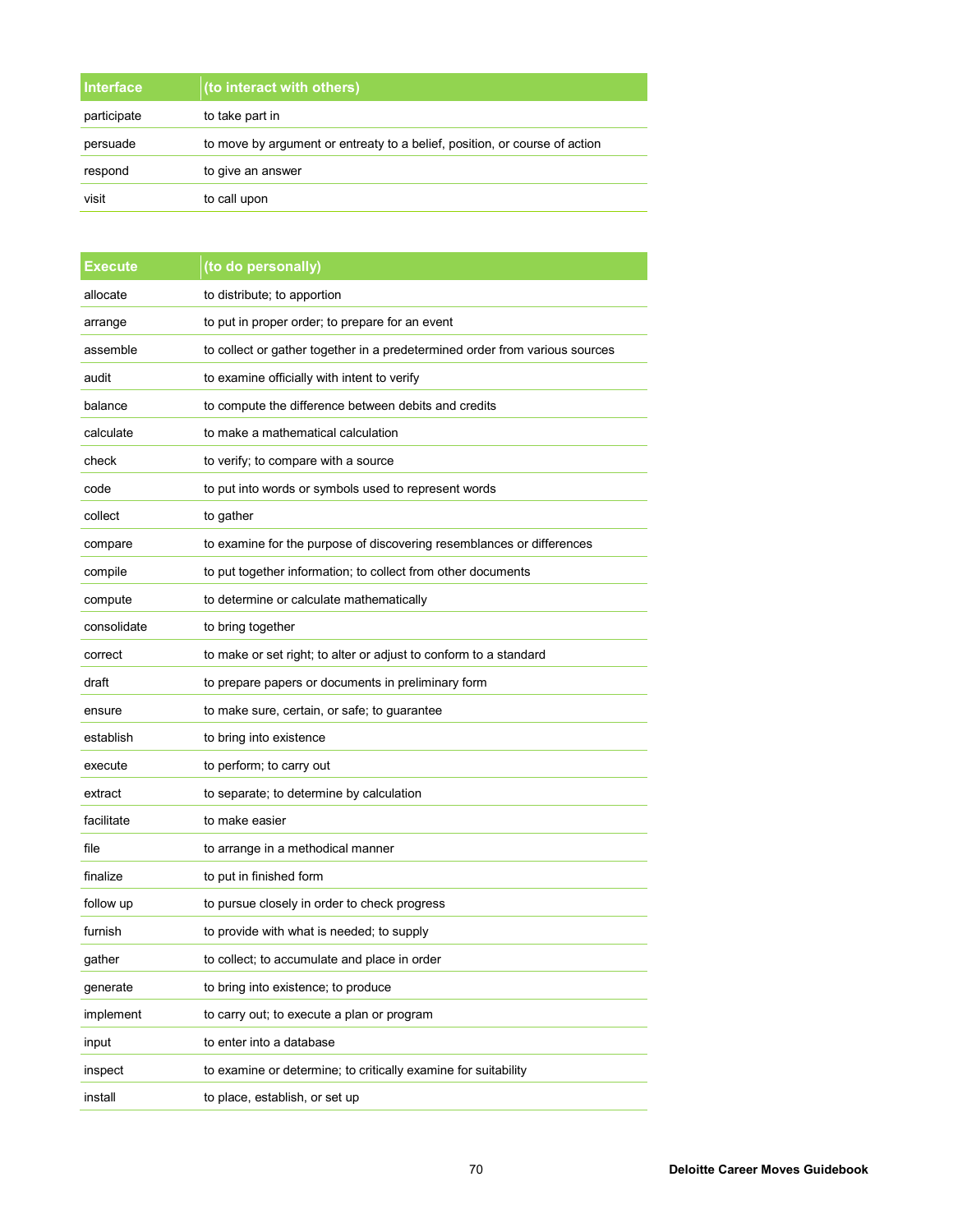| Execute     | (to do personally)                                                        |  |  |
|-------------|---------------------------------------------------------------------------|--|--|
| investigate | to observe or study by close examination and systematic inquiry           |  |  |
| maintain    | to keep in an existing state                                              |  |  |
| monitor     | to watch, observe or check for a specific purpose                         |  |  |
| obtain      | to acquire or gain possession of                                          |  |  |
| operate     | to perform an activity or series of activities                            |  |  |
| perform     | to fulfill or carry out some purpose                                      |  |  |
| place       | to locate and choose positions for                                        |  |  |
| post        | to transfer or carry from a book of original entry to a ledger            |  |  |
| prepare     | to make ready for a particular purpose                                    |  |  |
| present     | to introduce; to offer for view                                           |  |  |
| process     | to handle in accordance with prescribed procedure                         |  |  |
| produce     | to make or yield something                                                |  |  |
| proofread   | to read and mark corrections                                              |  |  |
| propose     | to form or declare a plan or intention                                    |  |  |
| receive     | to acquire; to come into possession of                                    |  |  |
| reconcile   | to adjust; to restore to harmony; to make an agreement                    |  |  |
| record      | to register                                                               |  |  |
| remit       | to send money in payment of                                               |  |  |
| represent   | to act in the place of or for                                             |  |  |
| retrieve    | to regain                                                                 |  |  |
| review      | to consider; to reexamine                                                 |  |  |
| revise      | to rework; to correct or improve; to make an up-to-date version           |  |  |
| secure      | to gain possession of; to guarantee; to make safe                         |  |  |
| sell        | to offer property/services for money or other valuable consideration      |  |  |
| set up      | to establish; to institute                                                |  |  |
| sort        | to arrange; to classify                                                   |  |  |
| survey      | to examine as to condition, situation, or value                           |  |  |
| tabulate    | to put into table form; to set up in columns, rows                        |  |  |
| transcribe  | to transfer data from one form to another without changing nature of data |  |  |
| type        | to typewrite                                                              |  |  |
| update      | to bring current                                                          |  |  |
| verify      | to confirm; to compare with a source                                      |  |  |
| write       | to set down letters or figures on paper; to author; to draft              |  |  |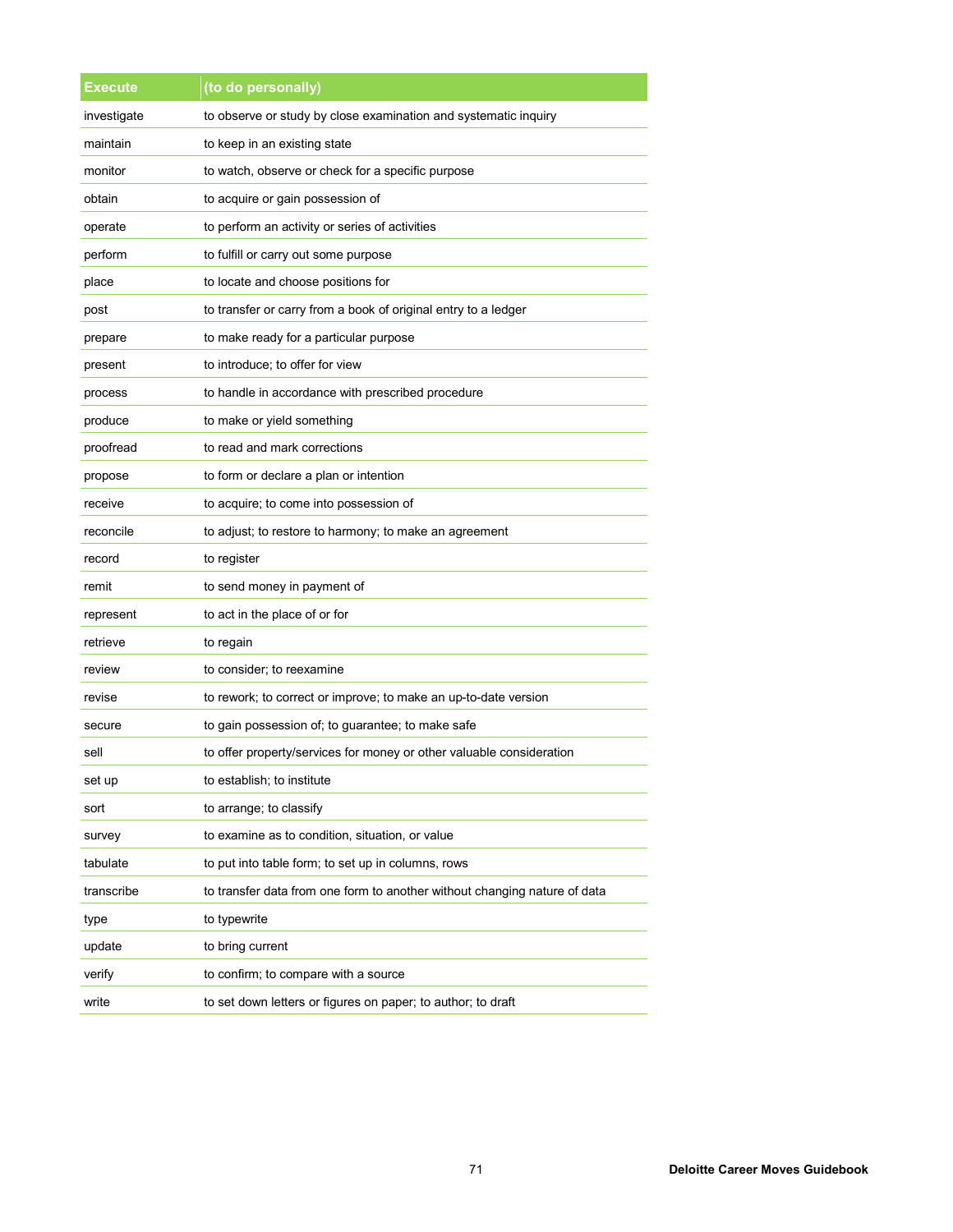| <b>Conduct</b> | (to administer)                                                   |
|----------------|-------------------------------------------------------------------|
| assign         | to specify or designate tasks or duties to be performed by others |
| discipline     | to take corrective action against contrary individuals/groups     |
| handle         | to manage; to take hold of; to deal with                          |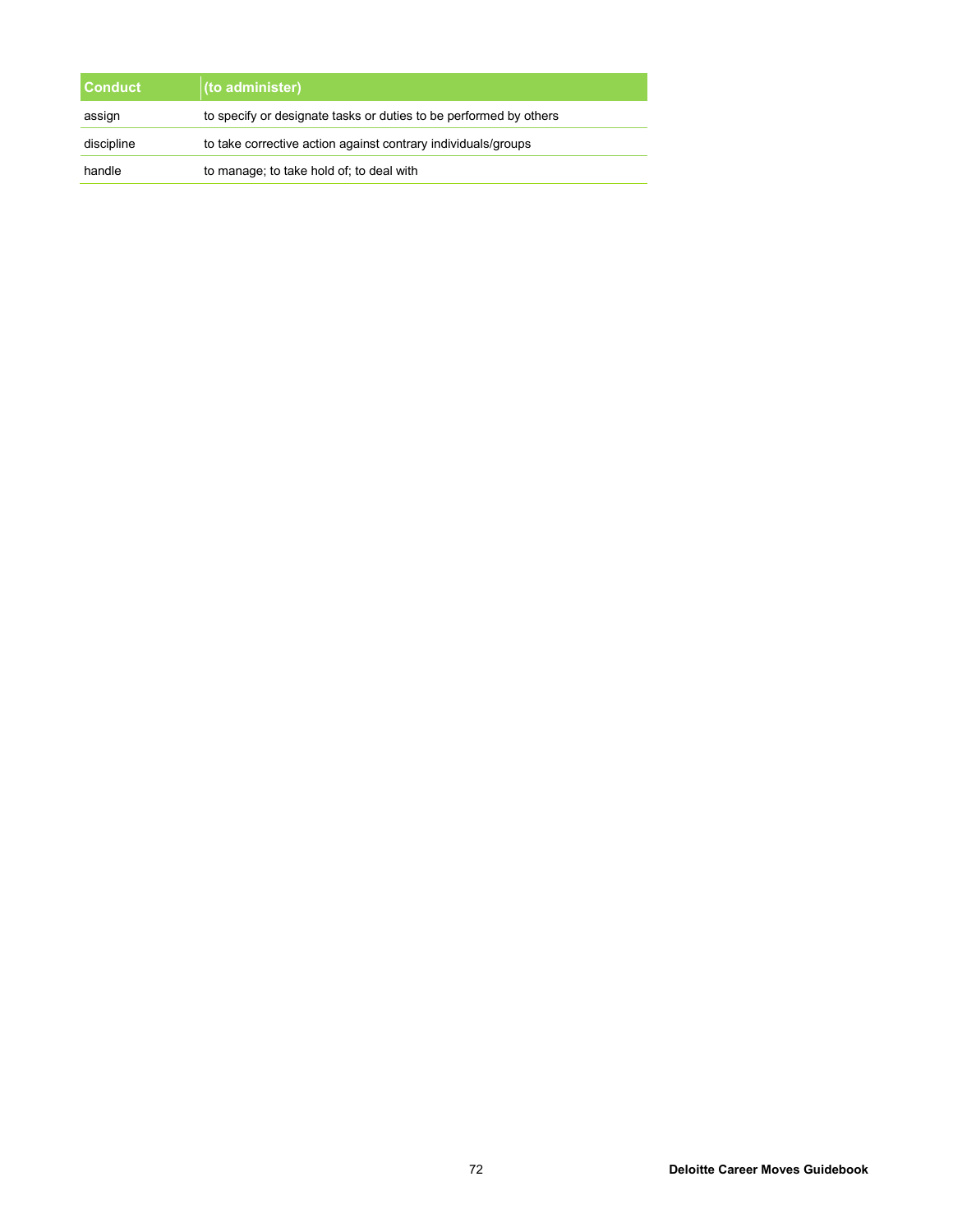# Appendix C: Sample resume bullet points

In this appendix, you will find sample bullet points that describe common responsibilities and accomplishments of our people in the various functions at Deloitte. There are separate sections for Audit, ERS, FAS, Consulting, Tax, Clients & Markets, Human Resources, Administrative Assistants and Finance. This is by no means a complete list.

**They are not necessarily to be used verbatim**. There may be some alternate language included in the bullet. They should serve as a reminder of some of the experiences and results you might have had while at the firm. We encourage you to create your own bullet points to fit your style and experience.

Most of all we request that you not include anything on your resume that you cannot fully support verbally in an interview. Remember, it is the phone screen and interview that decide your next career move, not your resume.

# **General client-service sample bullet points**

- Conduct interviews, surveys and research in order to determine client need and to provide the basis for analysis of potential solutions and/or alternative approaches
- Prepare and present potential solutions and alternative approaches while providing creative insight into options available to potentially meet the needs of the client
- Analyze research and client data to advise and recommend solutions, utilizing interviews, surveys and research to provide the basis for analysis of potential solutions and/or alternative approaches
- Manage client expectations by proactively advising on technical issues and communicating proposed solutions
- Draft proposals and identify engagement follow-on opportunities
- Participate in generating client proposals, as well as working with senior managers to create expense and resource management documentation
- Assist with project proposal documents aimed at summarizing intended work to be done for potential clients
- Oversee project budgeting, change orders, billing and prepare project invoices
- Identify streamlining opportunities and enhancement to the current workflow by assessing the current content production and delivery environment, considering People (i.e., roles and responsibilities), Process (i.e., activities, touch-points and transactions) and Technology (i.e., current platforms and applications)
- Implement well-defined, quick-fix and high-value process and technical solutions
- Work with senior level executives to provide results and monitor long-term success
- Sold and managed \$X million in new business
- Design presentations on trends in **the set in the set of the set of the set of the set of the set of the set of the set of the set of the set of the set of partners in deliver to target companies and** clients
- Facilitated daily project status meetings, and create meeting agendas and status reports, and coordinate deliverable deadlines for project team of \_\_\_\_ (number) people
- Identify business opportunities, develop proposals, build relationships with existing clients and other service areas for cross-selling purposes
- Manage timely completion of value-added projects for clients
- Monitor project quality via proprietary quality assurance methodology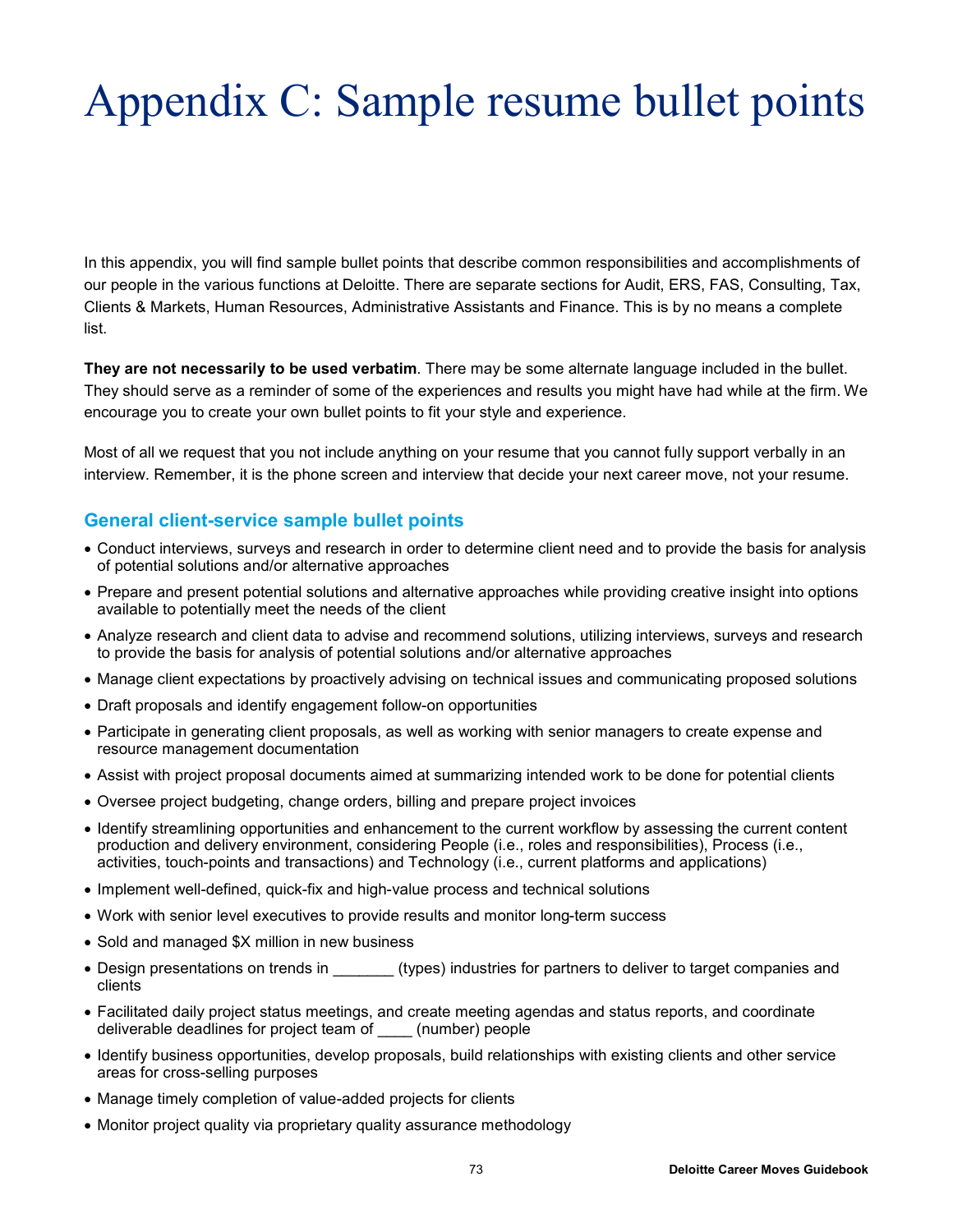- Manage client engagements overseeing a staff of to professionals (fill blank with range of numbers)
- Supervise and prepare evaluations (semiannual and annual) for staff
- Supervise staff and perform review procedures and general oversight on all engagements
- Gained a working understanding of client's major business processes
- Conduct interactive interviews of client personnel
- Issue objectives prior to commencement of engagement
- Monitor subordinate's progress and performance, and review work by using the "review by interview method"
- Issue engagement letters and scope memos
- Attend opening meetings with client management outlining scope of project
- Perform interviews of client personnel and author narratives of their operations
- Assist in the development of the audit program taking into account previous audits performed, continuing risk assessments, and research
- Select a relevant sample based on electronic data processing reports and perform field testing (financial and operational)
- Issue internal audit questionnaires detailing findings from field testing
- Train and supervise work of staff and conduct performance evaluations in a timely manner
- Cross-sold other product lines, presented multiple solutions to clients, wrote competitive proposals, penetrated new clients, and sold add-on engagements
- Demonstrate strong knowledge of client's industry or functional specialty
- Participate in proposal development efforts resulting in X amount of revenue brought into the firm
- Play substantive role in retention of firm professionals and recruiting at the campus and experienced-hire levels
- Effectively communicate with top management of large corporations
- Review work performed by junior staff and provide constructive feedback
- Engage in high-level, sensitive problem-solving for departmental management
- Staff and supervise projects, oversee work product, and manage client billings
- Coordinate qualitative aspects of project management, interviews, research, information gathering and preparation of technical memorandums
- Determine engagement proposal fees and overall maintenance of existing client charge codes, including billing client engagements
- Identify cost-savings opportunities

## **Audit sample bullet point**

- Assist in the development and delivery of risk-based internal audit plans, including operational, financial, and IT audits
- Assist in planning and delivering IT audit services in various environments, under AICPA and IIA guidelines, within several different computer platforms and architectures
- Perform business process reviews to identify areas of potential revenue loss, inefficiencies, or increased business risk
- Conduct specialized compliance reviews
- Perform research on outstanding issues and assist in project documentation for the procurement team
- Plan, prepare, and review audit fieldwork
- Identify issues, conduct research of authoritative literature, prepare and issue financial statements
- Design and implement a manual revenue collection system
- Design and implement manual supplies and expenses tracking systems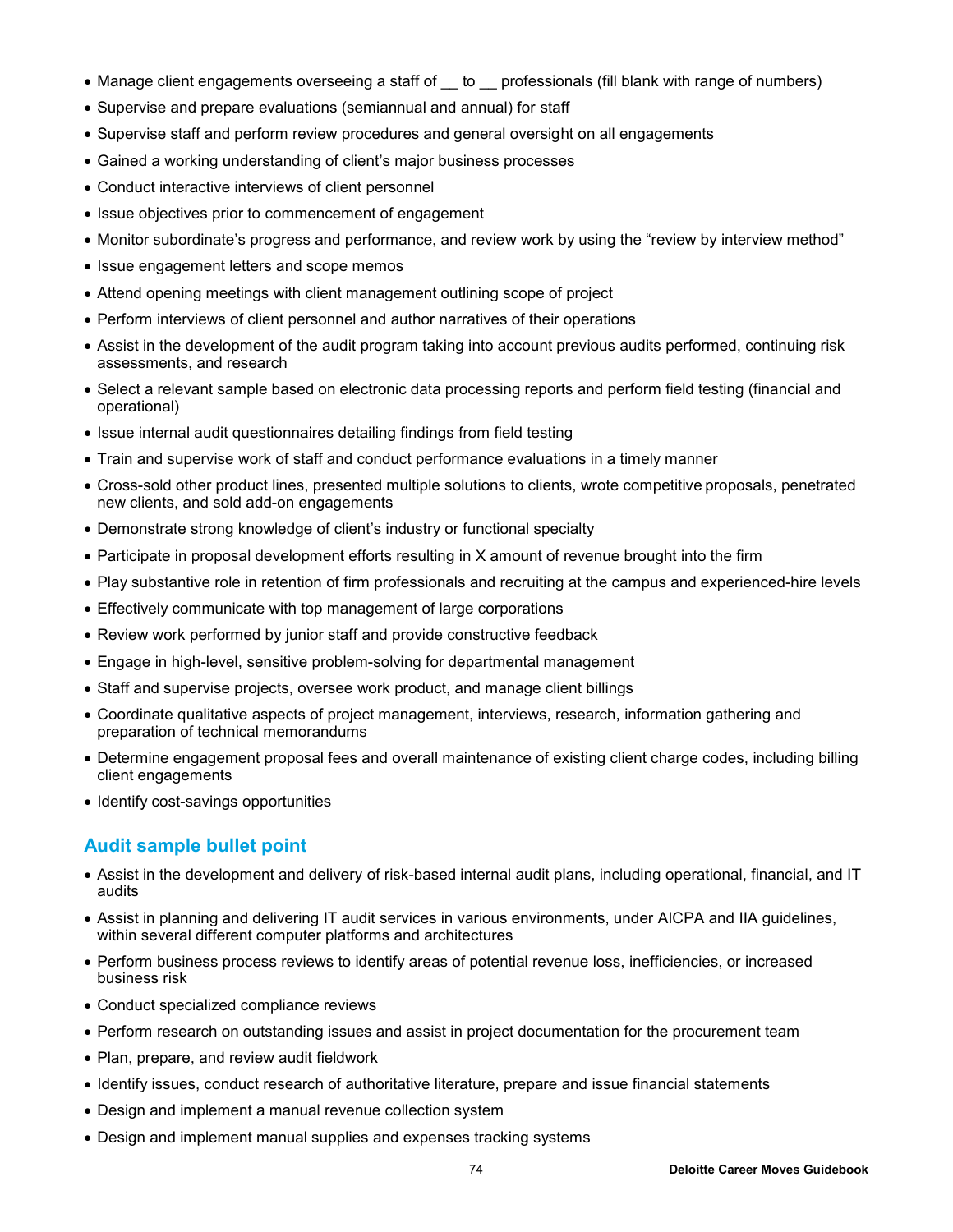- Prepare year-end and monthly financial and operational reports
- Perform and review Monthly Close procedures
- Develop Cost Structures included in new business proposals
- Perform the role of controller and financial analyst for a client
- Prepare financial models and other required documentation for use in VC meetings
- Prepare capital asset budgets and capital lease ROI scenarios, needed to support growth of client revenue
- Completed engagement fieldwork successfully by performing a high-level substantive review of a client's audited financial statements and tax returns for the period
- Assist the client in the preparation of their required Securities and Exchange Commission (SEC)"filings
- Analyze and document client's current internal control risk
- Perform research on complex accounting and reporting issues
- Attend the firm's audit, computer software and supervisory training seminars
- Developed risk-based audit approach for specialized audit programs
- Perform audit testing and documentation during audits of \_\_\_\_\_ and \_\_\_\_\_ clients (fill blanks with industries)
- Perform preliminary analysis and review of client annual reports
- Perform IT internal control audits on consulting engagements
- Perform procedures and prepare consents and management representation letters for all related SEC filings
- Perform year-end audits and semi-annual reviews
- Perform agreed upon procedures for mergers and other restructuring
- Develop and modify procedures and audit programs throughout the engagement based on identified risks and GAAS and Firm requirements
- Continually update engagement Managers and Partners of concerns arising during performance of audits and other client services
- Adjust procedures to address guidance and additional concerns raised by Managers and Partners
- Conduct interactive interviews of client personnel at all levels
- Document, monitor, and prepare audit and review work using firm-created audit software
- Determine and address deficiencies in final electronic and manual work papers regarding adherence to Firm and Industry guidelines
- Assign, monitor, and review work of staff and lower-level senior auditors
- Set and monitor compliance with budgeted work hours and staffing levels
- Instruct new assistants on inherent risks and audit approach related to \_\_\_\_\_ (industry or part of an industry)
- Teach assistants and new seniors on how to perform audits and other client services related to (industry or part of an industry)
- Document and discuss with client and firm management issues and recommendations identified during audit and review work and monitor those issues through ultimate disposition
- Address best practices and efficiencies for engagement based on continued experience from changing environment related to mutual funds
- Perform year-end and quarterly and interim reviews in an "In Charge" capacity
- Document and monitor audit and review work using firm created audit software
- Perform technical research of audit theory using various technological mediums
- Determine approach to engagement to make effective use of team members' skills while staying within previously developed budget
- Monitor compliance with prescribed budget by identifying and explaining variances to plan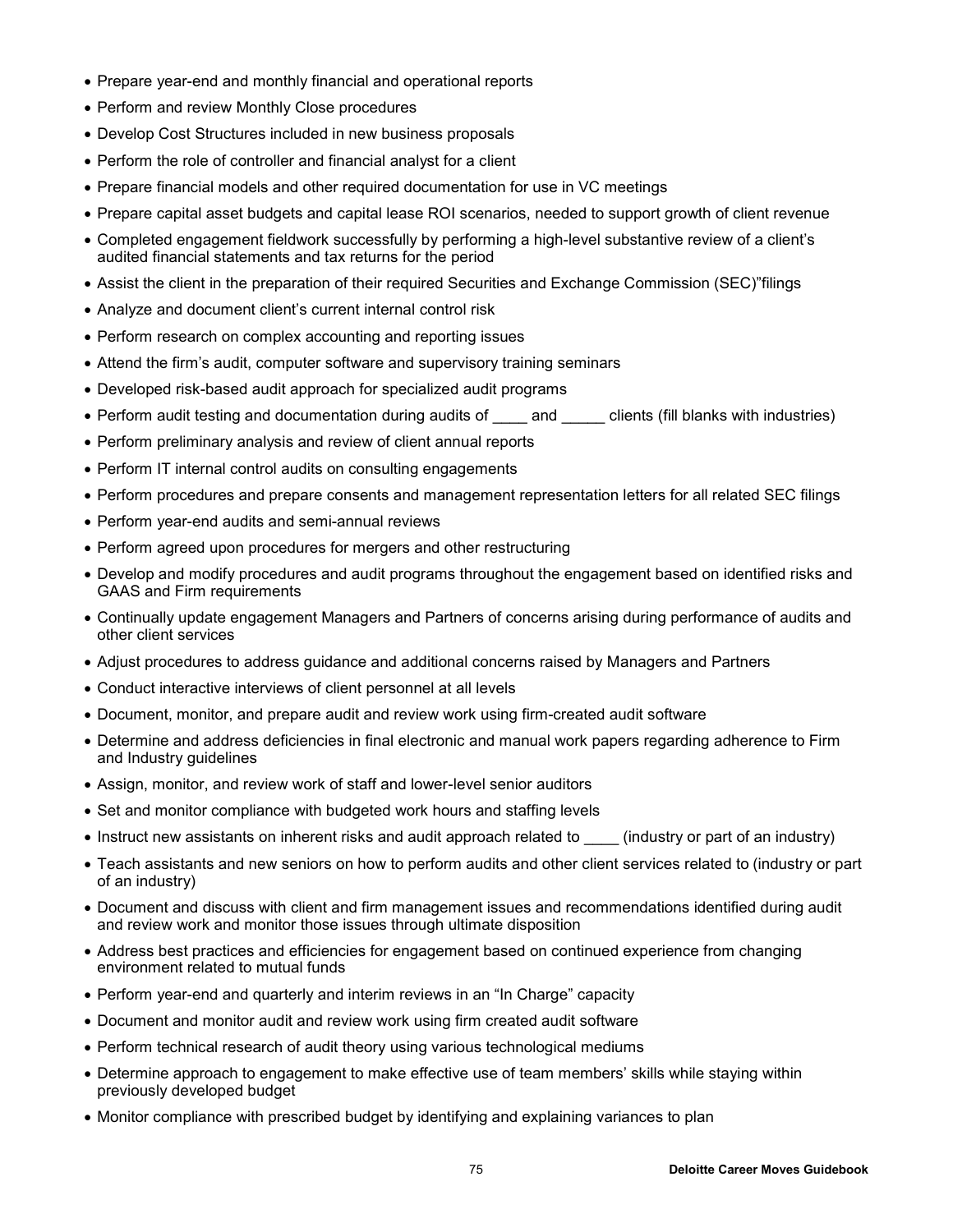- Prepare and discuss performance in completion of pre-identified objectives, as well as outlining areas for future development
- Work with key company personnel and management to identify control and efficiency issues and business risks
- Plan and organize audit engagements to achieve maximum efficiency and risk coverage
- Analyze business risks and devise proper testing approach to ensure minimal risk exposure to the company
- Analyze audit findings and communicate recommended course of action to key company personnel
- Ensure client compliance with GAAP and other accounting standards
- Devise audit test to detect material variations in financial statements
- Prepare and review client financial statement disclosures
- Review and assess the validity and clarity of client 10-K filings and other SEC disclosures
- Assisted clients in preparing for initial public stock offerings
- Test for the following sections on audits: investments, dividend income, liabilities, fixed assets and receivables
- Prepare consolidated financial statements, financial reports and reconciliations
- Perform and supervise audit engagements for multinational companies by surveying activities that involve: examination, investigation and review of records, reports and managerial practices to ensure compliance with statutes and internal regulations
- Facilitate communication of audit results to company's management, audit committees and Board of Directors

# **Enterprise risk services sample bullet points**

## **Assurance and compliance**

- Conduct IT audits, security and continuity implementation in medium-to-large-frame computer environments
- Performed application and information system audits for various clients, and provided recommendations based on adherence to management policies, industry best practices, and operational procedures
- Identify and test clients' internal control policies and procedures during pre and post implementation
- Provide monitoring and independent assessment
- Participate in development of methodology in the following focused areas: Security Assessment and Implementation, Security Management, Technical Security, and Facility Requirements
- Developed audit software programs using (insert name of software)

# **Capital markets**

- Play substantive role in client relationship and communication
- Play lead role in attaining quality internal and external communication/ deliverables, including technical content of reports, proposals, etc.
- Provide engagement and select appropriate methodologies in the following focused areas: risk measurement and management, portfolio valuation and risk analysis, operation and internal controls, treasury management, transaction design and structuring, FAS 133 Implementation services and asset securitization

# **Data quality**

- Demonstrate strong knowledge of industry or functional specialty as it pertains to data quality and integrity
- Provide task management and select appropriate methodologies in one or more of the following areas: system implementation, continuous monitoring, data and statistical analysis for risk management, inventory service, and health care services
- Evaluate, counsel, mentor, and provide feedback on performance of others
- Manage individuals on the engagement team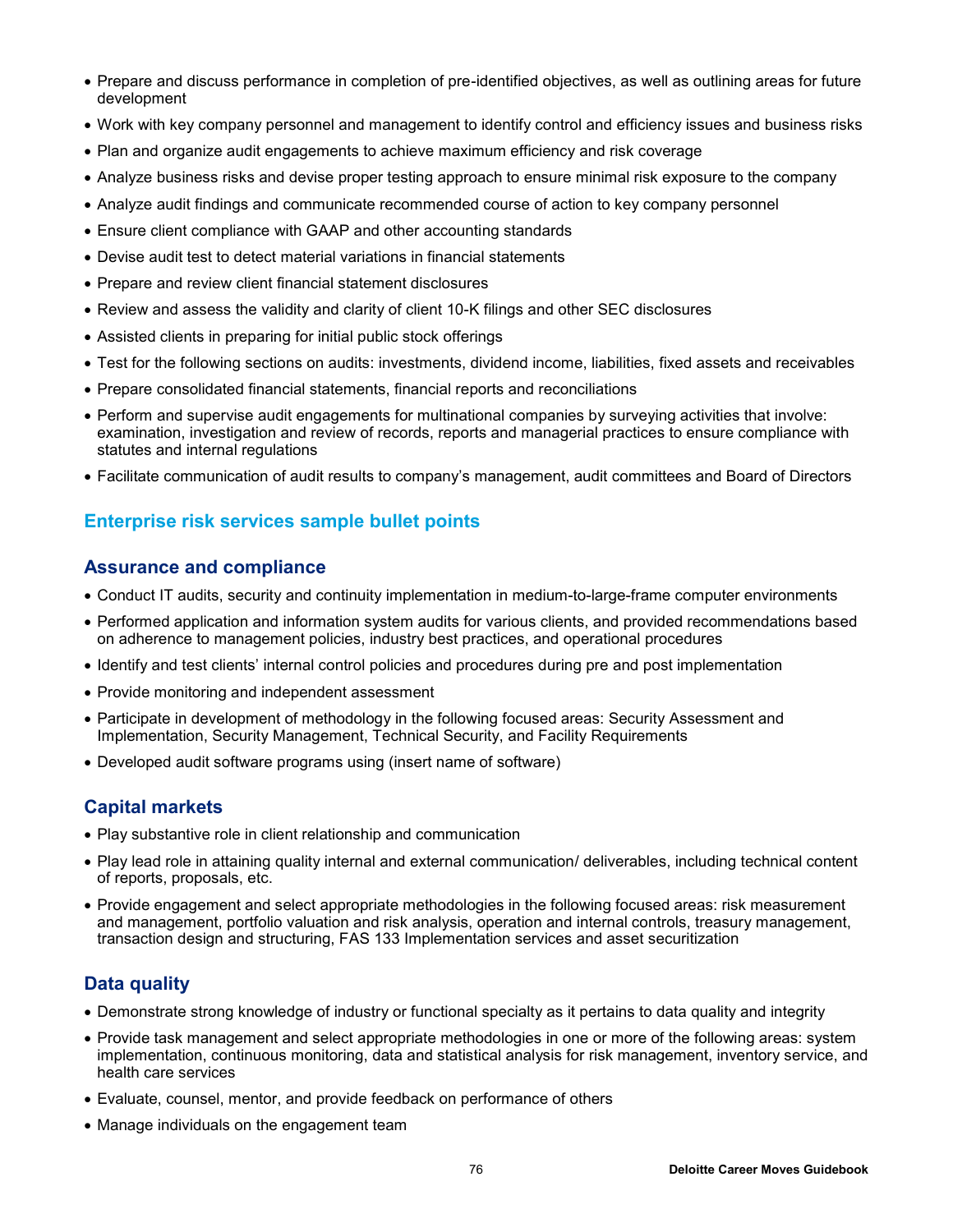Coordinate advisee training and development program

## **Internal audit services**

- Extensive experience in internal control, risk assessment, and operational auditing
- Conduct internal and external audits within the following industries: banking, brokerage, investment banking, and insurance
- Manage the internal audit process, including risk assessment, testing/evaluation of records and designing/conducting the internal audit process
- Managed outsourced internal audit engagements of Accounts Payable, Purchasing, Inventory, Human Resources and Third-Party Contractors Managed business process reviews of the purchase to payment business cycle to detect weakness and implement best practices and efficient processes
- Worked with client Internal Audit Departments and Audit Committees for risk assessment

# **Regulatory consulting**

- Managed interactions with the SEC
- Play integral/lead role in client relationships, as well as engagement planning, executive and management
- Conducted reviews of technical systems/environments (operating systems, databases, access control software, telecommunications, systems development, and operations)
- Provide engagement or task management and select appropriate methodologies in one or more of the following focused areas as they pertain to Regulatory and SEC Compliance Issues: Investment Management, Banking, Securities and Insurance

# **Secure eBusiness**

# **Information security services**

- Utilized internet technologies, such as, Public Key Infrastructure (PKI), Directory services, Security architecture, Encryption, and E-Business/e-Commerce security
- Develop security baseline strategies and security methodologies
- Provide managerial and technical guidance and manage all aspects of information protection
- Led architecture projects in complex networked environments
- Develop security policies and procedures
- Perform risk and security assessments, as well as tool evaluation
- Design and implement information protection architecture and security or cryptographic solutions
- Assisted in an Attack and Penetration study of a client's network to evaluate the effectiveness of their web security
- Performed web assessments for various clients, assessing the validity, functionality, and ease of use of their respective websites.

# **Package integrity services**

 Managed projects in controls re-engineering, applications security implementation, distributed system recovery, distributed systems administration, database administration in security auditing techniques and/or computer control environments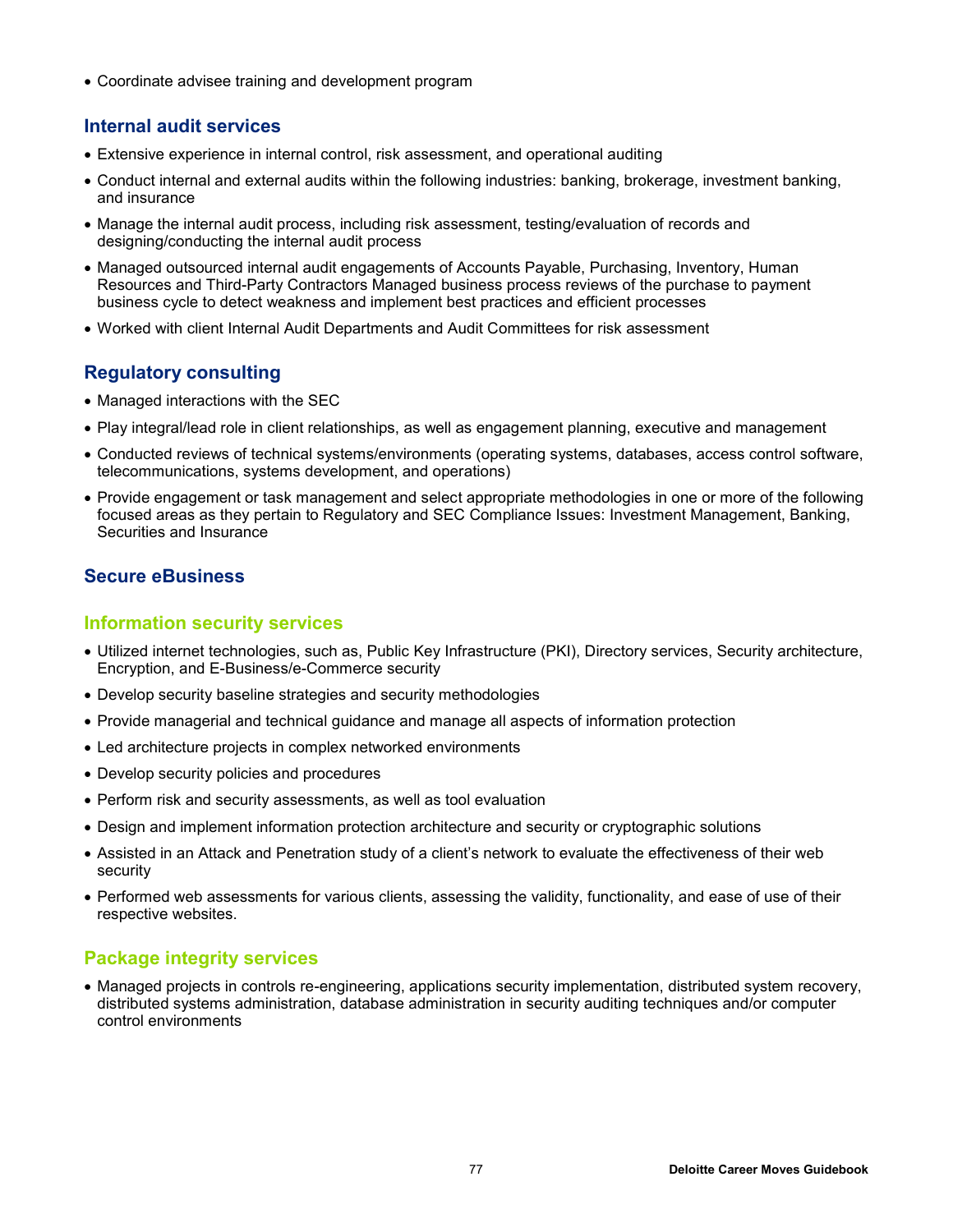## **Systems project assurance services**

- High-level background in accounting and/or IT control assessment and implementation in medium to large mainframe computer environments
- Actively participated in engagements related to project risk management, software testing and validation, business process controls and change management

# **FAS sample bullet points**

## **Mergers and acquisitions/Corporate finance**

- Evaluate financing methods, such as a European multicurrency cross-border cash pooling system
- Conduct due diligence and financial analysis (including synergy models/scenarios) for clients involved in M&A activities
- Assist in data collection and target evaluation
- Review accounts receivable and inventory risk
- Analyze board declarations, change of control provisions, and commitments and contingencies
- Assist deal team leaders in conducting preliminary target collecting
- Identify, evaluate, execute and maximize the return on transactions
- Advise middle-market clients on mergers and acquisitions, sales and divestitures, private placements of debt and equity and financial restructurings
- Conduct industry analyses and company valuations using financial statements, industry performance, financial modeling and economic indicators
- Author industry studies and multiple buy-side analyses
- Create sell-side and capital-raising templates for client presentations to investors
- Co-author private placement and confidential information memoranda
- Conduct market and demand assessments
- Conduct assessment of consumption patterns, demographic characteristics and distribution methodologies
- Assist in development of company-specific strategies to increase shareholder value
- Present opportunities to potential investors
- Perform statistical and data analysis, data mining and valuation of debt service and bond issues
- Supervise staff and associates in preparing, sampling and analyzing financial records
- Discuss issues and case strategies with legal counsel
- Respond to information requests from client representatives, legal counsel and opposing experts
- Prepare damage analysis calculations in lost profits engagements
- Identify, evaluate, execute and maximize the return on transactions
- Introduce companies to investment bankers, financial institutions and venture capitalists
- Bridge information gap between buyers and sellers and identify negotiation points to reduce purchase price
- Help strategic and financial buyers assess synergy validation, quality of earnings and future cash flows
- Participate in transaction strategy discussions
- Provide corporate structuring alternatives to clients
- Managed various phases of transaction process, such as drafting an offering memorandum, participating in auctions and contemplating a bid
- Assist in structuring purchase agreements and letters of intent by incorporating deal points to benefit clients
- Assess operational and technological risks in transactions and assist in post merger realignment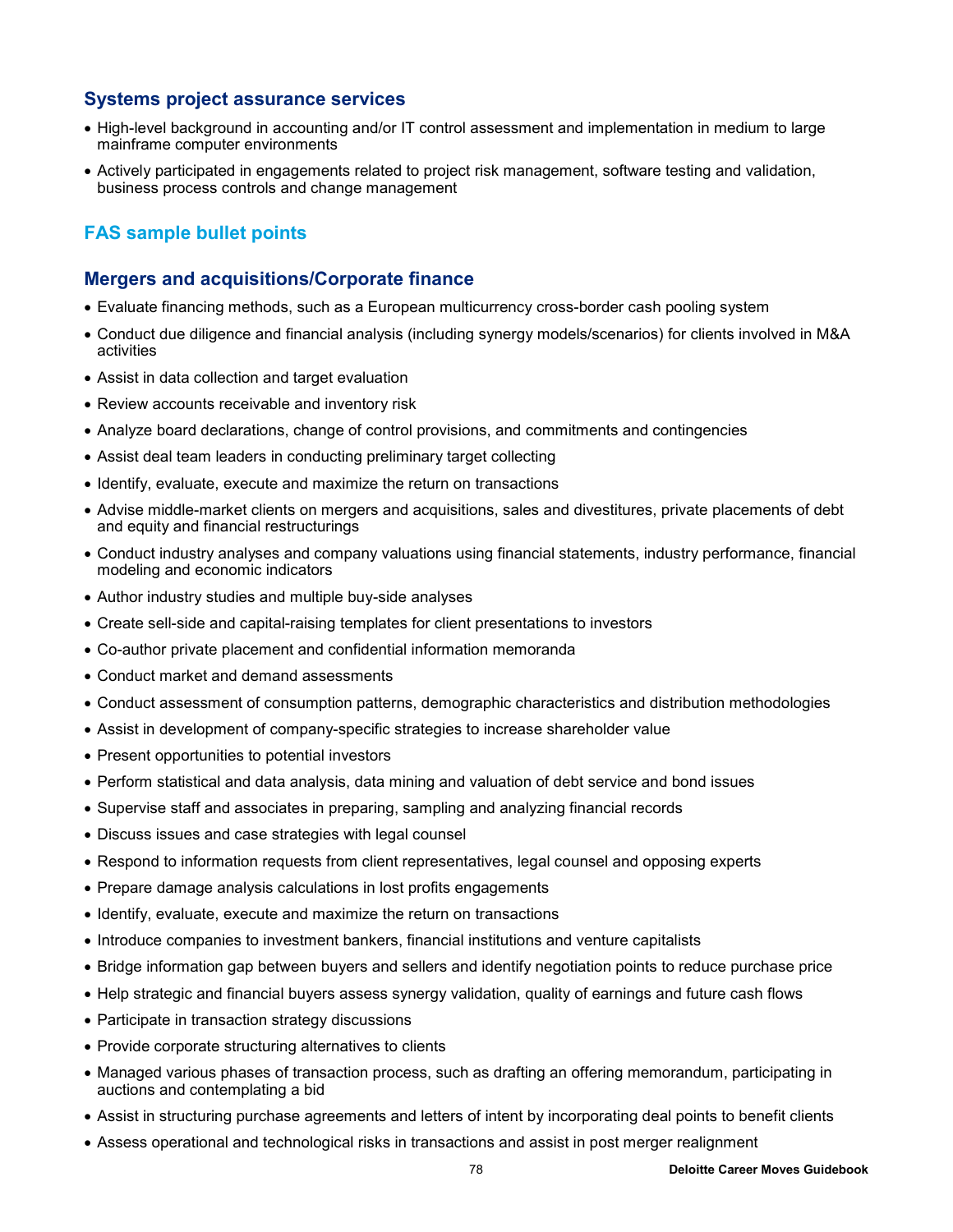- Manage transaction due diligence, carve-out and post-merger integration of various corporate functions
- Participated in presentations to offer M&A services and develop new business, both internally and externally
- Provided financial and operational due diligence for strategic and financial buyers
- Identify and introduce appropriate capital sources
- Create marketing materials and managed VC correspondence
- Advise client on capital structure, entity valuation, and negotiation of terms
- Identify potential strategic buyers
- Research comparable transactions
- Develop valuation support for negotiations
- Perform due diligence and cash flow analysis
- Consult with debtor and creditor relative to valuation and potential exit strategies
- Developed financial models to track and analyze public company financials
- Analyzed valuation data
- Proofread and edit analyst schedules
- Perform financial research of current clients and of Fortune 500 Companies for potential new merger or divestiture business
- Create financial schedules for due diligence reports
- Conduct extensive due diligence, including documentation review, market research, and management and customer interviews
- Develop complex financial models and perform valuation, IRR and accretion/dilution analyses
- Develop and assess strategic business plans and financial models for client companies
- Evaluate financing alternatives to reduce the cost of capital
- Develop corporate finance strategic options
- Assist in the negotiation and structuring of purchase agreements
- Participate in the evaluation and identification of potential acquisition candidates
- Create best practices business proposal and strategic options template
- Create business development marketing initiatives designed to identify corporate finance advisory clients
- Develop new business and execute private placements for middle market companies
- Prepare offering memoranda, estimates of value, and lead negotiations with potential strategic and financial investors
- Develop DCF and/or comparable company analysis

## **Dispute/valuation**

- Calculate potential damage estimates
- Create complex financial models using a variety of forecasts and assumptions
- Conduct extensive data management analysis and quality assurance for the preparation of expert testimony and congressional submission
- Prepare fraudulent conveyance analysis
- Quantify economic damages
- Search for hidden assets
- Perform purchase price adjustments
- Analyze, compile, and present client information, in summary form, for attorney litigation support
- Prepare and present company valuation reports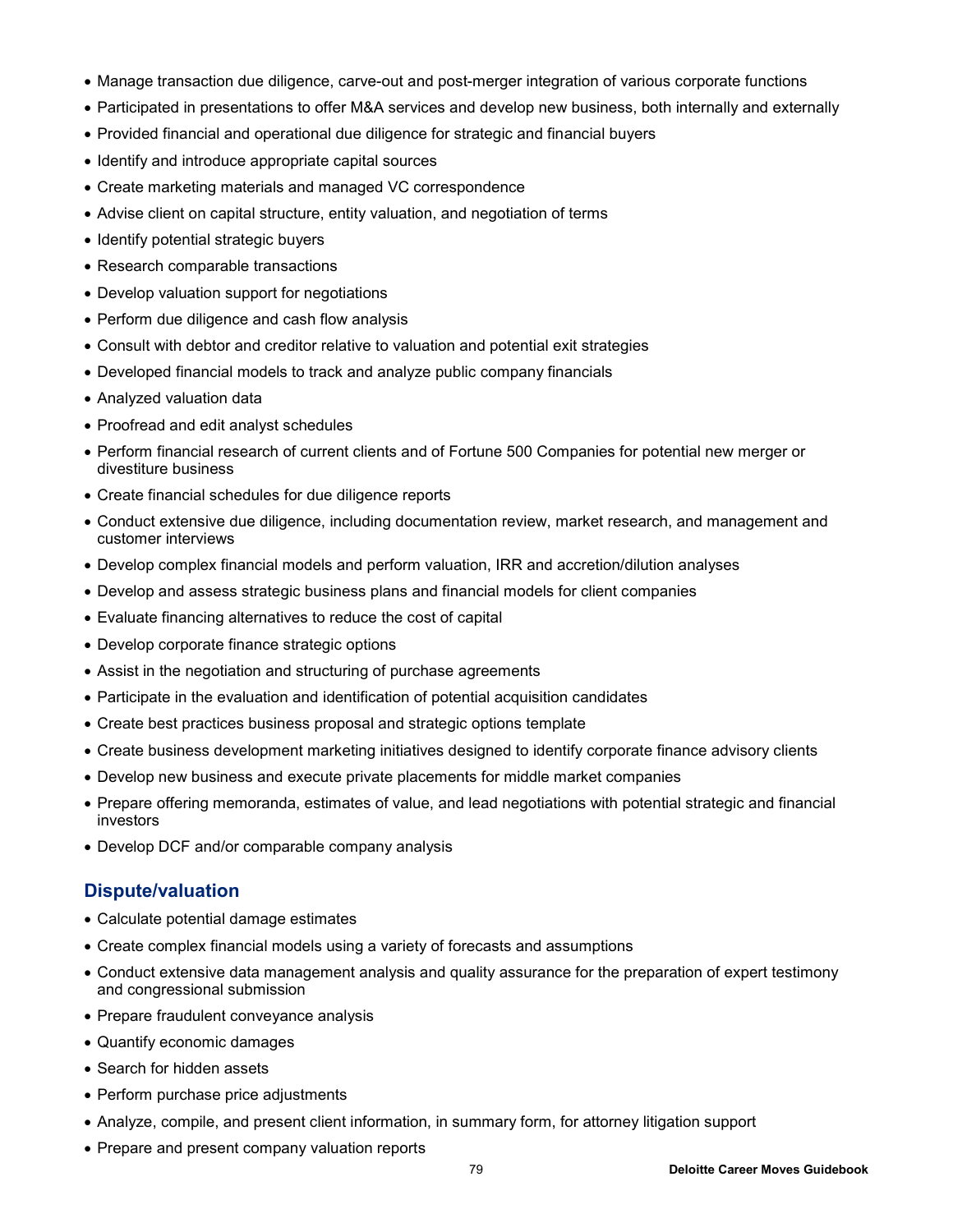- Compile and prepare corporate, partnership, individual and trust returns
- Determined fiscal/economic impact
- Perform business loss analysis
- Perform lost earnings analysis
- Perform restricted stock valuation
- Analyzed financial data with statistical and quantitative methods
- Complete comprehensive valuation studies for litigation, restructuring, purchase price allocation, ESOP, foreign interest allocations, blockage discounts, and estate and gift taxes purposes
- Perform extensive economic, industry and comparable company research
- Perform financial and ratio analysis, financial modeling, forecasting, projection and discounting of cash flows
- Perform determination of discount and capitalization rates and report writing
- Conduct multiple range of value studies using discounted cash flow approach, comparable company approach, and cost approach in a variety of industries
- Determine value of executive non-competition agreements
- Develop financial models
- Perform valuation of intangible asset valuations and purchase price allocations
- Perform discounted cash flow, comparable company, and company transactions analysis
- Perform property valuation utilizing income, market and cost approaches on various commercial and residential properties for real estate appraisals and valuation studies
- Developed economic model to estimate the equity value of a \_\_\_\_\_\_\_ (type) company to help management implement an Employee Stock Option Plan
- Value customer lists and Non-Compete agreements for SEC compliance purposes
- Value minority interest shares in privately held companies
- Estimate value of retail franchise, switching from C-corporation to S-corporation, for IRS compliance purposes
- Utilized various financial modeling and valuation methods, including discounted cash flow analyses, capital asset pricing theory, internal rate of return, market comparables and derivative security analyses

# **Consulting sample bullet points**

## **Strategy and operations**

- Assist clients in re-engineering their business processes in order to improve efficiency and increase revenue
- Perform financial analysis and create reports on client performance to provide feedback and recommendations for improvement
- Model and evaluate workflow process within Operations Support Systems (OSS)
- Author and present eRetail Fulfillment Best Practices report at training sessions attended by partners and consultants
- Serve as project manager for a document management implementation
- Create test plans, cases, and scripts for various projects
- Lead teams in business process strategy and design
- Develop a market-entry strategy for personal finance venture with \$\_\_\_\_\_ in potential revenue
- Perform business process reviews to identify areas of potential revenue loss, inefficiencies, or increased business risk
- Conduct specialized compliance reviews
- Perform research on outstanding issues and assist in project documentation for the procurement team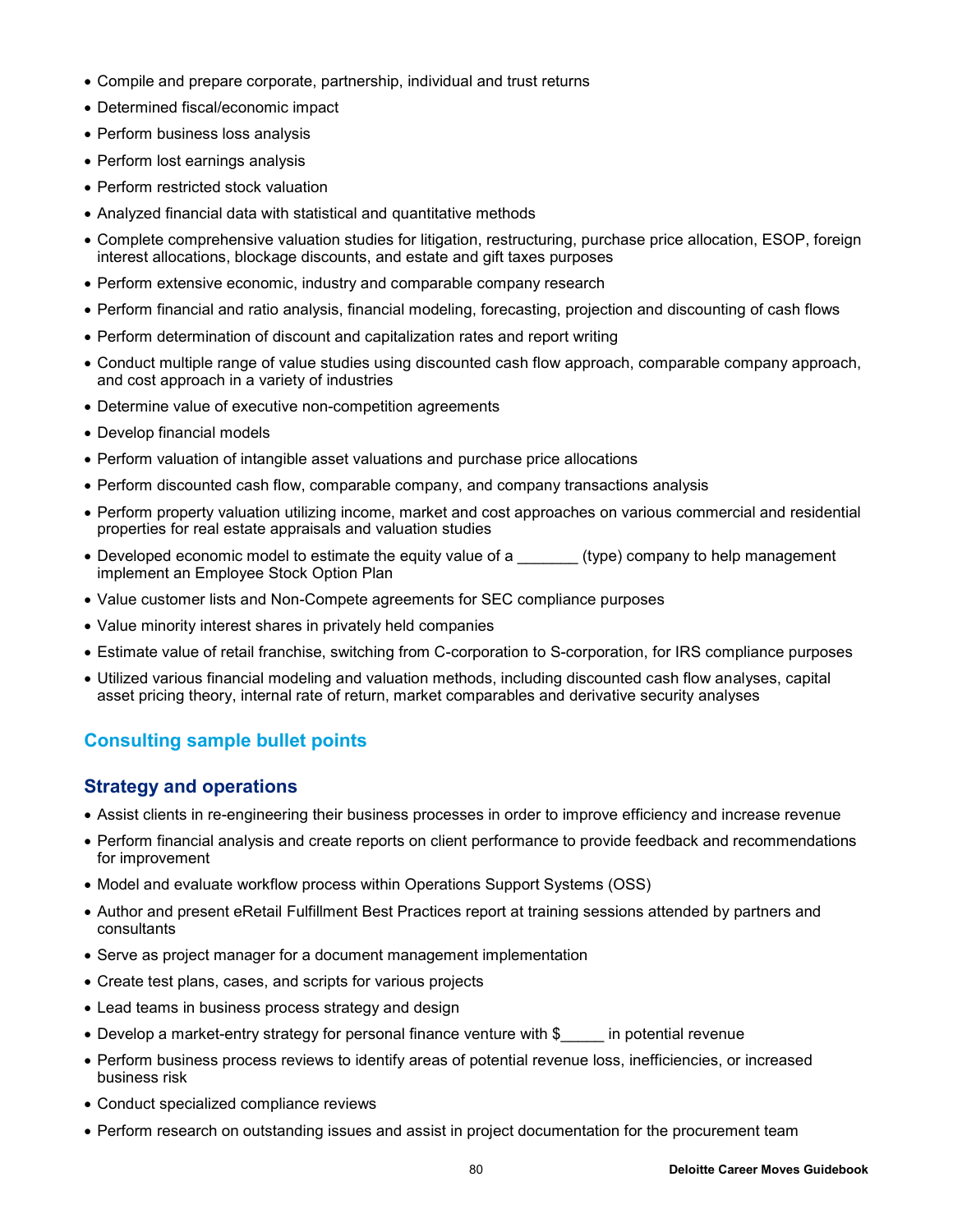- Play key role in the design of a large computer-based microfilm storage and retrieval system
- Develop production flow models and perform cost-benefit analyses
- Design billing requirements matrix to support billing multiple payors
- Perform market analysis of client's competitive environment and formulate a business plan
- Analyze and recommend various tactical approaches to capturing share for a client
- Develop a business unit strategy to improve sales force effectiveness for a \$\_\_\_\_\_ (revenues) per year global business unit of a nationwide \_\_\_\_\_\_\_\_ (type of company)
- Analyze and identify major negative contributors to poor revenue performance and recommend Customer Relationship Management improvement opportunities
- Lead process redesign in the \_\_\_\_\_\_\_\_\_\_ (type) department of a \$\_\_\_\_\_\_ (revenues) \_\_\_\_\_\_ (type of company) in order to eliminate intercompany imbalances of as much as \$ (result)
- Create a high-level summary for executives, as well as a training manual for users, following a Hyperion Enterprise installation at a \$ (revenues) (type) company
- Assisted with the development of new commerce and content businesses via the Internet
- Co-lead a market study on telecommunications wireless service providers
- Performed a post-merger business process re-engineering and legacy systems assessment to help the client realize efficiencies by centralizing selected processes and leveraging newer technologies
- Developed a common set of value-chain and customer-focused processes across all business units to provide the ability to improve fill rates, asset utilization and customer service levels
- Compared client web site's ease of use, functionality, and interactivity against its leading competitors
- Developed financial business case to support the implementation of a business-to-business e-procurement systems for a Fortune 500 client
- Redesigned the small dollar purchasing processes for a major (company)
- Quantified \$X million in savings achieved by a merger of two companies
- Redesigned the customer experience for the consumer lending business units for one of the nation's largest banks
- Developed sales process strategies for a large (industry) company
- Led modification of supply chain assessment initiative for a (company).
- Established channel costs baselines, change management approach and necessary metrics to track category management performance
- Directed the warehousing and distribution requirements for a \$ \_\_\_\_million division of a Fortune 50 (company)
- Led cost cutting initiative for a (company) that resulted in \$ \_\_\_\_million savings
- Built Excel-based activity-based costing model

## **Human capital – Actuarial**

- Define benefit and defined contribution plan valuations and compliance
- Develop and value pension plan designs (e.g., defined benefit, defined contribution, and cash balance plans) and special retirement programs reducing the clients' pension funding costs by %
- Recommend pension asset allocation structure and investment strategies
- Derive most cost-effective consolidated benefit plan for clients involved in a merger or an acquisition
- Manage multiple client teams that develop strategies for the funding, design, valuation, and administration of employee benefit plans
- Develop structure and actuarial/financial models for pension plan improvement initiatives
- Determine clients' pension plan funding and contribution levels and prepare actuarial valuation reports
- Design and price large union multi-employer pension plans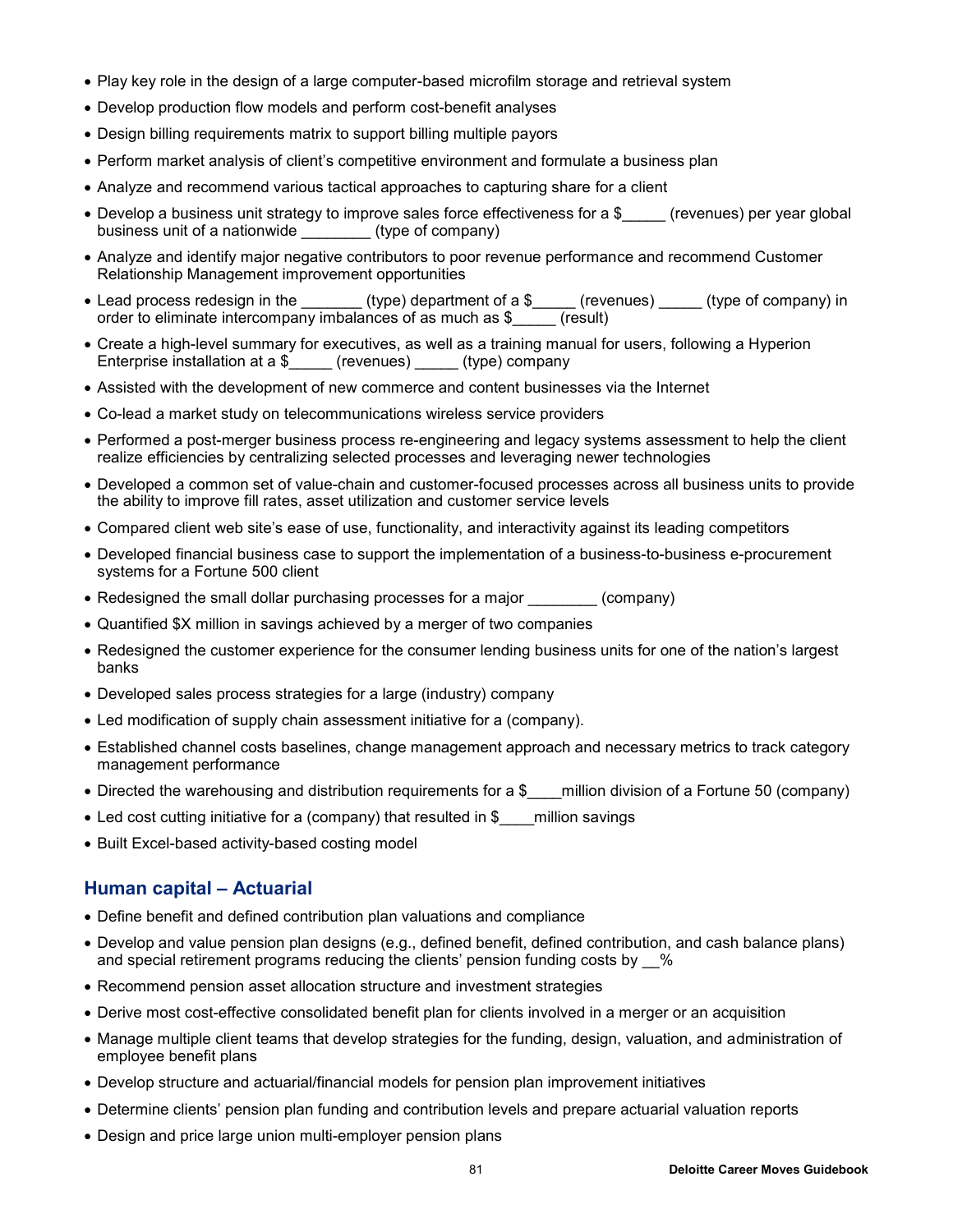- Train and develop junior actuarial staff and students
- Conduct annual ERISA valuation, FASB reporting and non-discrimination testing of qualified pension plans requiring extensive knowledge of actuarial methods, FASB, and IRS code and regulations
- Design and price retirement and employee benefit programs, including defined benefit plans, defined contribution plans, health care programs, 401(k) plans, profit-sharing plans, early retirement windows and special executive compensation arrangements
- Design and program complex computer applications to handle the administration and actuarial valuation of employee benefit plans, including healthcare programs
- Perform reserve analysis
- Calculate auto, homeowners, general liability, workers compensation and hospital loss reserves
- Create models and visual basic macros to simplify and automate common tasks and projects
- Train others in actuarial methods, including fundamentals of pension plans, pricing and cost analysis and ERISA and Social Security regulations
- Assist in preparation of clients' employee data and perform pension plan valuations
- Project and analyze pension and welfare plans of Fortune 1000 Companies
- Evaluate FAS 7, ERISA, and FAS 35 results through various programs and spreadsheets
- Clean and prepare data received from clients using various programs
- Estimate benefits and contributions for clients and project future costs, earnings, and benefit obligations
- Perform actuarial valuations for defined benefit plans, including funding and FASB, as well as retiree medical valuations
- Perform benefit improvement studies and prepare pension-related filings for the IRS and the PBGC
- Provide consulting services to large corporate clients regarding retirement/ pension issues, including pension plan design, executive plans, funding and retiree medical valuations, benefit improvement studies and cost analysis, and IRS/PBGC filings
- Prepare data and annual valuations for both FASB and ERISA purposes
- Complete government forms, year-end disclosures under FASB, two FAS-106 post-retiree medical valuations, and design studies
- Complete special projects, including a plan termination, audit of another firm's valuation of a large government benefit program, audit of a global firm's proposed adoption of FASB accounting standards for all global benefits programs, and audit of a credit card rewards program
- Perform early retirement window cost studies and small valuations, including funding for non-ERISA plans and expense under IAS-19 and GASB
- Provide actuarial services for firm audit teams in merger and acquisition transactions
- Determine loss reserve analysis and profitability monitoring reinsurance
- Review actuarial studies of loss reserves for self-insured entities and captive insurance companies

# **Human capital – Employee benefits**

- Research and identify the best carriers for a variety of types of insurance products
- Provide wide range of employee benefit information services through analysis of clients' benefit plan documentation and enter information into computerized database
- Prepare benefit projections, illustrations, relative value comparisons and benefit surveys
- Manage consulting relationships with major multinational clients in areas of international employee benefit design, financing and administration
- Serve as International Benefits Practice Leader, charged with responsibility of developing new and innovative products and services
- Design and finance third-country national and expatriate benefit programs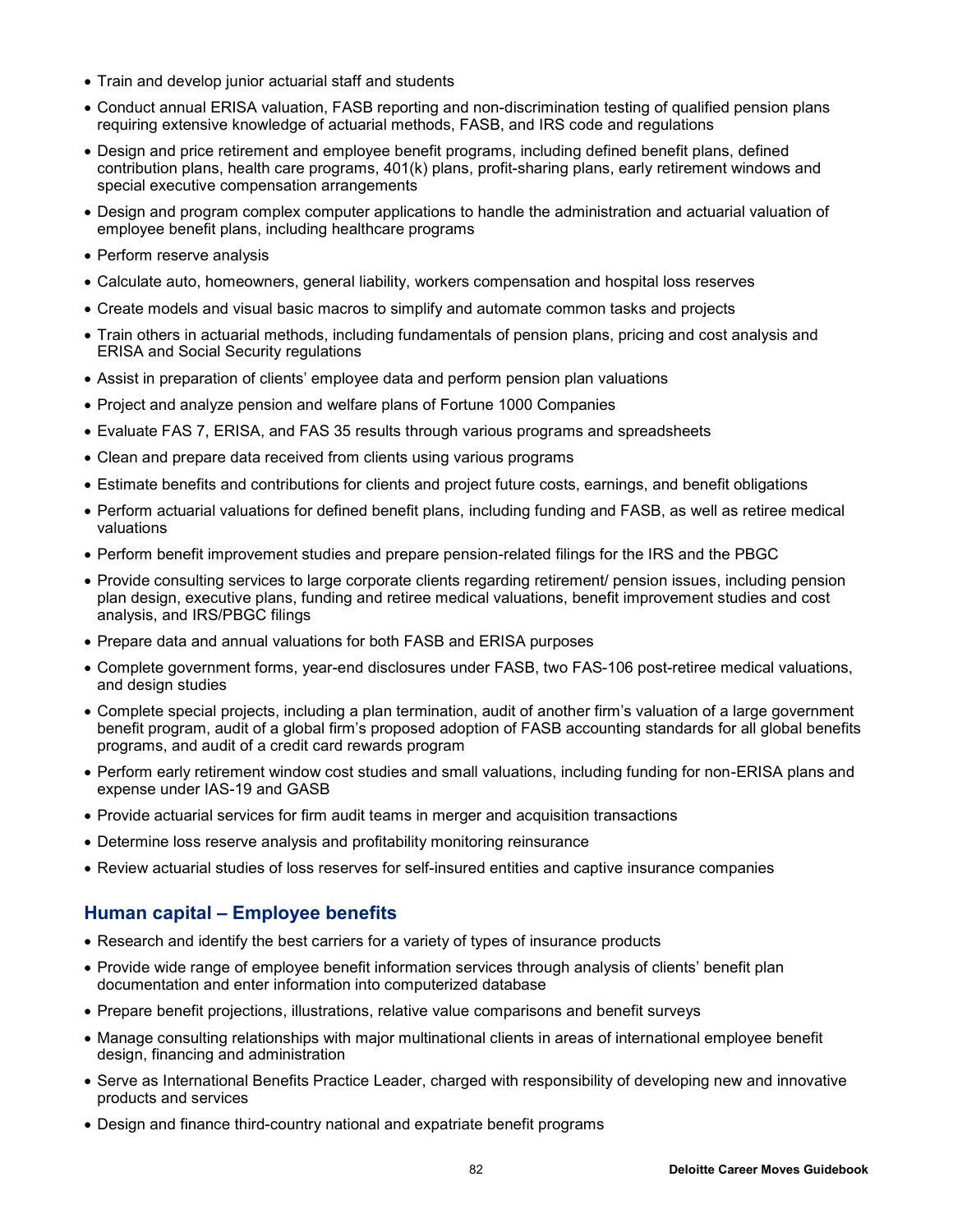- Analyze the impact of U.S. tax law and ERISA on international benefit planning
- Conduct worldwide benefit plan audits and financial reviews and surveys
- Design local country statutory and private benefit programs
- Foster international social security arrangements and totalization total remuneration measurement and modeling to simplify complex benefit-related issues
- Partner with clients to evaluate qualified pension plan design, and recommend amendments to conform with DOL and ERISA, and assist with the implementation of changes
- Develop employee benefits communication materials and presentations
- Design and test HR-related IVR and web applications
- Define, document, and communicate detailed employee benefit plan policies
- Manage employee benefits outsourcing relationships
- Develop call center online procedures
- Define system interfaces and test plans associated with implementation of payroll systems and HR systems
- Serve as national resource for benefit administration projects
- Develop managed care and managed mental health RFPs
- Develop IVR benefits enrollment scripts and new benefit plan communication campaigns
- Work with plan design and communication consultants to implement flexible benefit plans for large employers
- Develop detailed system interface requirements and design enrollment forms and related materials
- Develop innovative marketing plans and materials to increase the number of clients for the firm's proprietary software product
- Provide quality assurance for software systems developed for administering clients' 401(k) and defined benefit pension plans
- Participate in the successful implementations of software systems for 401(k) and defined benefit clients
- Serve as the plan provision subject matter expert to a team of 100 associates for open enrollment
- Serve as Internet specialist for open enrollment to resolve basic technical issues for users
- Conduct refresher training for experienced associates in preparation for open enrollment
- Update employment status changes and make appropriate adjustments to health care accounts
- Revise and update on-line and intranet reference for associate use
- Consult and tailor benefits websites to Fortune 500 clients
- Establish and communicate project definition to client and Internet team
- Develop and present website prototype to clients to demonstrate task flow, site functionality, and facilitate discussion on customization
- Manage design department usability lab
- Communicate to internal usability candidates the benefits of usability testing
- Utilize user scenarios, observation, site walk-through, and survey techniques to determine evaluation of design criteria, such as ease of use, help functions, and format consistency
- Document, prioritize, and present testing feedback to creative design management
- Provide leadership to internal team to deliver websites within communicated timeframe
- Write employee benefit communication materials for clients and consult clients on plan design features
- Evaluate and select service providers and investments for defined contribution plans
- Conduct employee communication meetings for rollout of new plans for plan sponsors
- Perform tax reviews for audited qualified plans
- Perform benefit plan due diligence for companies involved in mergers and acquisitions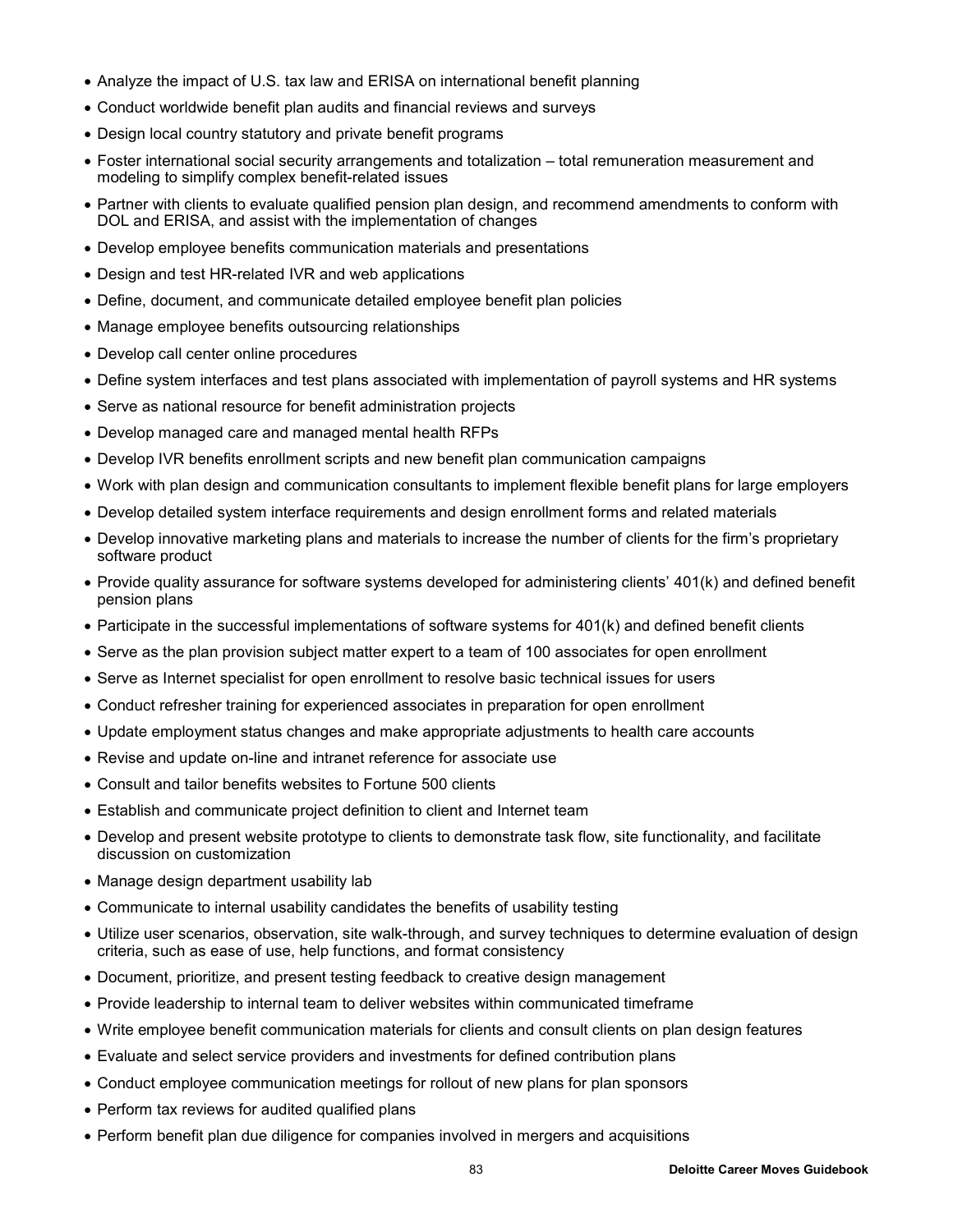- Manage Form 5500 compliance practice of tax department
- Prepare submissions to the IRS under EPCRS program and to the DOL under the DFVC program
- Draft section 125 plan documents and wrap-around welfare benefit plan documents
- Perform research on various issues for presentation to partners and clients
- Consult with clients on defined contribution plan issues, including tax responsibilities, compliance issues and administrative procedures
- Train subordinates and clients to educate them in the concepts, design and administration of defined contribution plans
- Conducted valuation of \_\_\_\_\_ (number) plans, including plan allocations, trust reconciliation and nondiscrimination testing
- Develop client manuals and voice response scripts
- Administer, convert and implement 401(k), Profit Sharing and Money Purchase Plans
- Perform allocations, reconciliation and nondiscrimination testing for plans ranging in size from to lives

## **Human capital – Compensation**

- Analyze executive compensation (top five), including stock options plans, company-wide salary structures and the firm's competitiveness with the marketplace
- Conduct market pricing, salary surveys and variable and annual pay increases
- Determine salary grades for client positions by market pricing hourly, salaried, middle, and top management positions
- Produce salary survey results for \_\_\_\_ (number of) \_\_\_\_\_\_\_ (types of companies/industry) through data collection and statistical analysis of base and bonus pay for  $\overline{a}$  (number of) exempt and non-exempt positions
- Prepare job descriptions to support client documentation
- Perform salary audits for financial, healthcare, manufacturing and non-profit organizations (or whatever industries you consulted with)
- Manage numerous compensation and human resources consulting assignments for major corporations
- Assess market competitiveness and develop compensation plans for corporations across a wide range of industries
- Develop pay bands and salary structures for organizations based on benchmark analyses
- Design long-term compensation plans for pre-IPO start-ups based on modeling firms' projected growth rates, staffing levels and business strategies
- Counsel Board of Directors and senior management on redesigning executive compensation programs for numerous Fortune 1000 organizations
- Design long-term incentive plans utilizing value trees and Economic Value Added (EVA) analyses to emphasize operating measures with the greatest impact on shareholder value creation
- Manage regional effort to sell web-based compensation consulting services to new and existing clients
- Create incentive plans for sales professionals designed to maximize sales channel performance, as well as to align corporate business strategy drivers with sales force core competencies
- Lead consulting projects for major global financial services firms in the area of executive compensation and incentive design
- Develop new marketing and consulting strategies to leverage traditional survey products to deliver value-added strategic pay design services to senior human resources and line management within client firms
- Design surveys, analyze job descriptions, supervise data collection processes, oversee data analysis phase, and partner with clients to ensure timely and accurate results
- Provide executive benefit and deferred compensation design services, offering clients total compensation solutions
- Develop and implement effective base and variable pay strategies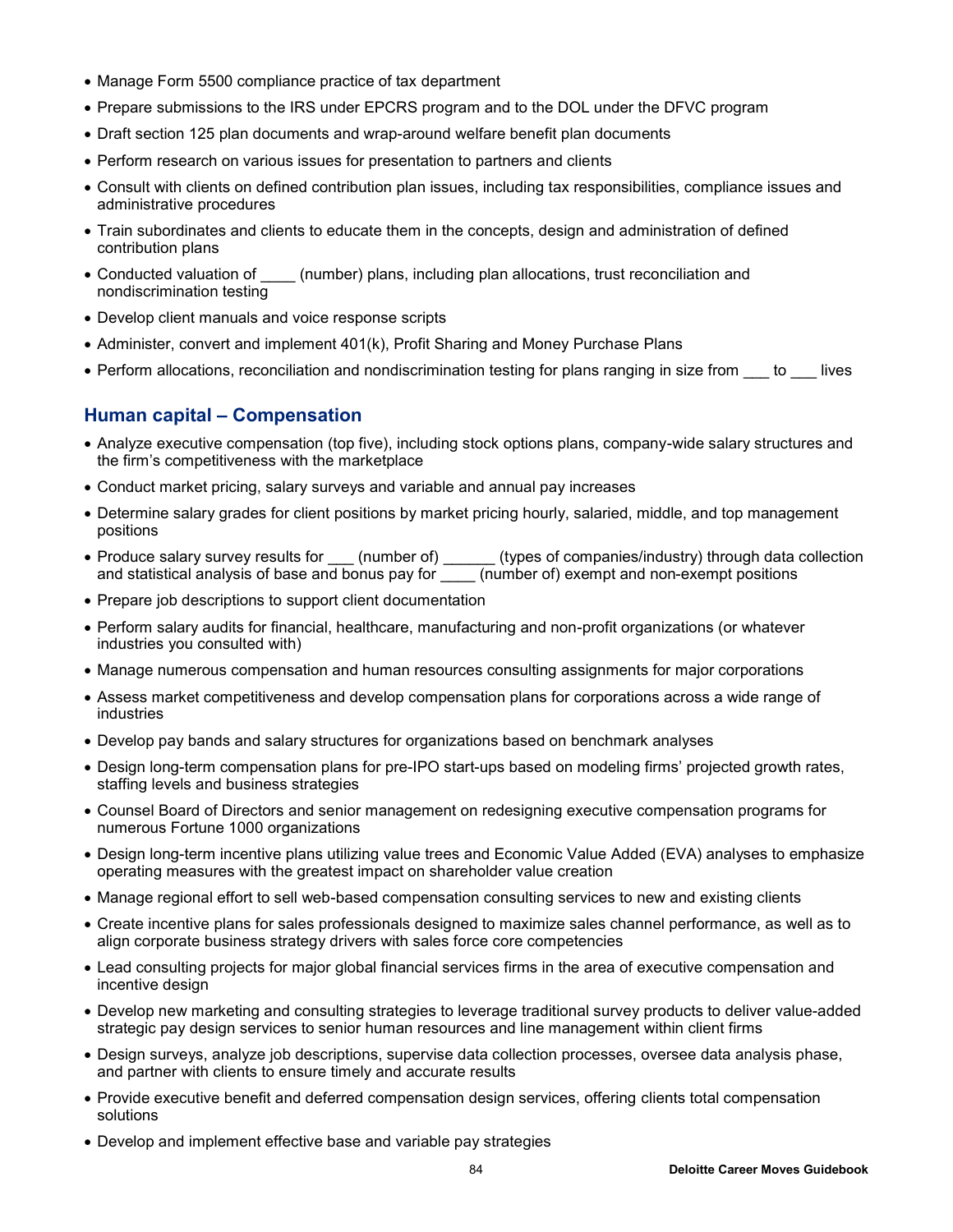- Implement a new company-wide compensation program
- Renovate the client's compensation program and conduct in-house management training
- Prepare position descriptions and evaluate using market pricing method
- Develop and maintain job information database
- Evaluate and recommend individual pay actions and approve pay policy exceptions
- Participate in multiple salary surveys and analyze and interpret data results
- Forecast salary and merit increase budgets and guide the budget process
- Develop and update competitive salary structures
- Develop and administer KEIP plans for middle and executive management
- Develop and implement new salary administration guidelines
- Ensure compliance with federal and state wage and hour laws
- Counsel field HR management employees on company policies and procedures
- Value long-term incentive grants for public companies
- Assess competitiveness of executive pay programs through proxy and survey analyses
- Recommend share authorizations for companies based on share utilization and allocation analyses
- Design retention and severance programs for several \_\_\_\_\_\_ (industry) companies
- Review plan documents and employment agreements for senior management
- Advise companies on trends in executive and employee compensation

# **Technology integration**

- Perform technology assessments and controls (SAP, Unix, NT, and Internet) for major energy/public utility/communication companies (add your unique industries)
- Conduct field audit for major (type of company) and present recommendations to Board of Directors
- Redesign US distribution strategy for multinational (type of company) manufacturer
- Lead market research team investigating consumer purchase patterns and value expectations from the electronic buying experience
- Develop blueprint to improve the profitability of existing relationships and refocus channel strategies to address key retailing trends
- Identify, research and evaluate the attractiveness of several multimedia industries as strategic growth and/or convergence opportunities for a major (type of) company
- Support field consultants through provision of comprehensive market analysis of various industries including (type of industries)
- Determine project software and hardware needs
- Conduct needs analysis, system specification and eBusiness strategy for several clients
- Assist in the development of web prototype using Microsoft Front Page
- Develop a 36-month Technology Blueprint by aligning the company's future business needs and requirements with proposed technology initiatives to support these business needs
- Demonstrate the value of the investment of proposed technology initiatives in context of the company's business strategy, technology strategy and emerging technology trends
- Led development of a high-level Information Plan encompassing all of the client's business functions
- Manage vendor relationships with internet-related companies, such as \_\_\_\_\_, \_\_\_\_\_, and \_\_\_\_\_\_\_ (names of clients)
- Negotiated over \$\_\_\_\_\_\_\_ (revenues) worth of hardware and software contracts
- Complete systems development and customization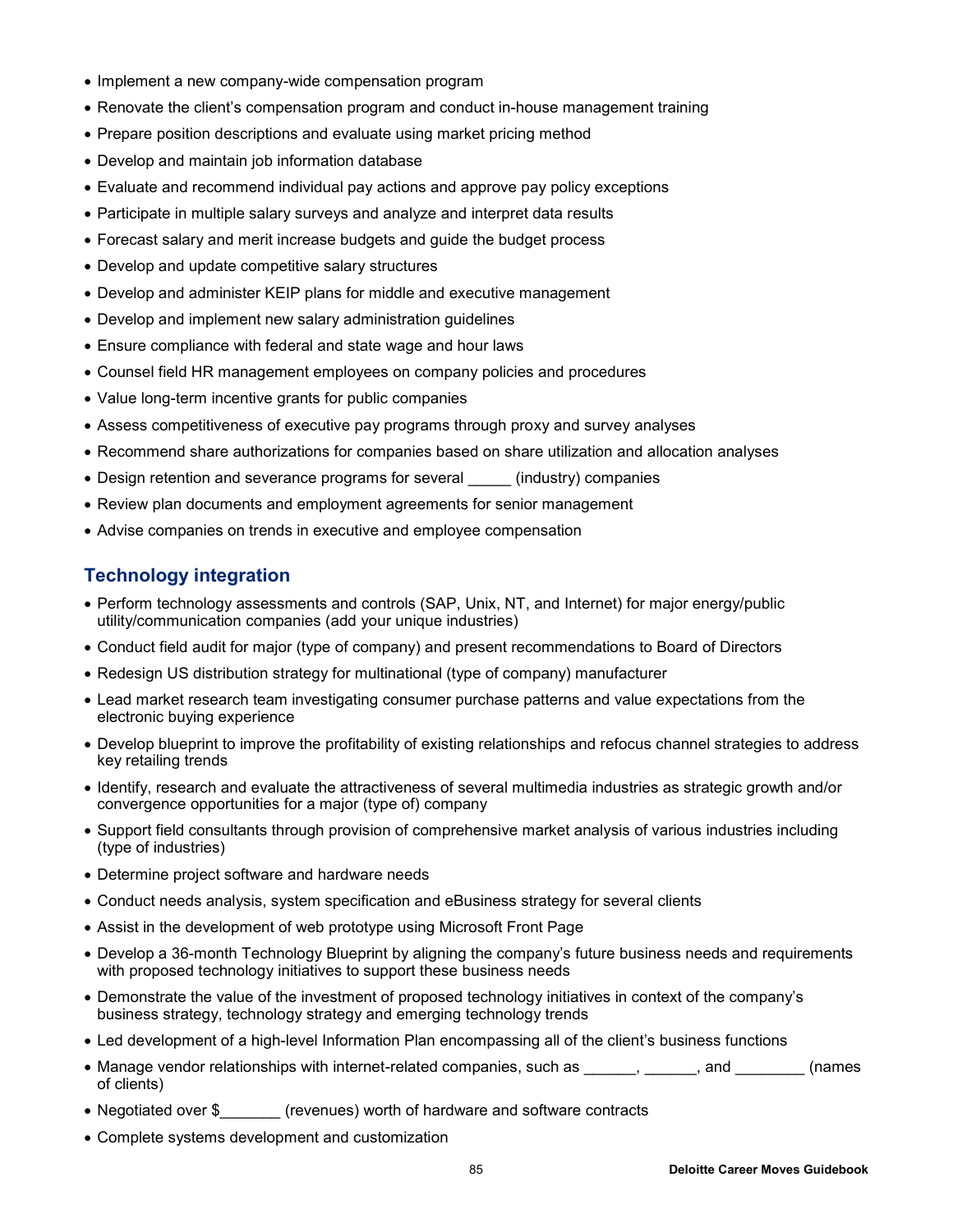# **Enterprise applications – SAP, JD Edwards, Siebel, Oracle, PeopleSoft, Lawson**

- Responsible for the functional implementation of release 11.5.8 of the Oracle Projects Module and Oracle Cash Management for client's Europe operations, including a Shared Service Center setup.
- Project consultant for the implementation of SAP WM 4.6C in four plants in Puerto Rico for a world-class pharmaceutical corporation. Provided functional SAP WM support in receiving, put-away, picking, and shipping areas. Performed on-the-job training to help end users complete their tasks and troubleshoot issues. Assisted the client in performing physical inventory, troubleshooting issues, and issue resolution.
- Assessed disparate legacy systems at different business units, identified and compared key functionality with the functionality of typical ERP packages.
- Managed an SAP FI/CO implementation project through system test, training, data conversion, and go-live phases for a (type) company.
- Interface analyst for a national nonprofit health corporation with 73 hospitals in 19 states. In a phased rollout, responsible for gathering GL and AP interface requirements for each hospital and creating functional and technical designs for Lawson and eGate development.
- Project Manager of a Lawson upgrade assessment project for a global energy solutions company. This assessment included evaluating the system impacts of moving to LSF 9 and version 9.0 of the Lawson applications. The assessment included the evaluation of extensive system modifications, as well as multiple external interfaces built with a variety of integration tools.
- Worked with the users to define their future state business requirements, setting up the application, providing support during user acceptance testing, and support during go-live, as well as providing post production support. This project included working with Oracle on Demand for the creation and maintenance of our development and test Oracle environments.
- Responsibilities included providing overall engagement direction to a team of approximately 15 consultant and client team members, managing project scope, and review of functional designs.
- Co-design a custom shipping module to allow for piece building and automated entry of tracking numbers, greatly increasing the capacity and accuracy of the shipping department
- Collaborate with business unit management, IT peers, and business unit/IT staff to develop, define, and implement process, business, and technical solutions.
- Establish and maintain clear communications with business sponsors and IT senior management in regard to status, issues, progress, and risks.
- Re-engineer the "Procure to Pay" processes related to UTMB PeopleSoft Financials system. Work involved conducting interviews with user community, building as-is process designs and recommending future-state business processes.
- Participated in business development project that required building demo Oracle Application systems (version 11.5.9) for Federal clients who include supporting configuration of Financials modules and configuring account generators to meet Oracle Projects requirements. Designed interfaces between Oracle Application systems and third-party vendors using XML Gateway.
- Establish and monitor performance metrics and measurements related to individuals, teams, processes, and projects.
- Act as solutions expert in Purchasing, Manufacturing and Distribution Planning, Inventory Control and Product Data Management to a \$\_\_\_\_ (revenues) \_\_\_\_\_\_ (type) company.
- Led a consulting team for a JD Edwards OneWorld Xe Human Resources/Payroll software implementation for a \$\_\_\_\_\_ (division revenues) division of a \$\_\_\_\_\_ (parent revenues) \_\_\_\_ (type) company
- Responsible for managing and implementing Approva BizRights Enterprise controls software for Oracle applications at multiple clients across multiple industries. Primarily responsible for all tasks from discovery through implementation, including planning, training, testing, and delivery.
- Specific tasks include the review of key deliverables, review of consulting partner performance, review of requirements and interface designs, and general oversight and responsibility for reporting on the progress of the projects.
- Coordinate all module teams to facilitate effective process redesign and ensure integration of modules.
- Identify issues and resolutions related to global design and lead team to milestone dates within budgetary constraints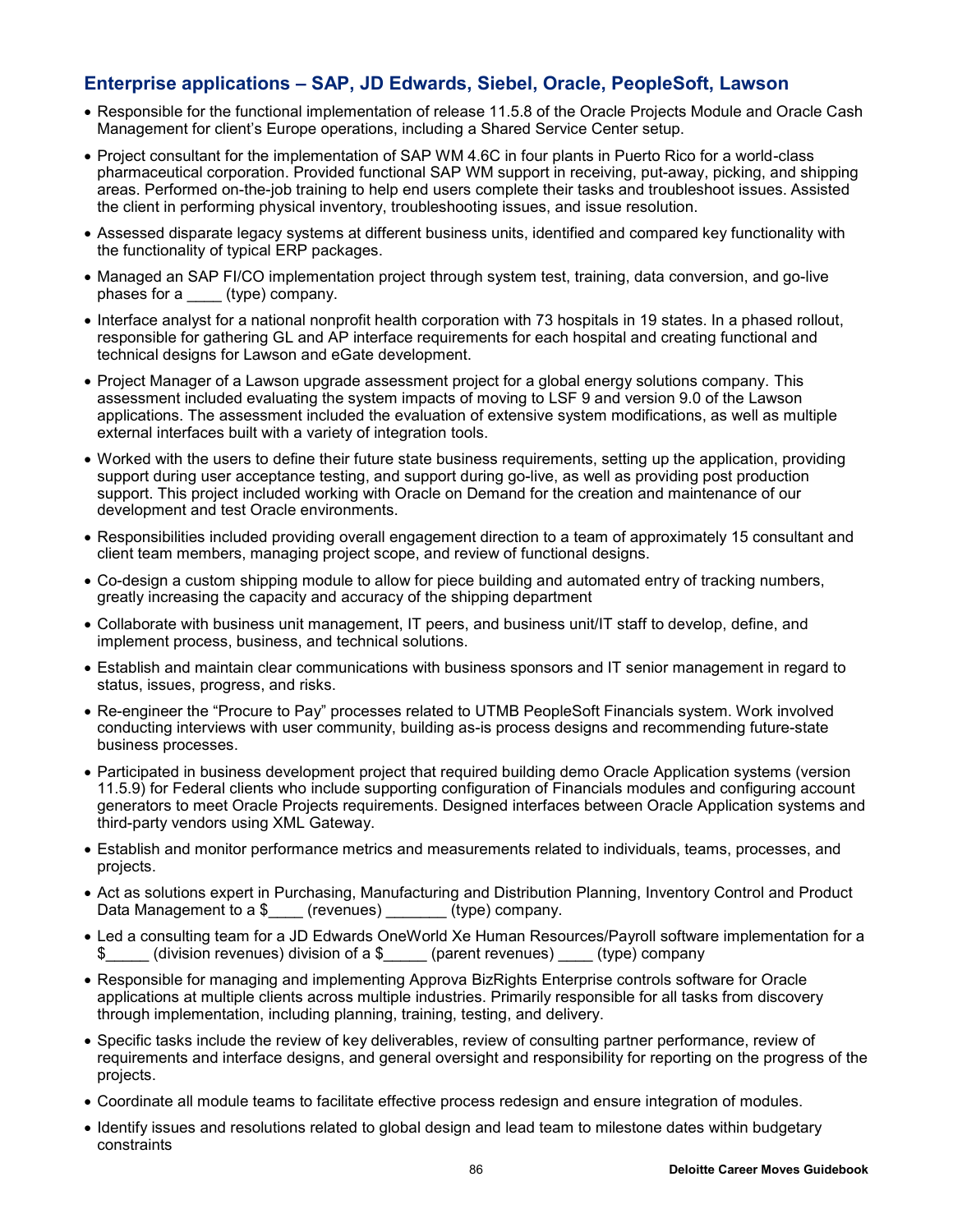- Conduct, develop and execute a training and communication assessment, design and strategy for a \$\_\_\_\_\_ (revenues) \_\_\_\_\_ (type) company undergoing a JD Edwards One World software upgrade
- Led company-wide training need analysis, focus groups, and impact workshops and developed a comprehensive SAP system training
- Develop innovative communication vehicles to facilitate effective communication across regional, business unit and project team boundaries, including both internal and external stakeholders.
- Participate in projects comparing the Human Resource modules of several Enterprise Resource Planning (ERP) software packages and Human Resource Management Systems (HRMS), including JD Edwards, Oracle, PeopleSoft, SAP, Cyborg, and ADP.
- Conduct Beta Testing on JD Edwards and Siebel integration efforts
- Lead business process design and review sessions with the client to gather requirements that are used to build the Siebel System for \_\_\_\_\_\_ (company)
- Modify the business process flows to ensure that the functions specifications could be handled by the Siebel system.
- Create an assessment deliverable defining the scope of the project, the project plan, explanation of the current call center environment, and a recommendation on integrating the four call centers into one virtual call center.
- Configure Siebel Application and Siebel Anywhere to accommodate client business requirements.
- Work with client Project Management Office (PMO) to resolve post-implementation issues.
- Assist in the upgrade of a Siebel Call Center application from Siebel 99.6 to Siebel 2000 Dedicated Client and Thin Client using Active X.
- Configure custom Workflow Policy Columns, Objects, and Programs using Siebel Tools.
- Create test scripts and perform unit testing.
- Lead design sessions and reviews with client to define/refine project requirements and gain user acceptance.
- Configured Siebel 99.5 Energy Vertical Sales Application using Siebel Tools.
- Scope out the project's functional requirements, communicate the requirements to developers, and produce subsequent user documentation.
- Developed SAP implementation guide for \_\_\_\_\_\_ (company).
- Organized and coordinated team of 12 from six countries in an international SAP R/3 implementation methodology development effort.
- Integrated best practices from over 15 projects and built methodology along with consulting aids and tool reference guides.
- Identified and defined key Touch Points and processes necessary to integrate between an Enterprise Resource Planning (ERP) and Customer Relationship Management (CRM) system.
- Implemented Siebel eBusiness 2000, Enterprise and Mid-Market Editions: analyze client business requirements, manage configuration design books, validate application configurations, and provided post Go-Live support.

## **Tax sample bullet points**

- Reviewed client tax returns, which included research of technical tax issues
- Taught tax-related training classes to first and second year professionals
- Generate leads for and manage tax restructuring projects
- Initiate, prepare, and review tax compliance projects for firm clients
- Prepare tax returns for all types of tax entities
- Research issues and prepare documentation on tax engagements for clients (fill blanks with industry)
- Research various state and local tax issues, including unemployment insurance, net operating loss carryover, sale and use tax consequences and various state credit and incentive carryover issues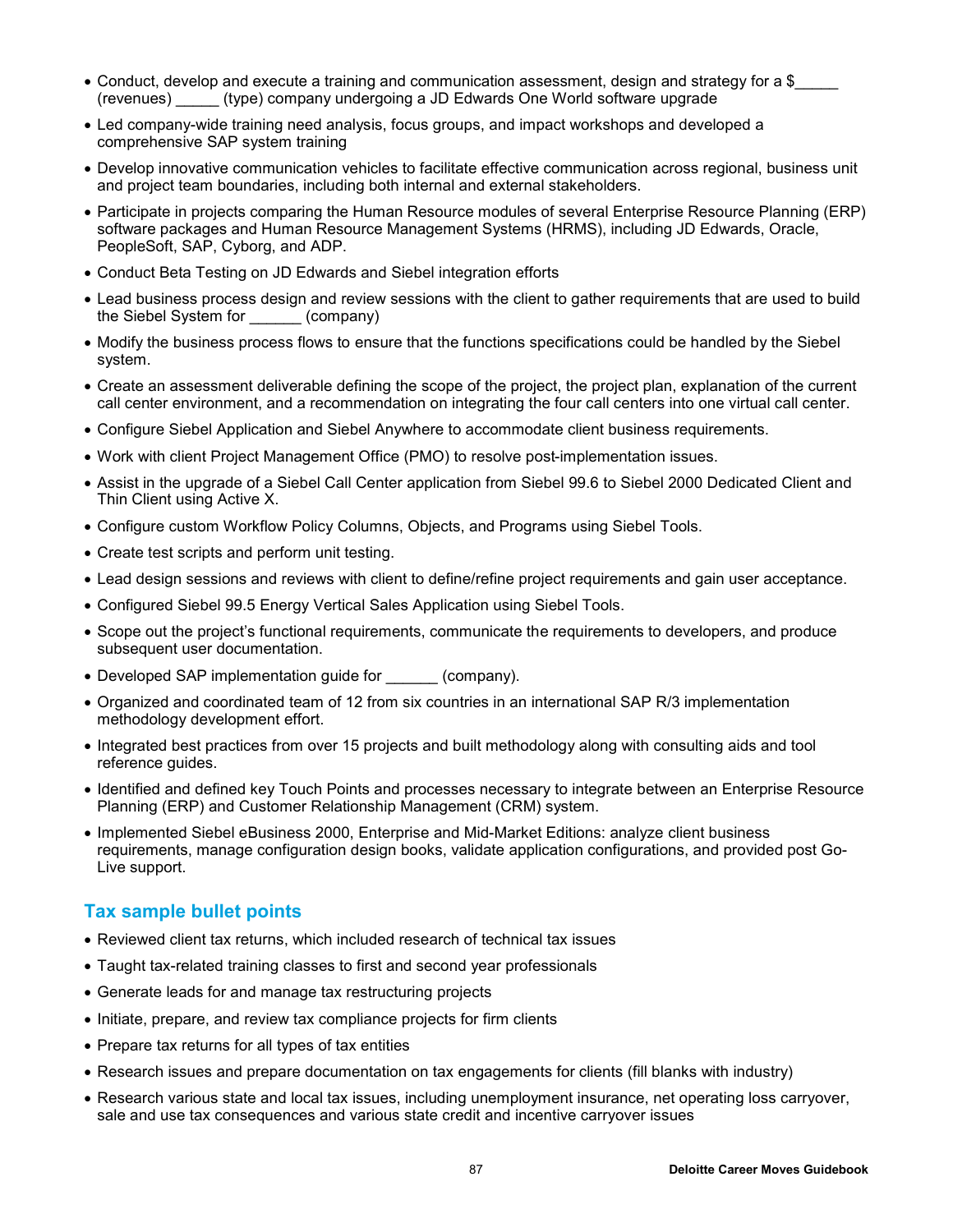- Advise clients on proactive planning with mergers, acquisitions and divestitures of business assets and subsidiaries, and formation of special purpose entities
- Resolve federal tax implications on restructuring engagements liquidations, mergers and acquisitions, incorporation transfers, partnership formation, and transfer pricing issues
- Deliver planning advice related to unitary/separate return, partnership, single member LLC, 80/20 corporations, contract manufacturing, captive insurance company and foreign sales corporation restructuring strategies
- Prepare and review various federal and state tax revenue ruling requests and manage IRS audits
- Prepare and review large consolidated income tax returns, separate and unitary state returns, foreign sales corporation (FSC) returns, international returns (Form 5471's), tax provision work papers/cushion analysis, and SEC footnote disclosures under SFAS 109
- Provide detailed research/due diligence for mergers and acquisitions, including IRC section 338(h)10 elections, R&D credits and LIFO calculations
- Prepare and review returns for high net worth individuals with S-Corporations or Partnerships that require multistate filings
- Prepare corporate, multistate and consolidated, large individual, gift, estate, and trust returns
- Prepare and review GAAP audited financial statements
- Prepare federal and state tax returns for large corporations' Expats/Inpats
- Research state and federal tax issues and assist in tax return processing
- Retrieve and analyze prior year tax returns
- Prepare tax equalization settlement for large corporations' Expats/Inpats
- Prepare corporate, partnership, and LLC tax returns
- Research state tax issues
- Prepare federal and state income tax returns
- Assist in tax return processing
- Perform valuations of retirement plans, produce participant statements and client reports summarizing periodic activity, and conduct payroll processing
- Reconcile transactions, such as transfers, loans, withdrawals, and rollovers
- Work exclusively with Fortune 500 clients delivering tax-planning ideas with an emphasis in Section 1341 as it relates to environmental remediation expenditures
- Identify issues that could prevent sites from qualifying under Section 1341, such as acquisitions and dispositions, demolition costs, and asbestos and other capitalization vs. deductibility issues
- Assist in preparing consolidated federal and combined state income tax returns for corporations
- Assist in preparing federal and state income tax returns for partnerships
- Calculate various M-1 items, the alternative minimum tax, and alternative current earnings state apportionment and allocation percentages, the investment allocation percentage, federal and state estimated tax payments, Sec. 163(a) interest, and Sec. 263 inventory cost
- Calculate tax depreciation expenses of large corporations and partnerships
- Prepare Form 5471, Form 5472, and Form 720 (Quarterly Excise Tax Return)
- Calculate and prepare federal and various state estimated tax payments
- Generate the book to tax reconciliation work paper
- Calculate tax depreciation expense and generate tax return work papers
- Research and draft memoranda analyzing the U.S. federal income tax implications of client transactions
- Research and draft memoranda and tax opinions
- Monitor recent tax legislation
- Conduct tax research and participate in planning for corporate and individual clients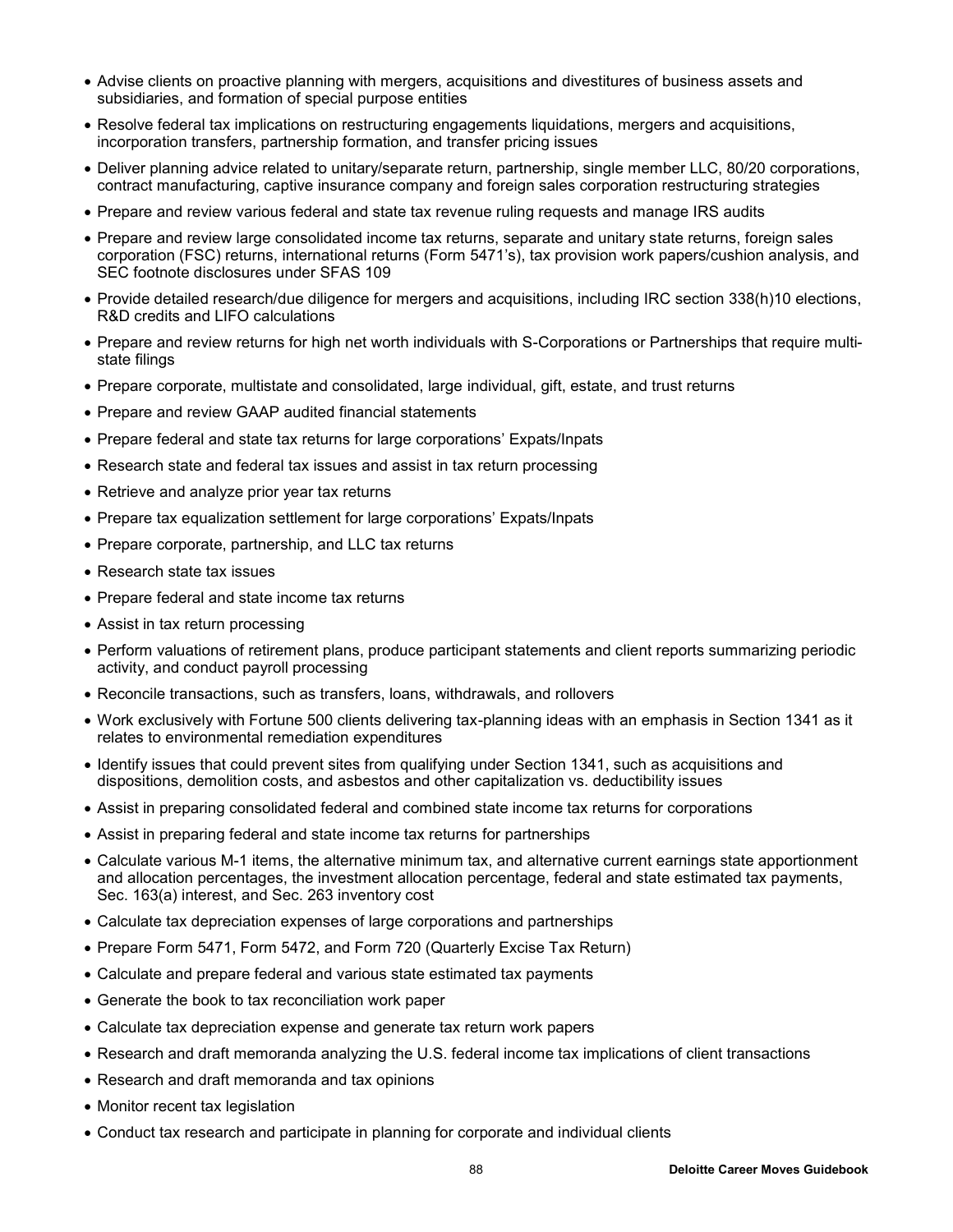- Analyze GL detail, GAAP financial reports and fixed-assets to prepare book-to-tax adjustments
- Perform initial review for multi-state, consolidated C-corporation, S-corp and partnership income, franchise and property tax returns
- Review and prepare large and medium corporate returns, including consolidated and multi-state corporations
- Review personal income tax returns, including multi-state
- Prepare offers of compromise with the IRS and State Tax Departments for clients
- Plan, coordinate, and execute the preparation of annual and interim financial statements for large and medium corporations
- Consult clients on income tax planning, dispute resolution and overall state tax minimization
- Consult clients on state tax optimization of e-Business initiatives
- Utilize Westlaw, CCH Online, BNA Portfolios, and Tax Analyst (or other Tax-specific software)
- Research and interpret issues of corporate law, including special licensing requirements, insurance codes and securities regulations.
- Research and author opinion letters and file memoranda on various international and domestic tax issues
- Create models demonstrating benefits of intangible property migration strategies
- Negotiate voluntary discloser agreements with state income tax authorities
- Minimize acquired liabilities and nondeductible goodwill in foreign and domestic acquisitions through tax planning, negotiation of tax indemnities and due diligence
- Increased earnings by identifying VAT and foreign withholding tax solutions
- Consult on a multi-state and multi-jurisdictional basis with regard to income/franchise, net worth, escheat, sales/use and business license taxes
- Conduct tax planning strategy studies, reverse audits, audit defense and administrative appeals

# **Clients and markets sample bullet points**

- Research media outlets and services to achieve marketing goals.
- Manage marketing, advertising and promotional staff, agencies and activities.
- Design, develop, and implement marketing strategies to meet organizational objectives.
- Write and edit press releases, brochures, and catalog copy.
- Conduct market research studies and develop strategic marketing recommendations.
- Manage development and execution of direct mail, advertising, media and creative strategies for \$ client.
- Perform competitive market analysis.
- Provide marketing expertise to executive management team.
- Manage creative development process for key marketing initiatives.
- Design and implement marketing strategies for lead client resulting in \$X in increased revenue.
- Produce, manage and fulfill print, web and e-mail collateral for internal use and strategic partners.
- Develop and implement methods for tracking success of marketing campaigns.
- Draft print ads for internationally published advertisements.
- Create copy for promotional materials, mailings and advertisements.
- Develop Point of Sale marketing materials.
- Develop brand platform for complete redesign of brand identity.
- Construct and implement marketing strategies, including message development, internal programs and competitive analysis for telecommunications, financial services, and public sector arenas.
- Develop programs directed at generating "warm" leads resulting in \$ \_\_\_\_\_\_\_\_\_\_ in revenue.\*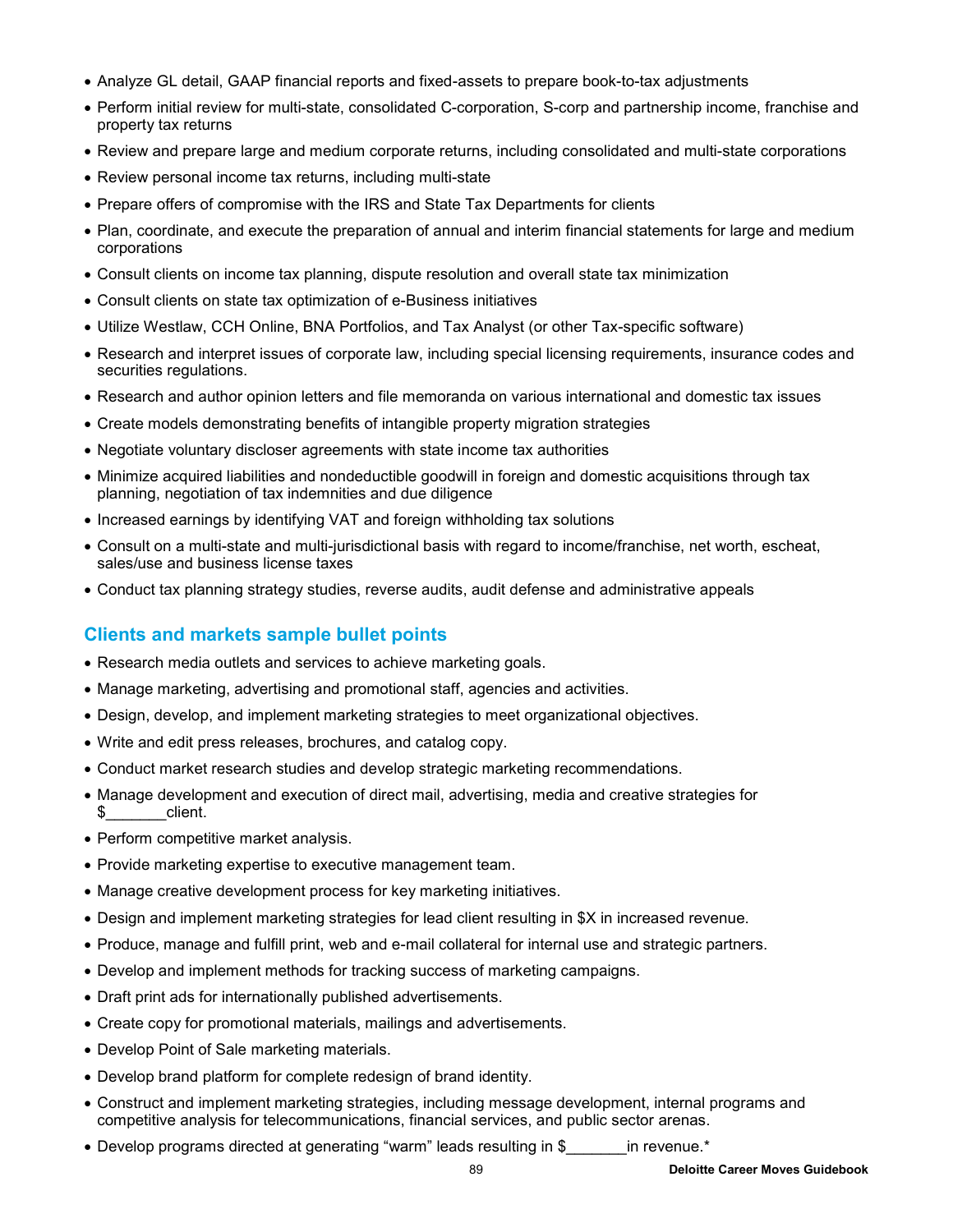- Compose and implement strategic marketing plan incorporating competitor analysis, management of channel partners, advertising and public relations strategies, and implementation schedule.
- Establish relationships with potential joint venture partners to expand marketing services within specific target markets. Evaluate possible marketing avenues, including options for advertising, seminars, trade shows, partnerships and internal resources.
- Analyze potential customer base. Perform market segmentation studies and market interviews through one-onone consultations and focus groups.
- Develop and manage production of marketing materials (print and electronic) to promote web site. Lead projects performed in conjunction with internal design team, as well as external advertising and public relations firms.
- Develop implementation schedules with major media and channel partners.
- Oversee public relations efforts for web site promotion.
- Develop and implement firm-wide marketing and communications guidelines for new products and publications; including advertising, media campaigns, website marketing, conferences and direct mail campaigns.
- Develop brand guidelines for marketing programs and materials.
- Manage overall branding and positioning of design, and oversee media campaigns, including television and radio tours.
- Establish communications plan for global network of XXX offices, develop content for newsletters and intranets; track market to identify new consulting opportunities and maintained leads database.
- Maintain marketing database to track client/contact information.
- Oversee distribution of Deloitte's publications throughout the region.
- Plan and execute local/regional seminars and briefings to build eminence, promote awareness of firm services and educate target audiences about current industry and marketing trends.
- Coordinate outbound marketing activities, promotional programs and advertisement.
- Write, edit, and produce marketing collateral materials.
- Develop, publish, and distribute web-based monthly summary newsletter.
- Design, publish, and distribute monthly electronic newsletter.
- Developing voice for marketing collateral currently aimed at attracting investors, customers and partners.
- Coordinate and prepare presentations for conferences, seminars and speaking engagements.
- Design and integrate marketing approach to establish consistent message and graphic representation for all exhibits, advertising and brochures.
- Create all advertising and sales promotional materials, including new product launch campaign.
- Control advertising budget and insertion schedule.
- Implement comprehensive and consistent Account Relationship program for top 16 global account teams to achieve \$120 million revenue increase.
- Develop marketing strategy, client relationships and integrated branded message across consulting, tax and audit businesses.
- Oversee all strategies, budget development, creative concepts, media planning, research, field marketing, special events, public relations and directories/magazine publications.
- Develop and implement marketing and communications guidelines for global firm in order to bring new products and services to market and establish effective advertising and media plans.
- Establish processes for the development of new communications vehicles.
- Establish and maintain effective working relationships with vendors and external agencies.
- Develop brand identity for new products and services.
- Develop value propositions for marketing programs.
- Evaluate marketing materials across the firm to maintain consistent brand identity.
- Design media campaigns, including television and radio tours.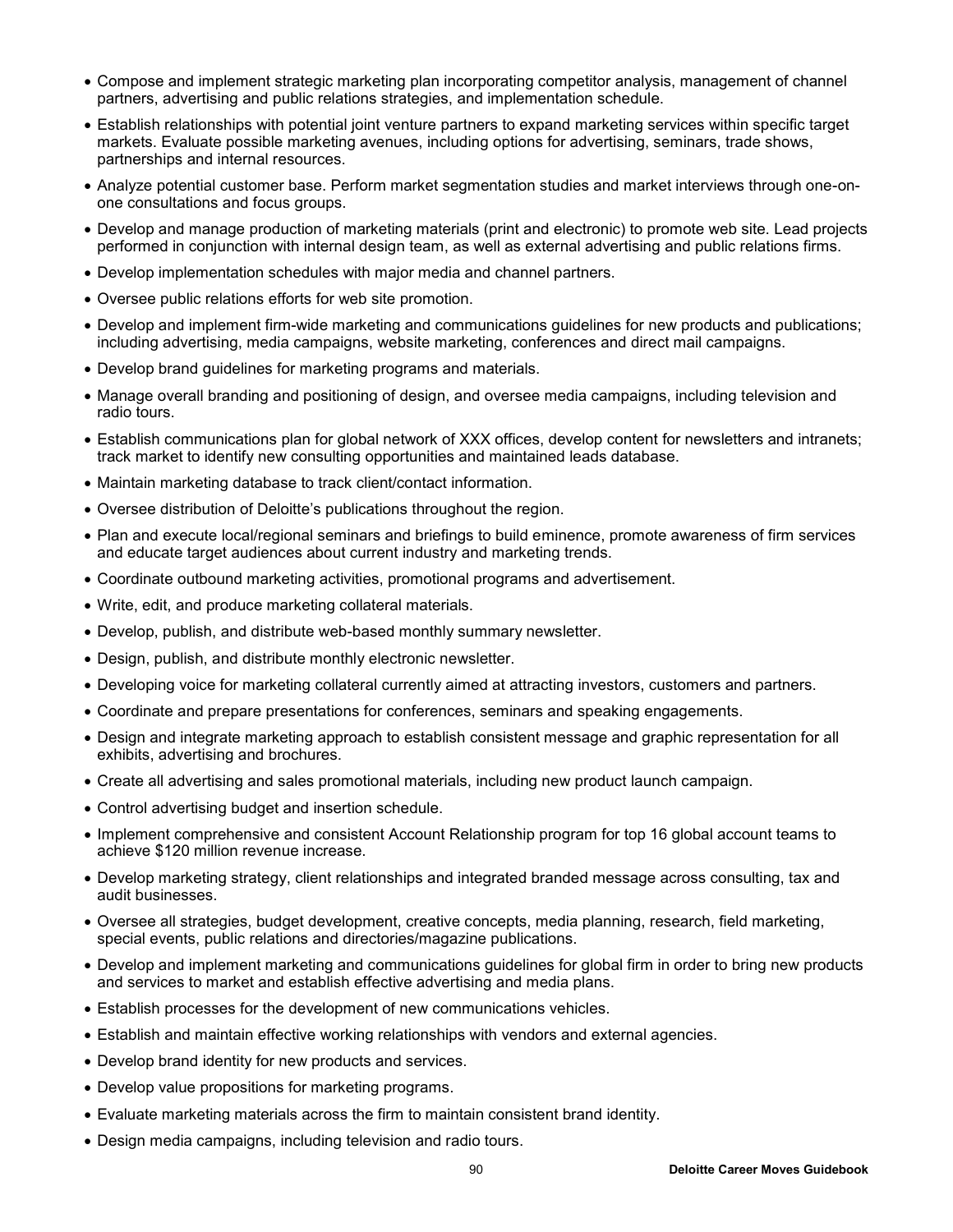- Develop and teach classes on press relations to senior staff and partners.
- Analyze customer communication needs and develop marketing communications strategies.
- Write and develop various marketing communications projects, including video, multi-media, props and displays.
- Direct the development of market-specific demographics, market share data, and business analyses reports for targeting briefings and proposals.
- Increase exposure through targeted research, writing, editing, and design of industry proposals, marketing brochures, partner presentations and direct mail campaigns resulting in \$XXXX in increased revenue.

# **HR sample bullet points**

## **Generalist**

- Manage the design and delivery of HR programs aligned with business needs based on feedback from management and employee communications channels (forums, employee opinion surveys).
- Counsel management on disciplinary actions, investigations, and terminations for consistency, risk and completeness.
- Create and implement enterprise-wide, user-friendly electronic access to information for all human resources procedures, programs, and processes specifically for management, human resources, and employees.
- Create a special incentive plan for employees to address aggressive research and development work schedule and milestone dates.
- Develop attrition plans reducing staff turnover from 12% to 9% net. Adding 58 people, versus 11 for previous year, to staff population.
- Integrated seven diverse business units geographically dispersed in the US. Partner with senior management to meld multi-systems and multi-programs into one and integrate them into unified culture and structure. Received special recognition from president for this work.
- Led two major acquisitions from due diligence to integration. Acquisitions ranged in size from \$700,000,000 to \$2,500,000,000 and from 185 to 900 employees. Serve as human resources leader in divestiture of four business units ranging from \$20,000,000 to \$200,000,000 in revenues.
- Designed and implemented new pay for customer support organization's knowledge compensation plan, aligning delivery of monies more with business objectives.
- Develop and implement field performance appraisal program based on customer satisfaction criteria.
- Implement and organize company profit sharing plan
- Work with supervisors to develop corporate job descriptions
- Investigate complaints and attend court hearings on the company's behalf (sexual harassment, wrongful termination, etc.)
- Led the reduction of cost and streamlining of the recruiting process by consolidating seven remote locations into one main area, the Staffing Center
- Conduct harassment awareness training sessions for all groups within organization.
- Implemented company handbook, orientation program, hazard communication program, and publication of first company newsletter for organization.
- Developed policies and training procedures for the worker's compensation and leave of absence programs, coordinated with the FMLA.
- Investigate employee relations issues and recommend courses of action.
- Conduct internal audits of operations to comply with departmental guidelines.
- Provide consistent training and development for all staff levels.
- Consult with management and employees to advise and/or resolve issues related to employment, employee relations, grievances, and HR policies and procedures.
- Prepare responses for EEOC charges, employment-related litigation and unemployment claims.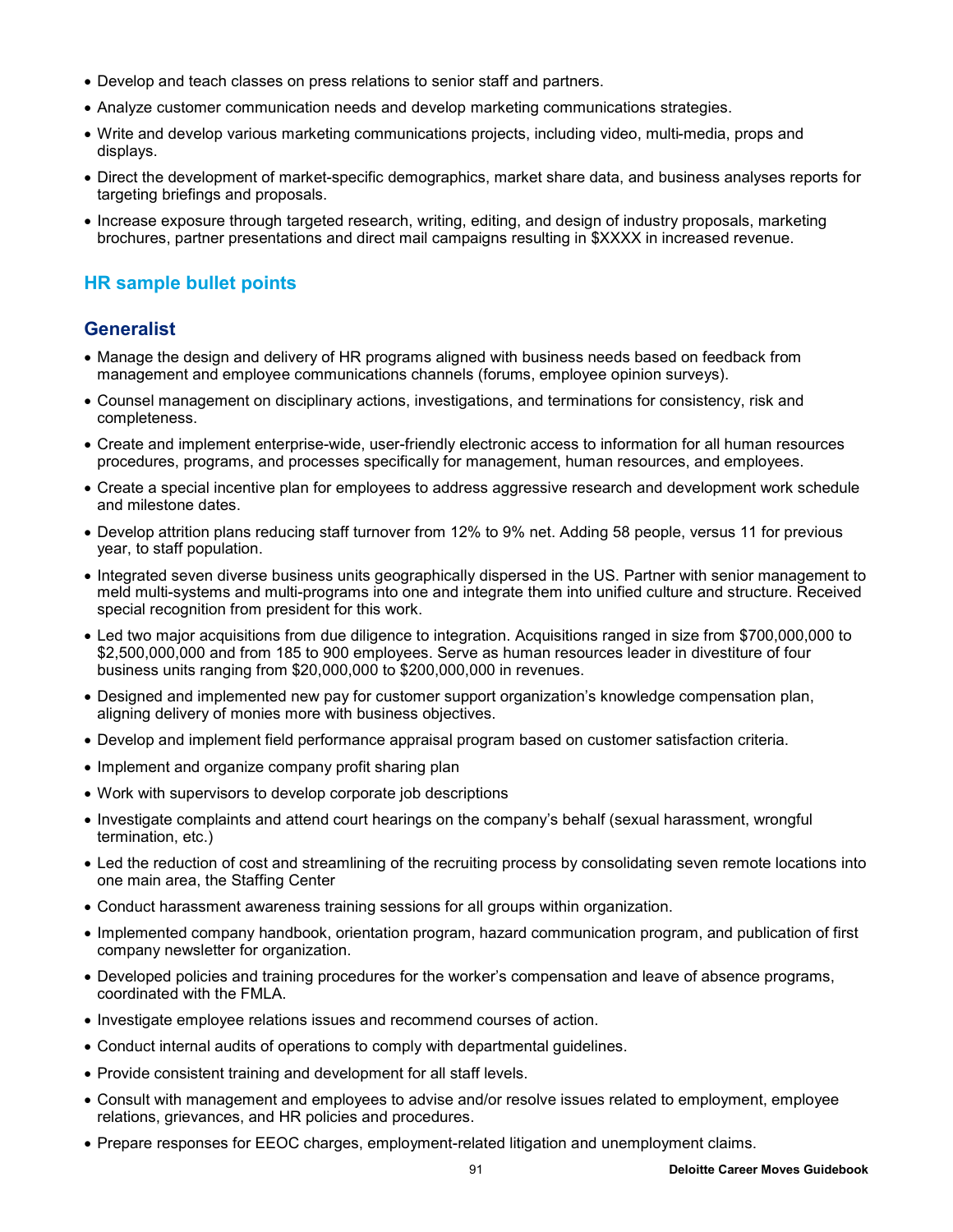- Develop, implement and administer compensation programs, including job analysis, salary surveys, trend analysis, equity adjustments, market pricing, job descriptions, salary recommendations/approval and salary range structure development.
- Research industry trends and wages to determine best hiring practices and competitive compensation.
- Manage open enrollment for 401K, Section 125, health, dental and life/AD&D; liaison with insurance carriers and broker to resolve all issues.
- Research, testing, and recommendation of new HRIS program.
- Analyze usage experience and future trends to develop estimates of group insurance costs for the current and next five years.
- Develop and implement HR programs, such as performance management, employee recognition and rewards, communication programs, compensation plans, bonus schemes, management development programs, employee assimilation and learning.
- Led conversion and implementation of an integrated payroll/HRIS. This new system has cut payroll-processing time by 40%.
- Research, maintain, and implement human resources policies to ensure compliance with federal and state laws. Such policies include wage and hour, paperwork administration, and benefits administration.
- Led the transition of several employees from XYZ Corporation into our firm due to the merger (acquisition).
- Design and implement a "flexible work program" for staff
- Conduct comprehensive study of retention issues of personnel and suggest action steps to increase retention rates
- Provide statistical data to company officers concerning turnover, retention, and salary comparison reports. Recommended and implemented new company benefits, such as vision, short-term disability, life insurance buy up, and medical insurance for part-time employees. Total management turnover decreased by 7% and fewer people are leaving for salary and benefit reasons.
- Manage relationships and negotiations with external learning vendors.
- Design organization structure in support of a financial e-business strategy
- Conduct cultural audits for firms in midst of transformational change and develop strategies for cultural alignment
- Lead inclusion and diversity team with focus on culture assessment of the organization and specific interventions to address cultural issues.
- Developed Inclusion and Diversity Management System to identify specific goals with accountabilities and responsibilities as applicable for all levels of the organization.
- Coordinate and execute restructurings and workforce reductions involving up to 10% of employees.
- Implement employee communication/education programs, such as, Employee Rotation Program, Lunch and Learn Seminars, and Quarterly Awareness Campaigns to promote employee benefits.
- Formulate exit interview data into meaningful quarterly reports for executive management.
- Extract and compile a variety of personnel data for consolidation into management reports, such as turnover reports, hiring activity reports, and program usage reports
- Complete all pre-employment tests and background/DMV checks, conduct orientation for new hires and enroll in benefits, resulting in a smooth transition and lower turnover.
- Oversee new employee orientation, individually and in groups, discussing benefits, policies and company history in order to ensure consistent new hire processing and dissemination of corporate regulations and procedures.
- Disseminate new benefit information to all employees by conducting meeting and posting notices resulting in each associate possessing a thorough knowledge of new opportunities and eligibility.
- Input employee data into the HR information database and generate reports for use in tracking, analyzing and forecasting personnel needs and trends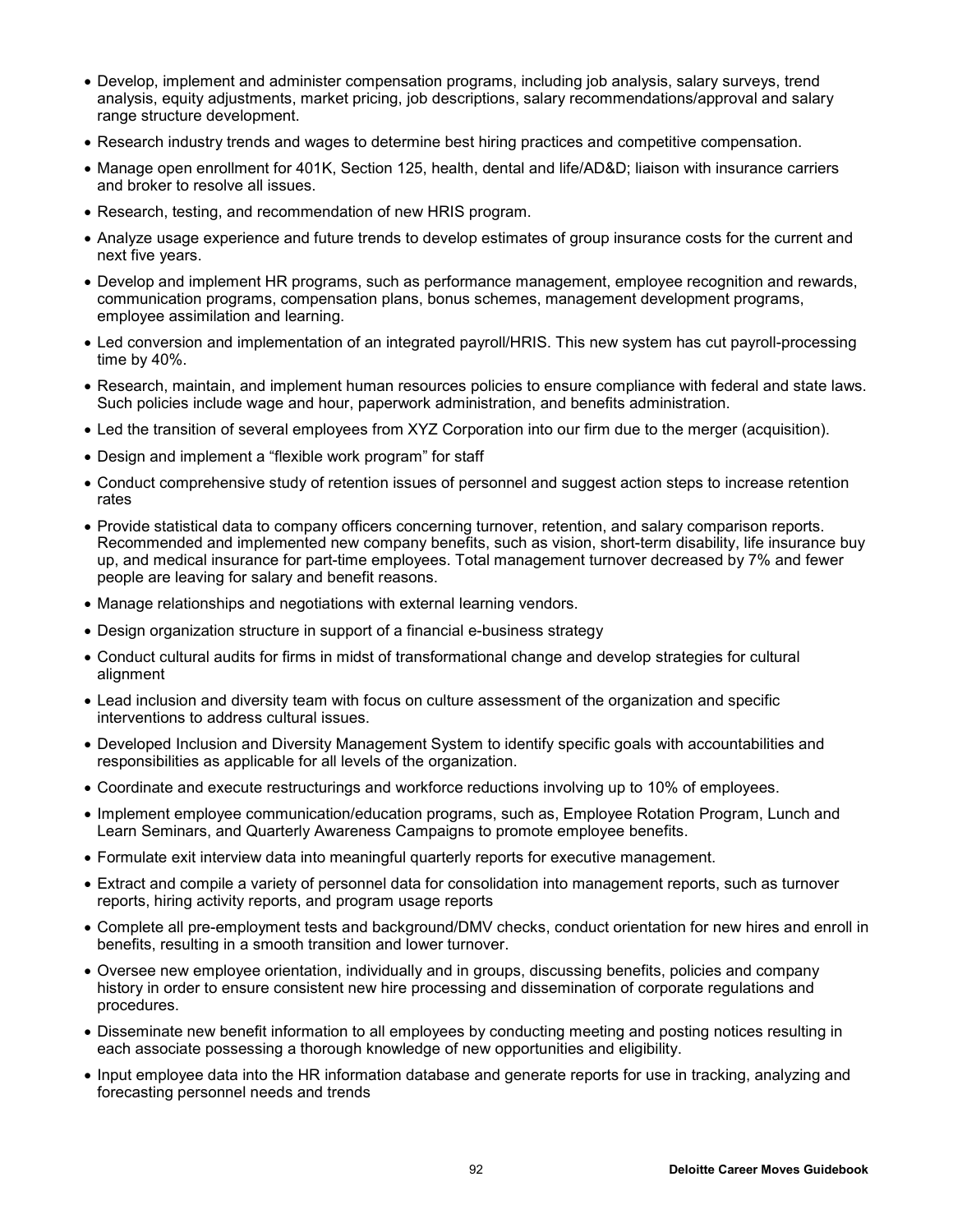# **Recruiting**

- Manage experienced-hire recruiting efforts on a national/regional and/or functional basis.
- Fulfill planned and unplanned hiring needs.
- Executed a comprehensive recruiting strategy by attending appropriate conferences/job fairs.
- Utilized select sourcing channels, direct sourcing, employee referral strategy, networking, Teleo resume database searches, and recruiting agencies to fulfill needs.
- Served as the primary point of contact on a regular basis for assigned client group on recruiting strategy, fulfillment of hiring needs, competitive intelligence, and market data.
- Developed a comprehensive recruiting strategy for planned hiring needs that addresses all possible sourcing and recruiting channels and the associated timeframes and expenses.
- Knowledge and demonstrated performance in the Federal guidelines surrounding recruiting and selection.
- Utilized applicant tracking systems, internet recruiting techniques, contact management systems, and office automation tools.
- Maintained direct interaction with partners, directors and client service professionals at all levels in order to assess needs, issues, and business strategies.
- Prepared and provided reporting, recruiting strategies, and participated in leadership meetings.
- Managed and influenced decisions relative to recruiting, selection, relocation and compensation.
- Negotiate compensation, bonus, relocation assistance and start date with all candidates.
- Analyzed the cost-per-hire and managed the resources to use the ones with the most significant impact to budget.
- Manage contingency search and research organization relationships.
- Ensure recruiting processes are effective and appropriate for both the candidate and the firm.
- Research competitive salary analysis data points with other Big 4 consulting firms to ascertain competitive offer portfolios for skills/experience in the market.
- Analyzes and monitors statistical reports, identify issues, and recommend actions.
- Ensure selling messages are integrated into the recruiting process.

## **Learning and development**

- Supervise the delivery of approximately 245,000 annual hours of learning options (including instructor-led, elearning, CD-Rom, web-based, and video conferencing).
- Collaborate with and advise executives and other key stakeholders to ensure training strategies align with strategic business plans. Create and supervise full integration training and competency program to support operational performance goals.
- Lead the transition of the training function from a transactional to a strategic and partnering role with leadership.
- Create materials and conduct training seminars related to career transitioning, career enhancement, new business imperatives and professional skills.
- Interface with management to identify training needs that are linked to the business goals. Assess, develop, coordinate, and implement the appropriate training needed to achieve desired outcomes.
- Establish spending priorities and manage annual training budget of \$18 million. Since 1998 reduced total investment by 11% while increasing available options by 35%.

# **Payroll**

- Process bi-weekly payroll for 1000 employees using SAP
- Process weekly and monthly 940 and 941 taxes, as well as state and federal taxes, quarterly, 8027 and year-todate payroll taxes.
- Process child support payments and unemployment claims and employment variations.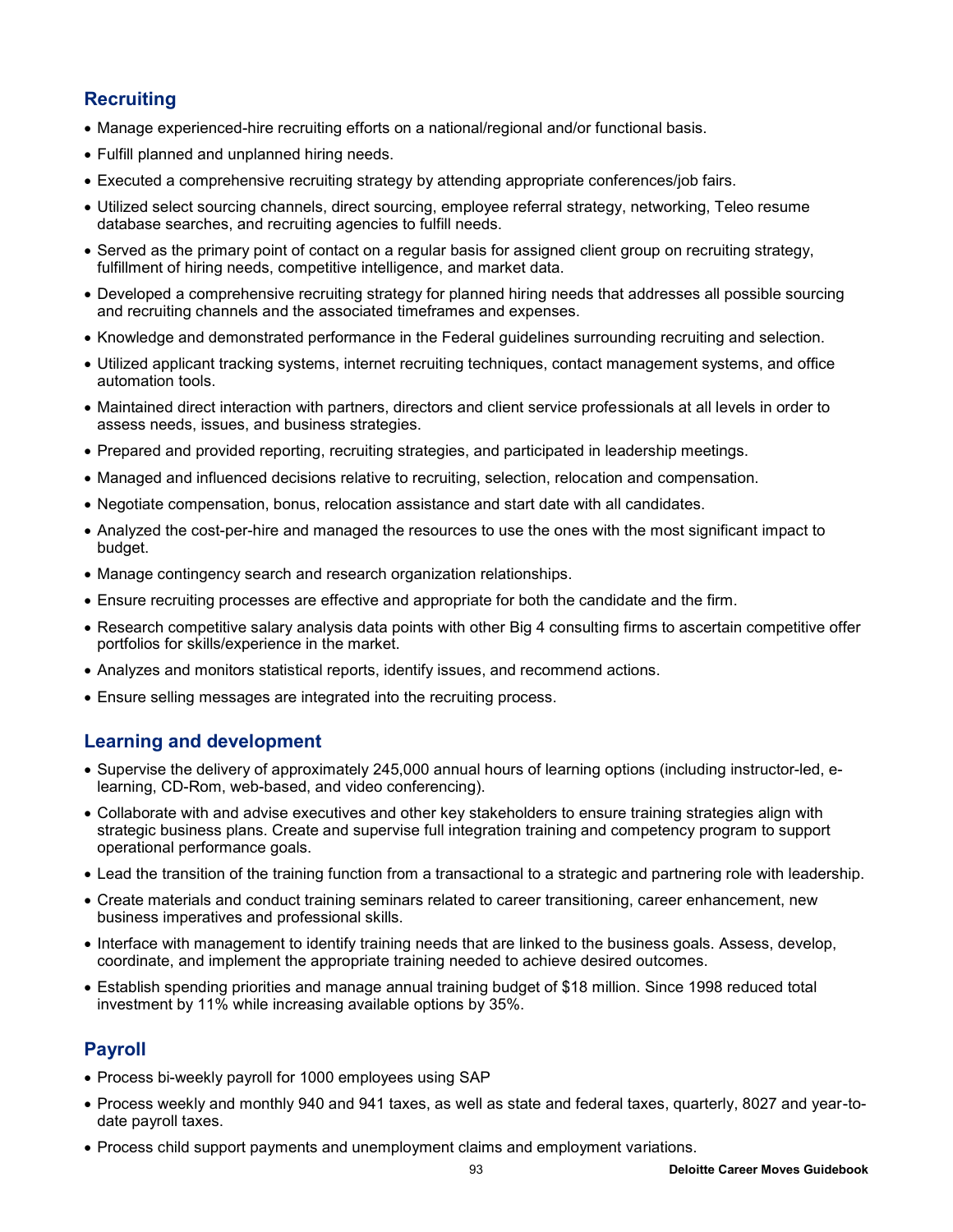# **Administrative assistant sample bullet points**

- Interact with clients and internal management; edit and proofread reports; prepare PowerPoint presentations.
- Maintain highly confidential and sensitive files.
- Maintain schedules for two Partners, one Senior Manager, and four Managers and a staff of 25
- Perform Internet research for special projects
- Prepare and send bi-monthly client billings
- Set-up new client/job charge numbers; assist managers and partners with maintaining and tracking client accounting
- Order office supplies and equipment.
- Support the Partner-In-Charge of the Government Practice, as well as a team of 12 Consultants.
- Prepare client proposals and reports utilizing PowerPoint software.
- Coordinate Chairman's Office reception for 300 highest-tiered business customers. Assist in developing extensive customer profiles used by the Chairman.
- Serve as receptionist in a very high-volume customer contact area; utilize interpersonal skills to consistently convey a favorable image of the organization. Assist in the day-to-day operations of the Unit.
- Utilize the Internet to gather information on clients, annual reports and conference information
- Develop, populate, and maintain detailed databases in Microsoft Access
- Track and submit time and expense reports
- Prepare internal and external firm communications.
- Coordinate meetings (schedule and set up room, secure proper equipment, arrange for video conferencing, send reminders, arrange catering, etc.)
- Maintain Managing Partner's daily schedule and ensure all details/information are provided for meetings.
- Conduct mini training sessions to assist other administrative assistants in learning new software
- Develop and maintain electronic catalog of departmental library
- Maintain and insure compliance with internal guidelines
- Create briefing presentations and view graphs using PowerPoint

## **Finance and accounting sample bullet points**

- Correct prior financials/establish company procedures and financial controls
- Provide operational oversight for reporting/analysis, consolidation, cash management, GL development, branch audits, fixed assets, and lease negotiation.
- Perform financial operational audits for Division
- Calculate daily P&L and maintain margin requirements
- Maintain and present financial data related to division
- Perform corporate planning functions, including quarterly forecasts, capital budgeting, variance analyses, profit improvement plans, total shareholder return analyses, and reporting to upper management
- Develop and implement accounting procedures and internal controls designed to assure the accuracy of accounting records and to verify compliance with corporate policies and GAAP
- Lead all day-to-day accounting activities
- Prepare financial analyses for all functions in the region
- Provide commentary and insights on recorded transactions
- Act as main financial business contact within the function
- Supervise X financial analysts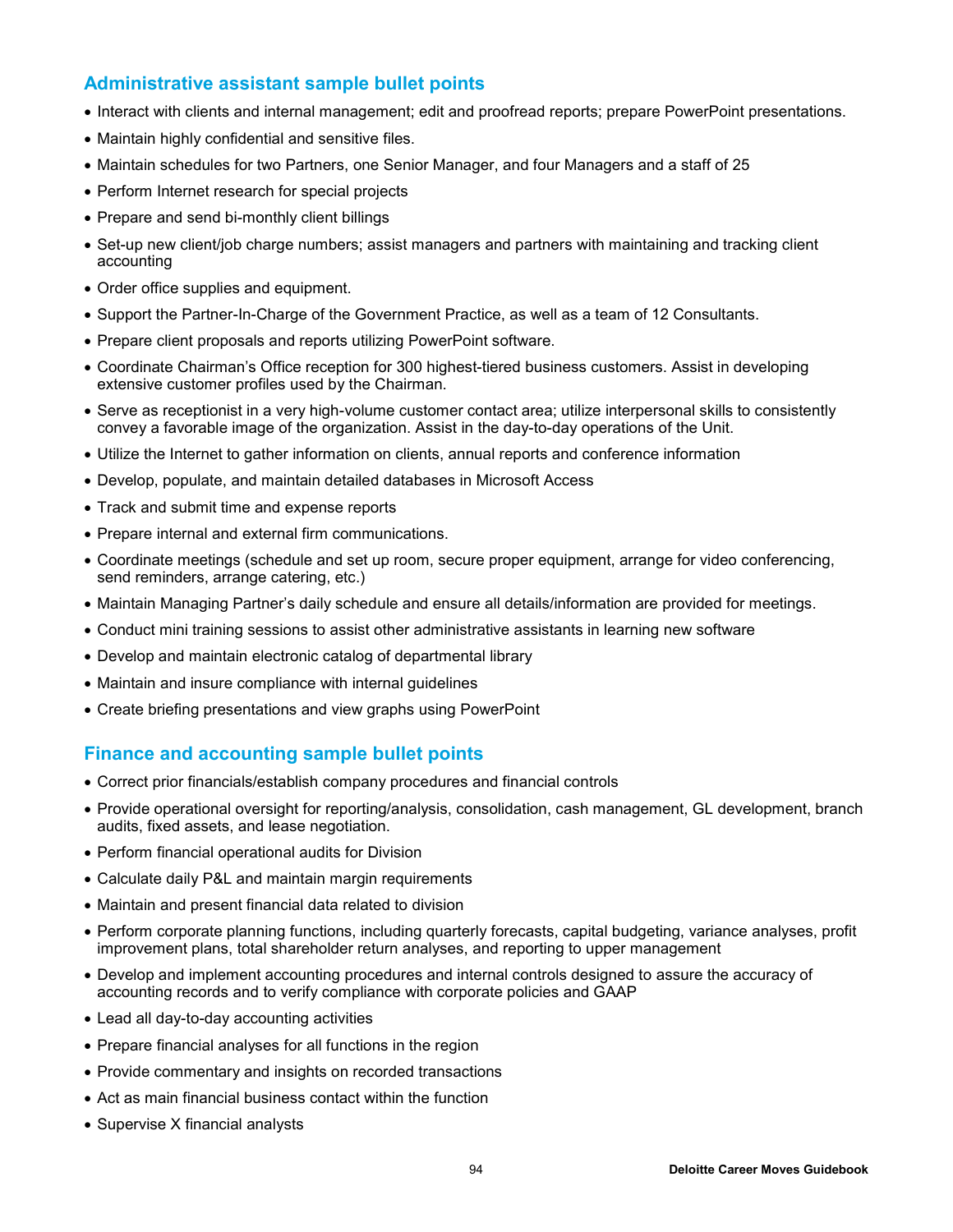- Review T&E spending for compliance with IRS regulations and firm policy
- Communicate T&E reporting errors to field personnel
- Perform ad hoc research or reporting on T&E for the field
- Provide compliance and policy interpretation for the field
- Improve accounts receivable billing and collection performance through financial controls, process improvement, and consultation.
- Provide direction to the account receivable managers supporting the client service functions. Manage accounts receivable analysts in each region.
- Facilitate firm's annual planning/financial budgeting exercises from a project management viewpoint.
- Facilitate other planning needs, such as forward looks and off-cycle plans
- Support sector functional leader and cluster leaders within the sector with all matters pertaining to financial operations management.
- Provide financial analysis and planning, with an emphasis on financial controls and process improvement.
- Led the accounting function, including financial reporting preparation and analysis, forecasting, maintenance of financial controls, accounting for new construction, budgeting, multi-division accounting and supervision of analysts for lease administration and cash management.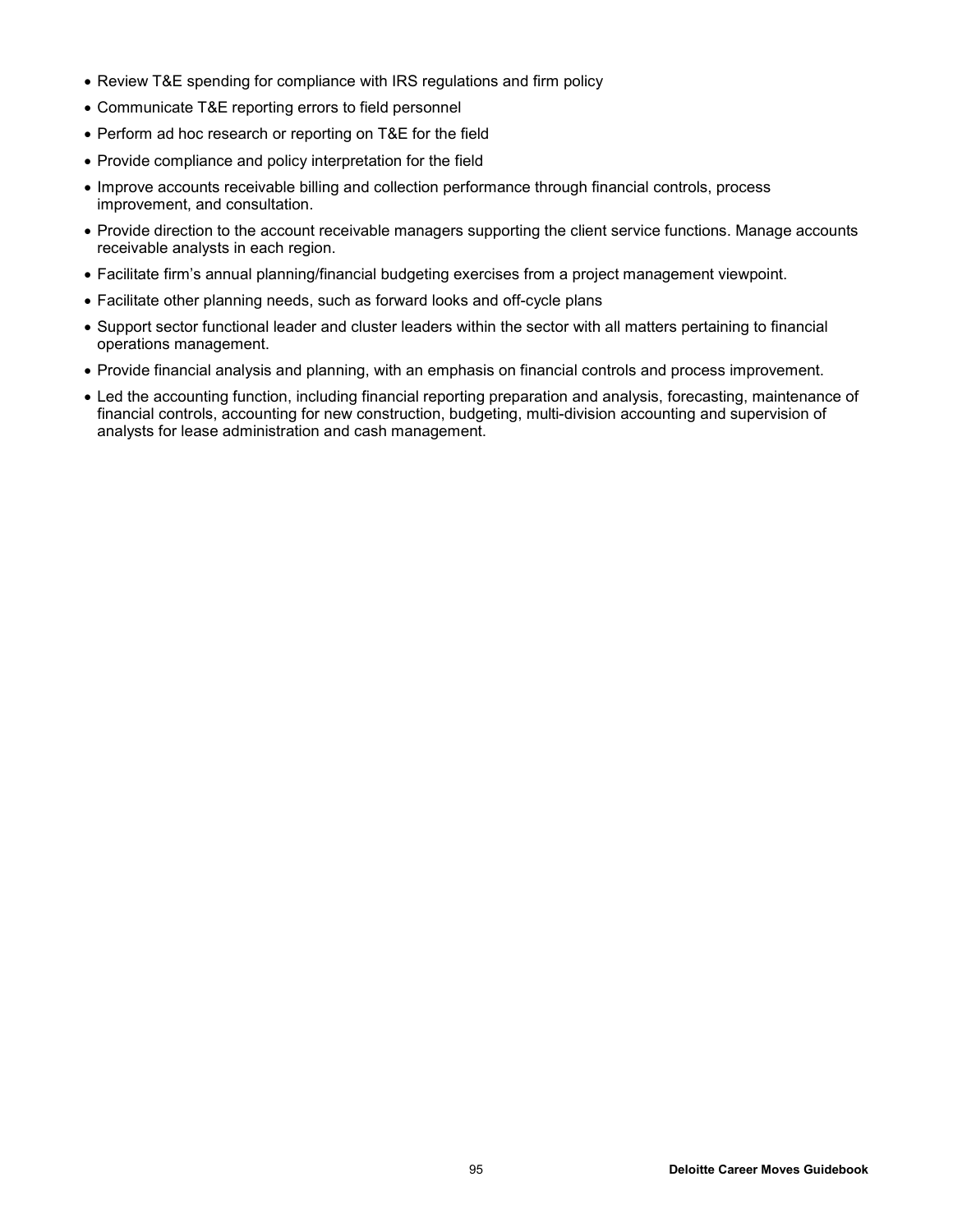# Appendix D: Sample resumes

## **Sample resume**

## **Frank Morris, CPA**

1010 Main Street Englishtown, New Jersey 54321 555/123-4567 Daytime 555/234-5678 Evening [FMorris@hotmail.com](mailto:FMorris@hotmail.com)

# **Summary of qualifications**

Accomplished CPA experienced with both publicly traded and private entities. Extensive exposure to evaluating acquisition and financing transactions. Seasoned project manager dedicated to improving client service and enhancing managerial decision-making. Proficient in the use of PowerPoint and Excel. Working knowledge of JD Edwards and Infinium general ledger systems.

# **Professional experience**

## **PricewaterhouseCoopers LLP, LAS VEGAS, NEVADA Audit Manager September 1999-Present**

Responsible for overall assurance services to a broad base of the firm's clientele, including publicly traded gaming and manufacturing companies.

- Performed agreed-upon procedures for the \$220 million purchase of a major gaming property, including the examination of working capital and adjustments required by the purchase agreement.
- Review financial statements and related footnotes for compliance with generally accepted accounting principles (GAAP).
- Coordinate and ensure timely filing of quarterly 10-Q and annual 10-K reports to the SEC.
- Review and interpret debt agreements and other borrowing facilities for compliance with restrictive debt covenants.
- Assess clients' internal control deficiencies and recommend efficient processing of business transactions.
- Prepare fee estimates and engagement budgets.
- Provide technical guidance and supervision to a team of 33 audit seniors and staff personnel.
- As part of the executive team, prepare and present solutions to staffing and other internal administrative issues at monthly management meetings.
- Develop course materials, coordinate and conduct periodic training seminars related to financial accounting updates, auditing techniques and emerging SEC topics.
- Participate in the preparation of audit committee presentation materials in accordance with SAS #61.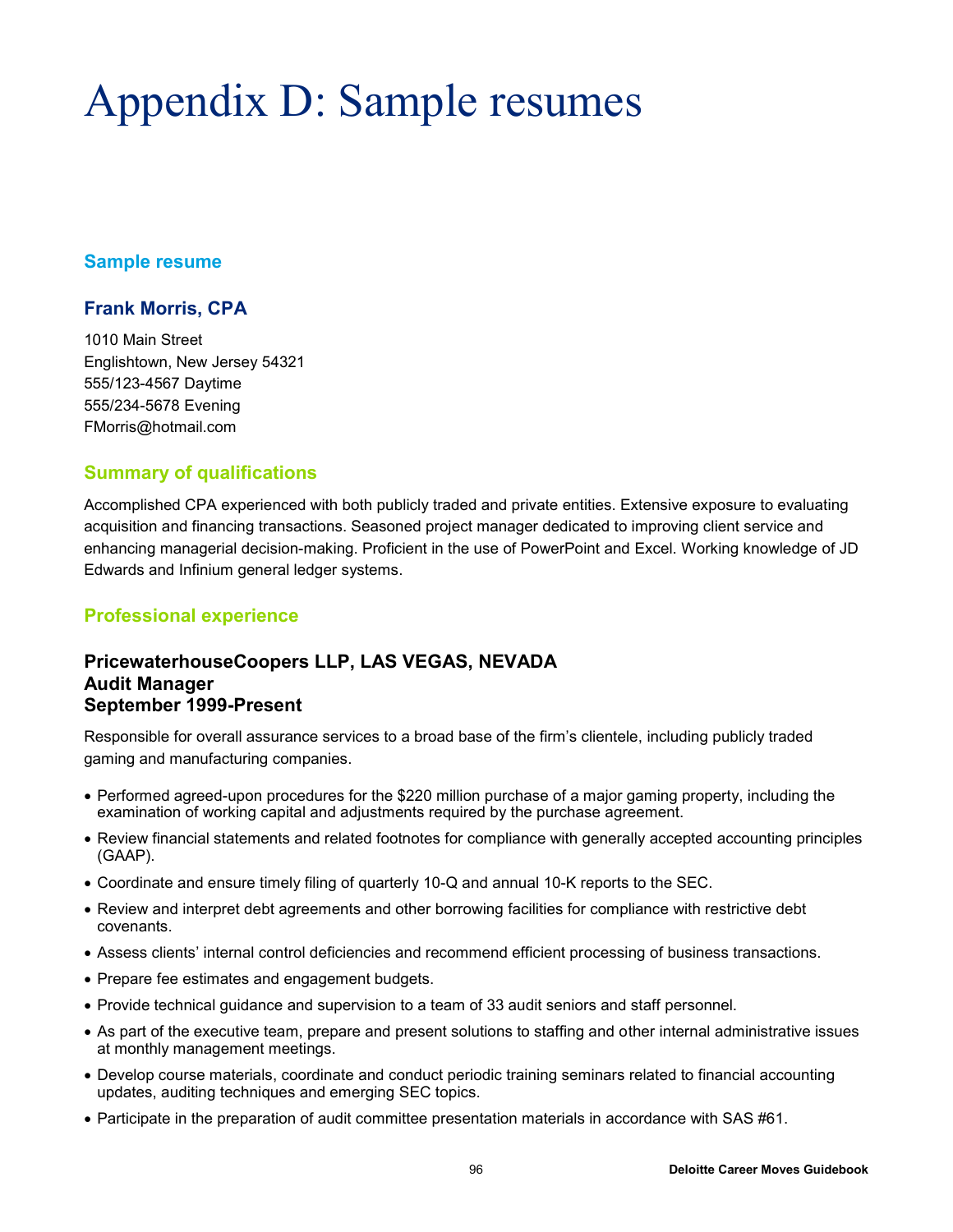## **Ernst & Young LLP, Pittsburgh, Pennsylvania Senior Accountant October 1996-September 1999**

Lead accountant responsible for the overall planning and execution of audit engagements.

- Prepared financial statements and related footnotes in accordance with GAAP.
- Performed auditing procedures on higher-risk accounts.
- Participated in the preparation and review of required SEC filings for a \$425 million IPO of a multi-national energy company.
- Planned and performed procedures for the audit of approximately \$6 million in federal grants under the provisions of OMB A-133 for a large research hospital.
- Prepared comfort letters for underwriters and reviewed required offering documents.
- Evaluated the adequacy of LIFO inventory reserves for mid-size manufacturing companies.
- Performed and reported benchmarking of key statistics of clients' major competitors.
- Evaluated the adequacy of a \$1billion self-insured pension and various post-retirement benefit liabilities.
- Designed effective analytical review procedures resulting in the timely examination of clients' financial statements.
- Responsible for the supervision of 5 staff accountants.
- Assisted in the preparation of a proposal to provide SAS #70 audit services resulting in additional firm revenue.
- Performed testing of clients' internal control system to determine scope of residual auditing procedures.

## **Ernst & Young LLP, Pittsburgh, Pennsylvania Staff Accountant September 1994-September 1996**

Performed audit analyses of financial and operational activities of manufacturing and energy clients.

- Evaluated procedures affecting the processing and authorization of transactions and adherence to compliance with laws and regulations, including the evaluation of operational efficiencies.
- Interfaced and collaborated with various levels of client personnel to ensure complex transactions were properly accounted and reported.
- Assisted the senior accountant with the preparation of client financial statements and related footnotes in accordance with GAAP.
- Performed process mapping, evaluated internal controls design and tested effectiveness of design for various healthcare, manufacturing and energy clients.

# **Education and professional affiliations**

Rutgers University, New Brunswick, New Jersey

Bachelor of Science in Accounting, May 1994

- Graduated with High Honors (3.5 GPA)
- Dean's List
- Golden Key National Honor Society

American Institute of Certified Public Accountants (AICPA)

Pennsylvania Institute of Certified Public Accountants (PICPA)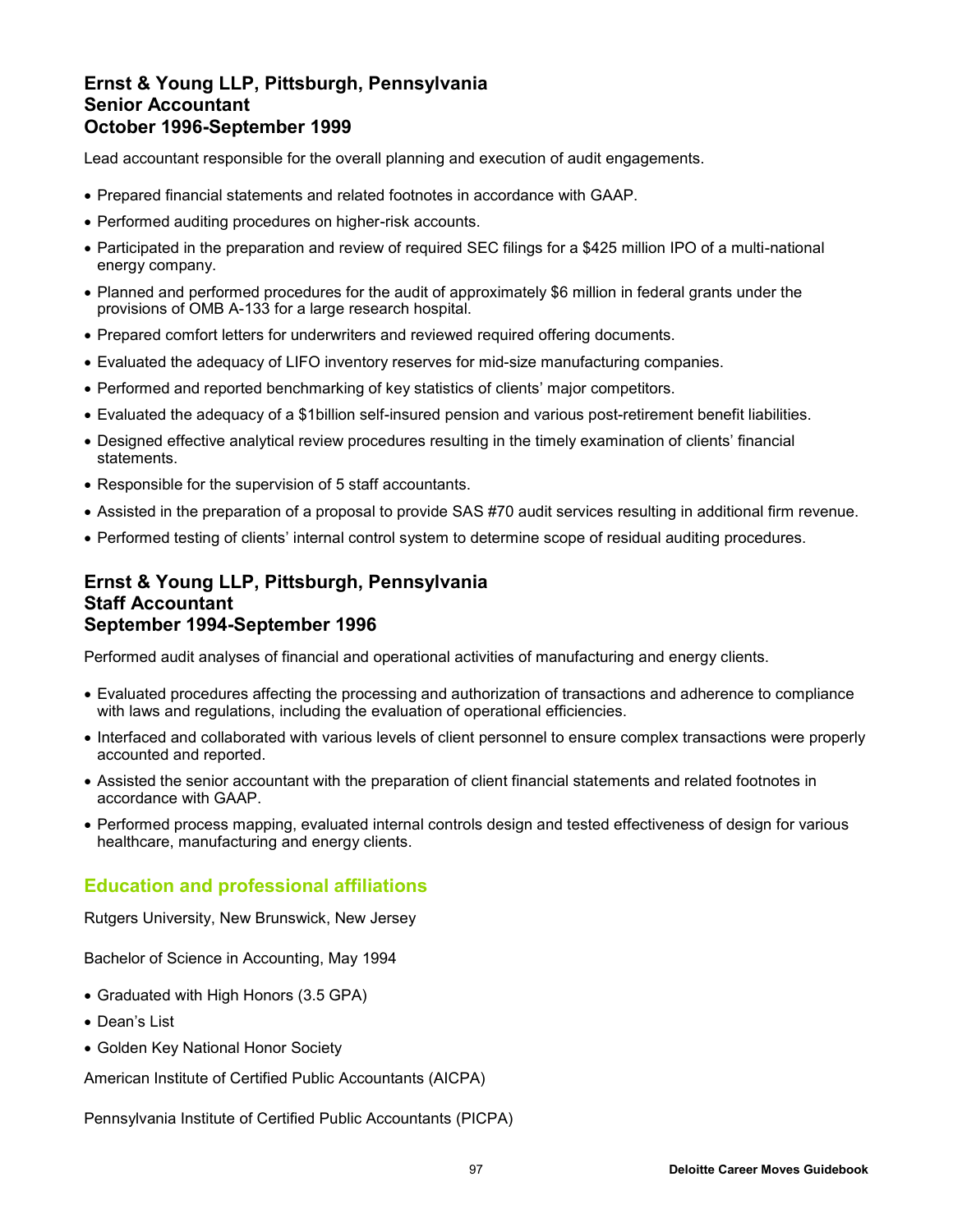Junior Achievement – Volunteer Lecturer

Boys and Girls Club of America – Sponsor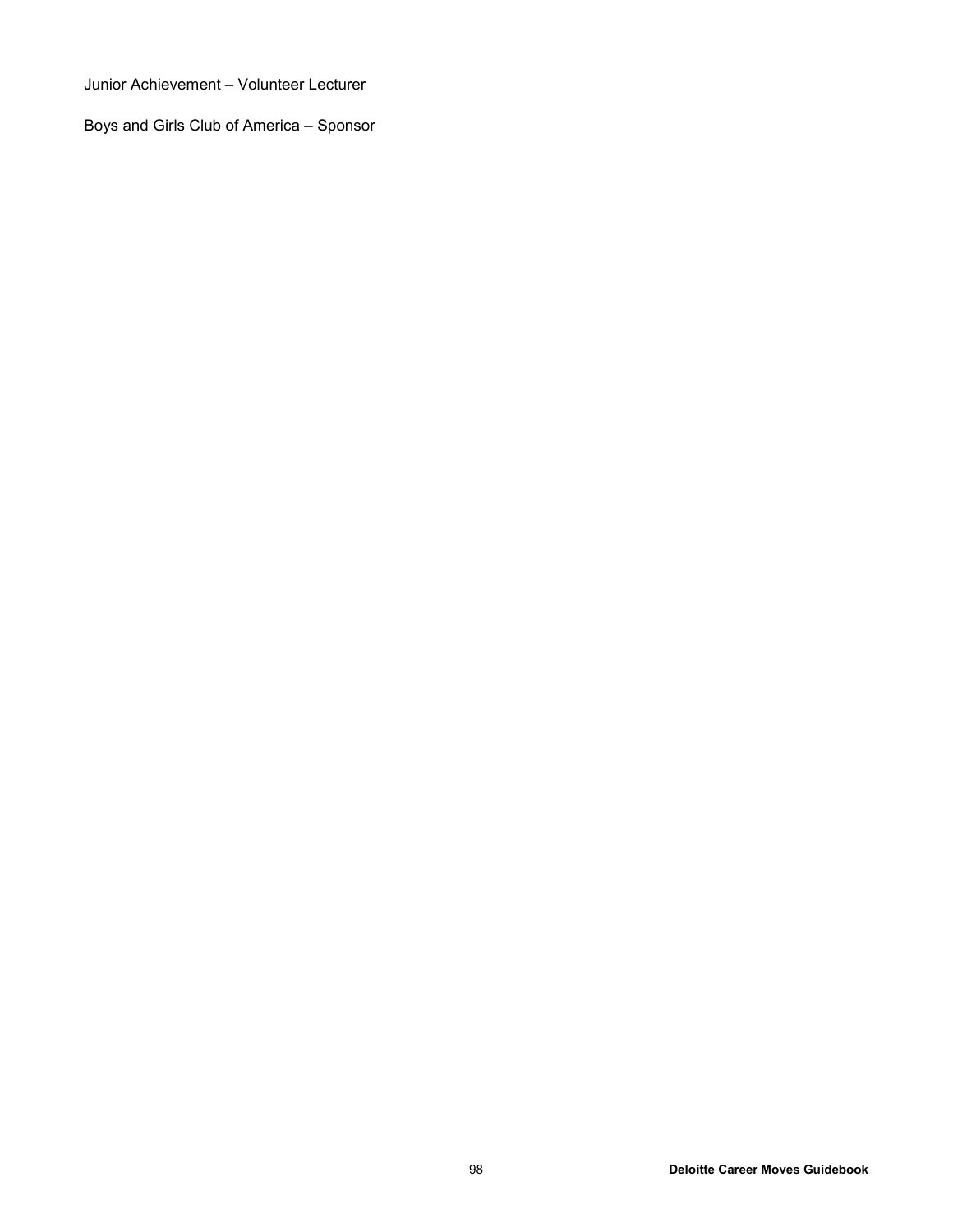# **Daniel Junior**

694 Buena Vista Dr., Burbank, IL 60606 (888) 555-8357 [Dannyjunior@whoami.com](mailto:Dannyjunior@whoami.com) 

# **Summary of qualifications**

CISA and PMP certified executive with over fifteen years of experience in leading diverse teams, developing people, and managing projects. Results-oriented leader with a career focused on project management, risk assessment, and control consulting. Deep understanding of operational and information technology processes and the implementation of cost-effective internal controls to mitigate risks. Experience includes a proven track record of successfully working with large and highly complex organizations in various industries.

# **Professional experience**

**Deloitte & Touche LLP – 8/92 – Present Audit and Enterprise Risk Services, Detroit, MI and Chicago, IL Senior Manager, 9/01 – Present Manager, 9/97 – 9/01 Senior Consultant, 9/95-9/97 Consultant, 8/92-9/95**

#### **Assessing Internal Controls**

- Responsible for leading information technology and application internal control assessment activities for large companies with a combined market cap of over \$60 billion
- Led Sarbanes-Oxley 404 engagements across various industries, with an emphasis on consumer business and manufacturing
- Responsible for assessing risk, defining scope, planning the effort, budgeting and staffing resources, evaluating design and operating effectiveness of internal controls, and concluding on the impact of identified control deficiencies
- Managed overall delivery of services, which included project management activities, monitoring project status, ensuring quality of service, and communicating findings and results to senior management
- Developed and rolled out Sarbanes-Oxley 404 readiness and attestation training for over 100 employees across the Midwest region
- Regional Subject Matter Resource for integrating control and financial statement audits, as well as, the implementation of PCAOB's Audit Standard #5

#### **Operational Excellence**

- Organized efforts to reduce outstanding unbilled receivables from \$5.5M/month to \$1M/month
- Designed client assignment and staffing/scheduling processes for Chicago office to provide overall higher utilization and load balancing of individuals
- Coordinated monthly operational updates/webcasts for Chicago
- Facilitated a process to track sales opportunities, wins and losses utilizing CRM and reporting to senior leadership monthly results/forecasts
- Performed in-office and on-campus recruiting

#### **Staff Development**

 Led engagement teams of two to ten individuals and had responsibility for evaluating, counseling, mentoring, and providing feedback on performance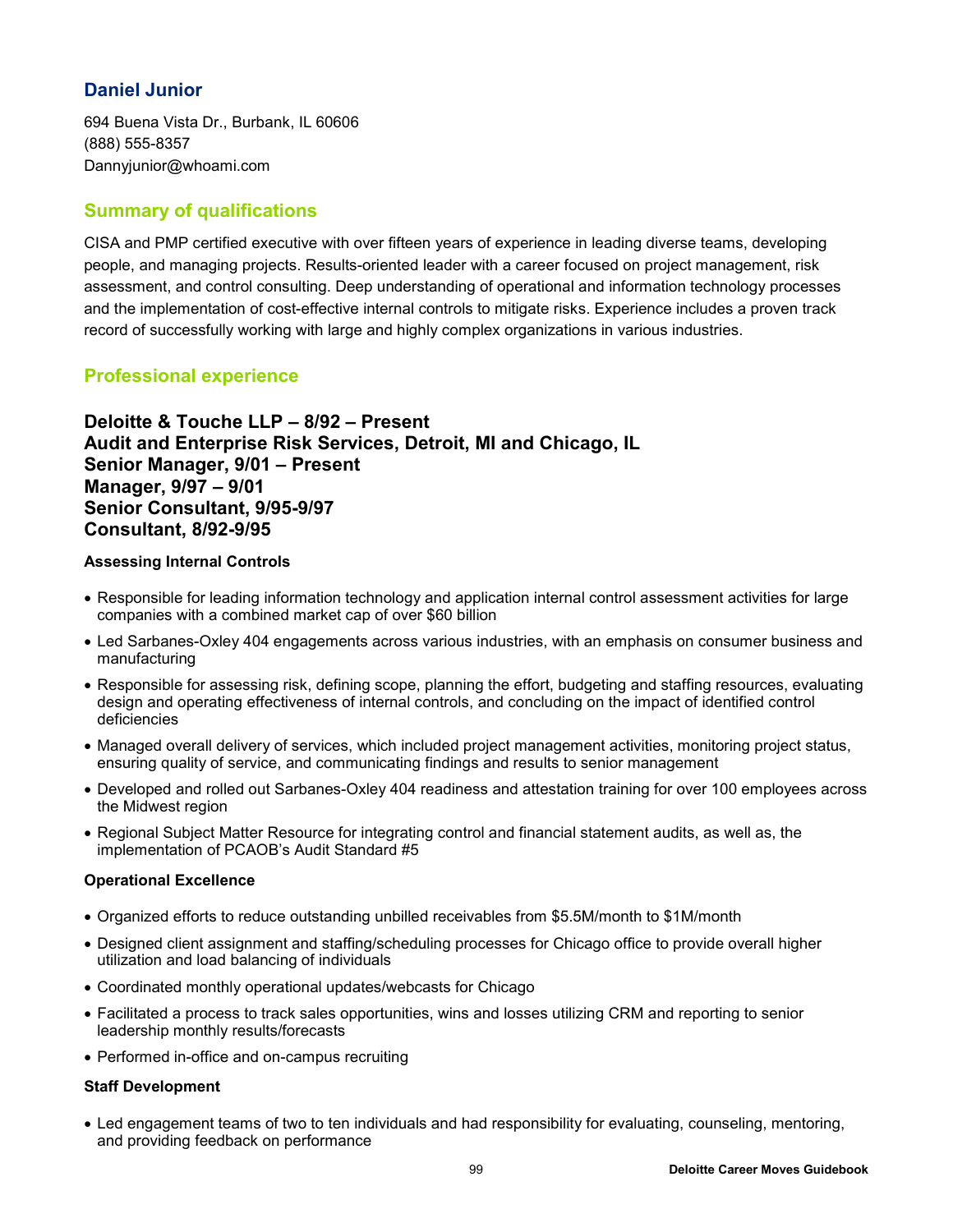- Managed the performance and development of staff and three managers, including setting goals, appraising performance, and developing management, technology and audit skills
- Assessed and approved learning/training requirements for over seventy-five (75) employees in Chicago/Milwaukee over the past 12 months

#### **Business Development**

- Coordinated efforts to drive additional allowable services into audit clients leading to an additional \$1.1 million in value-added services
- Co-led Project Risk Services group, including marketing, proposing, selling, and delivering services for conducting project assessments, providing project oversight, and performing project management activities
- Developed written competitive proposals and participated in oral proposal presentations in response to client demands

#### **Project Management**

- Project manager for Sarbanes-Oxley readiness services to help large accelerated filers become compliant with the requirements of the Act
- Established project management office for a large telecommunications company to facilitate the oversight of fifteen interrelated projects
- Provided project oversight to a \$3 billion consumer services organization relocating a 110 person corporate office
- Managed \$12M, three year consulting engagement for a governmental agency. Began as information technology technical lead, rising to overall project leader. Key achievements include;
	- Developed, created, and enhanced documentation of policies and procedures
	- Identified, prioritized, and mitigated project risks
	- Relocated and centralized computer data center, information technology and business staff
	- Outsourced check printing activities to a third-party provider
	- Implemented technology and operational improvements
	- Coordinated and led resources aligned in areas of information technology, finance, human resources, and operations to achieve project goals
	- Implemented bank reconciliation procedures
	- Implemented plans and activities to enhance data quality

#### **Education**

**Northwood University**, Midland, MI – Bachelor of Business Administration, Computer Science and Management, Summa Cum Laude, Salutatorian, May 1992

#### **Certifications/professional affiliations**

- **CISA –** Certified Information System Auditor, 1995
- **PMP –** Project Management Professional, 2007
- **ISACA –** Information System Audit and Control Association
- **PMI –** Project Management Institute

## **Technology**

• Proficient in the Microsoft Office suite Multiple Operating Systems including Unix (many variations), Windows, AS/400, Mainframe, DEC VAX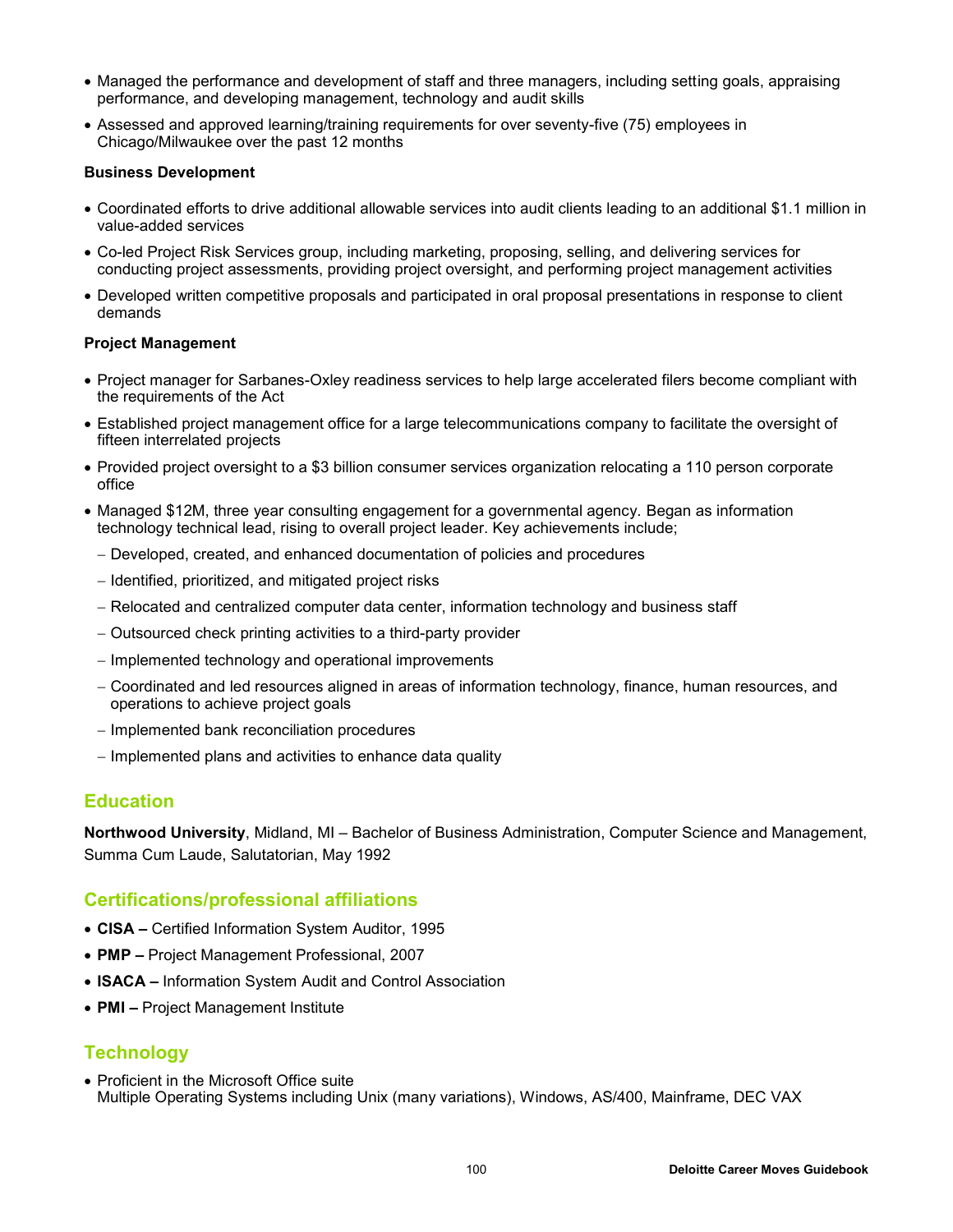# **Scott A. Simpson, CPA, CFP**

742 Evergreen Terrace Springfield, TN 49007 (322) 335-5353 (Office) (322) 335-3535 (Home)

## **Employment**

## **February 1999 – Katz, Sapper & Miller, LLP, Carmel, IN Present – Senior Manager Personal Financial Planning**

Consultant in personal financial planning group. Financial and investment planning, retirement planning, estate planning, stock option analysis, and income tax planning for high-net-worth individuals and corporate executives. Review of fiduciary income tax returns, estate and gift tax returns, charitable remainder trust returns, individual income tax returns and partnership tax returns. Published article on stock options in "The Indianapolis Star – Your Money."

## **April 1997 – KPMG, LLP, Indianapolis, IN and Norfolk, VA February 1999 –Manager Personal Financial Planning**

Financial planning for high-net-worth individuals and corporate executives including estate planning, retirement planning, income tax planning, investment planning, business succession planning, and charitable contribution planning. Marketing to various corporations for executive financial planning packages. – Designated "GSTT Specialist."

## **Jan 1995 – Failes & Associates, P.C., CPAs and Consultants, Chesapeake, VA April 1997 – (Recently merged with Cherry, Bekaert & Holland, CPA) Supervisor Estates and Trusts**

Estate planning and administration. Preparation and review of estate/trust related tax returns, individual income tax returns and business tax returns. Designated to perform tax research for all four offices. Participate in IRS estate and gift tax audits. Member of marketing committee targeting Law Firms. Manage and train employees on RIA Onpoint Research on CD-ROM.

## **June 1990 – Williams, Mullen, Clark & Dobbins, P.C., Attorneys at Law, Jan 1995 – Virginia Beach, VA PARALEGAL – Probate Law, Estate Planning, Taxation**

Estate planning and administration. Post-mortem tax and distribution planning. Prepare US Estate Tax Return (Form 706), gift tax returns and fiduciary income tax returns. Participate in IRS estate tax audits. Prepare all probate filings for courts and Commissioners of Accounts and related tax returns. Draft Wills, Revocable Trusts and Irrevocable Trusts. Perform legal and tax research.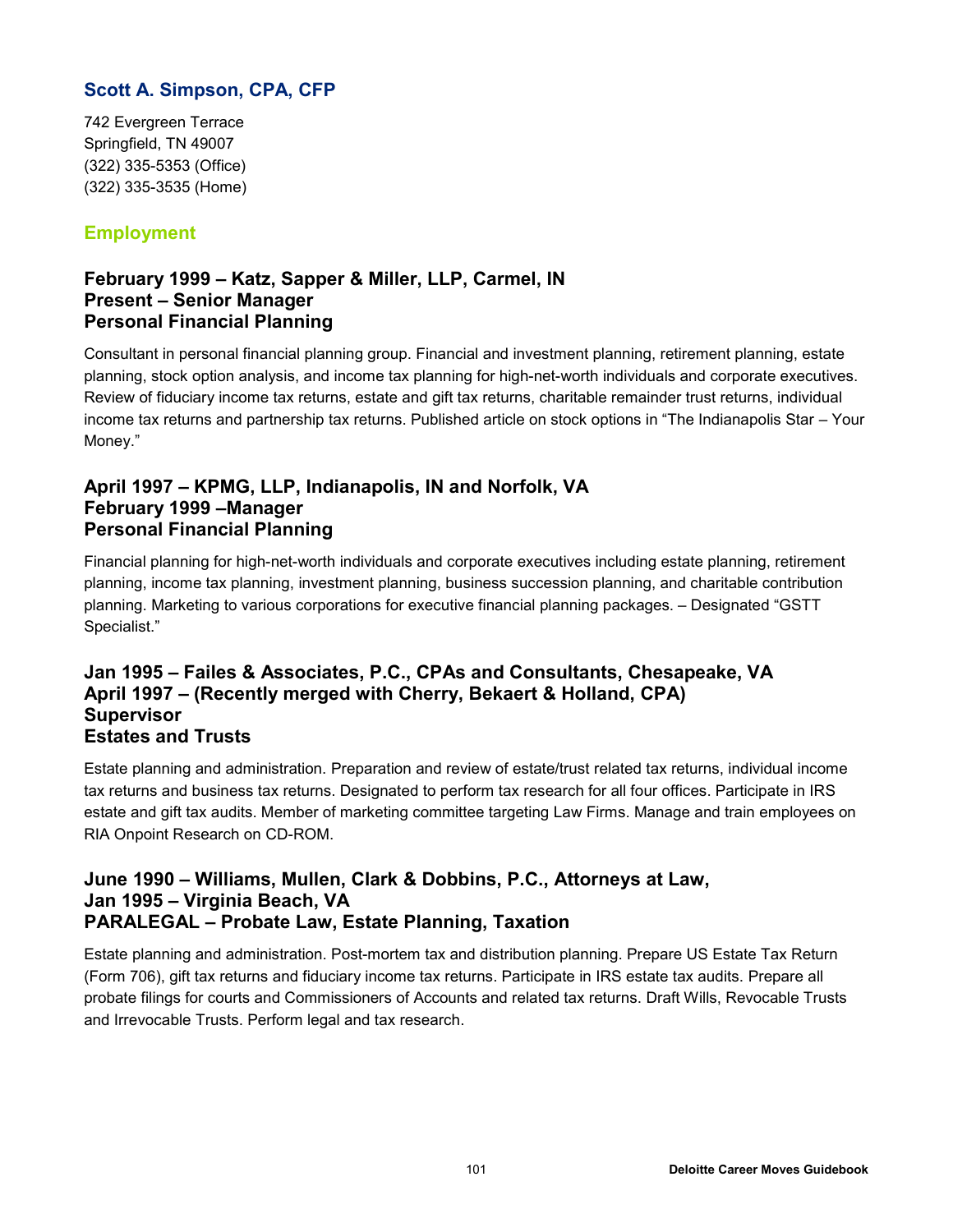# **Education**

## **1994**

Old Dominion University Nondegree Graduate Student, Accounting Curriculum, Passed all sections of November 1996 CPA exam

### **1990**

Old Dominion University Bachelor of Science, Political Science, Paralegal Certificate

# **Affiliation**

Indianapolis Estate Planning Council AICPA

# **George O. Bailey**

100 The Woods Drive Oakland, CA 95684 Home: (520) 879-9856 Office: (520) 879-9857 [georgebailey@yahoo.com](mailto:georgebailey@yahoo.com)

# **Experience**

## **2000 – Present PricewaterhouseCoopers LLP San Jose, CA**

#### **Experienced Manager, National Transfer Pricing Services**

- Sold and managed projects generating \$1.2 million to meet deadlines and budgets, including negotiating fees, budgeting and staffing decisions.
- Consulted to 17 clients in the recent fiscal year. Provided economic assistance with all aspects of transfer pricing to multinational clients in a variety of industries. Predominantly worked on intangible property structuring, cost sharing and global documentation projects.
- Assisted two B2B exchanges in the chemical and electronics industries with the valuations of their intellectual properties that were licensed to offshore entities for joint venture purposes.
- Assisted a start-up specializing in teaching the English language over the Internet with the valuation of its technology that was licensed to its offshore subsidiary. Project included setting up cost-sharing schedules.
- Assisted a manufacturer of Voice-over-Internet equipment with the valuation of software technology that was developed by a recently acquired start-up company in Europe.
- Assisted a manufacturer of DSL equipment with the tax optimization and documentation of its intercompany transfer pricing arrangements with its foreign subsidiaries that develop different aspects of the technology, distribute and install the equipment.
- Assisted a syndicator of information over the Internet with the economic valuation of its technology that was licensed to an offshore entity for joint venture purposes.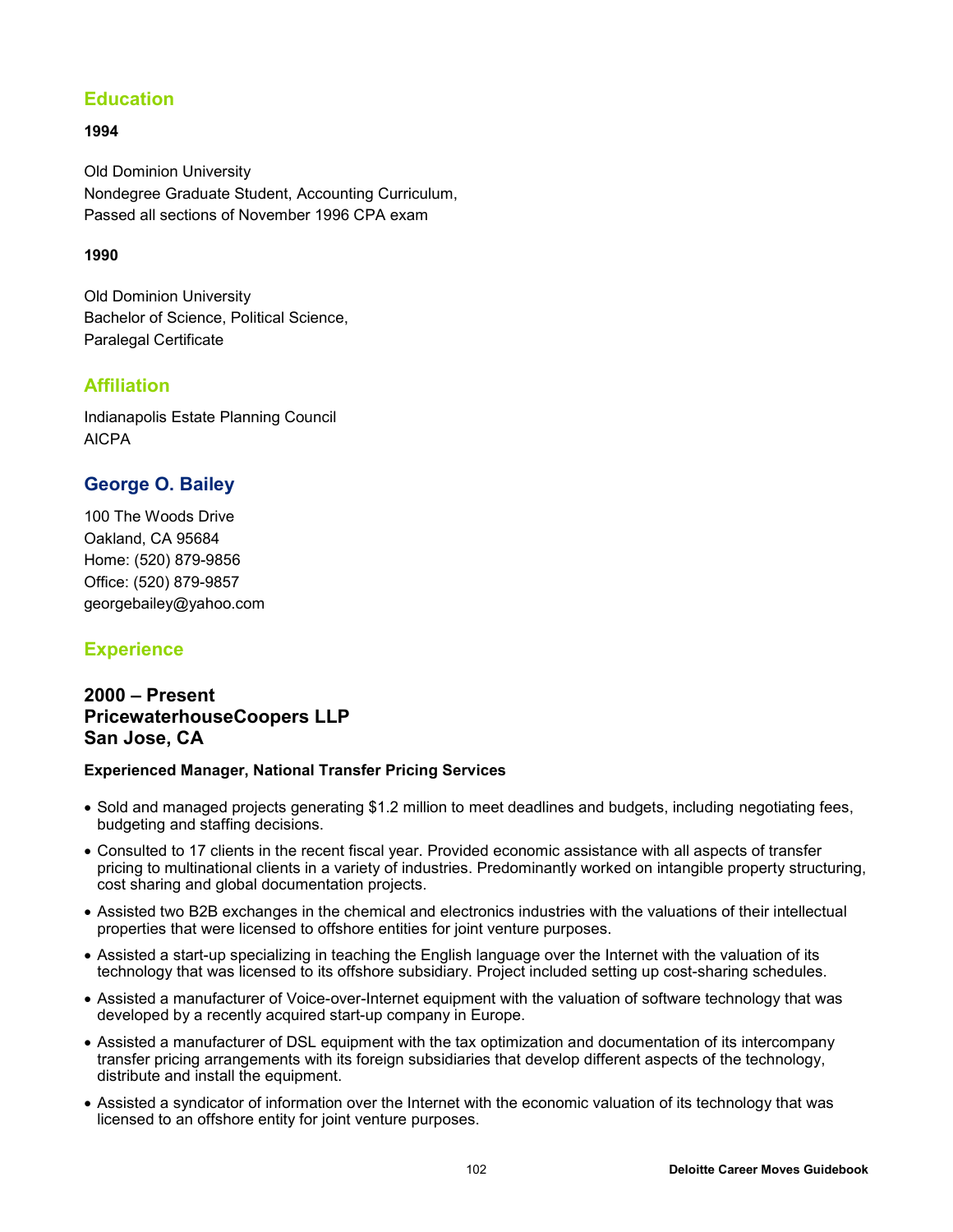- Assisted a provider of web hosting services and a PDA manufacturer with the determination of arm's length buy-in royalties and economic life of technologies. Analyzed and documented cost sharing arrangements for the development of existing and future intangibles.
- Developed an approach for the determination of arm's length buy-in royalty rates, which is applicable to a wide range of Internet start-up companies by treating them as intermediaries.
- Mentored three consultants on my team.

# **1998 – 2000D Deloitte LLP Dallas, TX**

#### **Manager, Transfer Pricing Consulting Services**

- With colleagues, established the transfer pricing practice in Dallas.
- Developed both new clients and relationships with existing clients.
- Prepared transfer pricing studies under U.S., Mexican and OECD standards to assist clients with intercompany transfer pricing and tax planning in the aerospace, electronics and telecommunication industries.
- Applied statistical techniques and capital adjustments to benchmark clients.
- Mentored and trained staff and senior consultants.
- Devised valuation and pricing techniques for intellectual property studies.

# **1996 – 1998 Arthur Andersen LLP New York, NY**

#### **Senior Consultant, Transfer Pricing Consulting Services**

- Assisted multinational companies in establishing or defending transfer prices charged to related parties for goods, services or the use of intangible assets in the automotive, pharmaceutical, sporting products, financial, discount brokerage, banking, publishing, refractory etc. industries.
- Recruited, supervised staff consultants and interviewed clients.
- Performed financial analysis and valuation of intangible assets.
- Provided economic analysis support to Advance Pricing Agreement on the value of trademarks and names.

## **1995 – 1996 Northeastern University Boston, MA**

#### **Database Developer**

 Developed a database-spreadsheet product and coordinated a cost-reduction project for the Snell Library. Achieved 15% cost reduction on 1.8 million expenses on serials.

## **1993 – 1995 Bentley College Boston, MA**

#### **Graduate Assistant**

- Assisted faculty in econometric modeling using statistical software.
- Created a powerful research tool for graduate students by designing and developing a database on Environmental Economics.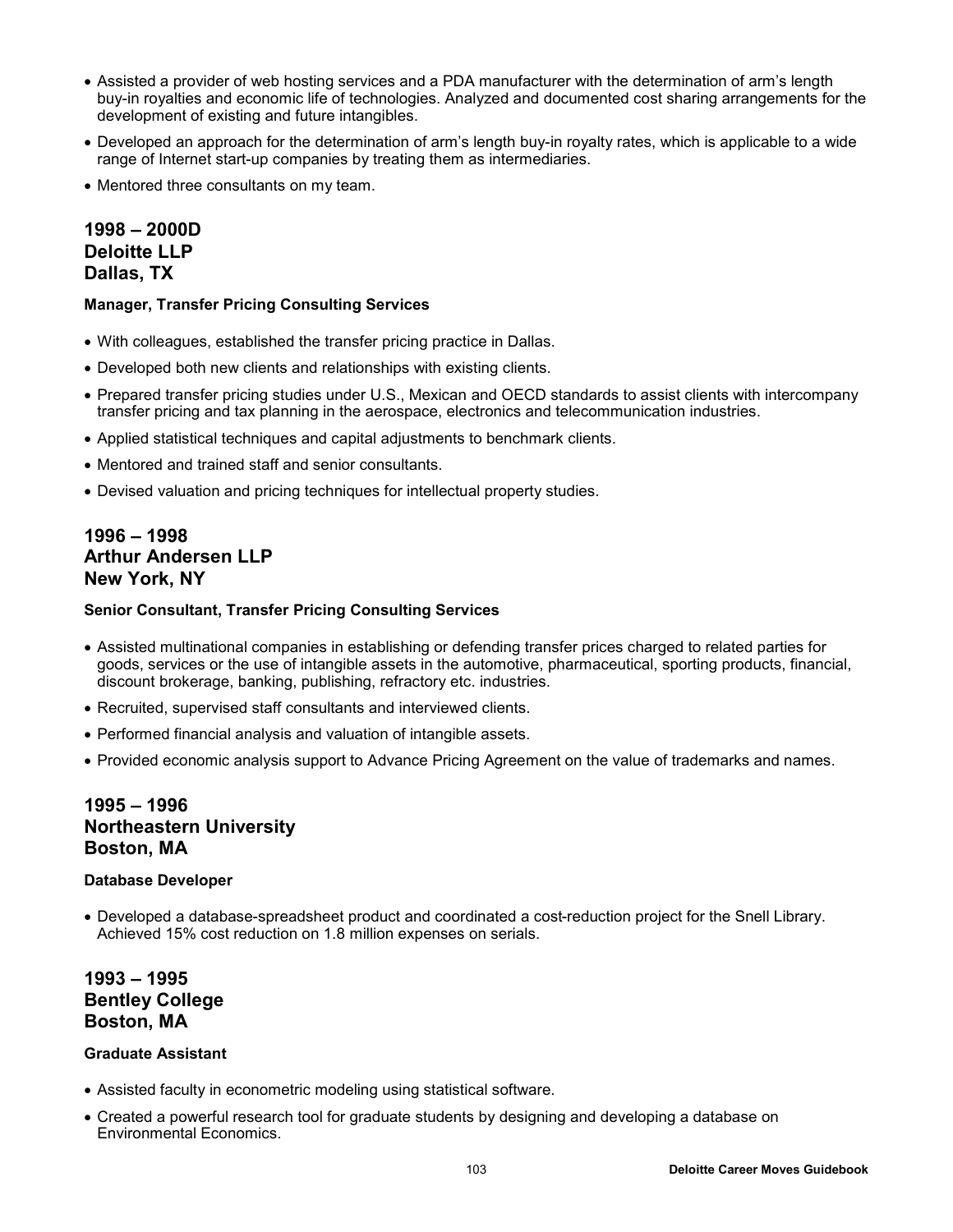# **Education**

- **Bentley College**, Boston, MA, 1993-1995
	- M.S., Business Economics.
- **University of National and World Economy**, Sofia, Bulgaria, 1995-1998
	- M.S., International Business.
	- Ph.D., Economics. Dissertation defended in July, 1998.

# **Publications**

"Dispersion of prices as a source of inflation", Journal of Economic Theory, #4, 1997, Economics Institute of the Bulgarian Academy of Sciences, Sofia

"International Transfer Pricing", Journal of Economic Theory, #5, 1998, Economics Institute of the Bulgarian Academy of Sciences, Sofia

# **Personal**

Native language Bulgarian. Fluent in English, Russian and Macedonian, some French and Spanish. U.S. permanent resident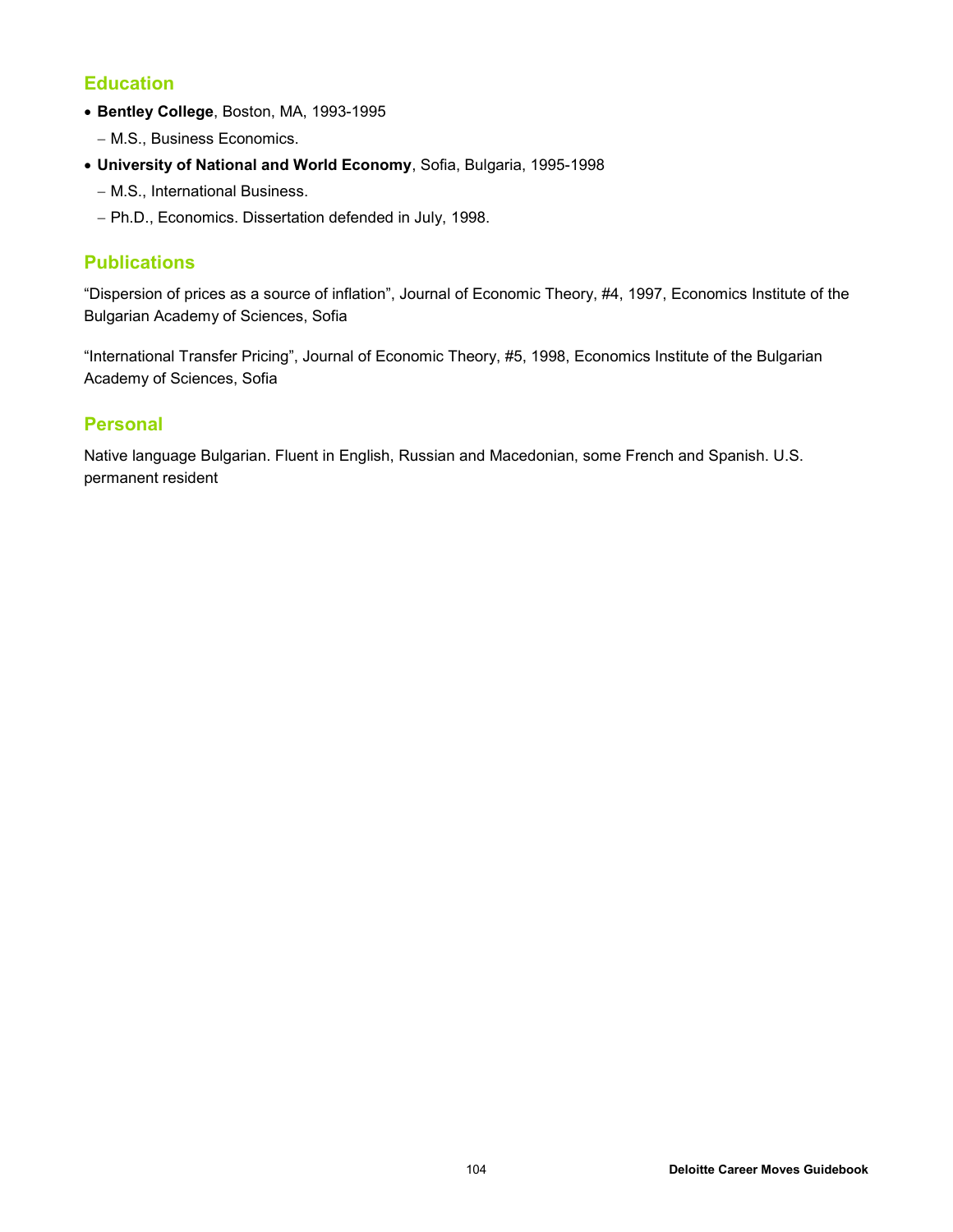# **James O. My**

225 James Place Consulting, PA 12345 (555) 422-1781 Cell [jomy@yahoo.com](mailto:jomy@yahoo.com)

A seasoned professional with Big 5 consulting, strategic alliance and sales experience.

# **Areas of expertise**

| <b>Solution Sales</b>     | <b>Project Management</b>    | <b>Business Strategy</b>       |
|---------------------------|------------------------------|--------------------------------|
| <b>Strategic Alliance</b> | <b>HR Strategy</b>           | Team Building                  |
| <b>ERP Technology</b>     | <b>Methodology Execution</b> | <b>Facilitation Leadership</b> |
| <b>Marketing Strategy</b> | P&L                          | <b>Change Management</b>       |

# **Professional experience**

## **MindChisel Inc. Director of Solutions Pittsburgh, PA 2001 to present**

Lead and responsible for all pre/post Sales, Alliance, Project Management, and Professional Services for this start-up company providing corporate communications software to Fortune 2000 clients.

- Developed go-to-market strategy for two ASP software products.
- Expanded the existing base product offering and created a "total solution" package.
- Project management responsibilities for all implementations, from "scoping and planning through delivery."
- Executive and Director-level sales and project management relations to clients.
- Worked with retail, non-profit financial services and manufacturing vertical clients.

## **OmniSpace Technologies Alliances/Account Manager Dallas, TX/Pittsburgh, PA 2000 – 2001**

Partnered, aligned, sold and project managed an enterprise ASP collaboration/CRM platform solution on an executive level to all service lines within the professional services vertical.

- Developed and managed an enterprise partnership/alliance with Deloitte and Arthur Andersen to implement/rollout collaboration solution throughout various practices.
- Had total P/L responsibility within all professional service client accounts.
- Project managed multiple implementations across the U.S.
- Sold \$3.5 million in licenses and services.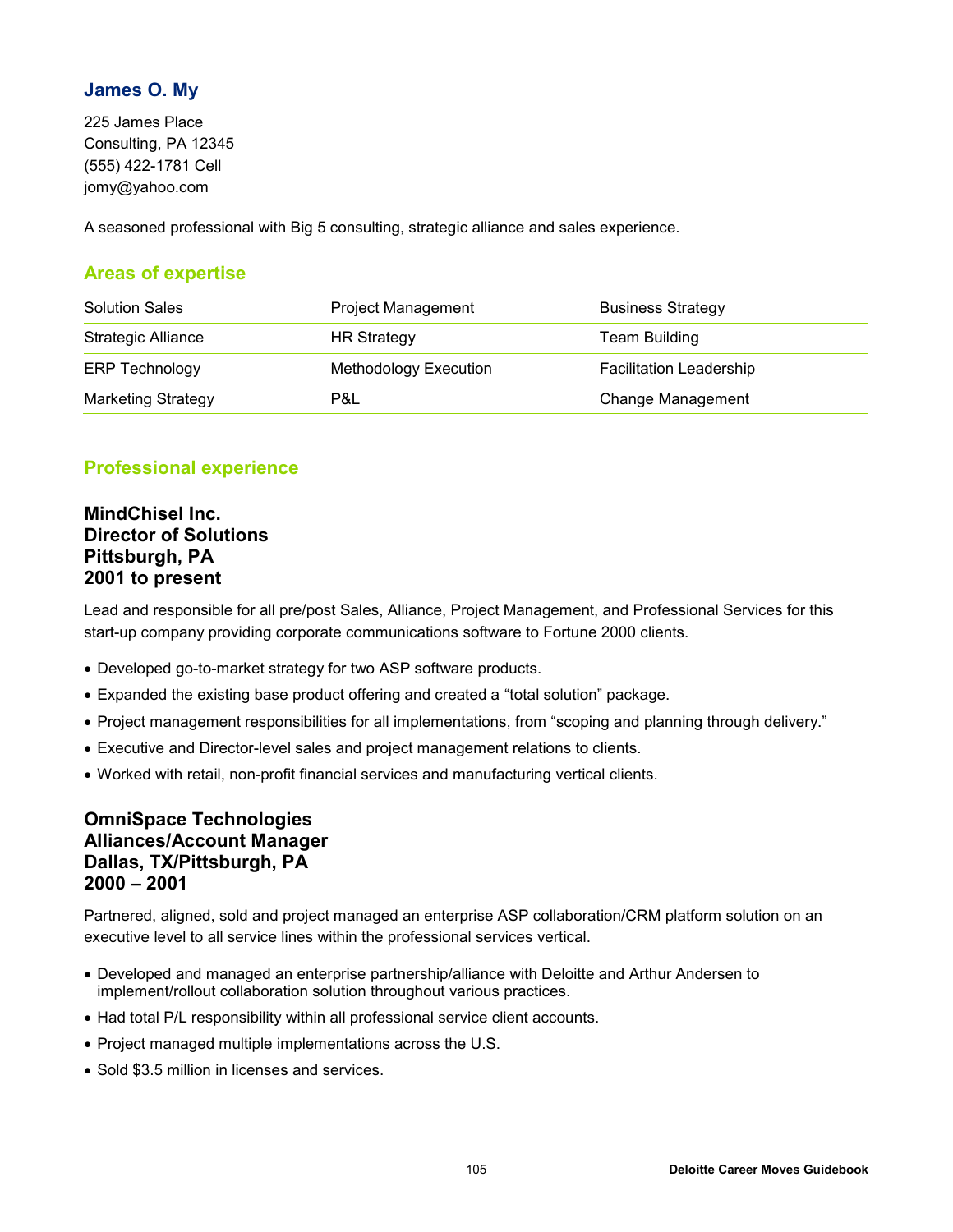## **Deloitte Sr. Consultant, Atlanta, GA 1998 – 2000**

Management consultant focused on Fortune 500 clients within the ERP (SAP and PeopleSoft), Business Process and Change Management verticals.

- SAP Functional Implementation Project Leader for an internal Deloitte project. Responsible for managing 6 staff members (consultants and client), management of the project work plan, and complete project life cycle from scoping and planning through delivery.
- Delivery Lead for a PeopleSoft rollout for a \$4 Billion Insurance company.
- SAP Functional Implementation Project Leader for a \$700 million distribution company, complete project life cycle, and managed two team members.
- Managed vendor relationships with third-party software company.
- Sold additional project work of \$750,000.

## **Cap Gemini Ernst & Young Sr. Consultant, Houston, TX 1996 – 1998**

Management consultant focused on Fortune 500 clients within the Enterprise Resource Planning (functional SAP-HR and PeopleSoft-HR), Business Process and Change Management verticals.

- Project leader for business strategy and business process team to create and build a shared services organization for a large Healthcare organization. Managed 5 team members.
- Project Leader for functional SAP Implementation for Healthcare organization, managed three resources.
- Functional SAP team leader for projects in the Chemical and Petroleum industries.
- Sold additional project work of \$200,000.

#### **Baker Hughes Inc. Corporate Recruiter/Generalist, Houston, TX 1994 – 1996**

Managed and conducted all corporate and divisional hiring functions for this Oil and Gas service company.

- Designed human resource policies, recruitment and selection processes, performance management, compensation and reward programs.
- Designed computer-based training (CBT) program.

# **Training**

- Project Management
- Solution Selling
- Large Account Management
- SAP-HR Academy 3.0F
- Teaming and Leading
- Business Change Management Implementation
- Recruiting, Selecting, Hiring and Orientating Employees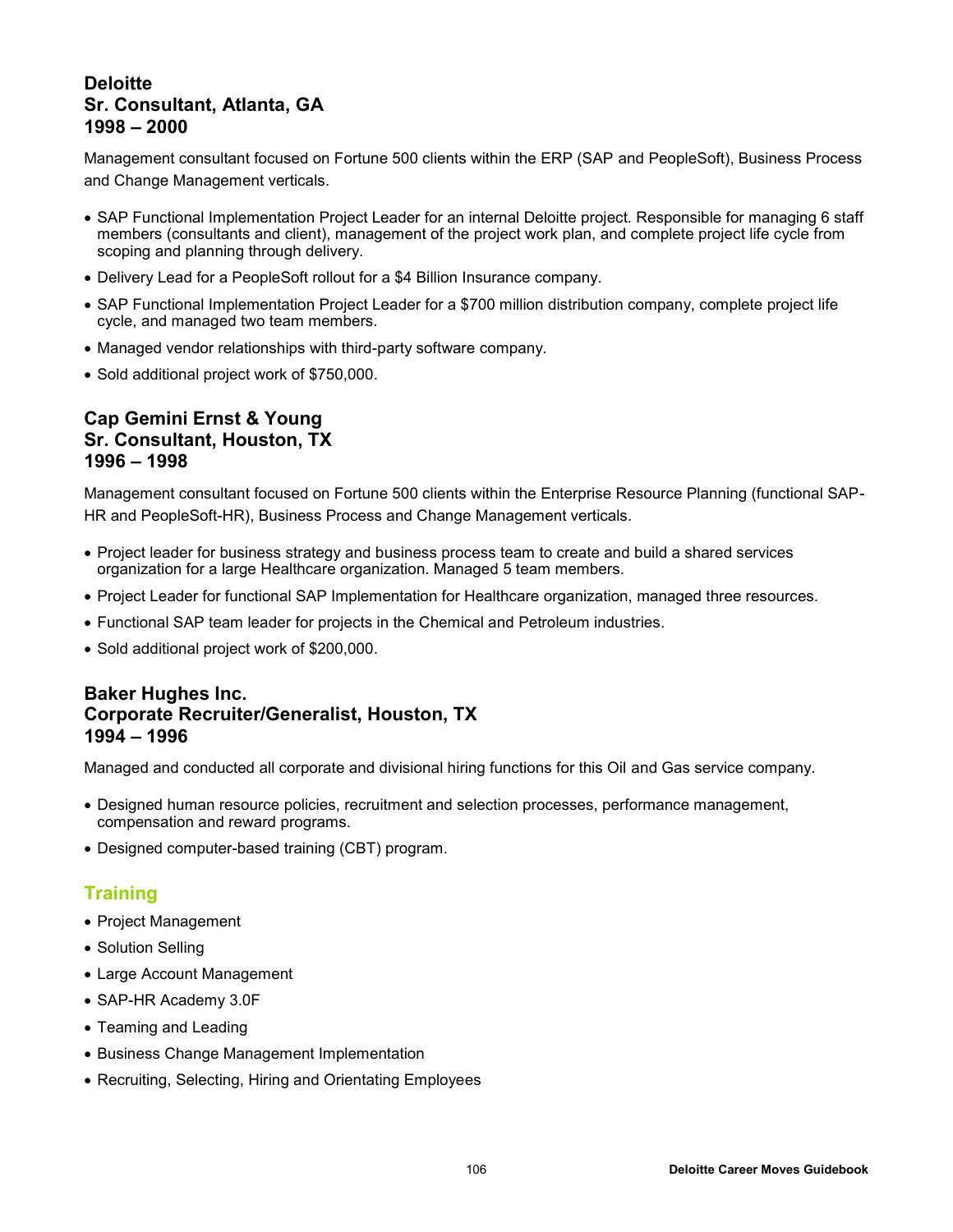# **Education**

BS in Marketing, Louisiana Tech University, November 1994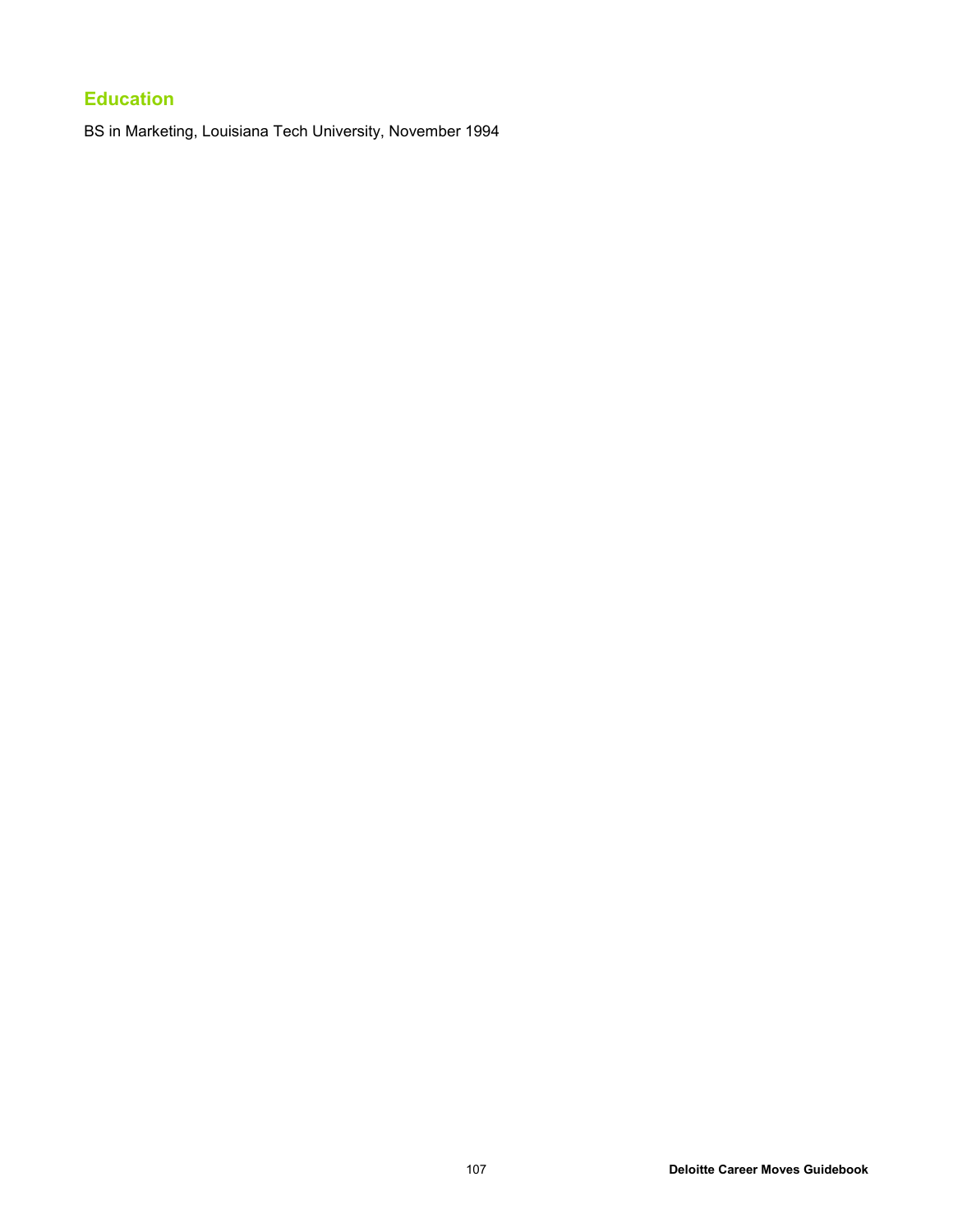# **A. Sharon**

**Consulting** 469 Consulting Avenue, Apt# P Palo Alto, CA 94306 Phone: 555 321 5568 a sharon consulting@yahoo.com

# **Summary of qualifications**

- More than seven years experience in market strategy, customer relationship management, and e-business enablement – Conducted many projects with wide range of clients, focused on enhancing their business operations through process optimization, creation of a strategic roadmap and action plan.
- Strong project management experience Long experience working directly with clients on key projects from discussion of project scope to project-team set-up and to final strategy delivery.
- Strong team work and analytical skills 108 Superb problem-solving skills. Well organized, quick learner and very detail oriented. Good experience working in team-based projects, including work done demanding multinational engagements.

## **Education:**

- **Harvard University** (Cambridge, MA) MA, Regional Studies, June 1994
- **National Taiwan University** (Taipei, Taiwan) BA, History Department, June 1991

## **Professional experience:**

## **Deloitte, Taiwan (August 2000 to January 2003) Senior Consultant**

Highlights of experience:

- Formulate the CRM strategy and design process for government-sponsored industry research project office in Taiwan
- Carry out e-Business planning for a major Taiwanese cell phone retailer Analyzed business landscape and optimized channel dynamics and corporate operations
- $\bullet$  Establish e-business strategy for  $-$ 
	- A major financial service industry conglomerate
	- A large Taiwanese OEM component manufacturer
- Set up Customer Service Call Center for a Digital Cable TV company Optimized process for customer service operations, identifying technical problems and executing customer FAQs
- Formulate Asian market entry strategy for a major US consumer electronics retailer Assessed opportunities in major Asian markets and ranked market entries based upon their client-specific requirements
- Design e-Learning strategy and roadmap for an electricity power company. Assessed Internet usage by employees, training policies, and its IT infrastructure to develop an overall e-Learning roadmap and implementation plan

## **ARC Consultants Ltd. (June 1999 to July 2000) Research Manager**

In charge of strategic research and consulting projects for: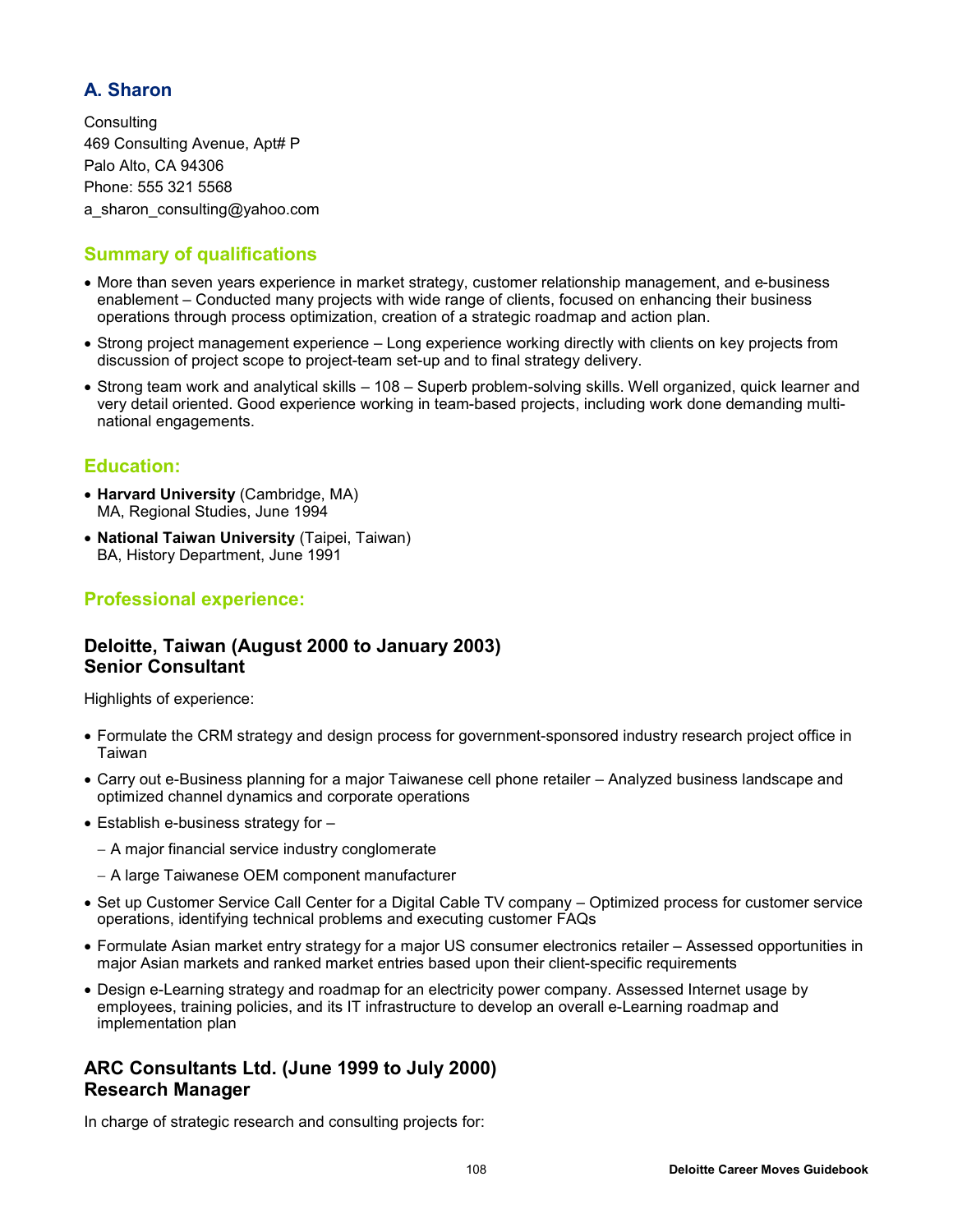- A leading global IC design company Conducted market entry for an Internet Appliances and DVD chip within the Chinese market
- An e-Commerce maturity scorecard project for Taiwanese Ministry of Economic Affairs Provided comprehensive criteria to evaluate a company's readiness, strength and weakness to do eCommerce
- A financial service website Researched determined website's online behavior
- A Taiwanese Customer Relationship Management Survey conducted the first Customer Relationship Management Survey in Taiwan for top 1000 enterprises

## **Dresdner Asset Management (March 1998 to May 1999) Senior Analyst**

Conducted analysis of electronics and IT industry within Taiwan on behalf of fund managers, brokers and individual investors. Representing Dresdner, appeared in weekly TV investor broadcasts speaking on personal investment strategies.

## **Hong-Fu Securities Co. Ltd (November 1997 to February 1998) Assistant Manager**

Analyzed major publicly listed electronics and IT companies in Taiwan. Also led an internal training program for company's equities research and sales departments.

## **Industry Analyst of Market Intelligence Center of the Institute for Information Industry (MIC/III) (July 1995 to October 1997) Industry Analyst**

Analyzed the IT industry in Southeast Asia and the opportunities for offshore production by Taiwan computer manufacturers – Ministry of Economic Affairs and Taiwan IT vendors.

## **Major qualifications:**

Institute for Information Industry (Taiwan) Certification in Database programming, primarily Oracle

## **Languages:**

Native fluency in Mandarin and spoken English Intermediate fluency in Japanese

## **Computer skills:**

MS Office, MS Projects, SPSS, Siebel, Oracle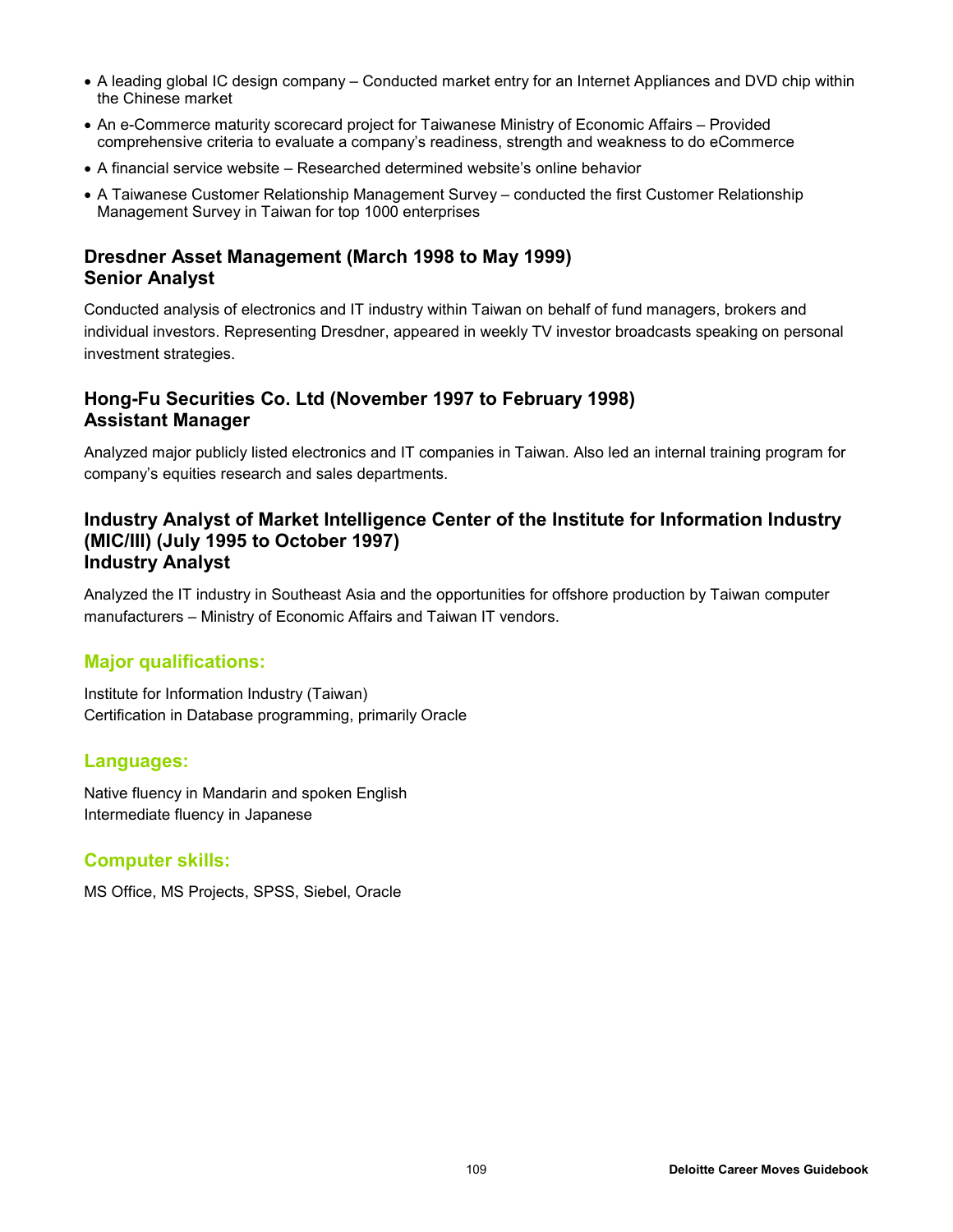# **Katie Smith**

4145 N. Hermitage #4B Chicago Illinois 60657 Phone: 312 555 1212 [katiesmith@msn.com](mailto:katiesmith@msn.com)

Highly motivated professional with deep treasury and cash management experience. Results driven and focused on identifying and implementing improvement opportunities that directly impact the bottom-line. Proven results in increasing revenue and profits through innovative solutions. Strengths in:

- Treasury and Cash Management Process Redesign
- Treasury Organization Development
- Bank Service Assessment and Selection
- Remittance Processing
- Treasury Technology
- Treasury and Cash Management Controls•Project Management
- Report and Presentation Writing
- Business Development
- Effective Client Relationship Management
- Recruiting and Maintaining High Performance Teams
- Staff Resource Development and Mentoring

## **Experience**

## **Deloitte & Touche LLP (Chicago, IL) (December 1997-Present) Global Markets Practice: Senior Manager**

Responsible for development of Treasury Services service line of Global Markets Practice

- Defined product offerings: Treasury and Cash Management Assessment and Design, Financial Risk Management Reviews, Credit Risk Management Reviews, and Capital Structure/Liquidity Management Assessments
- Developed Treasury Services credentials, including brochure and Treasury Team book
- Responsible for \$1.8 to \$2 million in sales and management of Treasury Services work
- Coordinated 25 national Global Markets resources to ensure appropriate staffing for clients

Led treasury and cash management assessment and redesign projects (ranging from \$70,000 to \$600,000 in fees) in the retail, telecommunications, manufacturing, insurance, and energy industries. Responsible for all aspects of engagement including work plan development, staffing, budget management, billing, analyses, recommendation development, report/presentation writing, client relationship management, and staff performance evaluations

- Identified opportunities to achieve significant quantifiable annual savings totaling to approximately \$14 million
- Diagnosed clients' operations and developed tailored solutions resulting in:
	- $-$  Improved cash flows: \$245 million
	- Reduced non-earning assets: \$189 million
	- Reduced expenses: \$5 million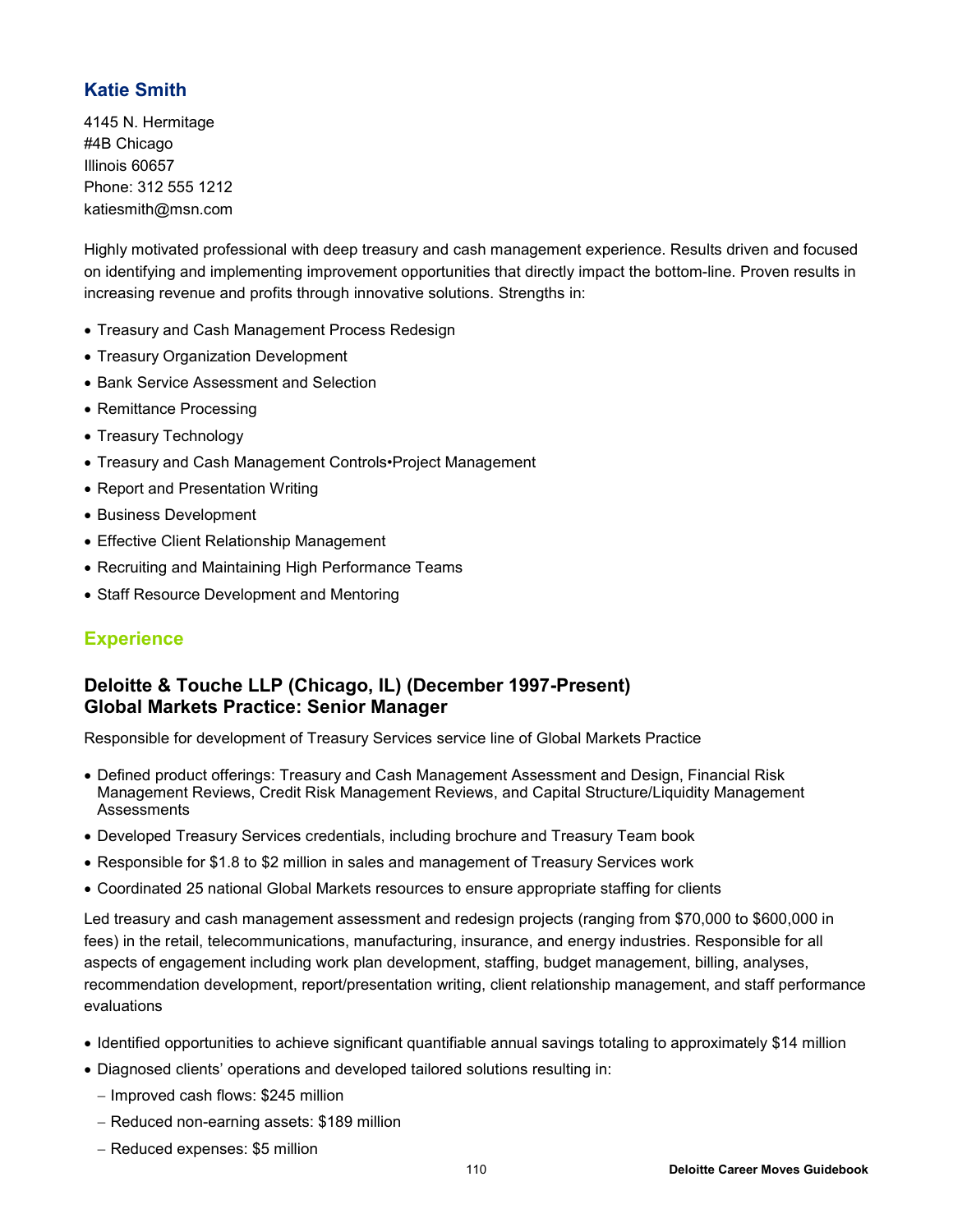- Realigned treasury organizations with defined roles, responsibilities, and accountabilities
- $-$  Better use of technology
- More effective management of financial exposures
- Selected as participant in Partner Development program
- Top performing Senior Managers are mentored/coached to strengthen and build skills required of partners, and assisted with development of action plan to become partner
- AAA Consulting Company (Chicago, IL)January 1995-December 1997

## **Derivatives and Treasury Risk Management Practice: Manager**

Specialized in corporate treasury consulting for Fortune 500 companies

- Directed Treasury and Working Capital Management Reviews, which resulted in total direct bottom-line savings of approximately \$10 million
- Designed and implemented "world-class" treasury/cash management organizations to better manage cash flows and treasury/cash management activities
- Clients have achieved economies of scale from consolidating banking services, gained operational efficiencies and reduced opportunity costs by mobilizing non-earning assets, increased funds management controls and centralized management of foreign currency exposures

Responsible for developing growth and sales strategies for DTRM corporate treasury consulting business – revenue increased from \$350,000 to \$2 million

- Identified, generated, and managed annual revenues of over \$1 million
- Defined core competencies of DTRM's corporate treasury consulting business
- Led new hire recruiting initiatives of the DTRM Practice and served as a mentor to manager, senior, and staff consultants; developed training program

## **BBB Consulting Company** (**Chicago, IL) (July 1989-January 1995)**

## **National Cash Management Consulting Practice: Manager**

- Directed Cash Management Reviews for Fortune 1000 companies resulting in increased cash flow, increased interest income, and reduced expenses
- Performed Remittance Processing Operations Consolidation Reviews for corporations to determine optimal scenarios for remittance processing
- Conducted Reserve Requirement Reviews for financial institutions to reduce non-earning assets
- Analyzed data from annual survey of Cash Management industry and identified trends in volume, product features, revenue, and pricing of participating banks
- Drafted proposals for prospective clients and reports summarizing findings of engagements

#### **Bank of America, N.A. (San Francisco, CA) (June 1988-August 1988) Credit Analyst Intern**

- Completed intensive training program, focusing on credit analysis and risk assessment specialized in analyzing investment banks through the Broker/Dealer division
- Analyzed credit relationships with various companies and determined optimal amount of credit exposure to be allocated to each company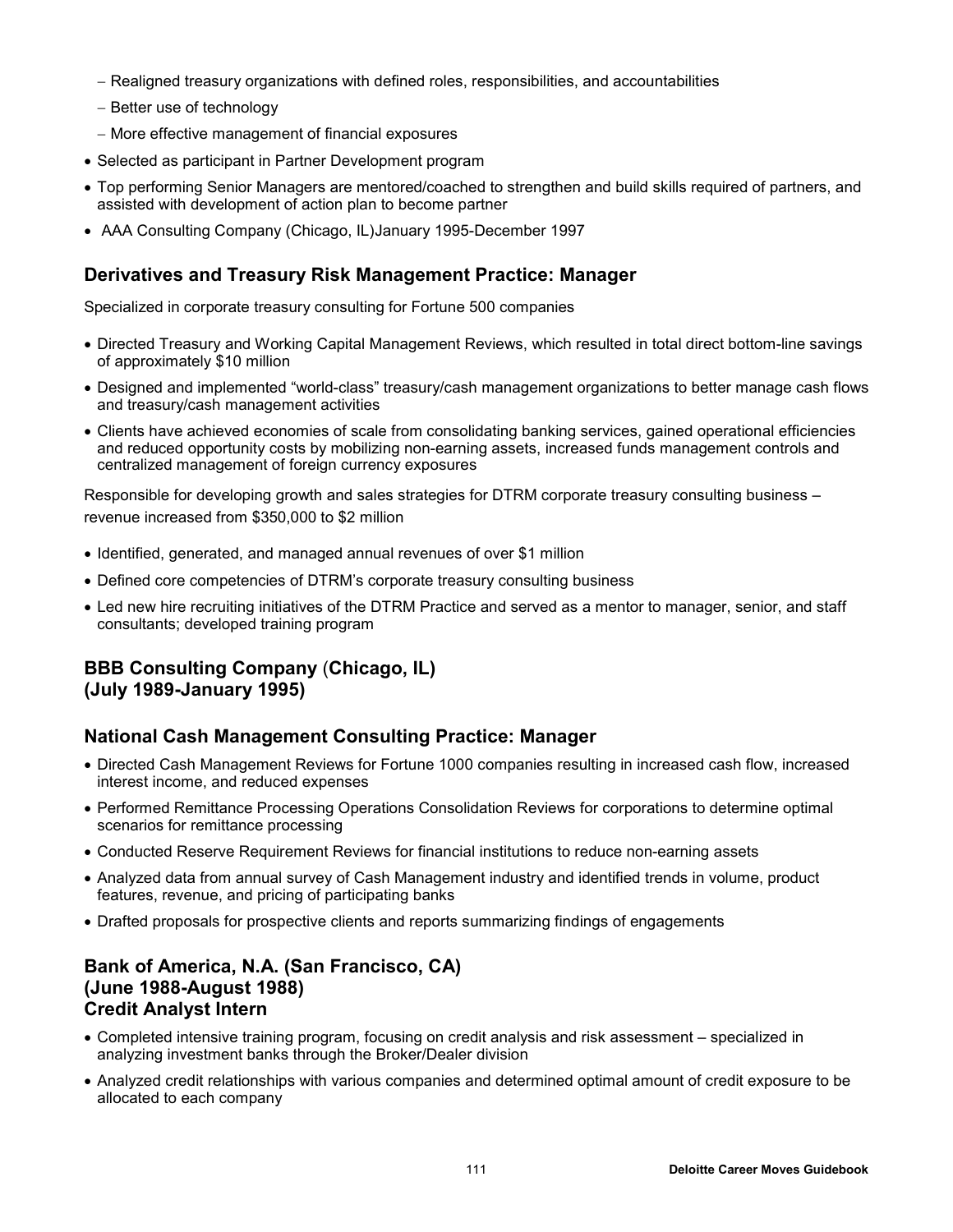# **Education**

## **Illinois State University, Bloomington, IL**

Bachelor of Science in Business Administration – Finance Major May 1989

# **Certified Cash Manager (CCM) (since 1997)**

Member of the Association for Financial Professionals

# **Computer skills**

Proficiency in Microsoft Word, Microsoft Excel, and Microsoft PowerPoint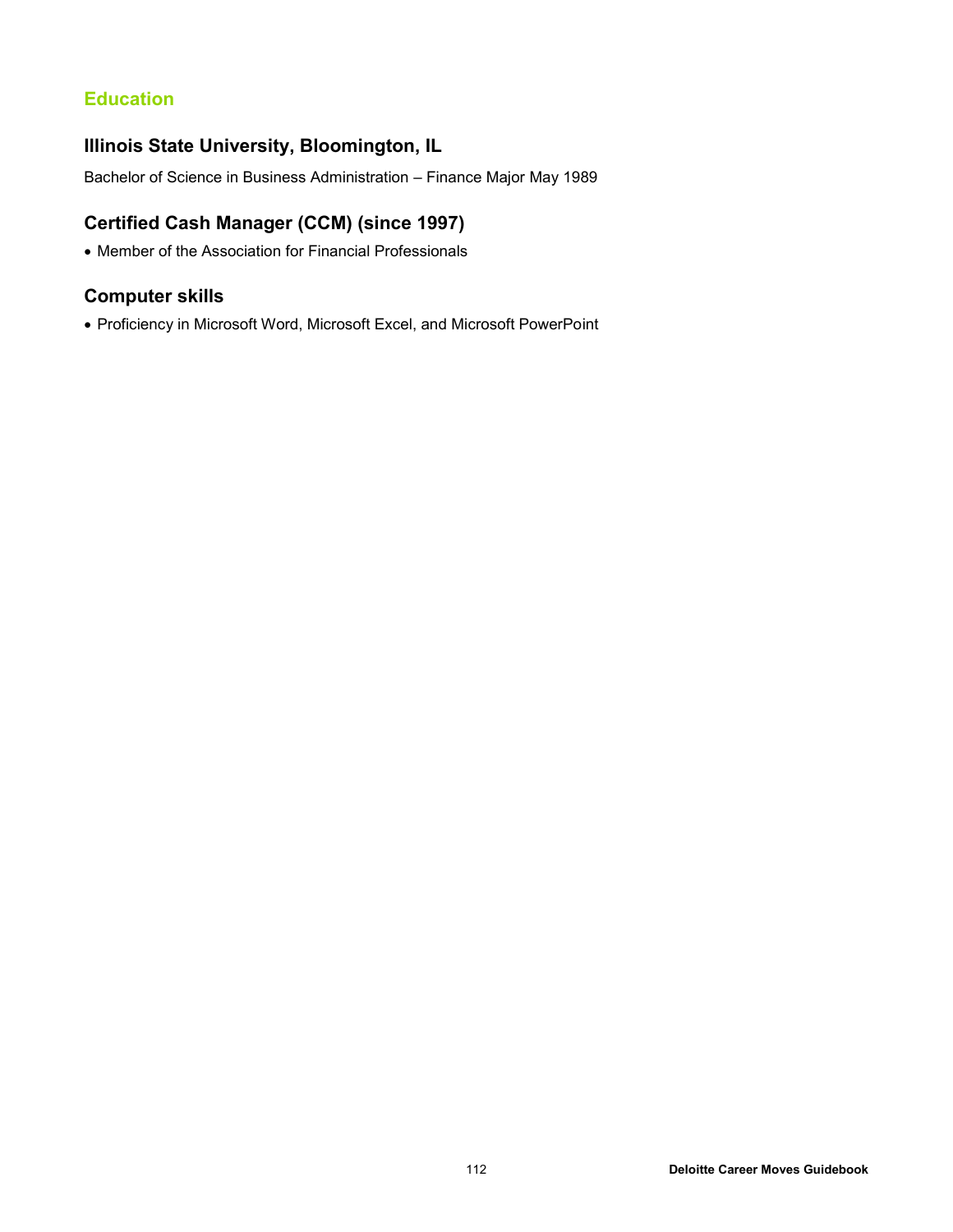## **Amelia Evans**

205 S.Franklin Ave. Paduca, CA 90605 Home: 888 555 2983 Cell: 888 555 6343 [myemail@yahoo.com](mailto:myemail@yahoo.com)

A business development professional with six years marketing, database and Web programming experience in corporate, academic and not-for-profit settings. Extensive project management experience taking projects from initial scope discussions to product setup and final delivery. Proven teamwork and analytical skills. Detail-oriented organizer with strong problem-solving skills and an ability to reach consensus among diverse groups.

## **Experience**

# **Deloitte & Touche LLP, Los Angeles, CA (June 2001 – present)**

## **Marketing Manager**

Responsible for all aspects of the creative development process for key marketing initiatives in accordance with firm branding standards including scheduled e-mail correspondence, Web site graphics, promotional materials and other programs. Research media outlets and services to achieve marketing goals. Develop and implement methods for tracking success of marketing campaigns. Develop and facilitate workshops on a variety of technical applications to internal Partners and staff. Manage client expectations by proactively advising on technical issues and communicating proposed solutions.

Data management responsibilities include developing procedures for new data imports, distributing critical reports to colleagues around the country and developing routine cleanup functions using SQL query manager to ensure database integrity. Develop and execute complex SQL queries to generate reports. Test new Web site components and generate detailed feedback reports. Assist lead developer with Web site development and programming on a variety of internal and external tools.

## **Key accomplishments**

- In response to a marketing campaign, identified the need to provide regular reports to Firm leadership. Created a standard request document based on historical inquiries for data, which in turn allowed regional managers to easily determine their client's needs. This process resulted in the ability to provide accurate reports in the shortest amount of time possible.
- Due to redundant information being imported into a database from a variety of sources, developed and implemented a series of procedures for dealing with duplicate data. Records were refined so that only the most current information was available for use. As a result, data was more reliable, which allowed local office Partners to better manage relationships with clients.
- Department growth produced the need to report various key statistics on a regional basis. Worked with national team to identify key site metrics and developed a system which displayed results on a national, regional and local basis. System was used for review of both program and aggregate teams, presentations to national leadership and other business development related activities.
- Developed and managed production of marketing materials to promote Web site, resulting in a 25% annual increase of registered users. Examples include:
	- Produced monthly e-mail correspondence with key constituents
	- Targeted e-mail messages based on various factors, including industry, career level and location
	- Managed the production of printed letters designed to keep existing data up-to-date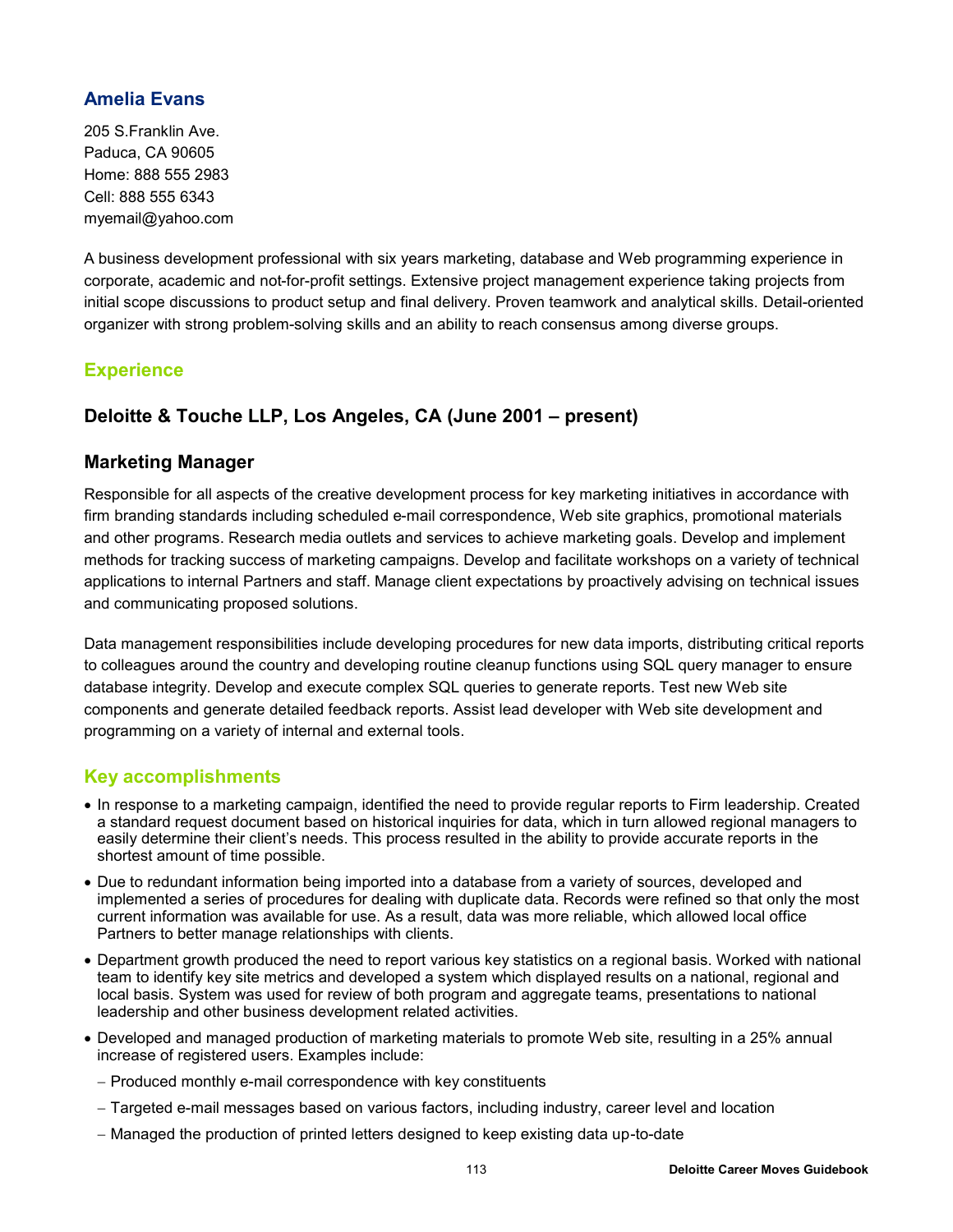- Developed and distributed access letters and promotional pieces
- Developed and managed numerous contests and other promotional events

# **Fullerton College, Fullerton, CA (September 2000 — December 2001) Adjunct Instructor of Philosophy**

Organized and taught three sections per semester. Responsible for all aspects of class development, grading and counseling

## **Pitzer College, Claremont, CA (May 1999 – March 2001) International Programs Coordinator/Multimedia Specialist**

Directed, organized and supervised all activities and aspects of short-term language and other grant-related programs throughout the academic year. Prepared budget and budget forecasts, monitored expenditures and prepared recommendations on facilities, equipment and staffing requirements. Supervised staff personnel, including employee relations, selection, training and staff development. Produced all related advertisements, written correspondence and orientation materials. Supported the development of Web pages, databases and other electronic promotions, record keeping and educational documents and systems. Managed an international language computer laboratory and library.

## **Key accomplishments**

- Identified host families for an international student exchange program. One family, after being selected for a program, had a negative experience with a student and was considering dropping out of the program. Conducted a follow-up interview and ascertained certain difficulties, including a lack of communication between the family and the student. Retained relationship with the family by redefining their expectations and providing guidance on how to handle similar situations. As a result, the family continued to work with the university and became regular hosts.
- A unique group of Japanese students approached department with a request to attend language and engineering classes with a consortium member on a week's notice. Assembled a team to set logistics, establish curriculum and identify graduate students capable of teaching classes and who were fluent in Japanese. Students were included in a prestigious engineering program, designed to assist corporations with real-life engineering issues. The project was successful and became an ongoing program for the university.

## **Claremont Graduate University, Claremont, CA (October. 1998 – May 2000)**

## **Technical Specialist**

- Coordinated and advised Web development structure for all departments
- Created content-specific multimedia presentations for faculty members
- Regularly facilitated classes in new media, Microsoft Office, and Adobe Photoshop

## **Education**

**Claremont Graduate University, Claremont, CA**

**Master of Arts in Contemporary Philosophy**

**University of Pennsylvania, Philadelphia, PA**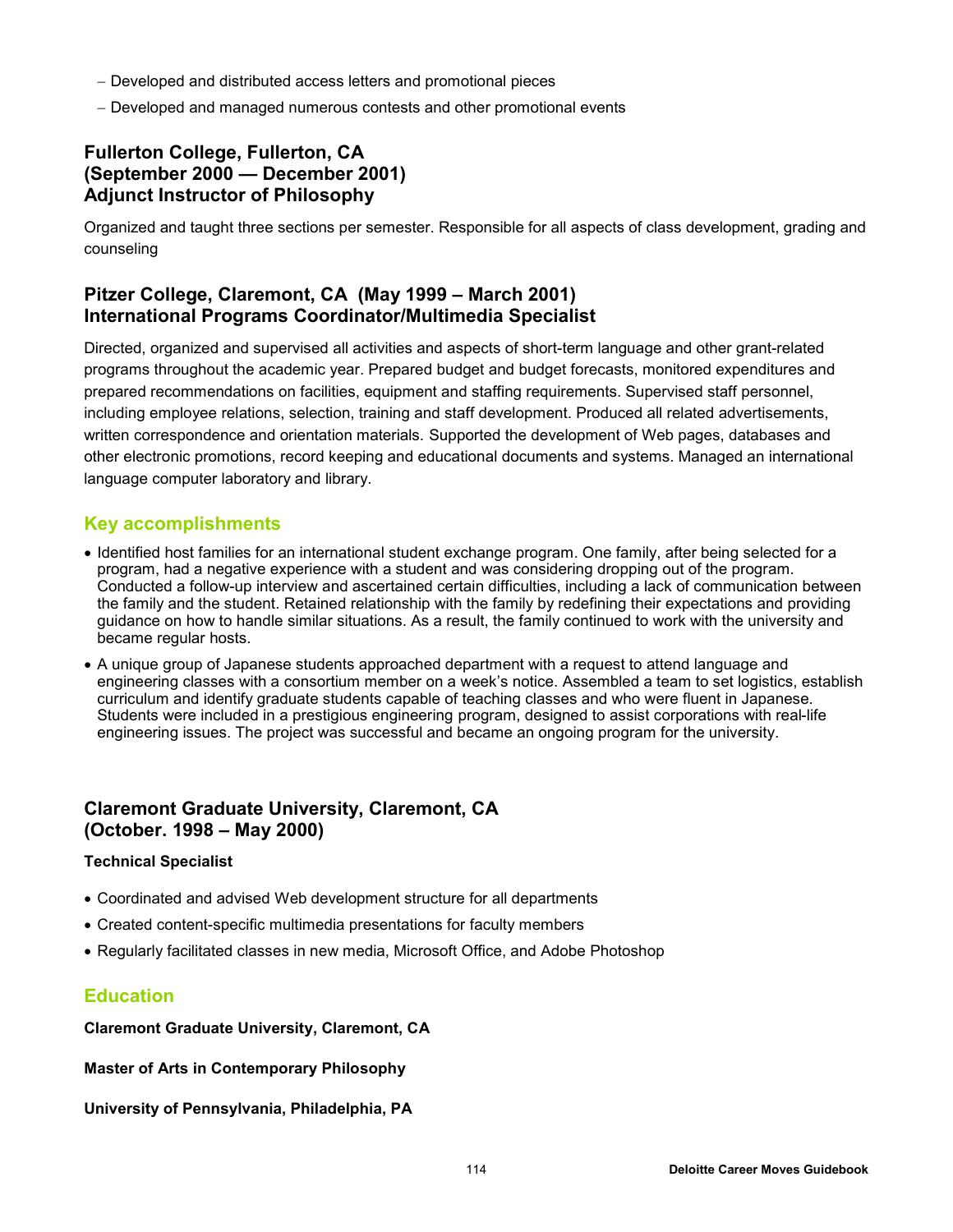## **Bachelor of Arts in Philosophy**

| <b>Computer Languages: XML/XSLVisual Basic.NETJava Script</b> |
|---------------------------------------------------------------|
| SQL HTML/DHTML/CSS.ASP                                        |

**Computer Skills:** Visual Studio.NETSQL Server 2000Windows/Office Dreamweaver Flash Photoshop 6.0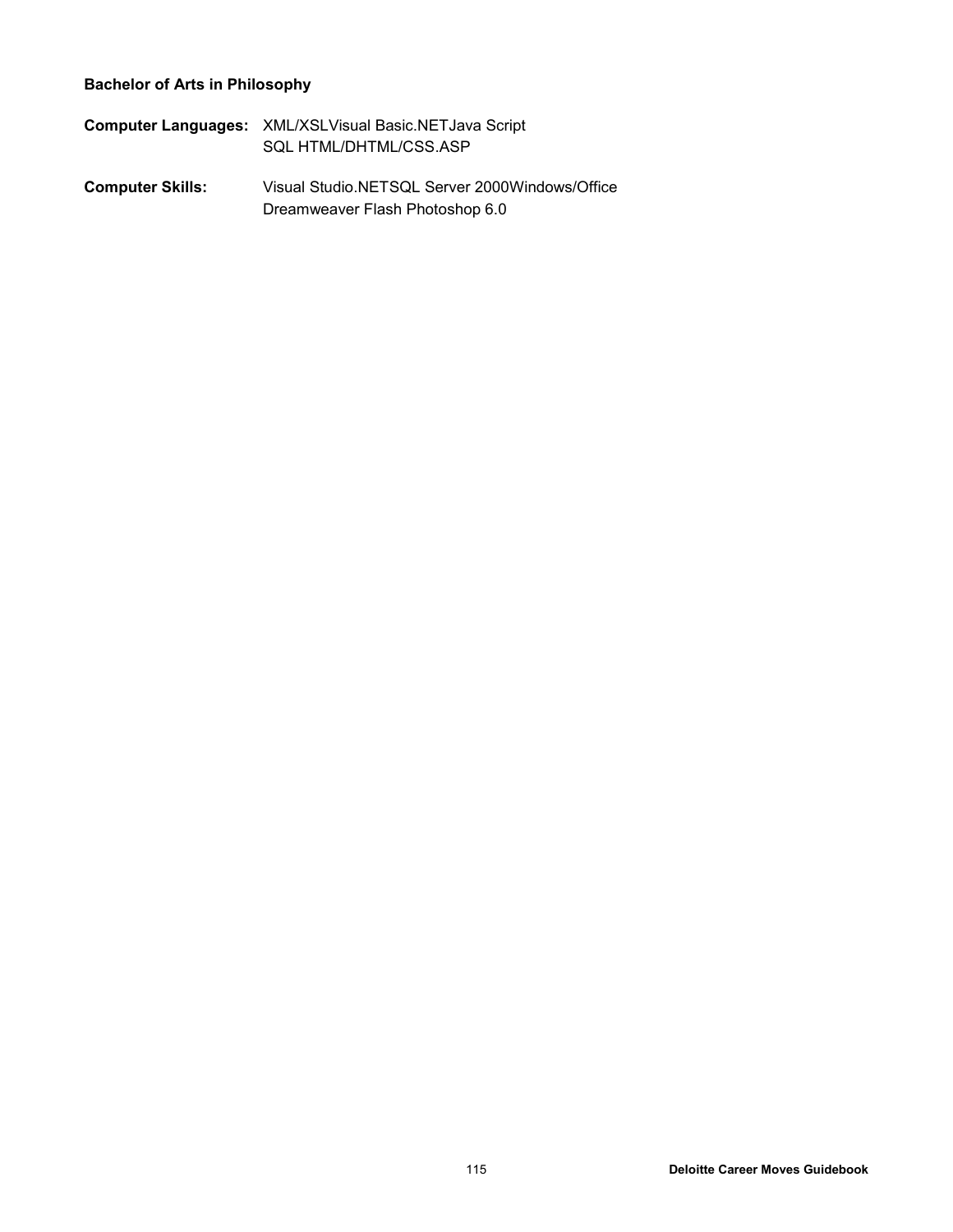## **Mary M. Newton**

14435 West Greenwood Bartlett, Illinois 62062 Phone 312) 555 1144 [mmnewton@msn.com](mailto:mmnewton@msn.com)

## **Professional experience**

## **Deloitte, Chicago, IL, 1990 – present**

National Human Resources: Project Leader 1998-2001, Professional Development Manager 2001-present.

## **Professional Development and Performance Management**

- Led design and implementation of performance management system for firm's practice operations (e.g., Finance, HR, Marketing, etc.) staff. System includes career planning, mid-year and year-end reviews and a comprehensive competency model. System is the first nationally consistent performance management process for the practice operations staff and is currently used by 3,000 professionals. Led global design team of 24 professionals, developed and executed all internal communications, developed support materials (e-learning training module, user guide, FAQs, etc.) and trained field HR professionals.
- Led comprehensive redesign of firm's performance management system for client service professionals. Scope included new, simplified forms, streamlined process and new enabling technology. System is currently utilized by 12,000 client service professionals nationally. Led a national design team, developed systems requirements for the enabling technology, and developed all communications and training materials.
- Developed comprehensive learning curriculum for 4,000 managers and partners who handle performance support and performance management for firm employees. Curriculum includes face-to-face workshops with application exercises and e-learning modules. Centra virtual classroom software was used to train over 100 HR professionals and lead managers/partners from 30 cities to deliver the curriculum.
- Coordinated the firm's process for Upward Feedback on semi-annual basis. Open to 15,000 firm professionals in 34 cities. Coordinated vendor relationship and activities, prepared and validated participant lists, coordinated feedback reporting process, determined system modifications, and developed and executed communications plan for process.

## **Compensation**

• Implemented variable compensation program comprised of bonus and profit-sharing components. Coordinated with legal counsel to define parameters of program, documented program guidelines for HR professionals in field, defined systems requirements to track program participation and awards, prepared quarterly financial information related to program targets and coordinated with communications function regarding all internal and external communications.

## **HR Models and Career Paths**

- Led team to design multiple HR models for consulting practitioners, based on service models within firm. HR models encompassed recruitment, career paths, learning and development, and leverage models, including economic impact of various leverage ratios.
- Designed new career path for technical specialists within firm. Worked with leadership to define new path in context of firm's competency model, determined eligibility for the path and developed communication materials.
- Participated on team to develop consistent job evaluation classification methodology for firm's practice operations staff. Defined overall structure for job functions and families, created career level guide, integrated practice operations competency model with classification scheme, created technical competencies for job families, developed communications plans and mapped individual jobs to new model.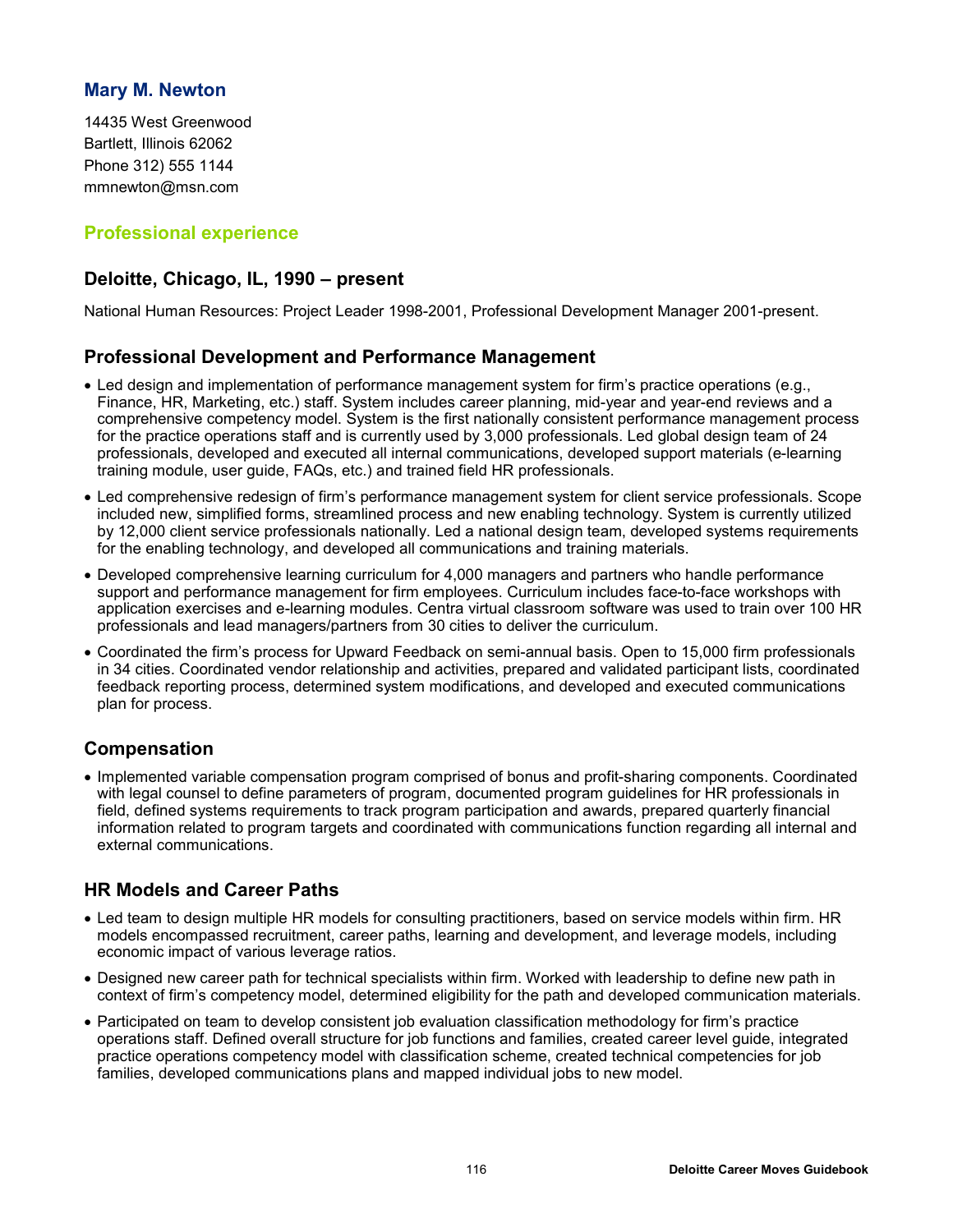# **Other**

- Assisted with HR benchmarking study with goal to better understand HR best practices and enhance firm's status as employer of choice.
- Developed HR Strategic Plan for National HR function. HR strategy was formulated in context of overall Deloitte strategy and analysis of key external HR and business trends. Plan included as-is assessment of firm HR programs and policies and new initiatives which should be undertaken to better align HR with external trends and internal strategy and needs.
- Conducted annual analysis of firm's direct admit partners for the Board of Directors. Analysis compared direct admit partners to internally developed partners on seven key dimensions.
- Prepared annual operating (\$1.5 \$3.5 million) and project budgets (\$25,000 \$500,000) for National HR function.

## **Management Consulting: Senior Consultant 1990-1992, Manager 1992-1995, Senior Manager 1995-1998.**

- Directed human resources and recruiting activities for management consulting department of 50 professionals. Assisted in development of hiring plans, screened resumes, developed local office recruiting literature, conducted interviews, coordinated campus events and office visits, coordinated new hire orientation, and assisted with implementation of various human resources initiatives.
- Provided consulting services to over 100 clients in areas of business and strategic planning, process reengineering, organizational restructuring, prospective financial information, budgeting and profitability accounting, and operations improvement. Consulted in variety of industries, with emphasis in financial institutions and K-12 public education.
- Assisted partner in developing a national center of expertise for firm in K-12 public education. Participated in preparation and presentation of proposals to secure engagements with key clients, developed marketing materials and statement of qualifications, trained staff members to support industry practice area and participated in national planning and sales lead generation efforts for the industry.
- Managed day-to-day activities of over 70 engagements with staff of up to 20 professionals. Developed engagement work plans, communicated project issues and findings to client management, managed project budgets (up to \$750,000), structured tasks for project staff members, and created engagement end products which identified implementable solutions for client's business problems.

# **Education**

**Masters of Business Administration, Finance; May, 1990. Northwestern University, Kellogg School of Business.**

**Bachelors of Science in Education with highest distinction, Secondary Mathematics and Chemistry; May, 1988. University of Illinois.** 

## **Computer skills**

**Expert or proficient skill level in:**

- MS Word•MS PowerPoint
- MS Outlook
- e-Room
- MS Excel
- MS Project
- MS Visio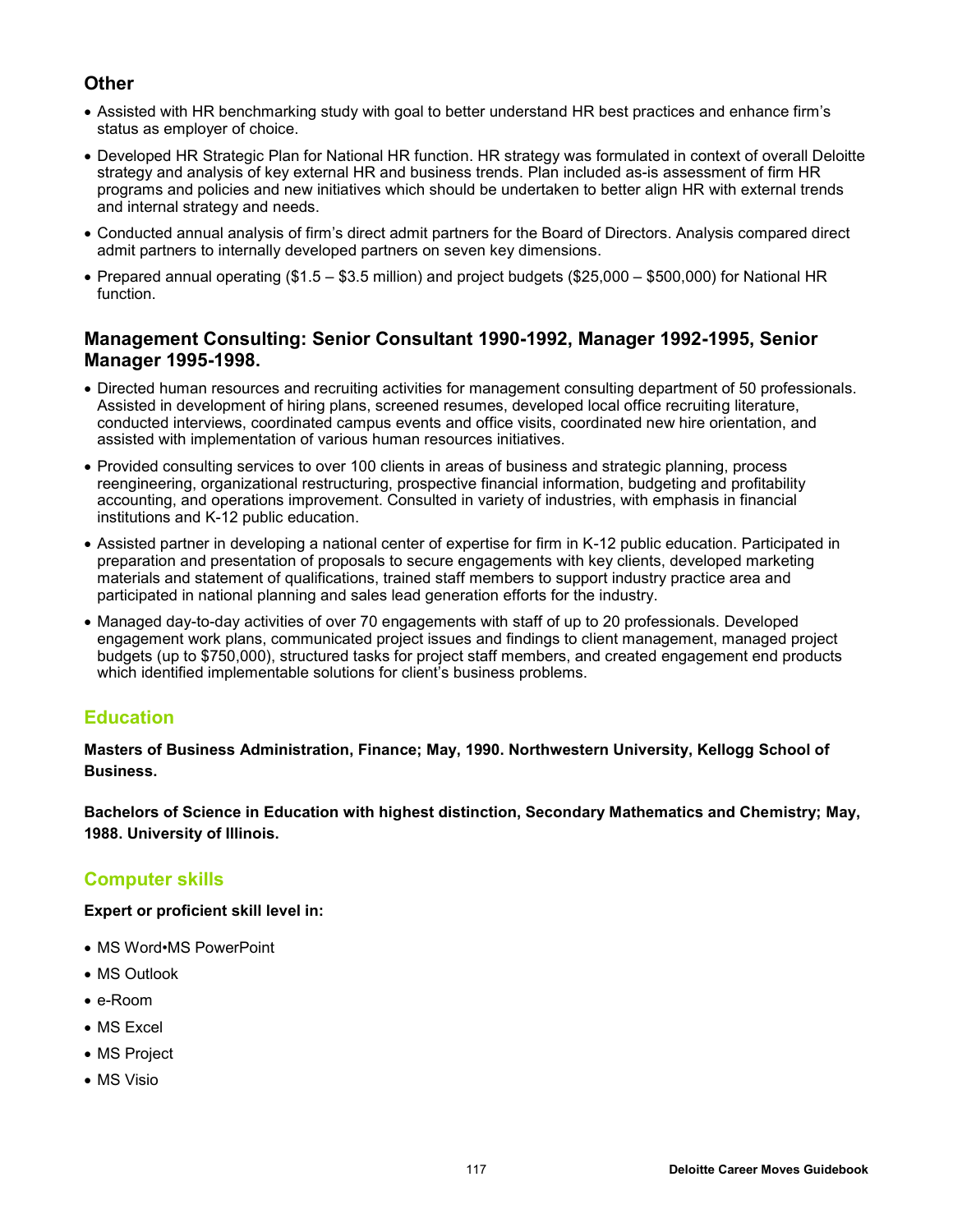# **Professional associations**

- Society for Human Resource Management, Member
- Beta Gamma Sigma Business Society, Member
- Phi Kappa Phi National Honor Society, Member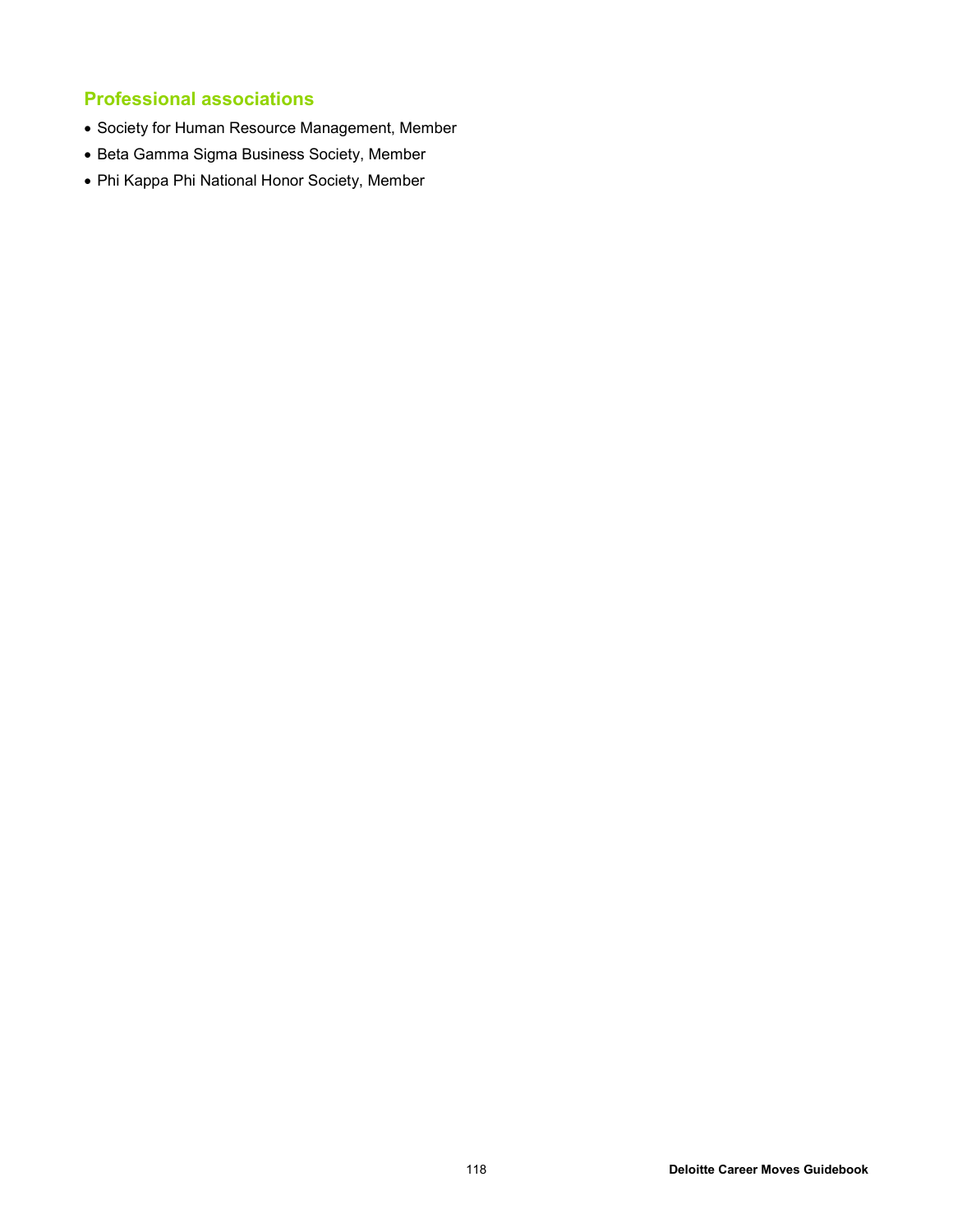## **Jane Doe**

1111 Apple Blossom Street, Apt 125, Chicago, IL 60657 Phone: 312.555.5555 [janedoe@yahoo.com](mailto:janedoe@yahoo.com)

## **Education**

#### **Master of Business Administration, Kellogg Graduate School of Management, August 2003**

**Northwestern University, Chicago, Illinois**

**Concentrations in Management and Strategy, Organizational Behavior** 

**Bachelor of Administration–Honours (Cum Laude), March 1995 University of Illinois, Champaign, IL**

**Major in Finance, Minor in Communications**

## **Professional Experience**

## **Deloitte & Touche LLP, Chicago, ILJune 2002 – present Senior Manager, International Assignment Services**

- Managed 15 client relationships in a variety of industries including manufacturing, health care and banking, representing approximately \$750,000 in annual business.
- Supervised nine senior consultants and staff associates across engagements; directed them on resource allocation, methodologies, and budgeting; guided technical research to ensure optimal client solutions.
- Designed effective compensation strategies for international corporate clients and their international assignee populations.

## **Hewitt Associates, Lincolnshire, IL (November 1998 – June 2002)**

## **Manager, International Employment Solutions (September 2000 – June 2002)**

- Managed client relationships and supervised client service engagement teams; coordinated annual tax return preparation for international assignees, directed assignment tax planning and ensured worldwide tax compliance for clients' expatriate populations.
- Co-led development of marketing plan for introduction of HR outsourcing services.
- Evaluated and restructured a primary expatriate tax engagement; achieved 20% cost reduction over 2 years.

## **Senior Consultant, International Employment Solutions (November 1998 – August 20000**

- Ensured worldwide tax compliance for clients and their international assignees.
- Conducted and reviewed tax research for multinational companies.
- Supervised tax assistants on multiple client service teams.
- Liaised with IRS authorities for clients.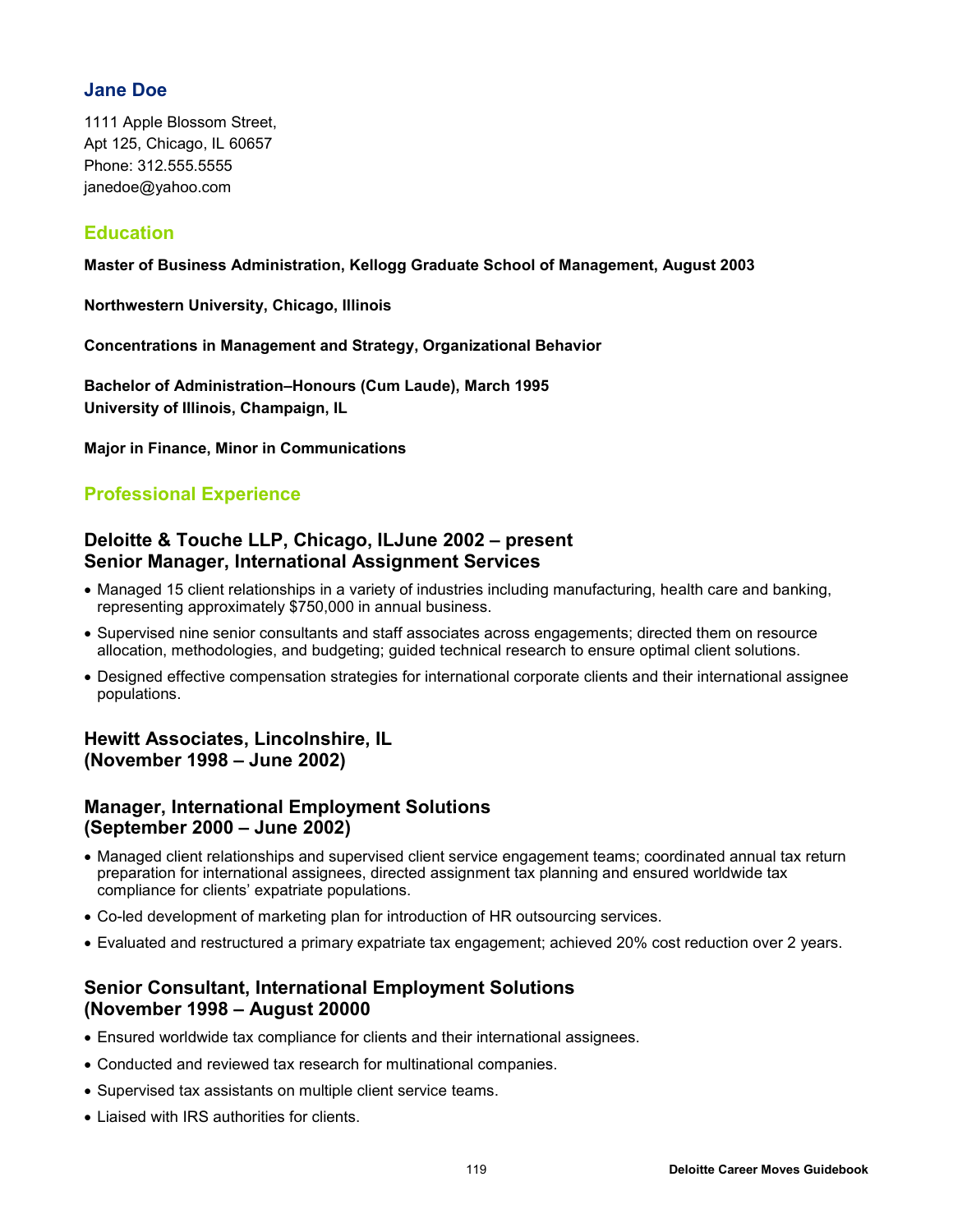# **Foreign Languages**

**Fluent in Spanish**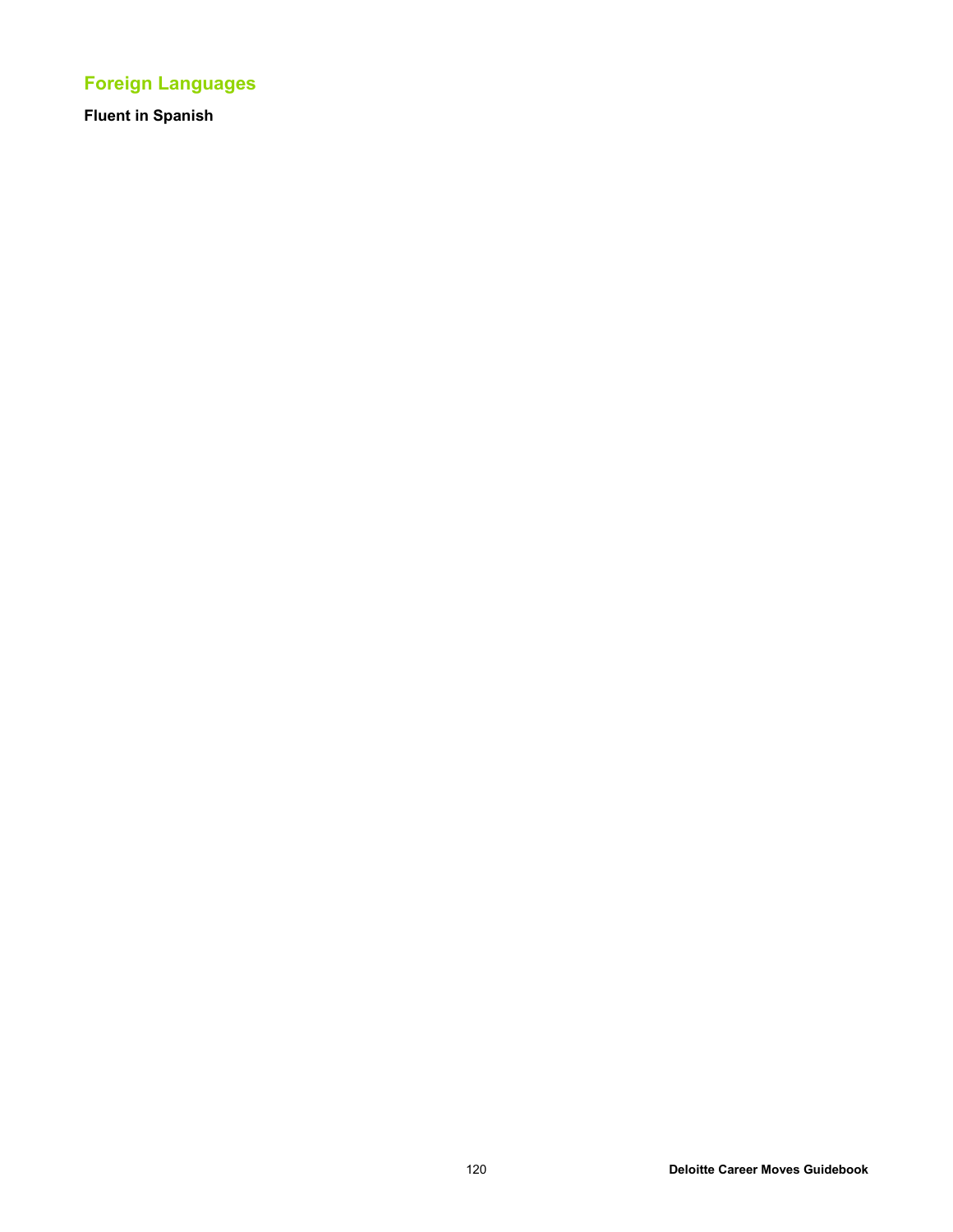## **Suzanne Barnes**

1234 Oak Lane, Acorn TN 55555 Phoen: 555 555 1111 [rbarnes@email.net](mailto:rbarnes@email.net)

## **Qualifications Summary**

Administrative Support professional experienced working in fast-paced environments demanding strong organizational, technical and interpersonal skills. Trustworthy, ethical and discreet, committed to superior customer service. Confident and poised in interactions with individuals at all levels. Detail-oriented and resourceful in completing projects; able to multi-task effectively. Capabilities include:

- Customer Service and Relations
- Accounts Payable/Receivable
- Telephone Reception
- Word Processing and Typing
- Filing and Data Archiving
- General Accounting
- Computer Operations
- Office Equipment Operation
- Problem Solving

# **Experience Highlights**

## **Administrative Support**

- Performed administrative and secretarial support functions for the Vice President of a large sportswear manufacturer. Coordinated and managed multiple priorities and projects.
- Provided discreet secretarial and receptions services for a busy family counseling center. Scheduled appointments and maintained accurate, up-to-date confidential client files.
- Assisted with general accounting functions; maintained journals and handled A/P and A/R. Provided telephone support, investigated and resolved billing problems for an 18-member manufacturer's buying group. Trained and supervised part-time staff and interns.

## **Customer Service and Reception**

- Registered incoming patients in a hospital emergency room. Demonstrated ability to maintain composure and work efficiently in a fast-paced environment while preserving strict confidentiality.
- Conducted patient interviews to elicit necessary information for registration, accurate prioritization, and to assist medical professionals in the triage process.
- Orchestrated hotel special events and reservations; managed customer relations and provided exemplary service to all customers.

## **Management and Supervision**

- Promoted rapidly from front desk clerk to assistant front office manager at an upscale hotel. Oversaw all operations including restaurant, housekeeping and maintenance. Troubleshot and resolved problems, mediated staff disputes and handled customer complaints.
- Participated in staff recruitment, hiring, training and scheduling. Supervised a front desk staff.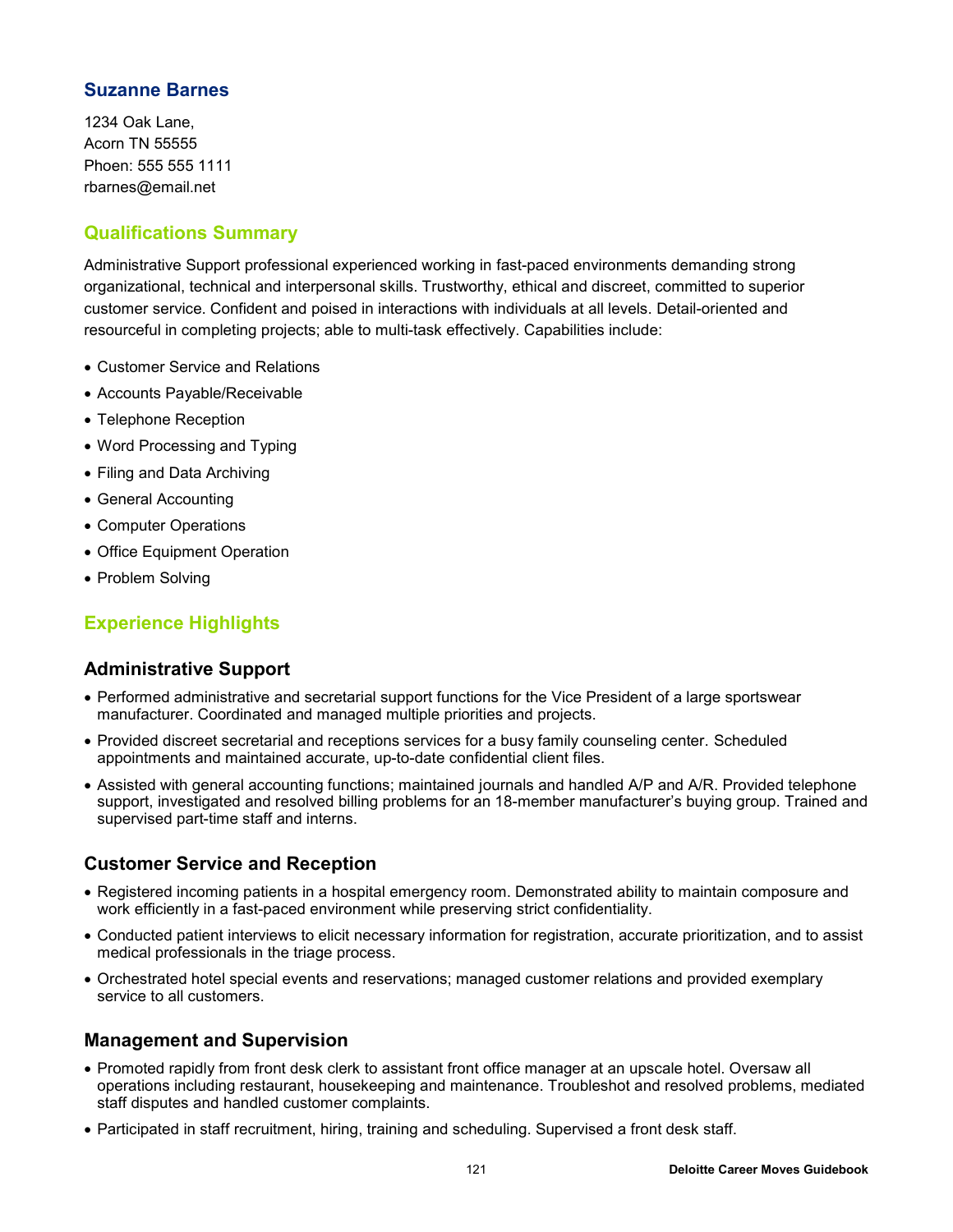# **Employment History**

**ACCOUNTING ASSISTANT, Guardian, Inc. Gothic, TN**

**PATIENT SERVICES REGISTRAR, Grogan Health System Hospital, Littleton, MA**

**ASSISTANT FRONT OFFICE MANAGER, Sheraton Boston Harbor, Boston, MA**

**RECEPTIONIST/SECRETARY, Family Counseling and Guidance Center, Boston, MA**

# **ADMINISTRATIVE ASSISTANT, Greenland Sportswear, Chesapeake, MA**

| <b>Education and Training</b>                                                                | <b>Community Involvement</b>                                                                                                                                                                                                                  |
|----------------------------------------------------------------------------------------------|-----------------------------------------------------------------------------------------------------------------------------------------------------------------------------------------------------------------------------------------------|
| Grogan College, Littleton, MA (1988-1989)<br><b>Concentration in Business Administration</b> | Committed to community services. Extensive volunteer history<br>includes involvement in public schools, Habitat for Humanity,<br>children's homes, and community soup kitchens, work with the<br>elderly and quilts for children with cancer. |

Technical College, Littleton, MA (1999-2001) Hager College, Gothic, TN (2003-Present) Introduction to Computers and MS Office 2000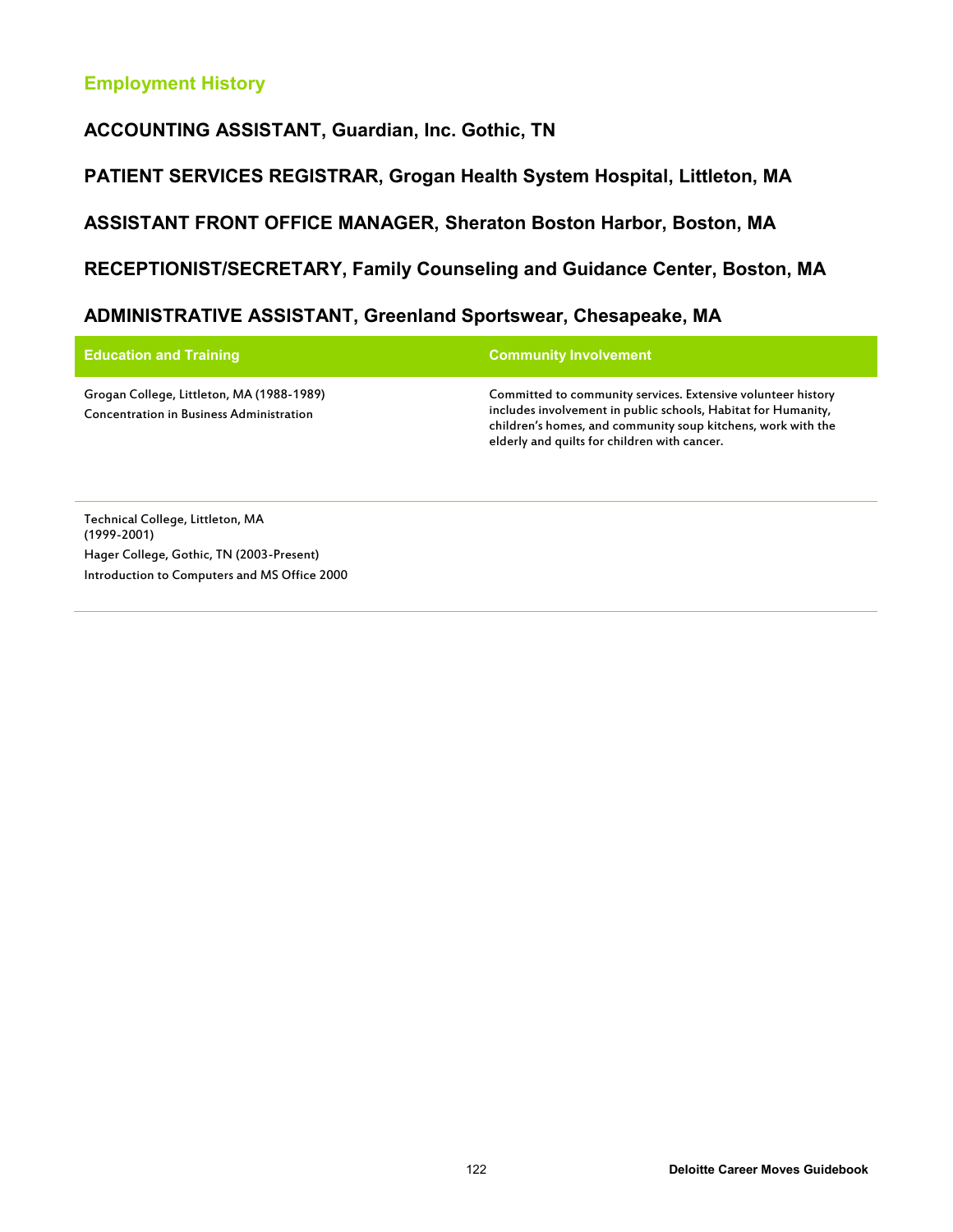# **Gary Spieder**

968 Johnson Avenue Saint Paul, MN 55105 Telephone: 651-555-1212 E-Mail: [gspieder@whoami.net](mailto:gspieder@whoami.net)

## **Summary of Qualifications**

## **Senior business development specialist with Japan and Asia Pacific market experience.**

- Manufactured products orientation
- Focus on creative market and revenue growth strategies
- Adept in the leadership of large-scale transformation

# **Professional Experience**

**September 1996** – **Present** 

**Senior Manager: 1999-Present**

**Manager: 1997-1999**

**Senior Consultant: 1996-1997**

## **Deloitte Touche Tohmatsu, Management Consulting Deloitte Consulting LLC, USA**

Senior leader for the delivery of strategy and operations services to clients in the diversified and industrial products segment of the manufacturing industry. Regional service line leadership team for Customer and Market Strategy practice.

# **April 2001 – April 2006 Tohmatsu Consulting Co. Ltd, Japan**

Recruited by Deloitte Consulting's Global CEO for an expatriate leadership assignment. Responsible for the enhancement of Deloitte's strategy and operations consulting services in Japan.

# **Experience Highlights**

## **Regional Market Development**

Provided leadership to enhance the delivery of revenue enhancement services to multi-national clients with business operations in Japan.

- Recruited and developed bi-lingual core team focused on customer and market strategy consulting services. Established regional network of multi-national business leaders as a target segment of new business opportunities.
- Contributed to 37% revenue growth over five years while increasing revenue contribution from multi-national clients by 17%.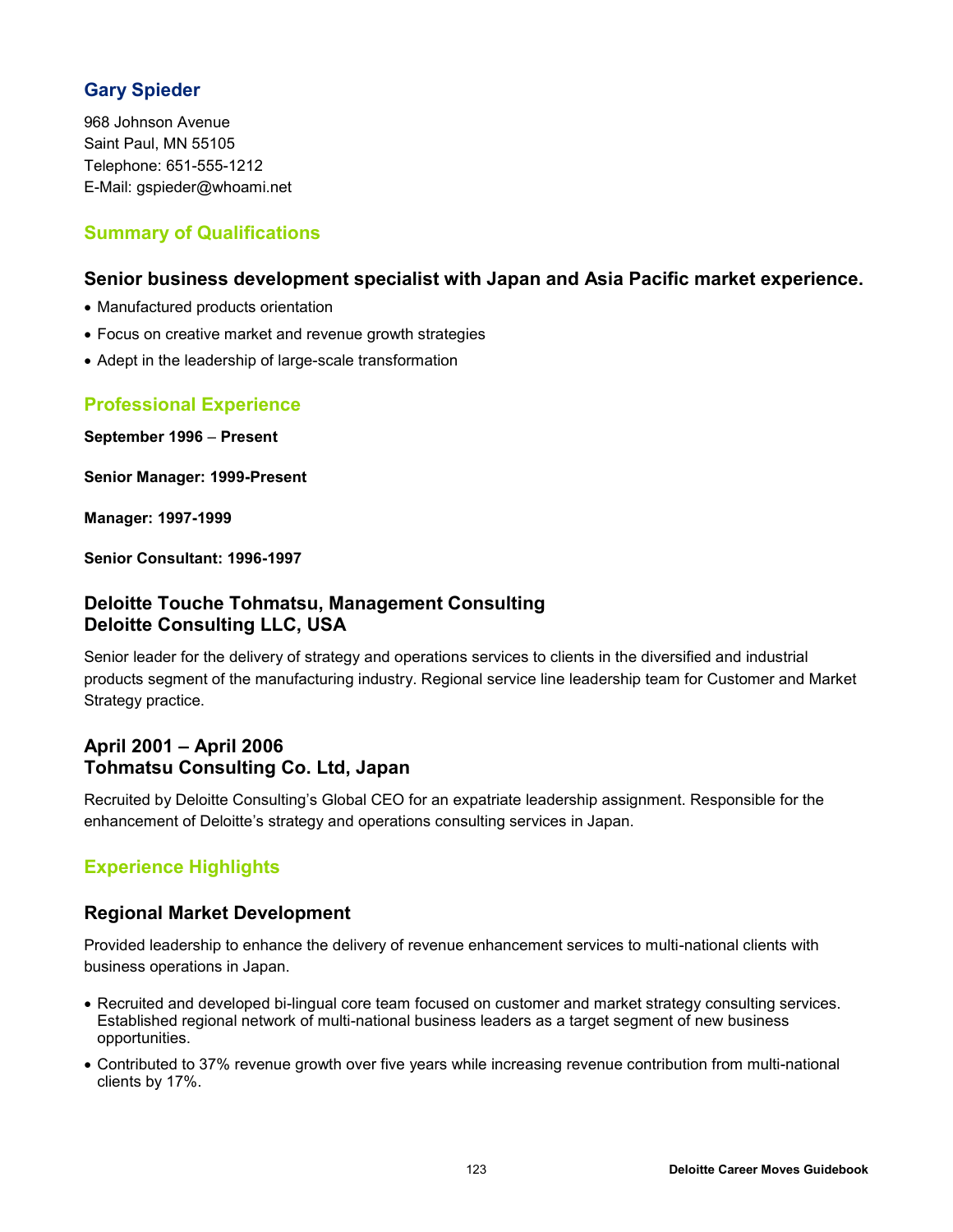# **Market and Channel Formation**

Launched and provided service delivery leadership for a specialized strategy and operations consulting practice focused on the Japanese pharmaceutical industry.

- Conducted analysis of the market opportunity and developed initial business plan. Recruited a senior practice leader and established a marketing partnership to commercialize a leading clinical trial management solution for the Japanese market.
- Secured engagements with five new accounts in first 18 months and established a new line of business on plan to deliver \$8-10 MM in annual revenue.

## **Market Strategy Refresh**

Fortune 50 specialty chemical manufacturer facing low-cost competition and escalating raw-material costs sought performance improvement strategies for seven Japan-based joint ventures.

- Led team of ten analysts to conduct a structured review of pricing and margin management business processes. Developed business specific profitability models. Engaged sales and business leadership in the development of fact-based margin improvement strategies.
- Validated transactional pricing process and cost reduction recommendations that enabled \$30 MM in variable margin improvement.

# **Regional Markets Turn Around Strategy**

Global automotive manufacturer facing business failure required an accelerated assessment of their global operations to identify "game changing" strategic scenarios and secure a new round of capital investment.

- Led team of twelve to conduct an assessment of Asia operations including growth strategies for the Chinese market.
- Identified five integrated strategies to reduce operating expenses by \$750 MM over four years and increase investments in China to enable \$550 MM NPV.

## **Joint Venture Marketing and Sales Strategy**

Developed core marketing and sales effectiveness strategy for a newly formed joint venture in Japan to launch a direct-to-consumer sales channel.

- Established channel segmentation, prioritization and value proposition framework. Designed sales business planning and resource allocation tactics.
- New joint venture successfully launched with revenues of \$130 MM in the first year. Business on target to obtain 18% revenue growth with a 2.5% gain in operating margin.

## **Joint Venture Restructuring**

Global industrial equipment manufacturer sought to restructure Japan joint venture to achieve better alignment with market growth opportunities in Japan and the Asia-Pacific region.

- Engaged JV partners in an objective assessment of strategic scenarios
- Built consensus for a preferred option to change the JV ownership structure and target a 20% increase in revenue and a 50% increase in profits.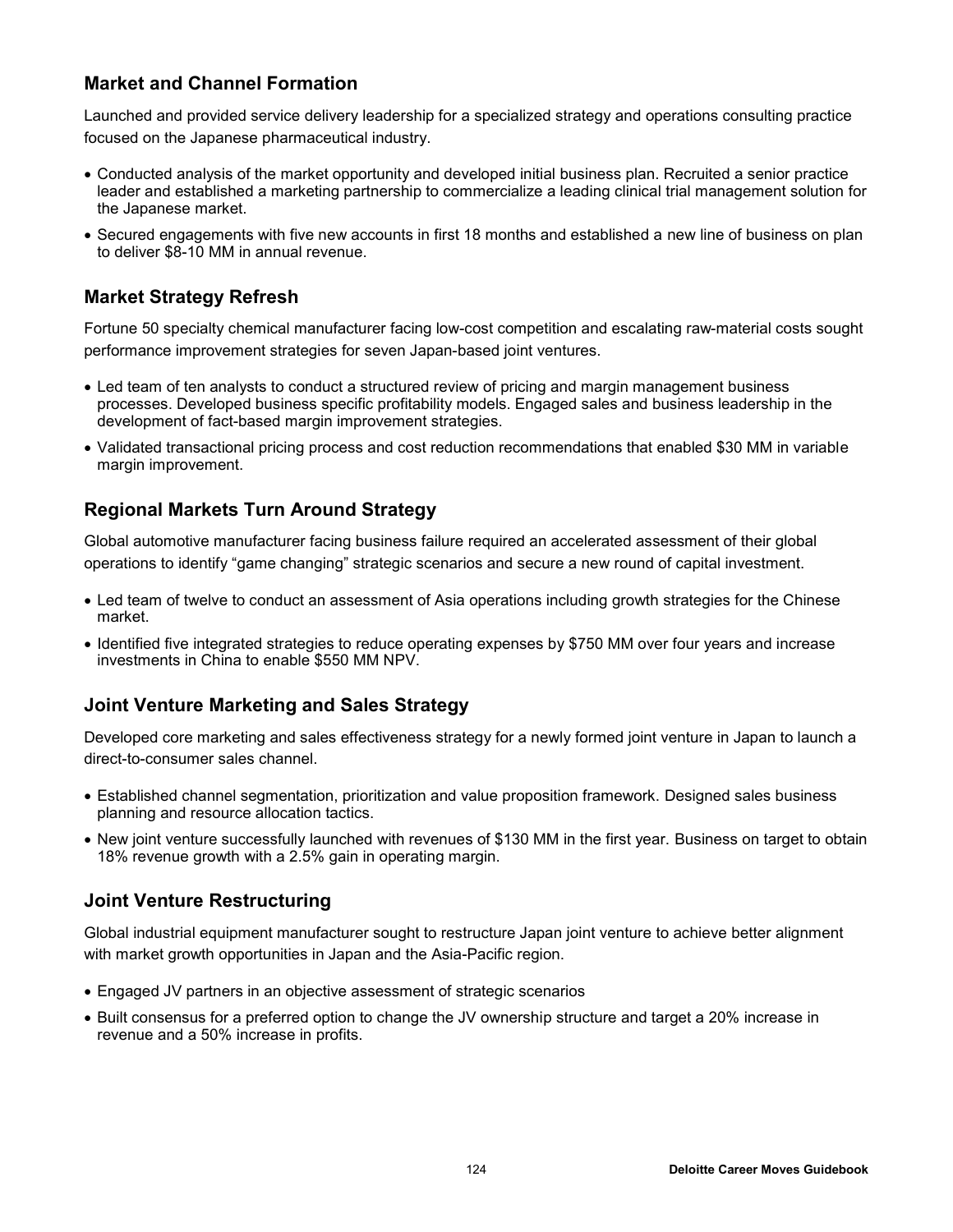# **Sales Force Transformation**

US division of a global industrial products company with revenues of \$3 billion desired to benchmark current sales and marketing capabilities, establish performance improvement targets, business case\_ and transformation roadmap.

- Developed customized maturity model to assess current practices against performance leaders. Conducted 25 executive alignment interviews. Facilitated a series of three strategy workshops with the top 50 sales and field operations managers. Conducted a web survey of 700 person US sales force.
- Identified \$29 MM in annual operating income improvements with a three year NPV of \$45 MM.

## **Summer 1995 Polaris Industries, Minneapolis, MN**

MBA Marketing Internship

## **March 1991 – September 1994 Steelcase Inc., Grand Rapids, MI**

Product Engineering and Dealer Channel Development

## **Education**

## **June 1996 University of Minnesota, Curtis L. Carlson School of Business, Minneapolis, MN**

Masters of Business Administration, Marketing and Strategy

# **February 1991 Michigan State University, East Lansing, MI**

Bachelors of Science, Mechanical Engineering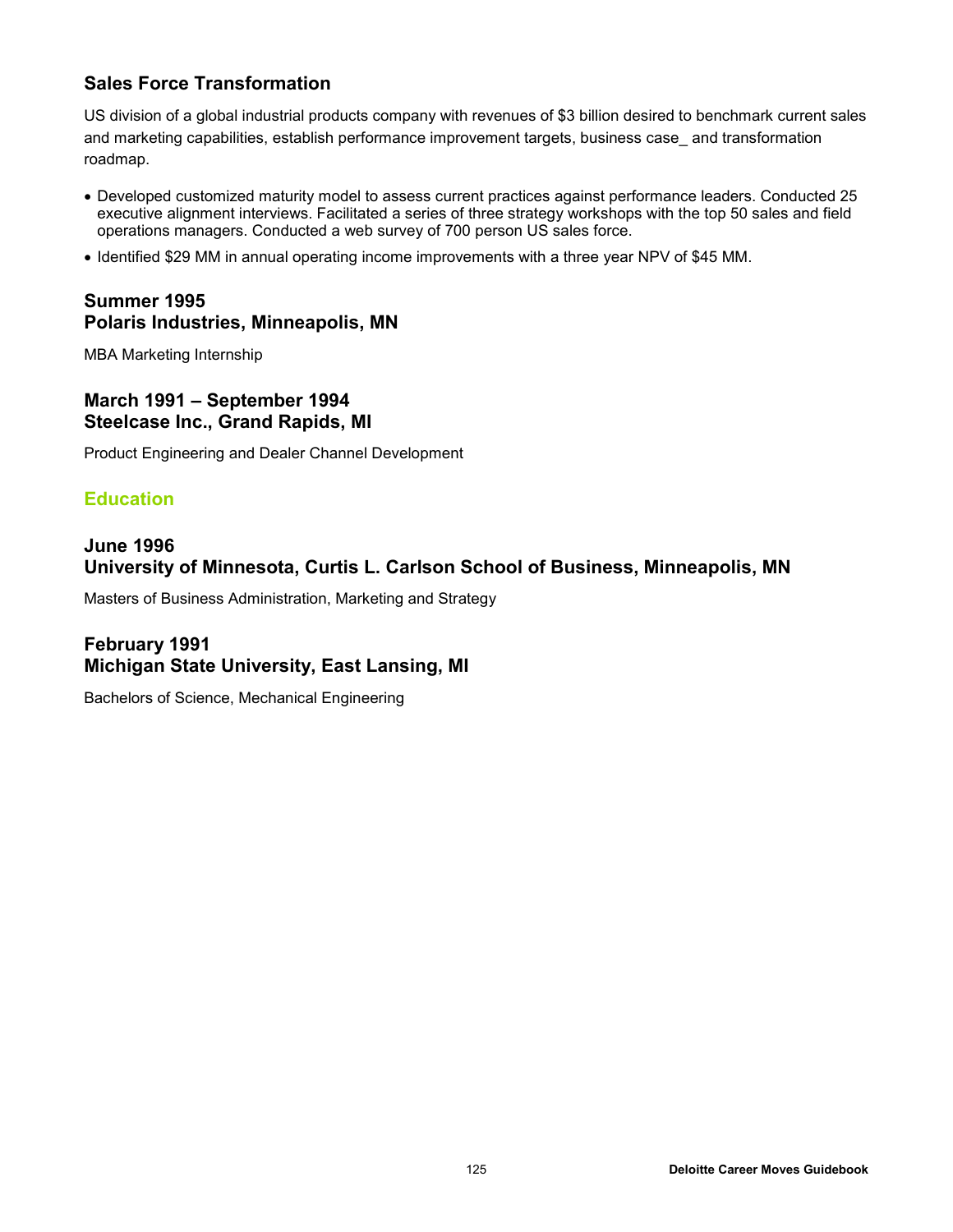# Appendix E: Sample cover, networking and thank you letters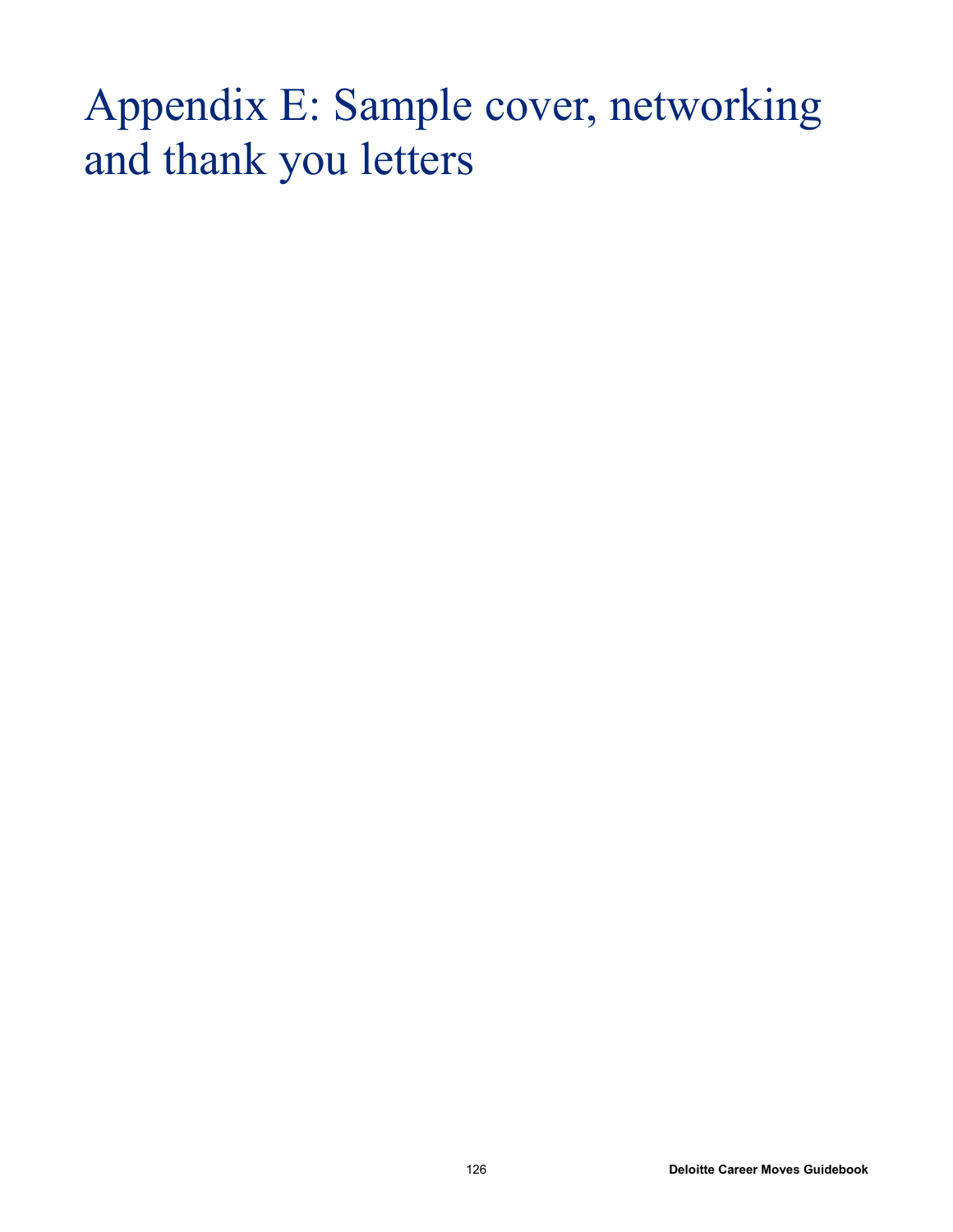**Mollie Smith**

123 Mickey Mouse Drive Orlando, Florida 55555 City, ST 00000-0000 **USA** 

Tel.:  $+1$  555 555 5555 (hm) Cell: +1 111 111 1111 [molliesmith@email.com](mailto:molliesmith@email.com)

June 9, 2004

Mr. Ron Taylor Director of Recruiting McDonald's Corporation 1234 Butterfield Road Tampa, Florida 12345

Dear Mr. Taylor:

I am very interested in the Regional Recruiter position #X57624H, listed on the Society for Human Resources Management website. Enclosed is a copy of my resume for your review. I have been following McDonald's recent growth strategy and believe I can contribute significant value in staffing your newly acquired line of business. I bring to the position the following key elements:

- Experience in both private industry and public accounting, providing me with first-hand knowledge and understanding of your preferred recruiting pool.
- Start-up recruiting experience as the lead in sourcing, interviewing, selecting and training over 50 candidates for Disney World's new Tampa theme park.
- Development and enhancement of the mentoring program at Disney World and Disney Land, to train and increase retention of new employees at recently opened locations.
- Responsibility for developing the human resource recruiting budgets for five Disney Land locations and aligning those budgets to corporate human resources strategies.

My experience and skills have prepared me well for this exciting Regional Recruiter role. I will contact you next week to further discuss my interest and fit for the position. Please also feel free to contact me at either of the numbers listed above at your convenience. I look forward to talking to you

Sincerely,

Mollie Smith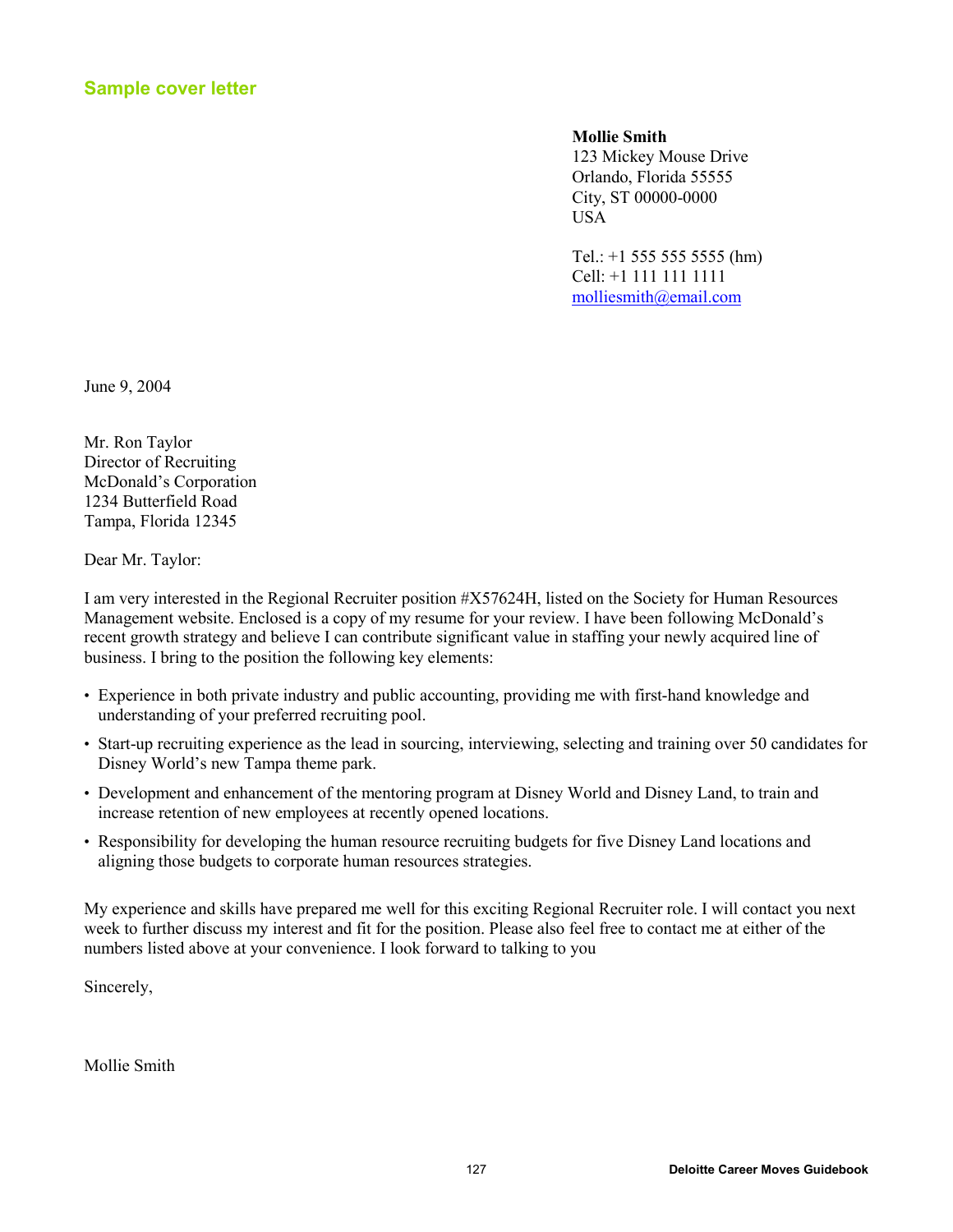#### **John Donnelly**

5 Birchtree Lane New York, NY 12121

Tel.: +1 212 852 5658 (hm) Cell: +1 212 555 5975 [john@mye-mail.com](mailto:john@mye-mail.com)

March 8, 2004

Jack Smith Human Resources Manager Acme Products 123 Post Road Boston, MA 01816

Dear Mr. Smith:

Please accept my enclosed resume for the Account Manager position as listed on Net-Temps. I've been following Acme Products in the news for some time and I'm excited about this opportunity.

In my previous position at Internet Store, I continually proved myself to be a superior account manager with the ability to work with customers for their overall satisfaction, as well as developing smaller accounts into larger ones. This involved great negotiation and communication between Internet Store and the customer.

This experience, as well as my organization and communication skills makes me the perfect candidate for this position.

Thank you for your time and consideration. I will be in the Boston area from April 12th through 21st and would like an opportunity to speak further. Please feel free to contact me on my cell phone at (212) 555 – 5975 or e-mail me at [john@mye-mail.com.](mailto:john@mye-mail.com.) I will contact your office within the next week to set up an appointment.

Sincerely,

John Donnelly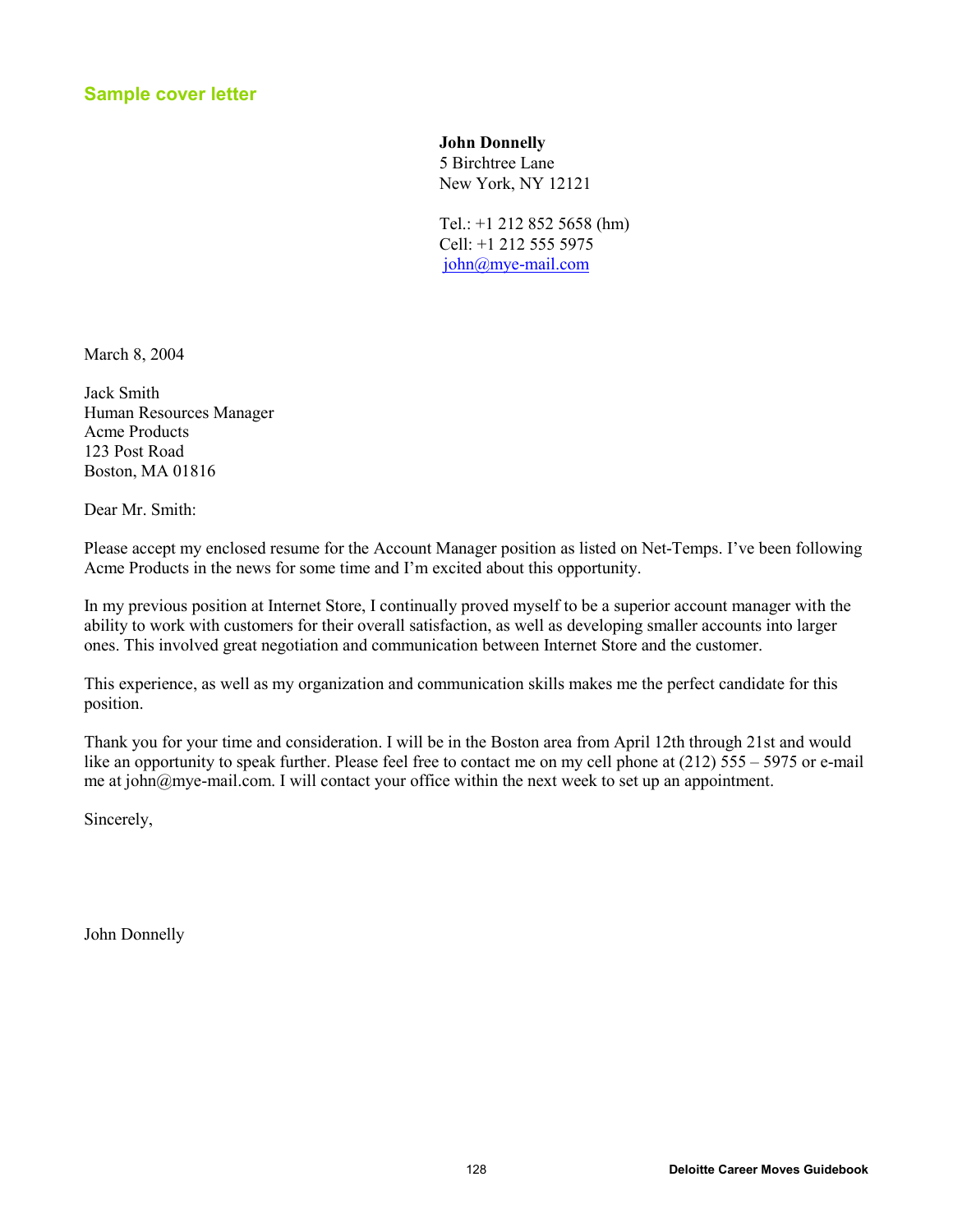**Rachel Macauley** 

123 Somewhere St – Anytown NJ 12345

Tel.: +1 123 456 7890 [rmacaule@website.com](mailto:rmacaule@website.com)

July 16, 2004

Mr. Samuel Bend President and CEO Acme Products 555 Post Rd. Trenton, NJ 25843

PERSONAL AND CONFIDENTIAL

Dear Mr. Bend:

A mutual friend who works at Acme Products, Jane Doe, mentioned there is an opening for the Vice President of Business Development. Please accept my resume for this position. After talking with Jane over the years about working at Acme Products and following the company in the trade news, this is the perfect next step for both my career and Acme Products.

During my tenure at Alpha Work, I successfully negotiated and created alliances with companies compatible with the strategy of Alpha Work as well as managed a team to assist in coordinating alliance information and facilitating the day-to-day activities.

Thank you for your time and consideration. I look forward to speaking with you further about this opportunity and will call over the next week to set up an appointment. Due to the sensitivity of my position here at Alpha Work, I'd appreciate it if you could keep my resume confidential for the time being. Thank you.

Sincerely,

Rachel Macauley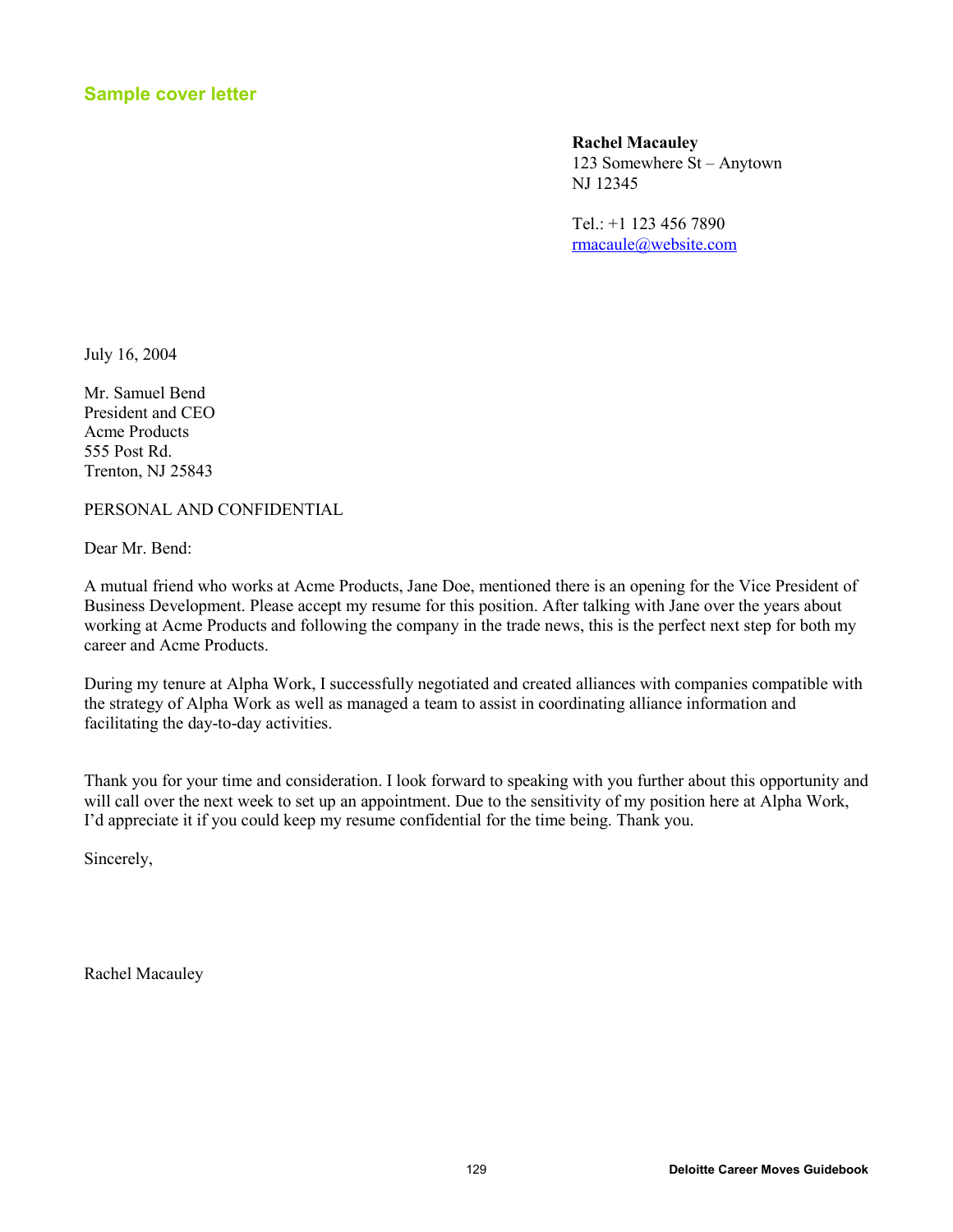**Joseph Milan**  PO Box 678, Albany NY 20457

Tel.: +1 481 654 8858 [jmilan@engineer.com](mailto:jmilan@engineer.com)

May 16, 2004

Sarah Waters Human Resources Recruiter HotterPlus.com 25 South Wales St. Bennington, VT 58585

Dear Ms. Waters:

I am applying for the systems analyst position listed at the Andrews University Career Planning and Placement Services on March 11th. The position fits very well with my education, experience, and career interests.

With a major in management information systems, I have training on mainframes, minicomputers, and microcomputers as well as with a variety of software programs and applications. My practical experience in the university's computer center as a programmer and student consultant for system users gave me valuable exposure to complex computer operations. Additionally, I worked as a cooperative education student in computing operations for a large bank where I gained knowledge of financial systems. My enclosed resume provides more details on my qualifications.

My background and career goals match your job requirements well. I am confident that I can perform the job effectively. Furthermore, I am genuinely interested in the position and in working for HotterPlus.

Please consider my request for a personal interview to discuss further my qualifications and to learn more about this opportunity. I shall call you next week to see if a meeting can be arranged. Should you need to reach me, please feel free to call me at the number above. Thank you for your consideration. I look forward to talking with you.

Sincerely yours,

*Joseph Milan* 

Joseph Milan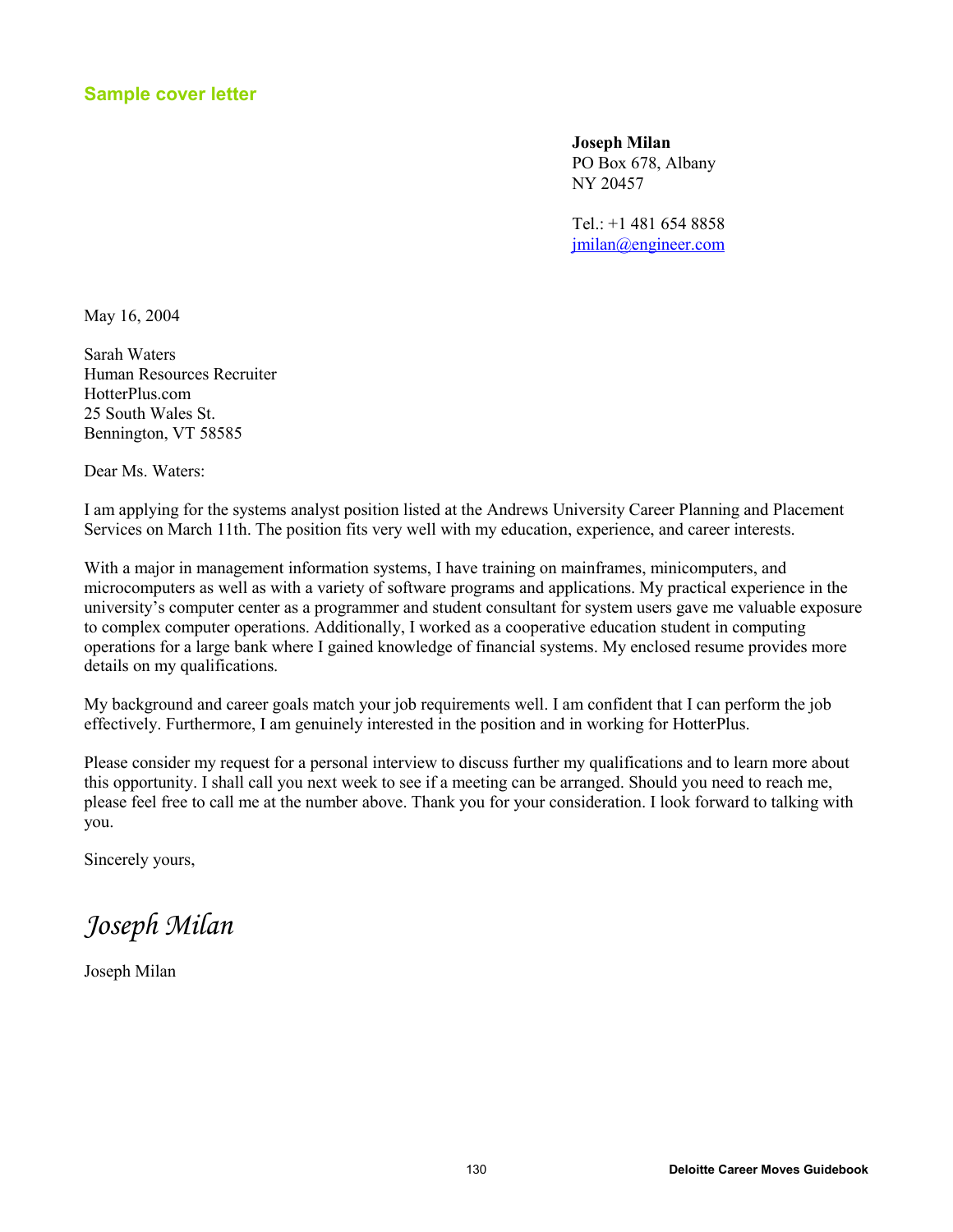## **Sample thank you letter**

**Jane Doe** 555 JANE WAY DOE CA 09876

Tel: +1 555.555.5555 Fax: +1 444.444.4444

January 29, 2009

Robert Night 9876 Star View Lane Comet, CA 01234

Dear Mr. Night:

I appreciate your time and consideration in interviewing me for the marketing manager position in the Marketing group of ABC Company. I enjoyed talking with everyone about how they view the department, each other, and the clients you serve. I spoke to several of you but the message was the same; quality professional service at all times. The obvious investment you make in your staff shows in the pride you take in each of them.

Please let me know if you have any questions, need my references, or recommendation letters. I would be happy to supply them to you. Thank you for allowing me to present my qualifications for this promising opportunity.

Sincerely,

Jane Doe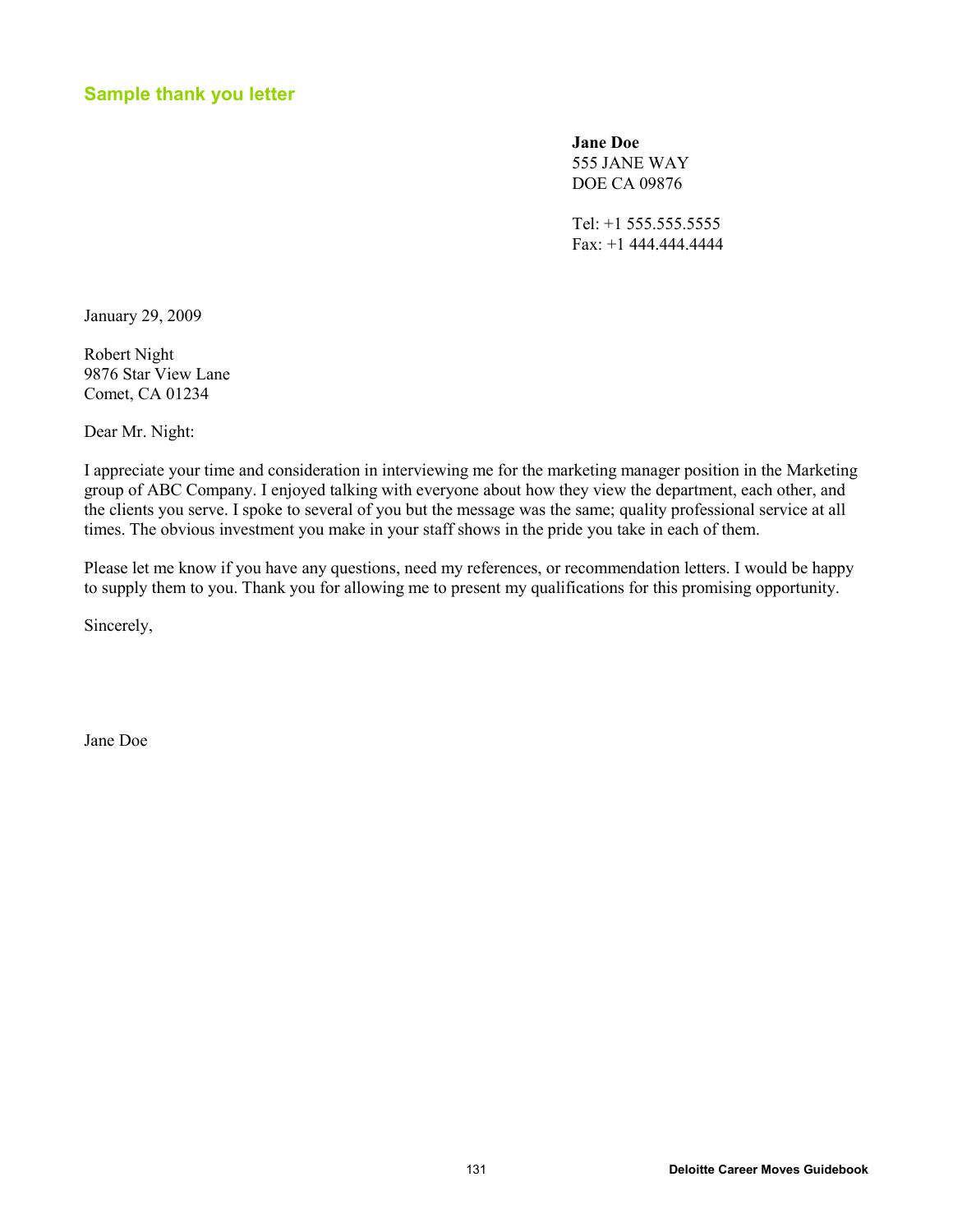## **Sample thank you letter**

**Joan Archebault** 87 Huntsville Rd Marquis, OH 88768

Tel: +1 747 897 7554

October 16, 2002

Mr. David Masterson Director of Technology Inventive Consulting Services 777 Main St. Marquis, OH 88768

Dear Mr. Masterson,

Thank you for speaking with me about the Project Manager position at Inventive Consulting Services. After meeting you, seeing the company and learning more about the position, I am excited and convinced my skills and background will compliment each other perfectly.

In addition to my qualifications and experience, I will bring excellent work habits and judgment to this position. With the countless demands on your time, I am sure that you require people who can be trusted to carry out their responsibilities with minimal supervision.

Sincerely,

Joan Archebault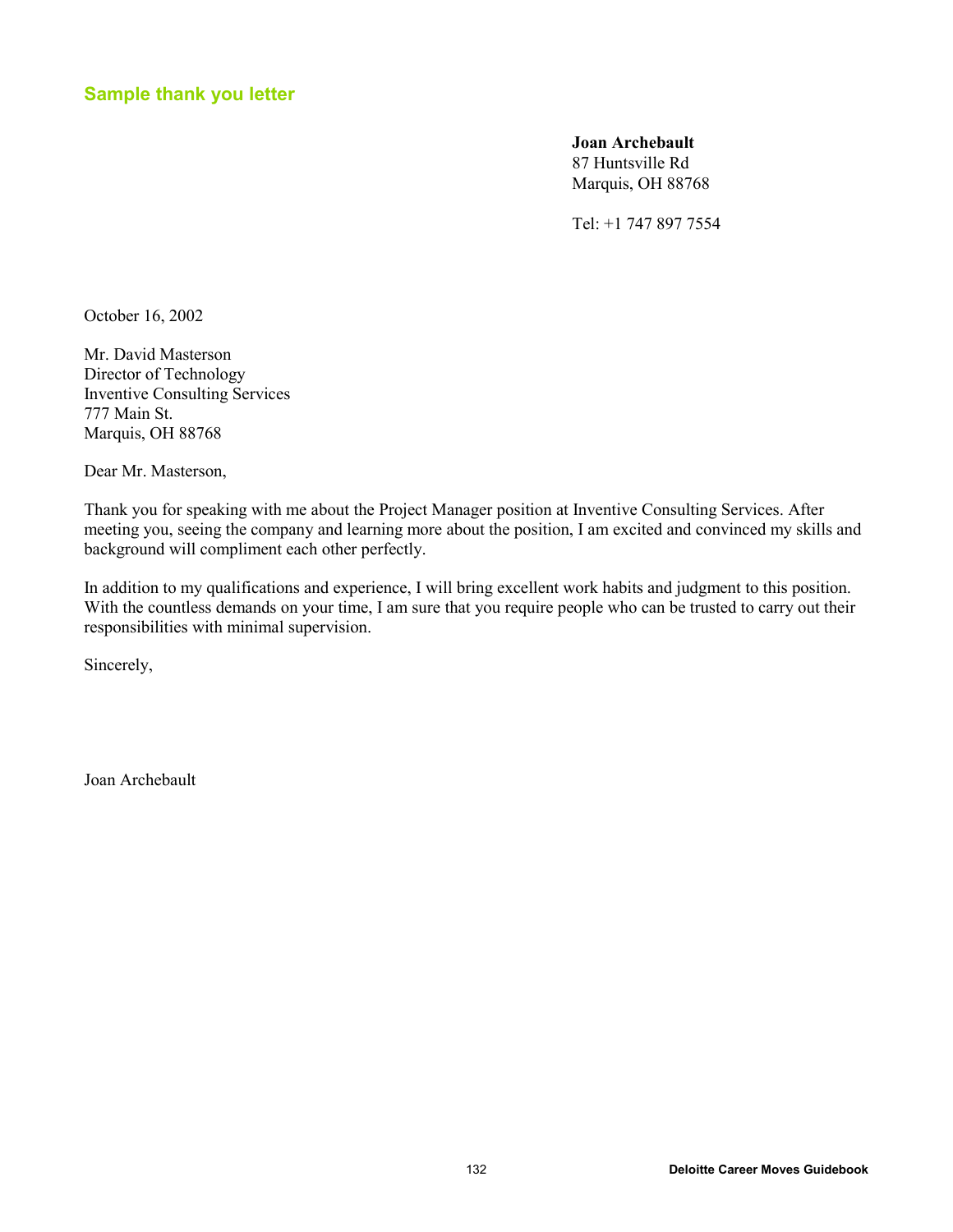## **Sample networking letter**

Mary Rojas Director – Marketing Communications XYZ International 1426 West 5th Street Los Angeles, CA, 94052

Dear Ms. Rojas,

I was referred to you by Diane Smithers from Acme International Marketing in New York. She recommended you as an excellent source of information on the communications industry.

My goal is to secure an entry-level position in communications. I would appreciate hearing your advice on career opportunities in the communications industry, on conducting an effective job search, and on how best to uncover job leads.

I look forward to contacting you early next week to set up a telephone informational interview. Thank you for your consideration.

Sincerely,

Anne Baxter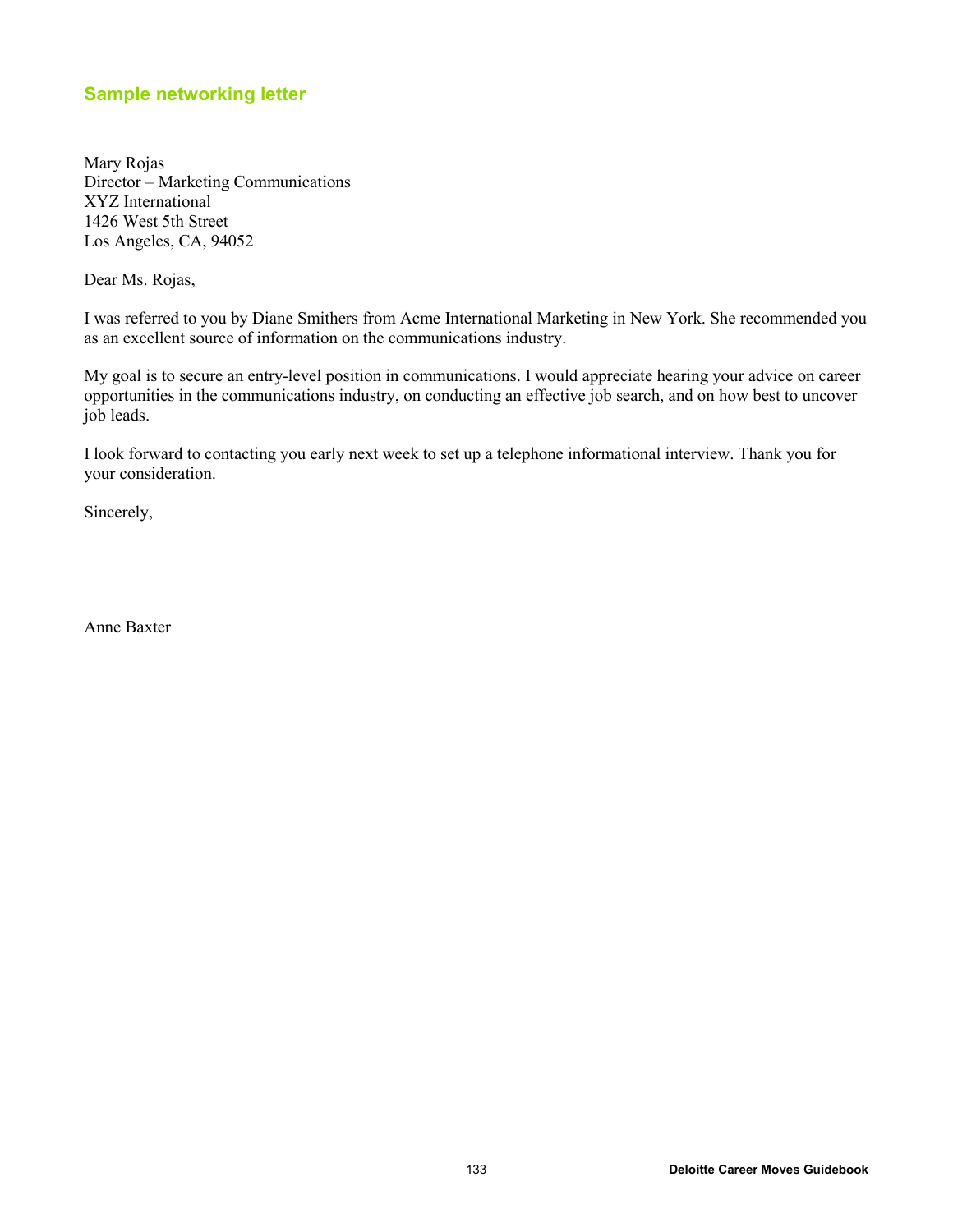# **Sample networking letter**

Dear Mr. Brooks,

In researching ways in which people have made their marks in the field of physics, I cannot tell you how many times I have encountered your name in journals, newspaper articles, and textbooks. Your contribution has been truly stunning.

Now that I find myself in the position of seeking my own fate in the field, I wanted to ask if you could offer fifteen minutes of your time to discuss ways in which a neophyte such as myself can best forge a path of his own. I am currently a senior at M.I.T. specializing in the Acceleration Norms of Random Ratio Quantum Particles. I am scheduled to graduate with a 4.0 GPA in December of this year.

I will follow this letter with a call to the Institute to see if I can schedule an appointment. It would be an honor to speak to you.

Respectfully,

Anthony Simon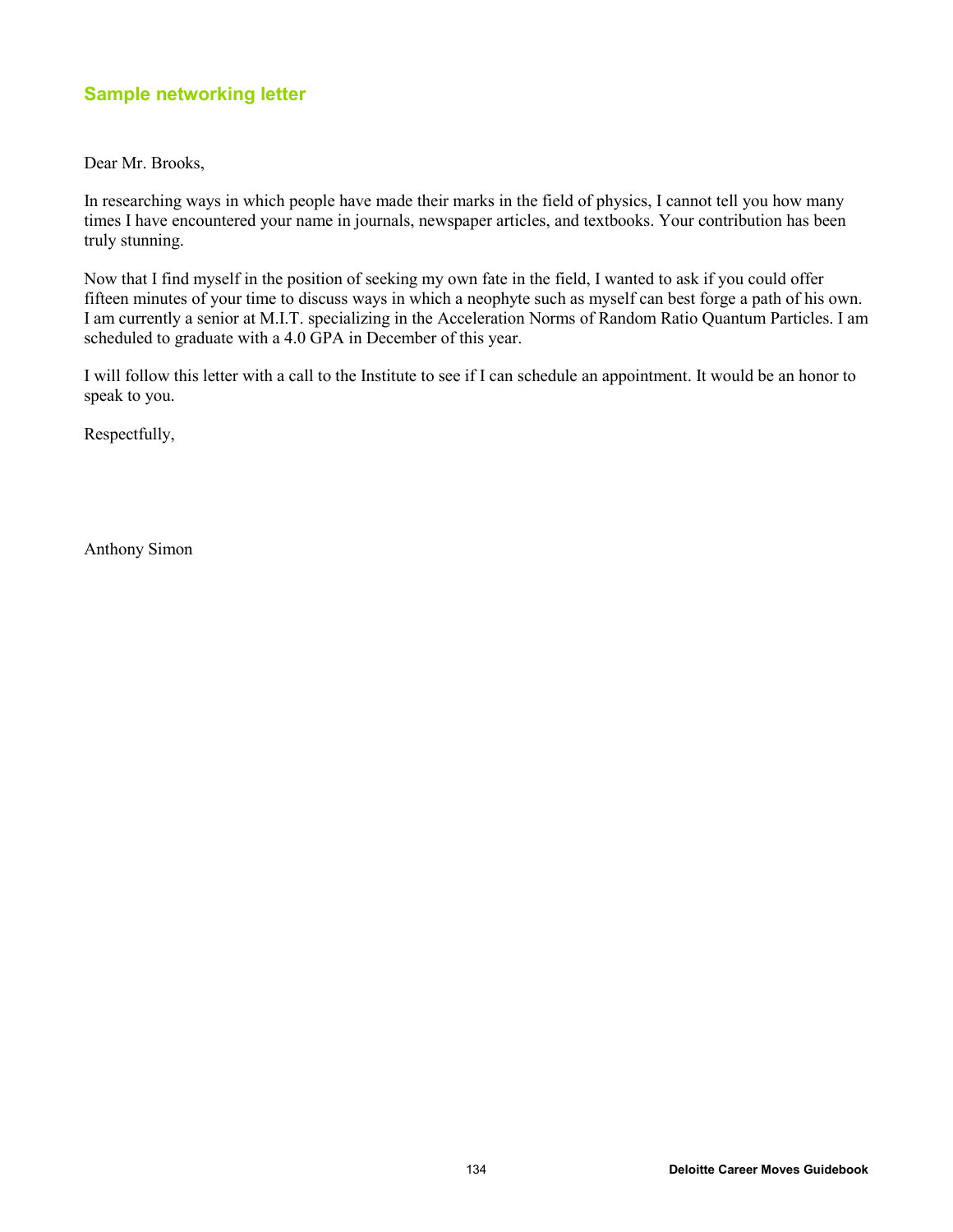# **Sample networking letter**

February 1, 2003

Kimberly Sharpe, Recruiting Manager Hexagonal Consulting 666 Avenue of the Americas, 13th Floor New York, NY

Dear Ms. Sharpe,

I am a first year MBA student at State Business School. I was extremely impressed with Hexagonal Consulting's approach to management consulting after attending the presentation given by your firm last quarter. I also had the opportunity to speak with William Field and several summer interns. My discussions with them confirmed my interest in Hexagonal Consulting. I am now writing to request an invitation to interview for a summer internship.

After graduating from Northern College with a degree in accounting, I worked as an associate in the Finance department of AutoCo, a well-known automotive manufacturer. I gained solid analytical and problem solving skills there. I was responsible for identifying and resolving financial reporting issues, as well as generating innovative methods to improve our processes. I also fine-tuned my communication and consensus building skills, as I often needed to present and market my work to middle and upper management. Finally, during my last year of employment, I took on a team leadership role, managing the daily work of five junior members of our team and taking an active role in our training for new hires.

I am excited by the strong potential fit I see with Hexagonal Consulting. I feel that the analytical, leadership and teamwork abilities gained through my employment and academic experience have provided me with the tools and skills necessary to perform well in a consulting career, and will allow me to make a significant contribution at your firm. I am particularly intrigued by the shareholder value focus of Hexagonal Consulting's methodology, since it fits well with my experience in finance.

I have enclosed my resume for your review. I welcome the opportunity to meet with you when you recruit at SBS for summer internships later this month, and I would greatly appreciate being included on your invitational list.

Thank you for your time and consideration. I look forward to hearing from you.

Sincerely,

Lisa Haley 314 Broadway New York, NY 10007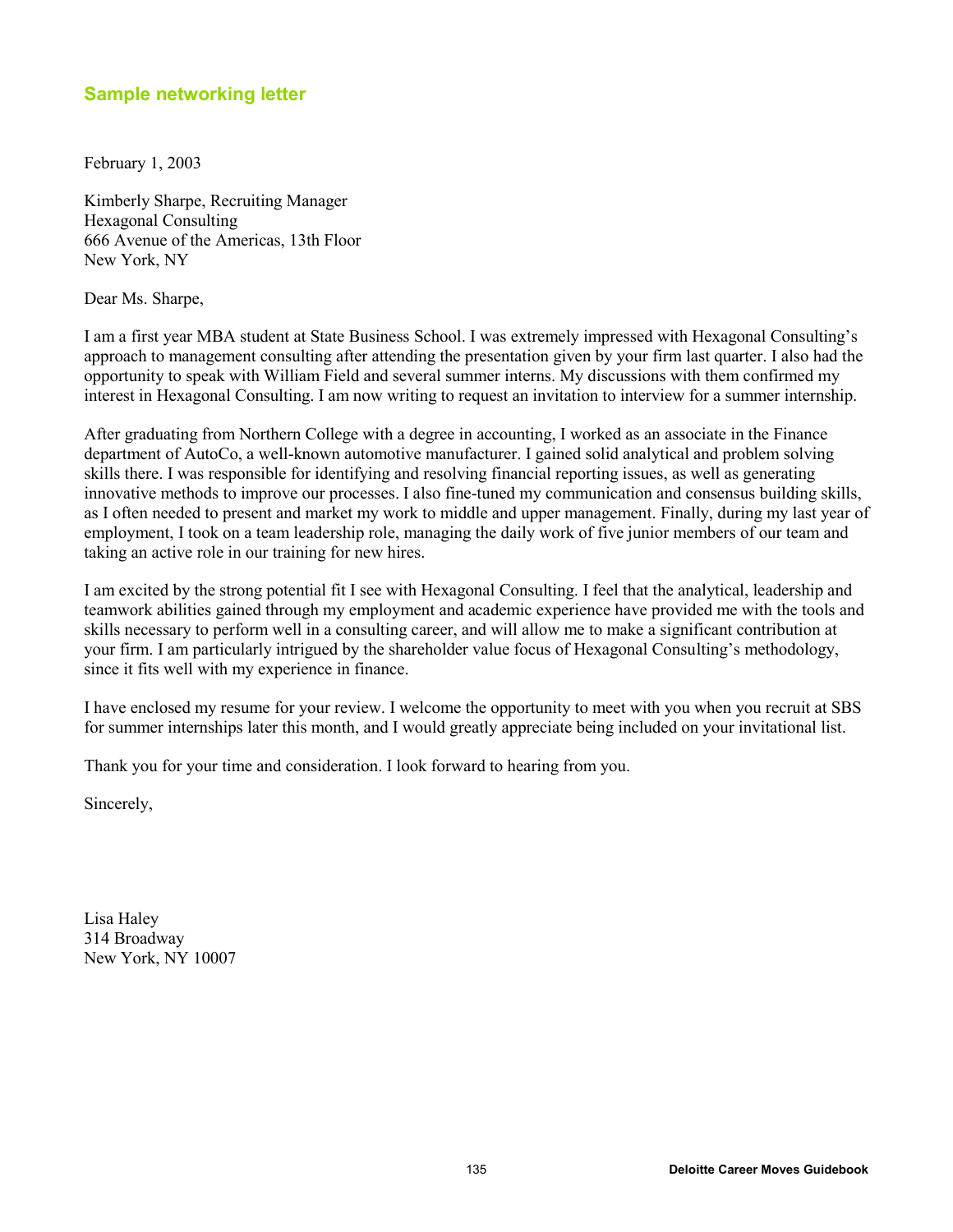# Appendix F: Sample interview questions

# **General (non-behavioral) interview questions**

## **From Deloitte national alumni relations – Interview preparation and questions**

- Always think about why the question is being asked. What does the employer REALLY want to know? Also see the Top 10 Most Frequently Asked questions in the Interviewing section.
- Tell me about yourself. Keep it brief. Touch on three areas: Education, Work Experience and your Current situation.
- What are your short-term (1-3 years) and long-term (3-10 years) goals?
- How have you kept current in your field? Refer to CPE training, Deloitte training, "on-the-job-training."
- Why do you feel you will be successful in this work? Be prepared to define success and explain how successful you have been in your career.
- What do you think you will be looking for in the job following this position?
- Describe your ideal job. Mention that this job and this company are very close to what best suits you at this point in your career.
- What other types of jobs are you looking for in addition to this one? Do not mention specific companies you are interviewing with, unless it enhances your position. Just describe the jobs.
- Why do you want to work for us? You would like to be part of a company project, solve a company problem. You like what you have learned about the company, its policies, goals and management.
- What experience have you had working on a team? Mention a very positive experience where you might have been the team leader.
- What have been your most satisfying/disappointing experiences? Emphasize the satisfying experiences.
- What were your most significant accomplishments in your last position and in your career thus far? Be prepared with a list of accomplishments statements that you have committed to memory.
- What do you think are your strengths/weaknesses? What would your previous boss say are your greatest strengths and weaknesses? Be consistent with what you think your boss would say as a reference. Position your weakness in a positive tone. Be prepared to describe at least three strengths along with examples of how you have demonstrated them.
- How would your peers describe you? Be honest. The company may call the peers as references and ask them to describe you.
- What kinds of problems do you handle the best? Analytical, people/management, political, time pressures, or organizational.
- How would you describe your personality? Keep it brief and relevant to the position and the organization's culture.
- How do you reduce stress and try to achieve balance in your life?
- Why did you apply to our organization and what do you know about us? In your answer, highlight products, services, revenues, problems, people and history. Tell the interviewer that you would like to know more from his/her point of view, but ask if there is time for that at this point in the interview. It is to your disadvantage to have the interviewer talk at length about the organization if your time to sell yourself is limited.
- Describe what would be an ideal working environment. Refer to your ideal job and relate them to that particular company.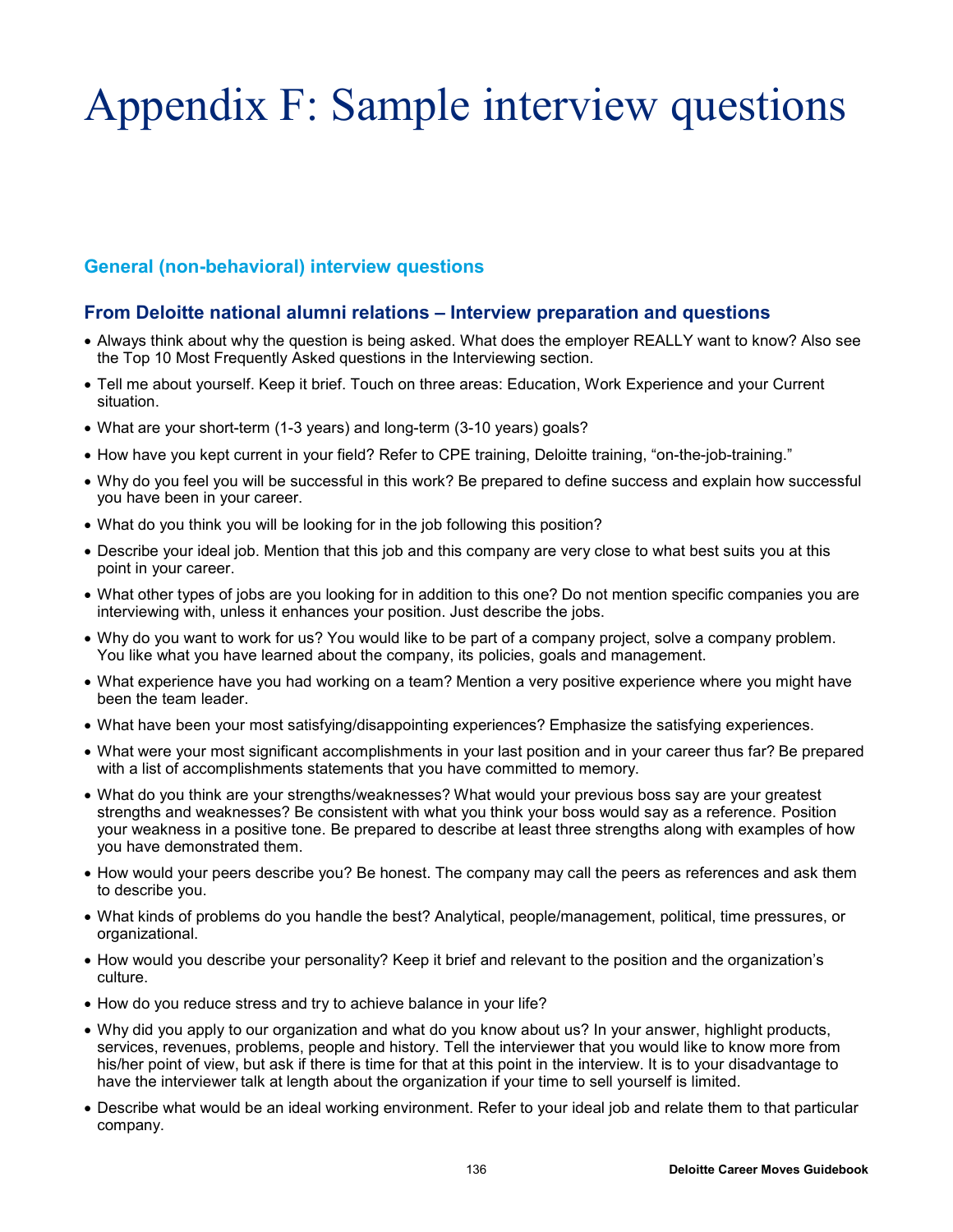- What do you think are advantages/disadvantages of joining our organization?
- What is the most important thing you are looking for in an employer? Commitment to people, stability, market share, reputation, leadership style, or entrepreneurial bent, small, intimate, creative environment.
- Why are you leaving your present job? Do not personalize. Never be negative. Keep it short. When possible, give a "group" answer ("There is an office reduction taking place because of the economy and the whole organization is being reduced in size.") Stick to one response. Do not change answers during the interview.
- How would you evaluate your present firm? Be positive. Refer to the valuable experience you gained.
- What were some of the common characteristics of your past supervisors? Emphasize the positive. That is how people learn to be good managers. Or, if one was disorganized, mention it in a manner that emphasizes your strong organizational abilities.
- What characteristics do you think a person would need to have to work effectively in our company with its policies of staying ahead of the competition? Flexibility, strong work ethic, research/analytical strengths, selfstarter, highly intelligent, technologically savvy, creative.
- What courses in school did you like best/least? Why? Emphasize your best and favorite subjects. If grades were average, talk about leadership activities or jobs you took to finance your education.
- What are your plans for further studies?
- How do you feel about supervising other people? Be honest. If you do not want to supervise, emphasize that you can contribute more as an individual player. If you want to supervise, say so and be enthusiastic.
- Why do you want to supervise people? To grow and develop professionally, to help others develop, to build a team, and to share what I have learned.
- What supervisory or leadership roles have you had? Give an example of why you feel you have management potential. Draw from your successes. "Because I have been told that I have management potential during evaluations; because I know what skills are necessary to be a manager and I know I have them. I have had excellent managers and I can draw from that experience.
- What do you see as the most difficult task in being a supervisor? Getting things planned and done through others.
- What frustrates you the most?
- When were you last angry at work and what was the outcome?
- What things could you do to increase your overall effectiveness?
- What was the toughest decision you had to make in the last year? Why was it difficult?
- Why should we hire you?
- What was the last book you read? Movie you saw? Sporting event you attended? Think this through ahead of time. Select one of the books you have read that match the company culture.

## **Sample behavioral based interviewing questions**

#### **From Deloitte national alumni relations – Interview preparation and questions**

- Describe a situation in which you were able to use persuasion to successfully convince someone to see things your way.
- Summarize a situation where you took the initiative to get others going on an important issue, and played a leading role to achieve the results wanted.
- Describe an instance when you had to think on your feet to extricate yourself from a difficult situation.
- Describe a few situations in which your work was criticized.
- What was the most complex assignment you have had? What was your role?
- Provide an example of how you acquired a technical skill and converted it into a practical application.
- Give me an example of a time when you were able to successfully communicate with another person even when that individual may not have personally liked you.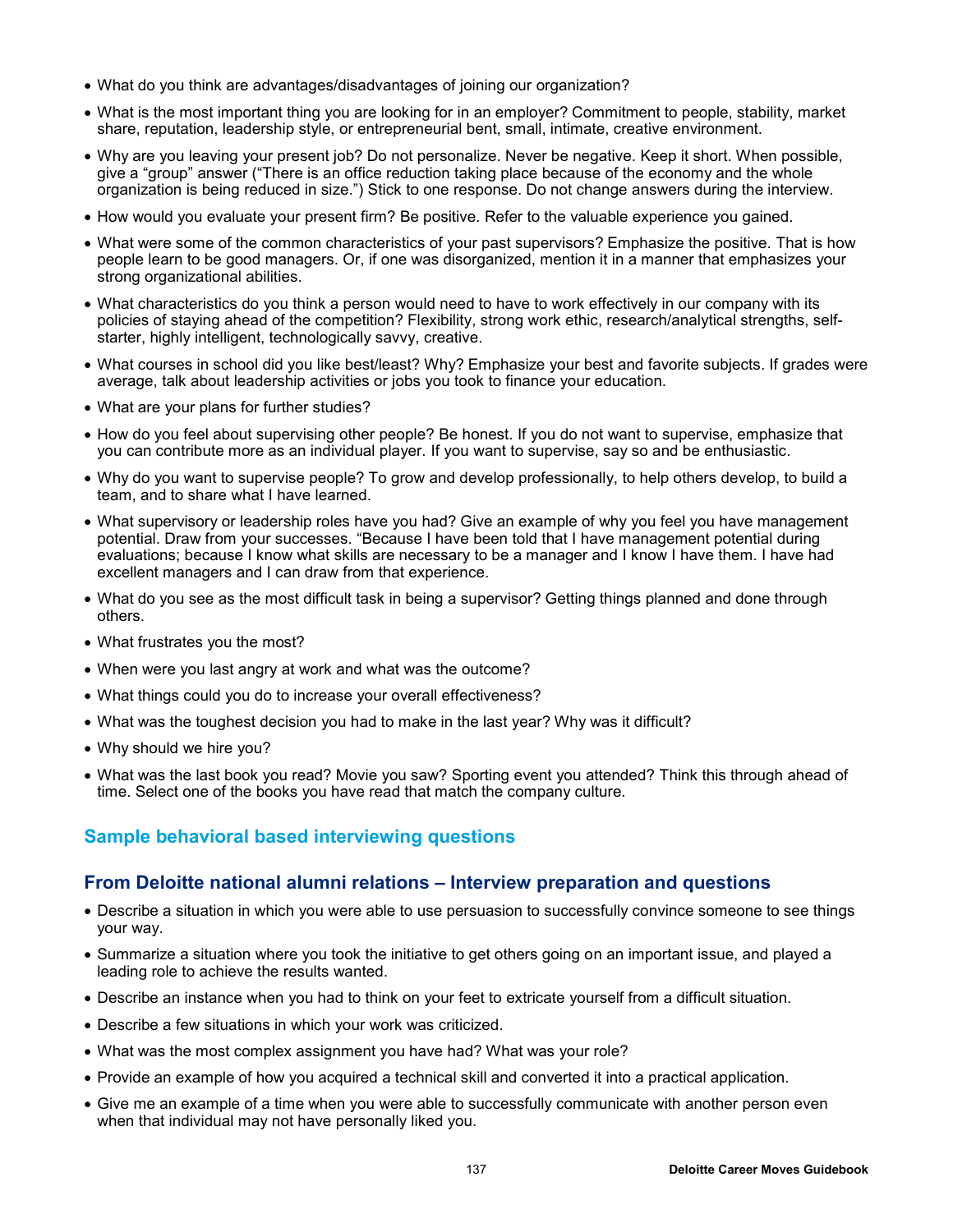- Describe a creative/innovative idea that you produced which led to a significant contribution to the success of an activity or project.
- Give me a specific example of a time when you used good judgment and logic in solving a problem.
- Describe a situation that required a number of things to be done at the same time. How did you handle it? What was the result?
- Give me an example of an important goal, which you had set in the past and tell me about your success in reaching it.
- Give an example of when you had to work with someone who was difficult to get along with. Why was this person difficult? How did you handle that person?
- Describe a problem situation where you had to seek out relevant information, define key issues, and decide on which steps to take to get desired results.
- In your present position, what problems have you identified that had previously been overlooked?
- We can sometimes identify a small problem and fix it before it becomes a major problem. Give an example of how you have done this.
- Tell me about a time when you had to go above and beyond the call of duty in order to get a job done.
- Tell me about a time in which you had to use your written communication skills in order to get an important point across.
- Describe the most significant or creative presentation, which you have had to complete.
- Give me a specific occasion in which you conformed to a policy with which you did not agree.
- Describe a time on any job that you held in which you were faced with problems or stresses that tested your coping skills.
- By providing examples, convince me that you can adapt to a wide variety of people, situations and environments.
- Give an example of a time in which you had to be relatively quick in coming to a decision.
- Tell me about a time when you had to go beyond what is ordinarily expected of an employee in order to get a job done.
- Give an example of an important goal you set and describe your success in reaching it.
- Discuss occasions when you adapted to a wide variety of people and situations.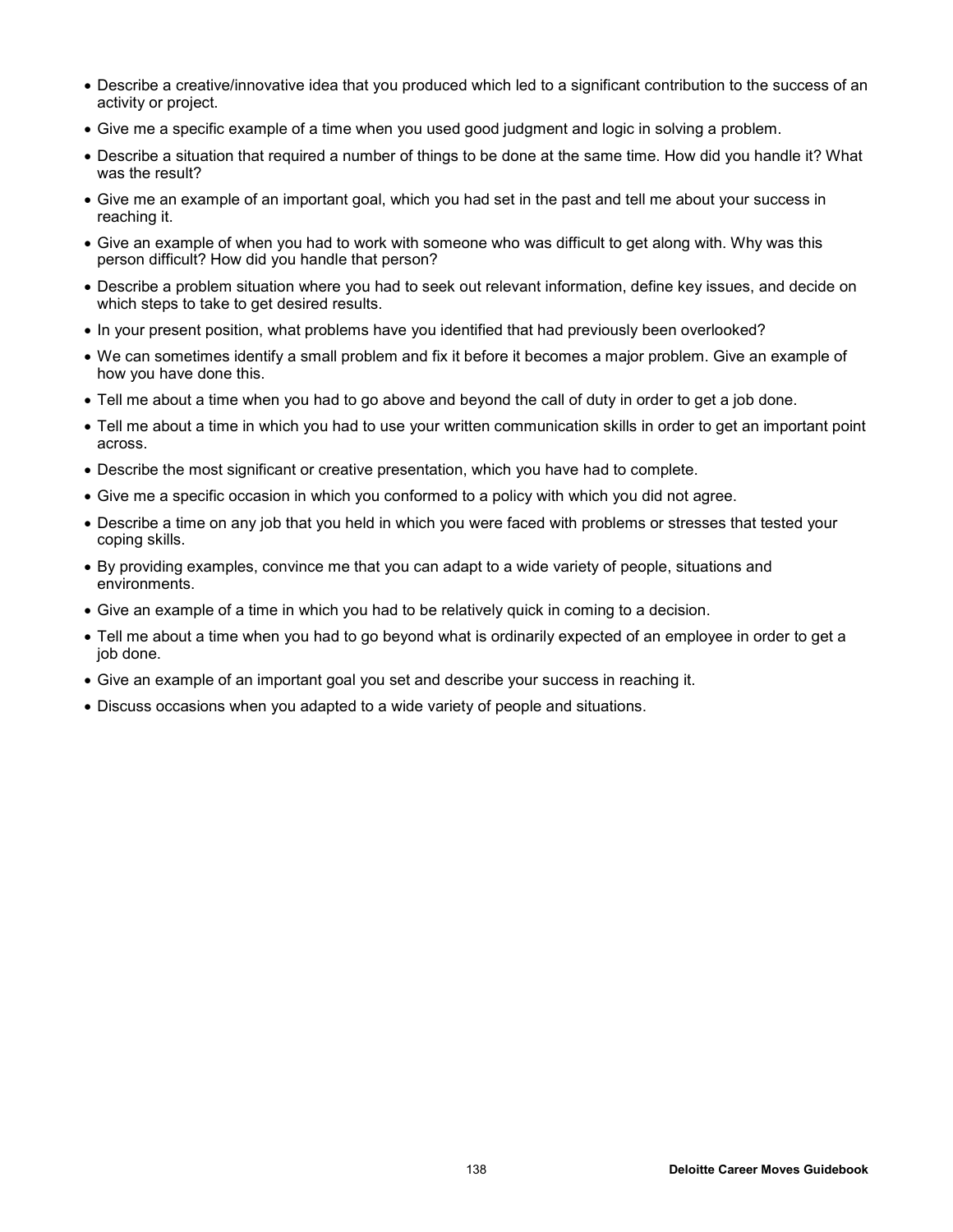# Appendix G: Networking tool

# **3 Minutes – 30 Colleagues**

|                                                                           | <b>Name</b> | <b>Phone</b> | <b>Company</b> | <b>Professional</b><br><b>Interests</b> |
|---------------------------------------------------------------------------|-------------|--------------|----------------|-----------------------------------------|
| Relatives                                                                 | 1.          |              |                |                                         |
| and                                                                       | 2.          |              |                |                                         |
| Friends                                                                   | 3.          |              |                |                                         |
|                                                                           |             |              |                |                                         |
| Former                                                                    | 4.          |              |                |                                         |
| Colleagues                                                                | 5.          |              |                |                                         |
|                                                                           | 6.          |              |                |                                         |
|                                                                           |             |              |                |                                         |
| Employees of Clients or                                                   | 7.          |              |                |                                         |
| Places Where                                                              | 8.          |              |                |                                         |
| You Do Business                                                           | 9.          |              |                |                                         |
|                                                                           |             |              |                |                                         |
| Spouse's and                                                              | 10.         |              |                |                                         |
| Friends                                                                   | 11.         |              |                |                                         |
| Coworkers                                                                 | 12.         |              |                |                                         |
|                                                                           |             |              |                |                                         |
| Contacts identified on LinkedIn, Spoke, etc.<br>employed at key companies | 13.         |              |                |                                         |
|                                                                           | 14.         |              |                |                                         |
|                                                                           | 15.         |              |                |                                         |
| Neighbors and Contacts through children<br>like Scouts, sports            | 16.         |              |                |                                         |
|                                                                           | 17.         |              |                |                                         |
|                                                                           | 18.         |              |                |                                         |
|                                                                           |             |              |                |                                         |
| Individuals met at training, conferences                                  | 19.         |              |                |                                         |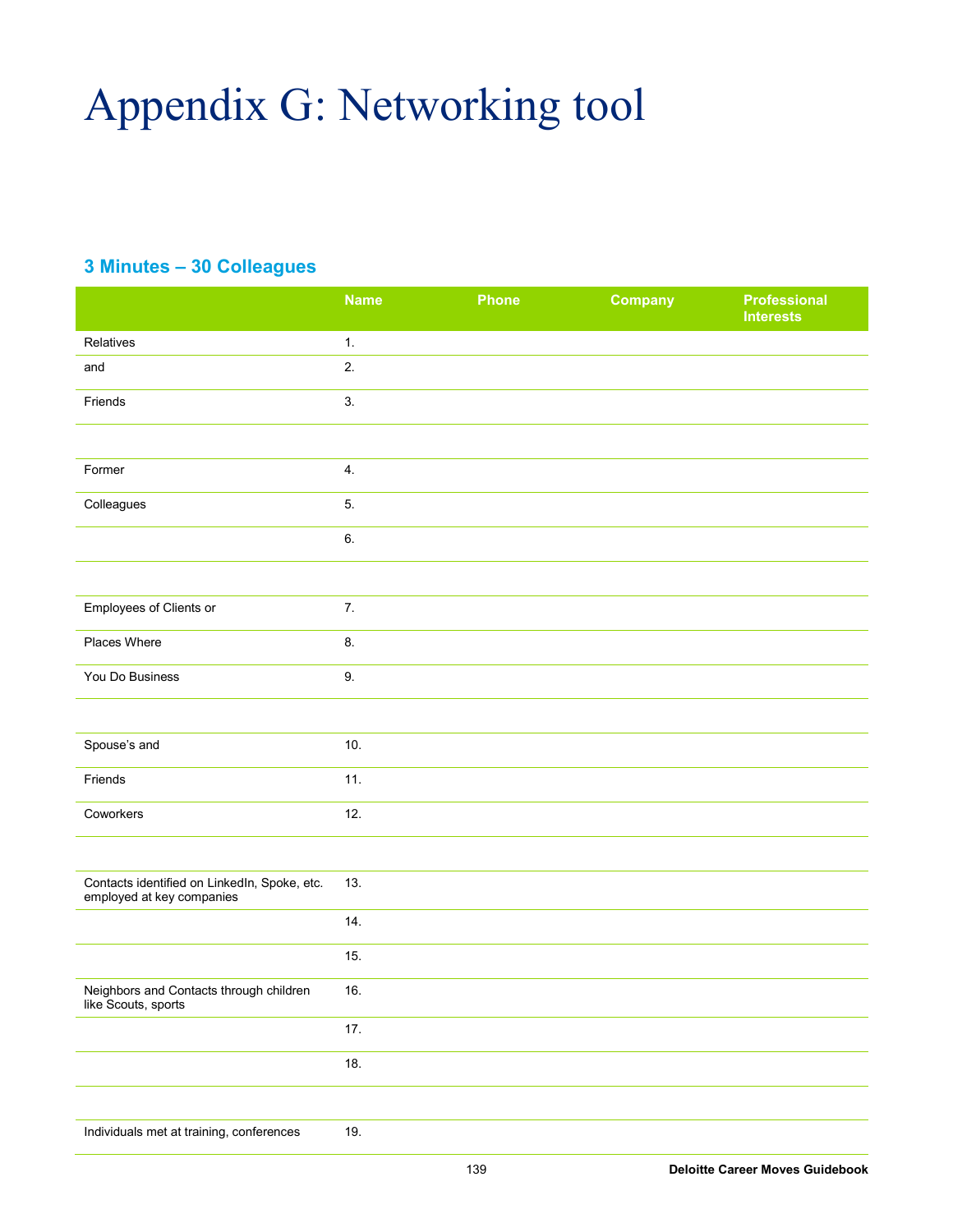|                           | <b>Name</b> | Phone | <b>Company</b> | <b>Professional</b><br><b>Interests</b> |
|---------------------------|-------------|-------|----------------|-----------------------------------------|
|                           | 20.         |       |                |                                         |
|                           | 21.         |       |                |                                         |
|                           |             |       |                |                                         |
| Professional Organization | 22.         |       |                |                                         |
| Associations              | 23.         |       |                |                                         |
|                           | 24.         |       |                |                                         |
|                           |             |       |                |                                         |
| Personal Clubs/Religious  | 25.         |       |                |                                         |
| Associations              | 26.         |       |                |                                         |
|                           | 27.         |       |                |                                         |
|                           |             |       |                |                                         |
| Former Classmates         | 28.         |       |                |                                         |
|                           | 29.         |       |                |                                         |
|                           | 30.         |       |                |                                         |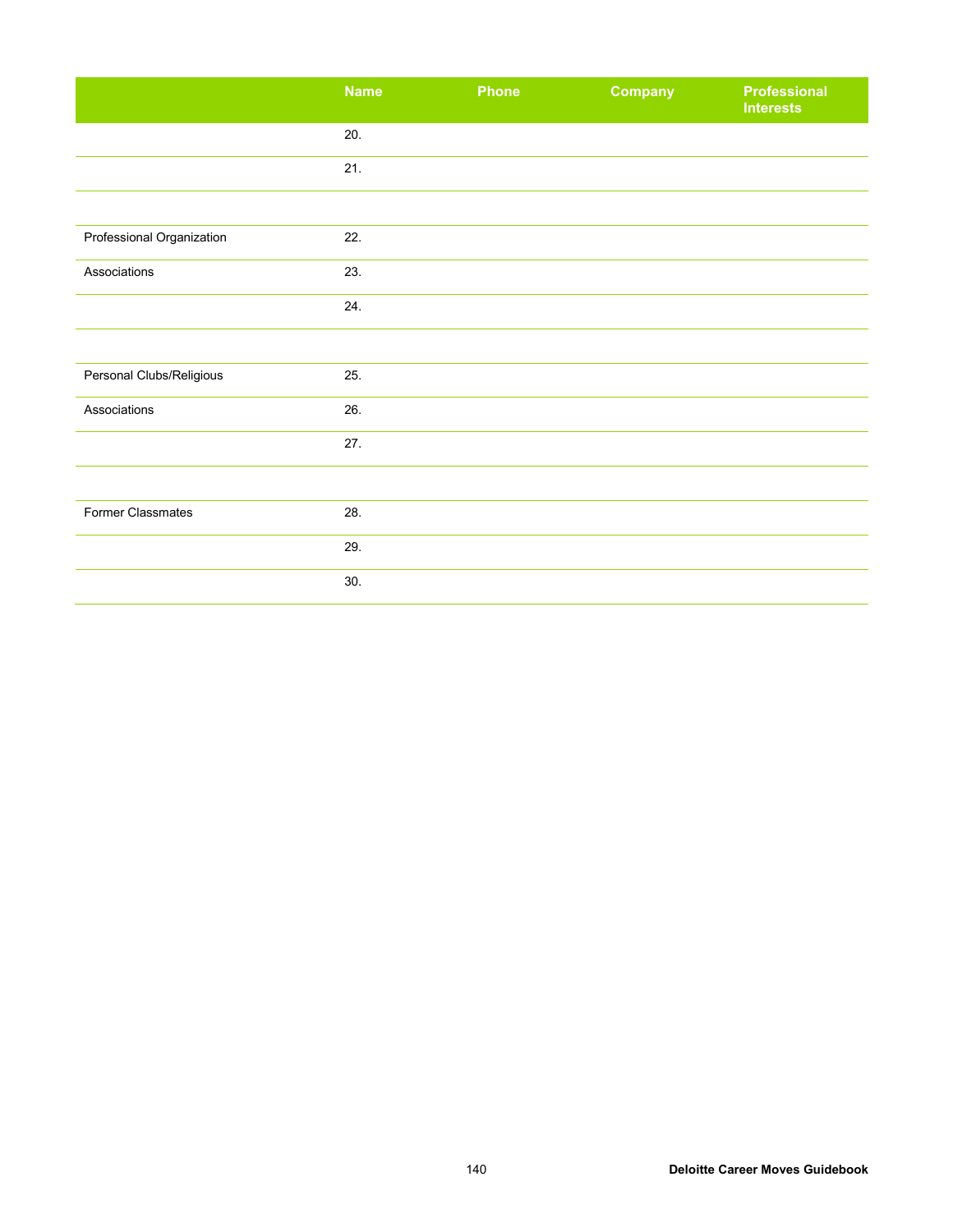# Appendix H: Job offer evaluation tool

## **Job offer evaluation tool**

Create a job offer evaluation tool in these three simple steps:

- Create a spreadsheet with the company names across the top and your values from ValueBase listed down the left hand side (or use a copy of the blank worksheet on the next page).
- Under each company's name assign a score from 1 to 5 for each of the items in your values/needs list.
- Total the columns and compare overall scores.

This approach allows you to see how your priorities affect your decision. You do not necessarily have to accept the offer with the highest score. The purpose of evaluating the job offers in this manner is to understand how your values and needs are addressed by each position and then being able to make a decision with your eyes open to the trade-offs you may be faced with making. There are always variables that cannot be predicted when accepting an offer, but using an analytical approach can make the decision more objective.

|                    | <b>Company Name</b> |    |    |  |
|--------------------|---------------------|----|----|--|
| <b>Values</b>      | $\mathbf{1}$ .      | 2. | 3. |  |
| 1.                 |                     |    |    |  |
| 2.                 |                     |    |    |  |
| 3.                 |                     |    |    |  |
| 4.                 |                     |    |    |  |
| 5.                 |                     |    |    |  |
| 6.                 |                     |    |    |  |
| 7.                 |                     |    |    |  |
| 8.                 |                     |    |    |  |
| 9.                 |                     |    |    |  |
| 10.                |                     |    |    |  |
| <b>Total Score</b> |                     |    |    |  |

## **Job offer evaluation tool**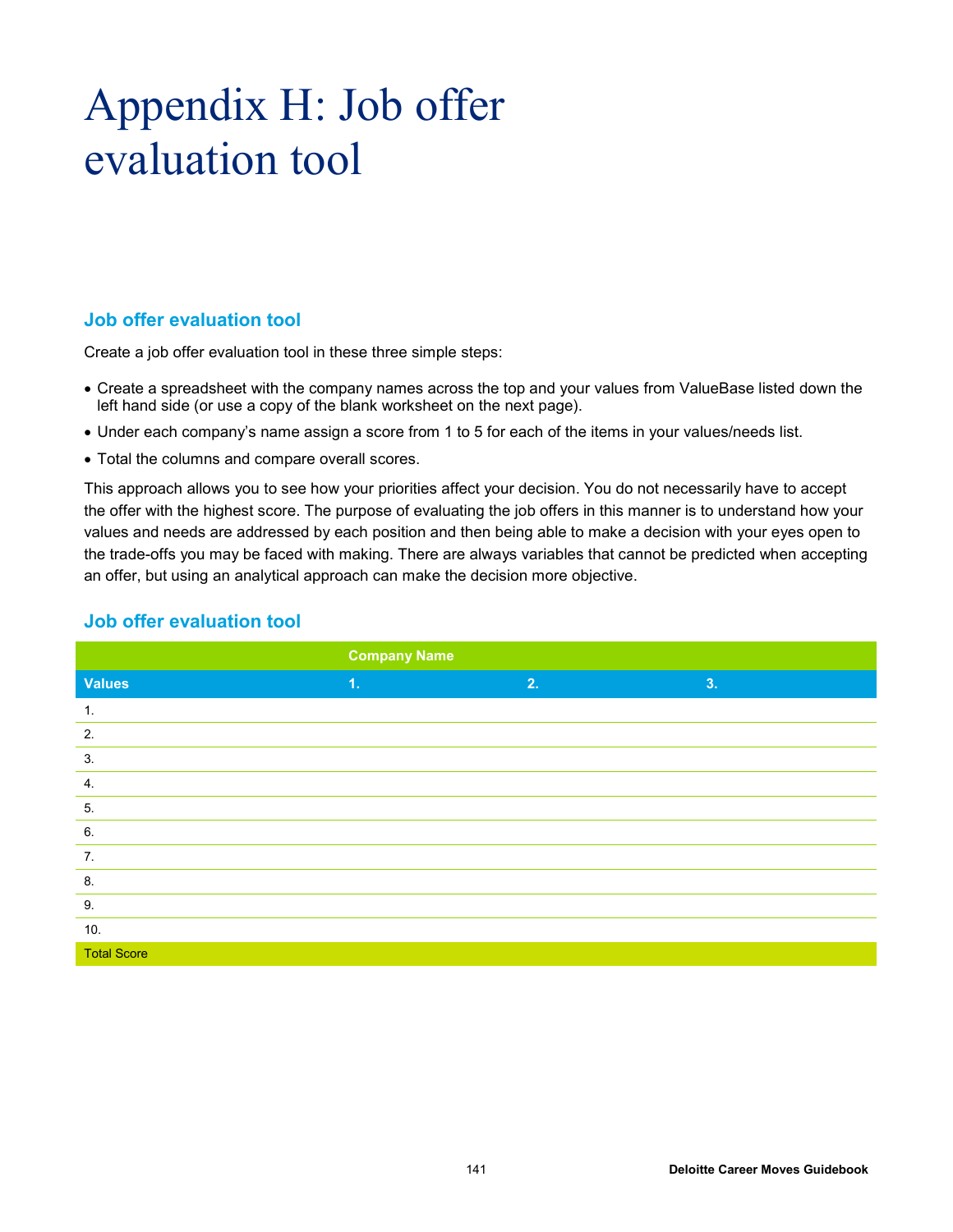# **Sample completed job offer evaluation tool**

|                                                                                                                                                                                               | <b>Company Name</b>                     |                                                          |    |
|-----------------------------------------------------------------------------------------------------------------------------------------------------------------------------------------------|-----------------------------------------|----------------------------------------------------------|----|
| <b>Values</b>                                                                                                                                                                                 | 1. Acme                                 | 2. ABC, Inc.                                             | 3. |
| 1. Security and Stability: Laid off twice in the past five<br>years, and looking for a home with a solid company.                                                                             | 5<br>Seems very stable                  | $\overline{2}$<br>New division, not sure<br>about future |    |
| 2. Personal, Family and Work/Life Balance: A top<br>personal value is family. Worked over 60 hours each<br>week in last job. Not eager to get back into that work<br>frenzy again.            | 3<br>55 hour work weeks are<br>standard | 5<br>40-45 hour work weeks<br>are common                 |    |
| 3. Meaningful Work, Make a Contribution: Want to feel<br>work means something in the bigger picture and that I<br>am contributing and making a difference.                                    | 2<br>Job seems more routine             | 4<br>Would be helping to grow<br>new division            |    |
| 4 Location: Goes hand-in-hand with balance If I have to<br>spend two to three hours a day commuting, it means<br>time spent away from my family.                                              | $\mathbf{1}$<br>1 hour commute each way | 5<br>5-10 minute drive from<br>home                      |    |
| 5. Salary and Benefits: Important, but not as important<br>as the other values. I want to be paid what I am worth,<br>but would be willing to negotiate to get some of my<br>other needs met. | 4<br>\$80K w/good benefits, no<br>bonus | 4<br>\$77K w/great cafeteria<br>plan and bonus potential |    |
| 6.                                                                                                                                                                                            |                                         |                                                          |    |
| 7.                                                                                                                                                                                            |                                         |                                                          |    |
| 8.                                                                                                                                                                                            |                                         |                                                          |    |
| 9.                                                                                                                                                                                            |                                         |                                                          |    |
| 10.                                                                                                                                                                                           |                                         |                                                          |    |
| <b>Total Score</b>                                                                                                                                                                            | 15                                      | 20                                                       |    |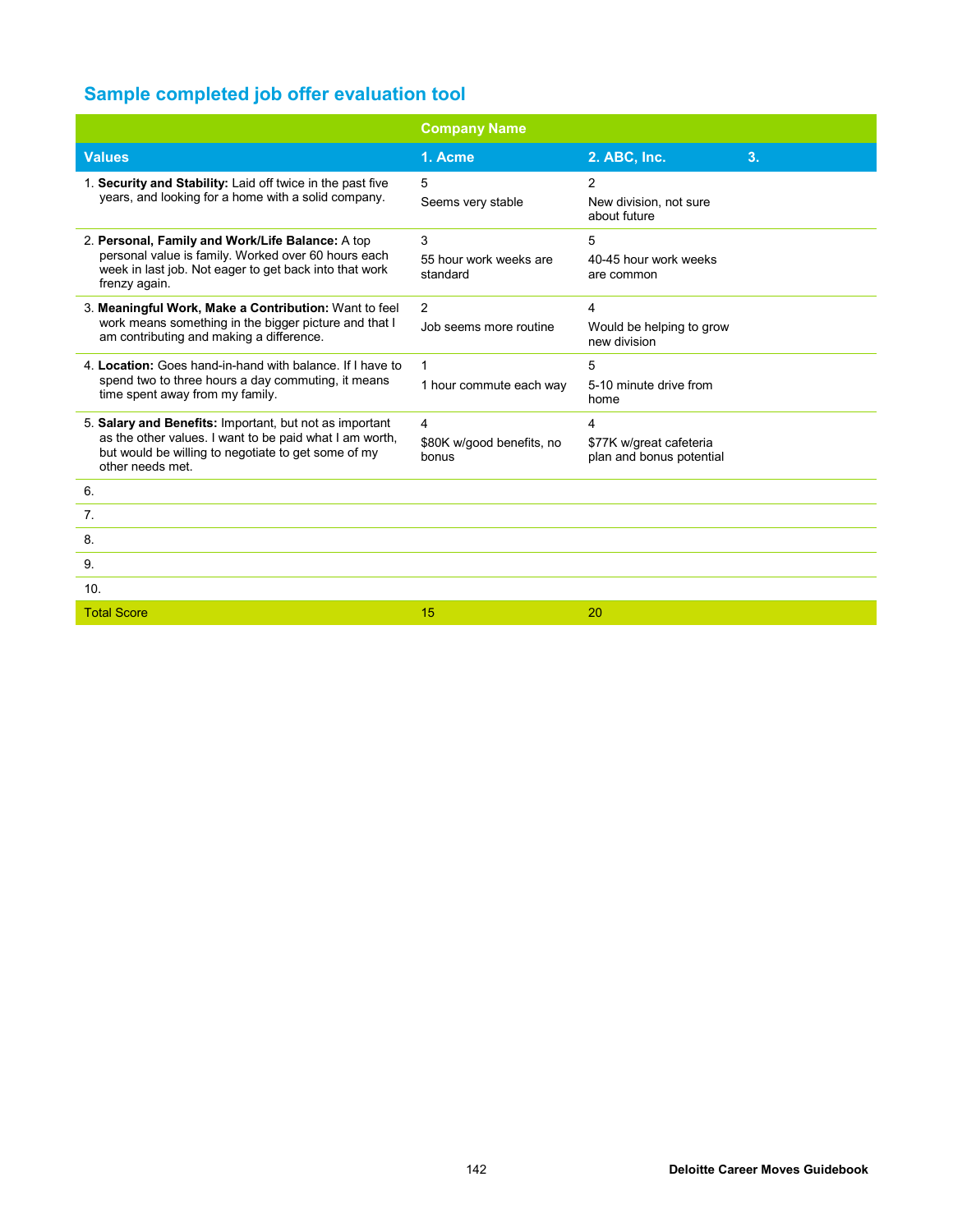# Appendix I: Recommended book list

# **Career and self-development**

- Do What You Are (P. Tieger, B. Barron-Tieger)
- Firing Back: How Great Leaders Rebound After Career Disasters (J. Sonnenfeld, A. Ward)
- Now, Discover Your Strengths (M. Buckingham, D. Clifton)
- Now What? 90 Days to a New Life Direction (L. Berman Fortgang)
- Passion at Work (L. Kang)
- 10 Insider Secrets Career Transition Your Complete Guide to Discovering your Ideal Job (T. Bermont)
- The Alchemist: A Fable About Following Your Dream (P. Coelho)
- The Confidence Plan: How to Build a Stronger You (T. Ursiny)
- The Renaissance Soul: Life Design for People with Too Many Passions to Pick Just One (M. Lobenstine)
- The Rules of Life (S. Templar)
- What Color is Your Parachute? (R. Bolles)
- What is Your Life's Work?: Answer the Big Question about What Really Matters...and Reawaken the Passion for What You Do (B. Jensen)
- What Should I Do with My Life?: The True Story of People Who Answered the Ultimate Question (P. Bronson)
- Who Moved My Cheese? (S. Johnson)

### **Job search guides**

- Job Hunting and Career Change All-in-one For Dummies (R. Yeung)
- Knock 'em Dead: The Ultimate Job Seekers Guide (M. Yate)
- Negotiating your Salary: How to Make \$1000 a Minute (J. Chapman)
- Rites of Passage at \$100,000 to \$1 Million+ Your Insider's Guide to Executive Job Changing and Faster Career Progression in the 21st Century (J. Lucht)
- The Unwritten Rules of Highly Effective Job Search (O. Pierson)

# **Networking**

- Brag! The Art of Tooting your Own Horn without Blowing it! (P. Klaus)
- People Power:12 Power Principles to Enrich Your Business Career and Personal Networks (D. Fisher)
- Power Networking: 59 Secrets for Personal and Professional Success (D. Fisher)

### **Resumes**

- Resumes for Dummies (J. Kennedy)
- Resumes That Knock 'em Dead (M. Yate)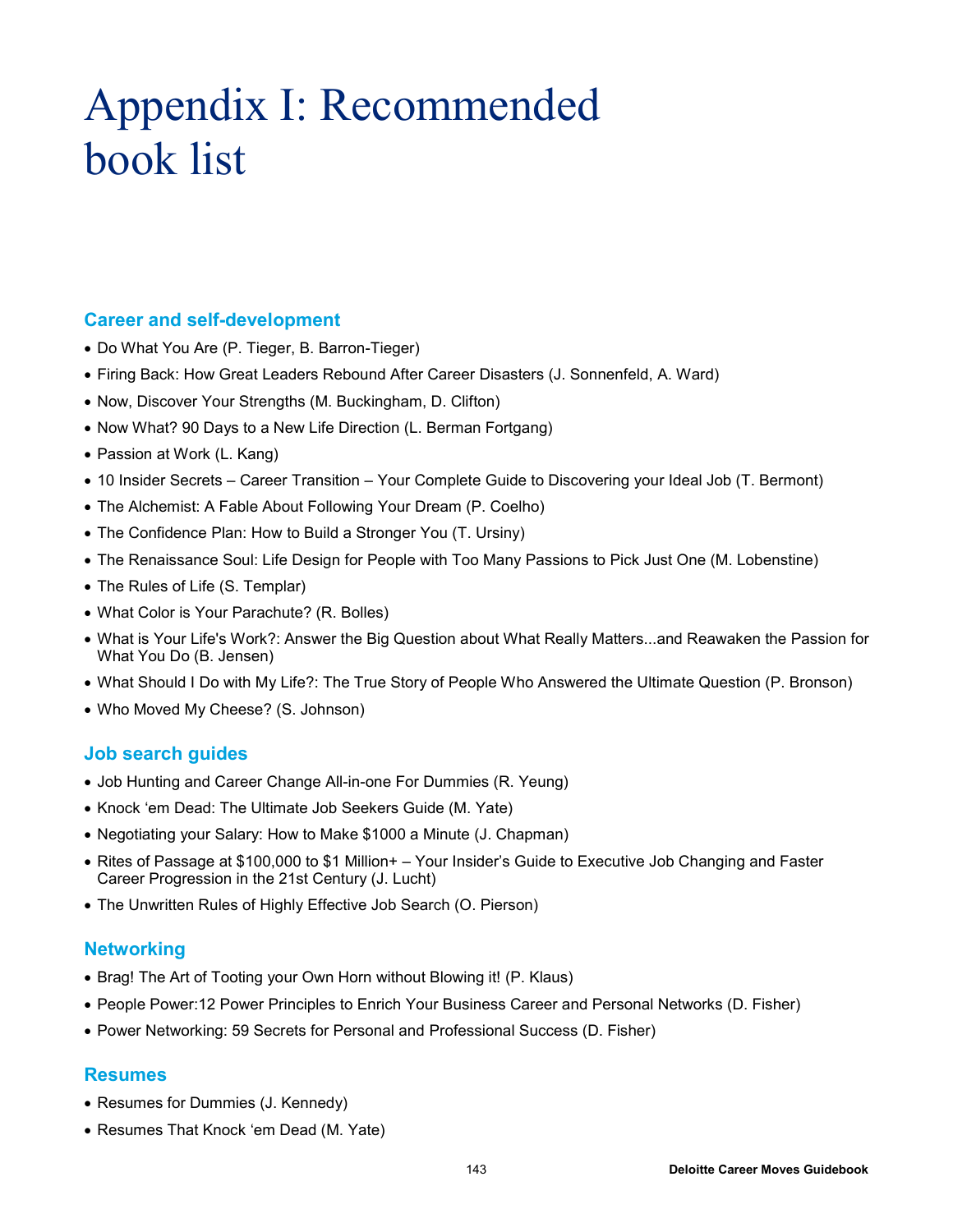# **Cover letters**

- Cover Letters For Dummies (J. Kennedy)
- Cover Letters That Knock 'em Dead (M. Yate)

# **Interviewing**

- 101 Great Answers To the Toughest Interview Questions (R. Fry)
- Job Interviews For Dummies (J. Kennedy)
- Sweaty Palms (H. Medley)